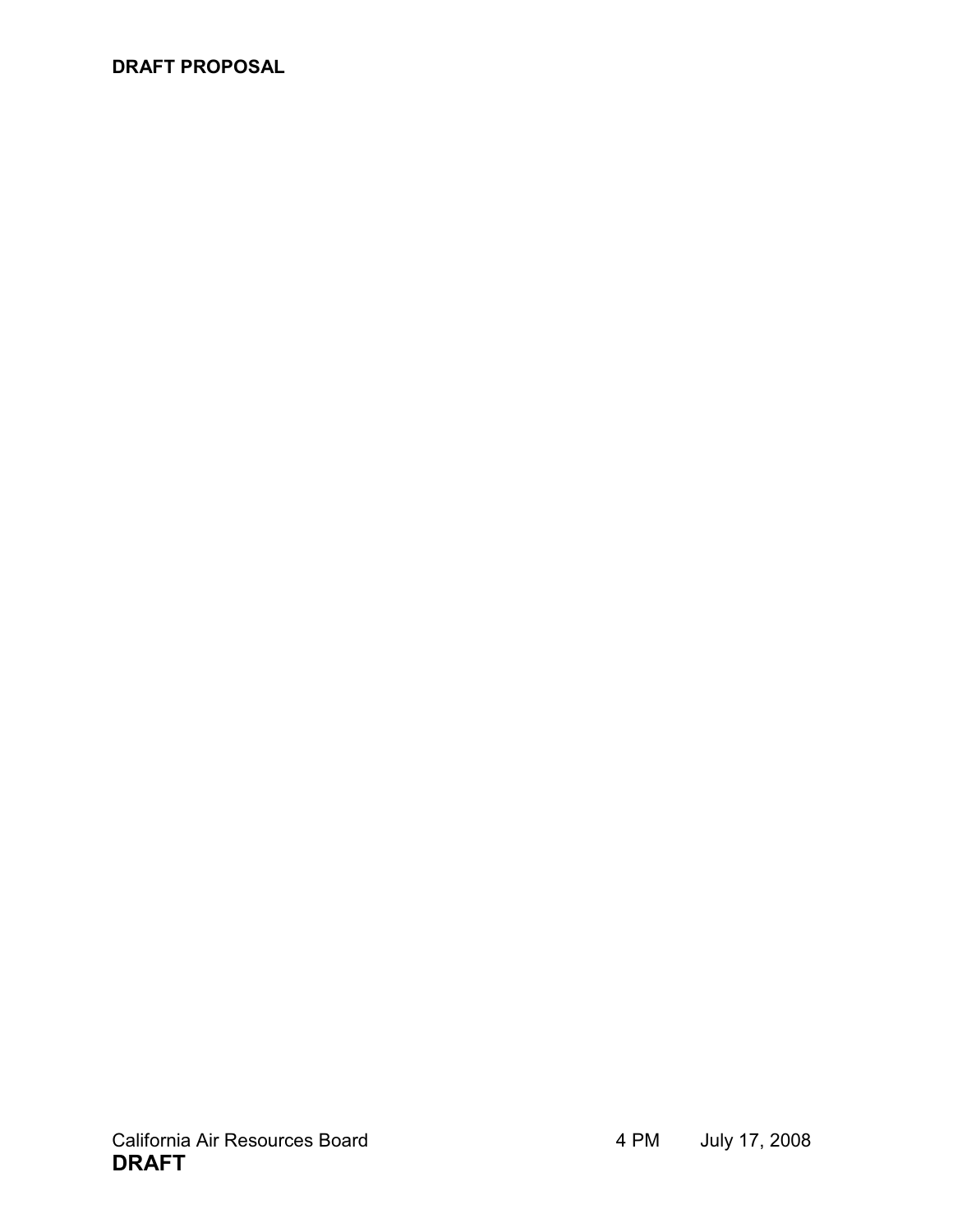### **DRAFT PROPOSED REGULATION TO REDUCE EMISSIONS OF DIESEL PARTICULATE MATTER, AND OTHER POLLUTANTS FROM IN-USE HEAVY-DUTY DIESEL-FUELED VEHICLES**

Adopt new section 2025, in title 13, article 4.5, chapter 1, California Code of Regulations (CCR) to read as follows: (Note that the entire text of section 2025 set forth below is new language proposed to be added to the California Code of Regulations.)

### **Section 2025. Regulation to Reduce Emissions of Diesel Particulate Matter, Oxides of Nitrogen and Other Criteria Pollutants, and Greenhouse Gases from In-Use Heavy-Duty Diesel-Fueled Vehicles**

### (a) *Purpose.*

The purpose of this regulation is to reduce emissions of diesel particulate matter (PM), oxides of nitrogen and other criteria pollutants, and greenhouse gases from in-use on-road diesel-fueled vehicles.

- (b) *Scope and Applicability.*
- (1) Except as provided in subsection (c), and except for shuttle vehicles, this regulation applies to all heavy duty diesel-fueled or alternative diesel-fueled vehicles with a manufacturer's gross vehicle weight rating (GVWR) greater than 14,000 pounds, that operate in California. It specifically includes:
	- (A) Any person, business, federal or other government agency that owns, leases, rents, or operates such a vehicle within California;
	- (B) Any person, business, federal or other government agency that sells such a vehicle within California;
	- (C) Any utility that owns, leases, or operates a vehicle subject to the regulation, starting December 31, 2017;
	- (D) Public agency vehicles with light duty engines that are outside the scope of title 13, section 2022;
	- (E) Drayage trucks;
	- (F) Vehicles that were designed to be driven on-road even though they might not be registered to be driven on-road;
	- (G) Schoolbuses, whether owned by a private entity or a public school district or a joint powers authority formed by several public school districts;
	- (H) Yard trucks with on-road and off-road engines; and
	- (I) Shuttle vehicles of any gross vehicle weight rating as defined in section 2025(d)(50).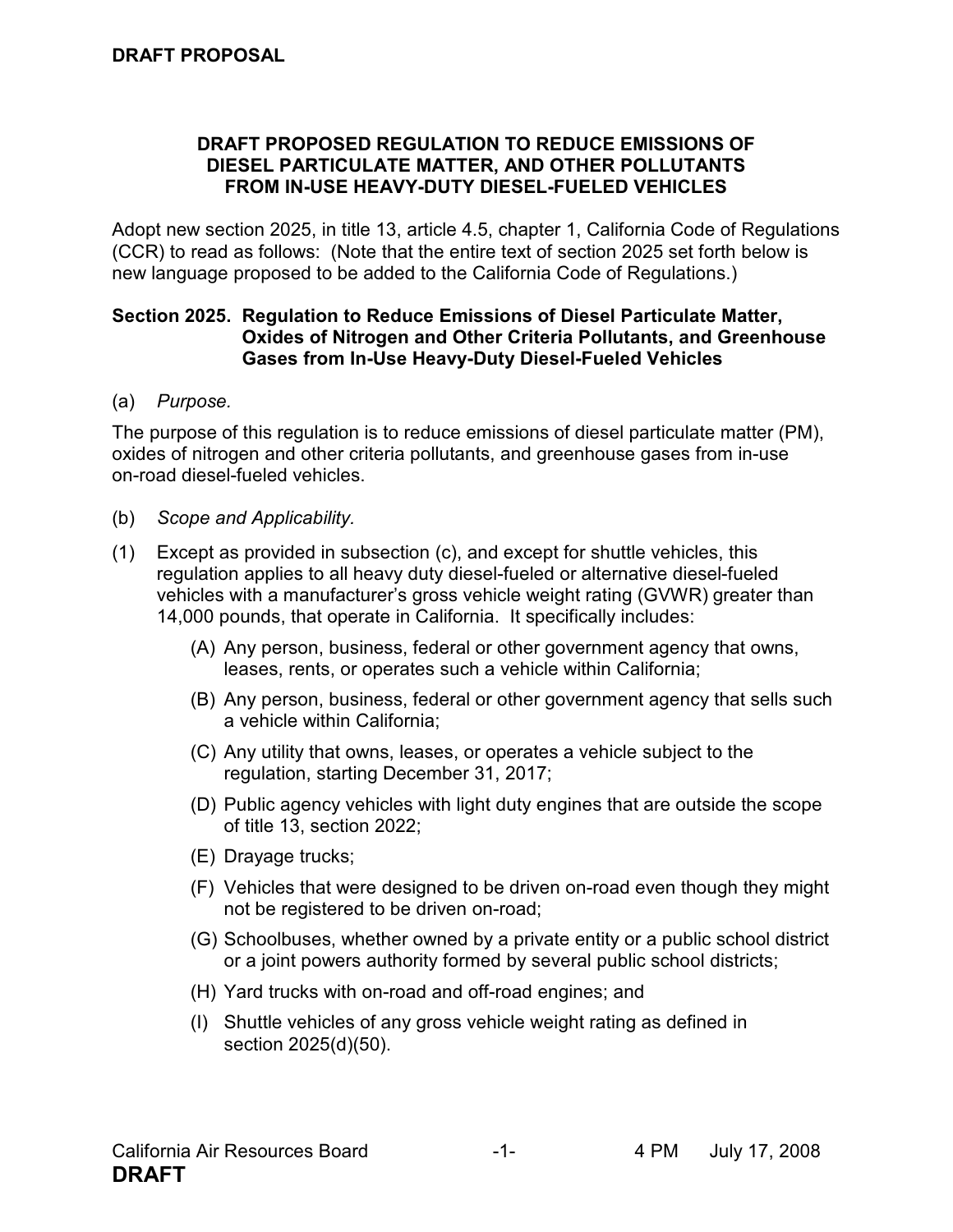### (c) *Exemptions*

This regulation does not apply to:

- (1) Vehicles subject to the solid waste collection vehicle rule commencing with title 13, CCR, section 2021;
- (2) On-road diesel-fueled heavy-duty vehicles over 14,000 pounds owned or operated by a municipality, that comply with the Best Available Control Technology (BACT) requirements of title 13, section 2022.1(a)(1);
- (3) Vehicles subject to the fleet rule for transit agencies commencing with title 13, CCR, section 2023;
- (4) Vehicles subject to the rule for mobile cargo handling equipment at ports and intermodal railyards commencing with title 13, CCR, section 2479
- (5) Military tactical support vehicles, as described in title 13, CCR, section 1905;
- (6) Authorized emergency vehicles as described in California Vehicle Code (Veh. Code), section 165;
- (7) Off-road vehicles subject to title 13, CCR, sections 2401, 2411, 2421, 2432, and 2449;
- (8) Dedicated snow-removal vehicles as defined in section 2025(d)(12)
- (9) Two-engine cranes as defined in title 13, CCR, section 2449(c)(56).
- (10) Historic vehicles as defined in section 2025(d)(28); and
- (11) Motor homes for non-commercial private use.
- (d) *Definitions*

For purposes of this regulation, the following definitions apply:

- (1) "*2010 Model-Year NOx Emissions Equivalent*" means:
	- (A) Emissions from an engine certified to the 2004 model year heavy-duty diesel engine emissions standard that is equipped with a VDECS that reduces NOx exhaust emissions by more than 85 percent; or
	- (B) Emissions from an engine certified to the 2007 model year heavy-duty diesel engine emissions standard that is equipped with a VDECS that reduces NOx exhaust emissions by more than 70 percent.
- (2) "*2007 Model-Year NOx Emissions Equivalent*" means:
	- (A) Emissions from an engine certified to the 2003 or prior model year heavy-duty diesel engine emissions standard that is equipped with a VDECS that reduces NOx exhaust emissions by at least 70 percent; or
	- (B) Emissions from an engine certified to the 2004 through 2006 model year heavy-duty diesel engine emissions standard that is equipped with a VDECS that reduces NOx exhaust emissions by at least 40 percent; or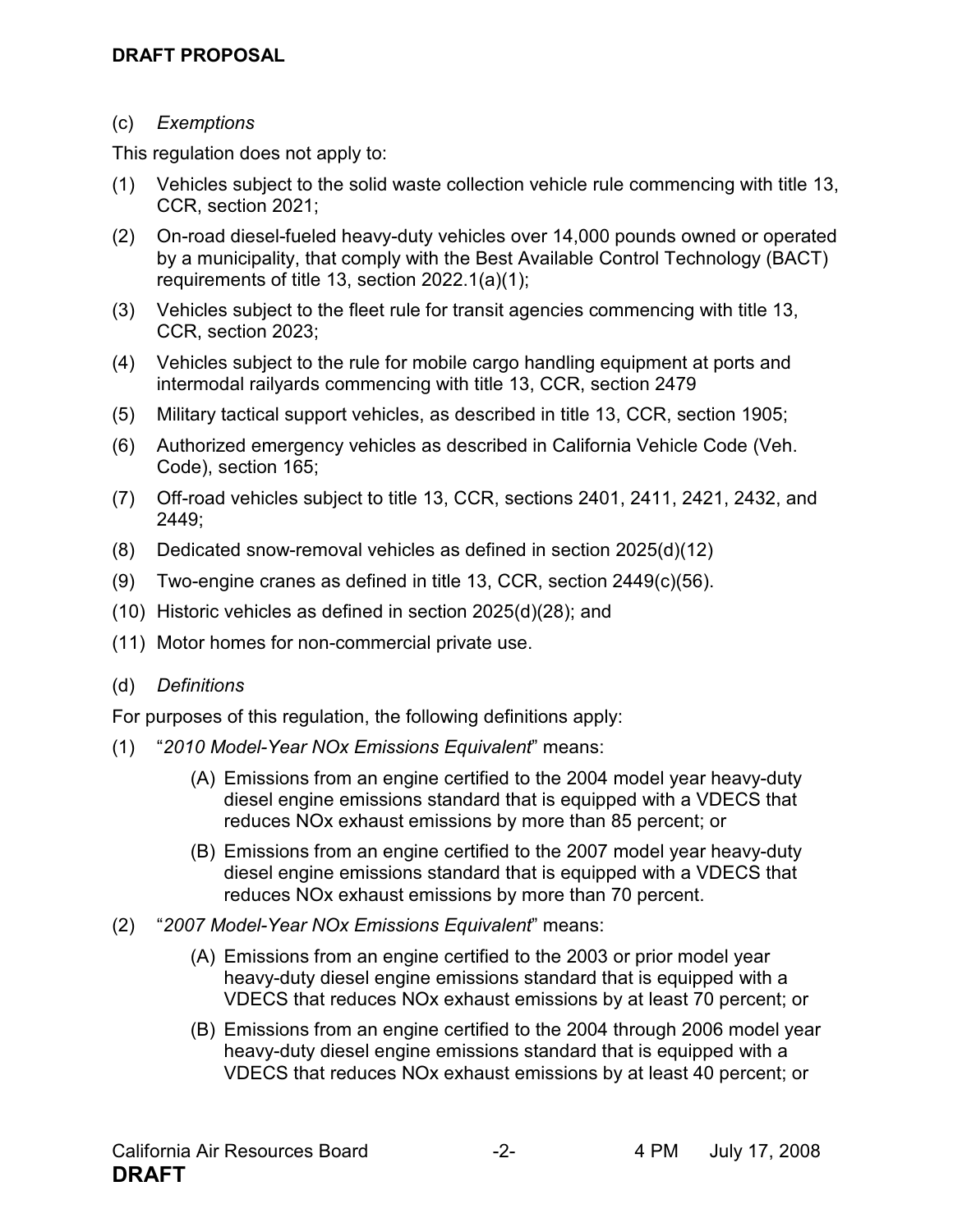- (C) Emissions from a 2004 model-year NOx emissions equivalent heavy duty diesel engine, as defined in section 2025(d)(3), that is equipped with a VDECS that reduces NOx exhaust emissions by at least 55 percent.
- (3) "*2004 Model-Year NOx Emissions Equivalent*"
	- (A) Emissions from a 2003 or older model-year heavy duty diesel engine that was built to 2004 engine emission standards and was not used in any manufacturer's averaging, banking and trading program.
	- (B) Emissions from a pre-2004 model-year heavy duty diesel engine that is equipped with a VDECS that reduces NOx exhaust emissions by at least 55 percent.
- (4) *"Alternative Diesel Fuel"* means any fuel used in diesel engines that is not a reformulated diesel fuel as defined in sections 2281 and 2282 of title 13, of the California Code of Regulations, and does not require engine or fuel system modifications for the engine to operate, other than minor modifications (e.g., recalibration of the engine fuel control) that may enhance performance. Examples of alternative diesel fuels include, but are not limited to, biodiesel, Fischer-Tropsch fuels, and emulsions of water in diesel fuel. Natural gas is not an alternative diesel fuel. An emission control strategy using a fuel additive will be treated as an alternative diesel fuel based strategy unless:
	- (A) the additive is supplied to the engine fuel by an on-board dosing mechanism, or
	- (B) the additive is directly mixed into the base fuel inside the fuel tank of the engine, or
	- (C) the additive and base fuel are not mixed until engine fueling commences, and no more additive plus base fuel combination is mixed than required for a single fueling of a single engine or vehicle.
- (5) "*Alternative Fuel*" means natural gas, propane, ethanol, methanol, gasoline (when used in hybrid electric vehicles only), hydrogen, electricity, fuel cells, or advanced technologies that do not rely on diesel fuel. "Alternative fuel" also means any of these fuels used in combination with each other or in combination with other nondiesel fuels.
- (6) "*Alternative-Fueled Engine*" means an engine that is fueled with a fuel meeting the definition of alternative fuel.
- (7) "*Best Available Control Technology BACT Standard*" (BACT) means the exhaust PM and NOx standards that must be met according to the requirements of section 2025(f).
- (8) "*Cab-Over-Engine Truck Tractor*" is a design in which the cab sits over the engine on the chassis. There is no front hood on these tractors.
- (9) "*Commercial Vehicle*" means a motor vehicle or combination of motor vehicles as defined in California Veh. Code, section 260.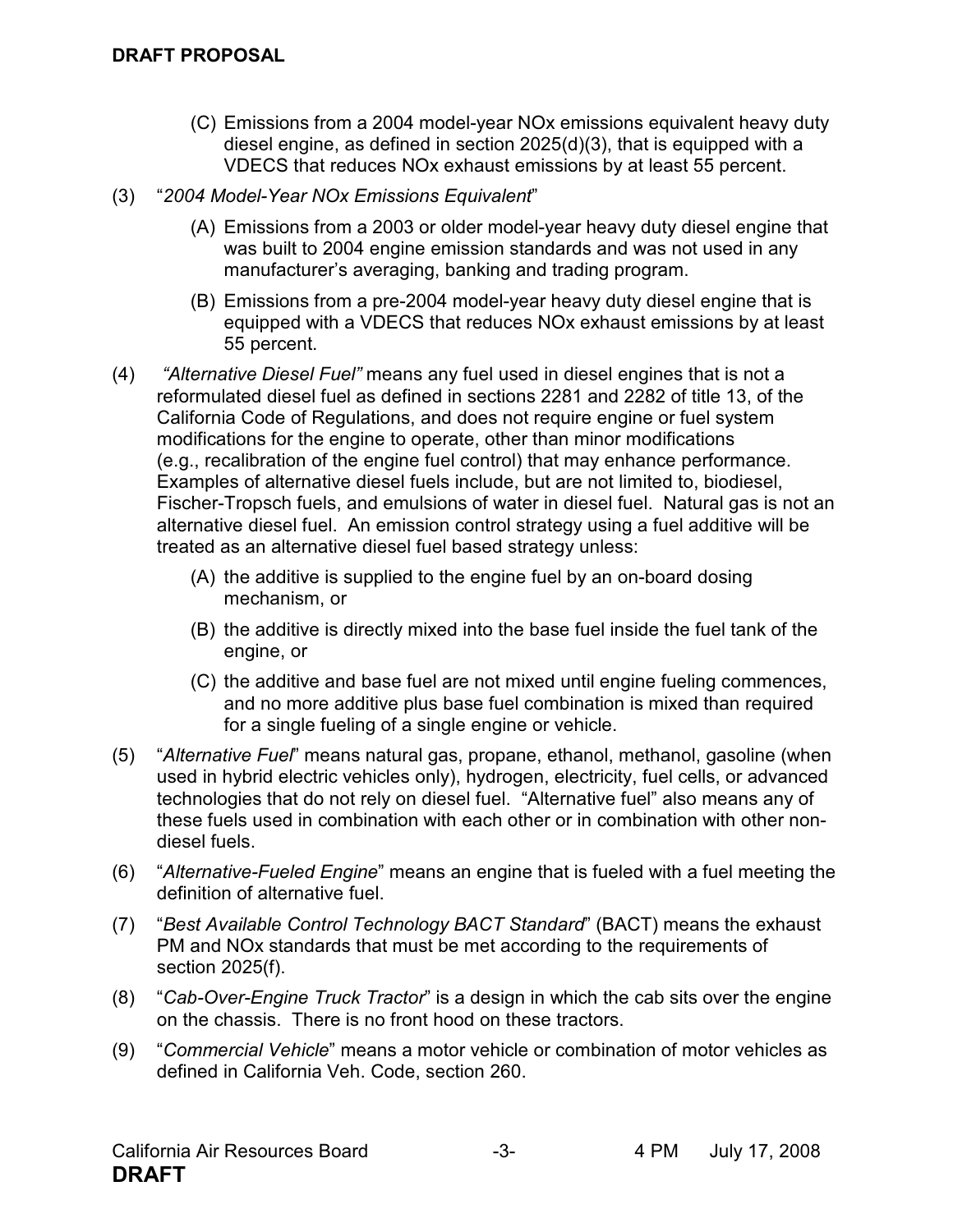- (10) "*Common Ownership or Control*" means being owned or managed day to day by the same person, corporation, partnership, or association. Vehicles managed by the same directors, officers, or managers, or by corporations controlled by the same majority stockholders are considered to be under common ownership or control even if their title is held by different business entities.
- (11) "*Compression Ignition Engine*" means an internal combustion engine with operating characteristics significantly similar to the theoretical diesel combustion cycle. The regulation of power by controlling fuel supply in lieu of a throttle is indicative of a compression ignition engine.
- (12) "*Dedicated Snow Removal Vehicle*" means a vehicle that has permanently affixed snow removal equipment such as a snow blower or auger and is operated exclusively to remove snow from public roads, private roads, or other paths to allow on-road vehicle access.
- (13) "*Diesel Fuel*" has the same meaning as defined in Title 13, CCR, sections 2281 and 2282.
- (14) "*Diesel Particulate Filter*" means an emission control technology that reduces diesel particulate matter emissions by directing the exhaust through a filter that physically captures particles but permits gases to flow through. Periodically, the collected particles are either physically removed or oxidized (burned off) in a process called regeneration.
- (15) "*Diesel Particulate Matter (PM)*" means the particles found in the exhaust of dieselfueled compression ignition engines. Diesel PM may agglomerate and adsorb other species to form structures of complex physical and chemical properties.
- (16) "*Diesel PM Index*" for the purposes of section 2025(h)(3)(B) means an indicator of the overall PM emission rate.
- (17) "*Diesel PM Target Rate*" means the diesel PM fleet average that a specific fleet must meet in a compliance year in order to show compliance with the fleet average requirements.
- (18) "*Drayage Truck*" is the same as defined in title 13, CCR. Section 2027.
- (19) "*Dual-Fuel Engine*" means any compression ignition engine that is engineered and designed to operate on a combination of alternative fuels, such as compressed natural gas (CNG) or liquefied petroleum gas (LPG) and diesel fuel or an alternative diesel fuel. These engines have two separate fuel systems, which inject both fuels simultaneously into the engine combustion chamber. A dual-fuel engine is not an alternative-fuel engine.
- (20) "*Emergency Vehicle*" is as defined in California Veh. Code, section 27156.2.
- (21) "*Emergency Operation*" means operation of a vehicle to help alleviate an immediate threat to public health or safety. Examples of emergency operation include repairing or preventing damage to roads, buildings, terrain, and infrastructure as a result of an earthquake, flood, storm, fire, terrorism, or other infrequent act of nature. Emergency operation includes emergency support vehicle travel to and from an emergency event when dispatched by a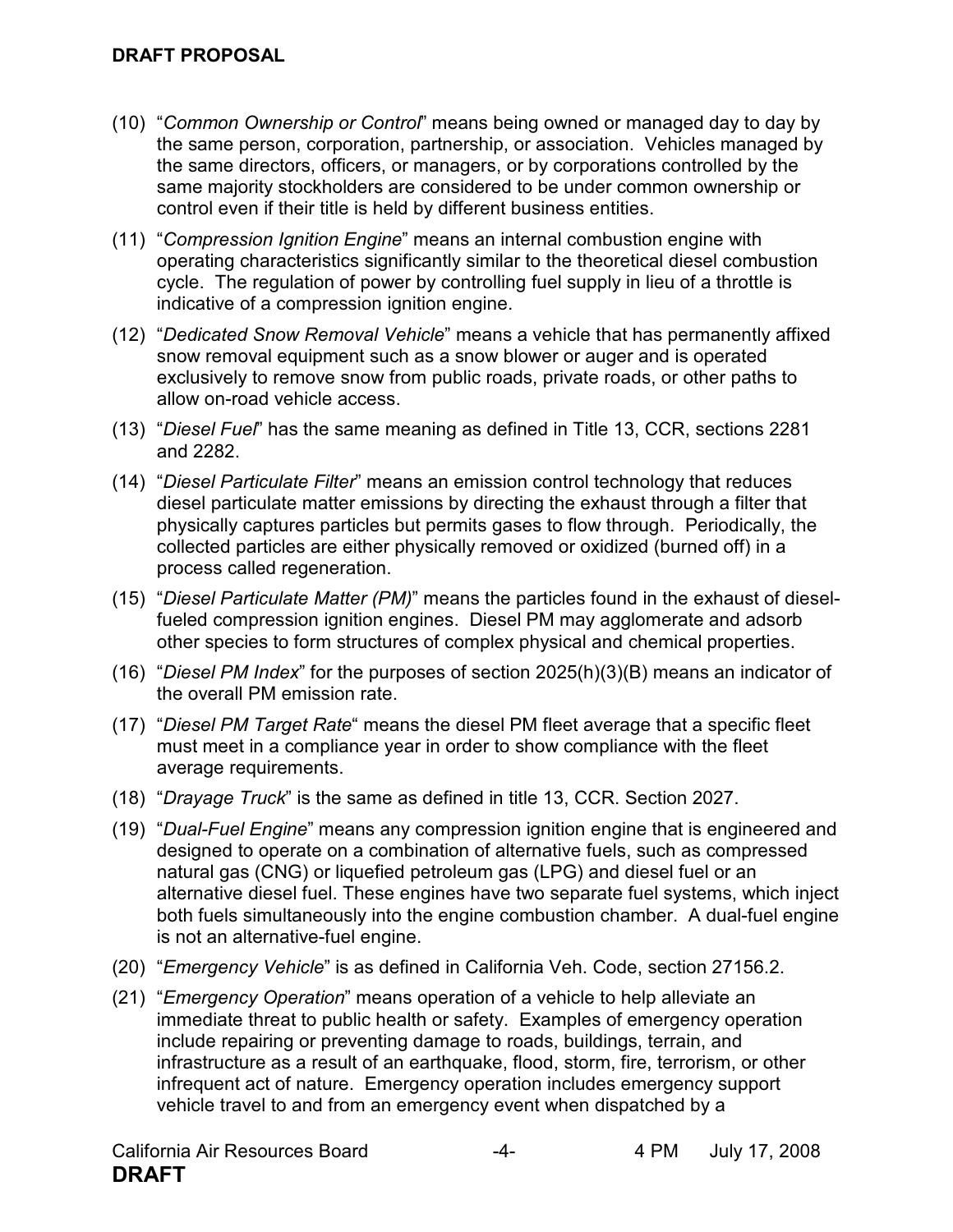governmental emergency management agency. Routine operation to prevent public health risks does not constitute emergency operation.

- (22) "*Emission Factor*" means diesel PM or oxides of nitrogen (NOx) emission rate in grams per mile (g/mile) as shown in Attachment A. For engines that have been retrofit with VDECS, the PM Emission Factor is reduced by 50 percent for a Level 2 VDECS, and 85 percent for a Level 3 VDECS; the NOx Emission Factor is reduced by the percentage NOx emission reductions that are verified, if any. The PM Emission Factor is not reduced for a Level 1 VDECS.
- (23) "*Executive Officer*" means the Executive Officer of the ARB or his or her authorized representative.
- (24) "*Fleet*" means vehicles subject to this regulation that are owned by a person, business, or government agency. A fleet may consist of one or more vehicles.
	- (A) "*Federal Fleets*" means vehicles in fleets owned by agencies of the United States of America and departments, divisions, public corporations, or public agencies of the United States.
	- (B) "*Rental or Leased Fleets*" Vehicles that are owned by a rental or leasing company and that are rented or leased by the same lessee for a period of one year or more may be excluded from the rental company's fleet and included in the fleet of the lessee only if such arrangement is delineated in the written lease agreement.

Vehicles that are rented or leased for a period of less than one year must be included in the fleet of the rental company.

Vehicles and engines subject to this regulation that are owned by a lessor and leased to a lessee under a "lease" as defined in California Uniform Commercial Code, section 10103(a)(10), for a duration of at least one year, dated prior to the effective date of these regulations, are considered part of the fleet of the lessee rather than the lessor.

A vehicle leased to a lessee is considered part of the fleet of the lessor if a written lease prohibits the lessee from modifying the leased vehicle to comply with this regulation.

- (C) "*Schoolbus Fleet*" means a fleet comprised only of vehicles that meet the definition of schoolbus given in section 2025(d)(49).
- (D) "*Schoolbus Sub-Fleet*" means the schoolbuses in a fleet comprised of schoolbuses and vehicles other than schoolbuses.
- (E) "*Small Fleet*" means a fleet with three or fewer vehicles. When determining fleet size, all of the vehicles under common ownership and control must be counted.
- (25) "*Heavy-Duty Pilot Ignition Engine*" means an engine designed to operate using an alternative fuel, except that diesel fuel is used for pilot ignition at an average ratio of no more than one part diesel fuel to ten parts total fuel on an energy equivalent basis. An engine that can operate or idle solely on diesel fuel at any time does not meet this definition.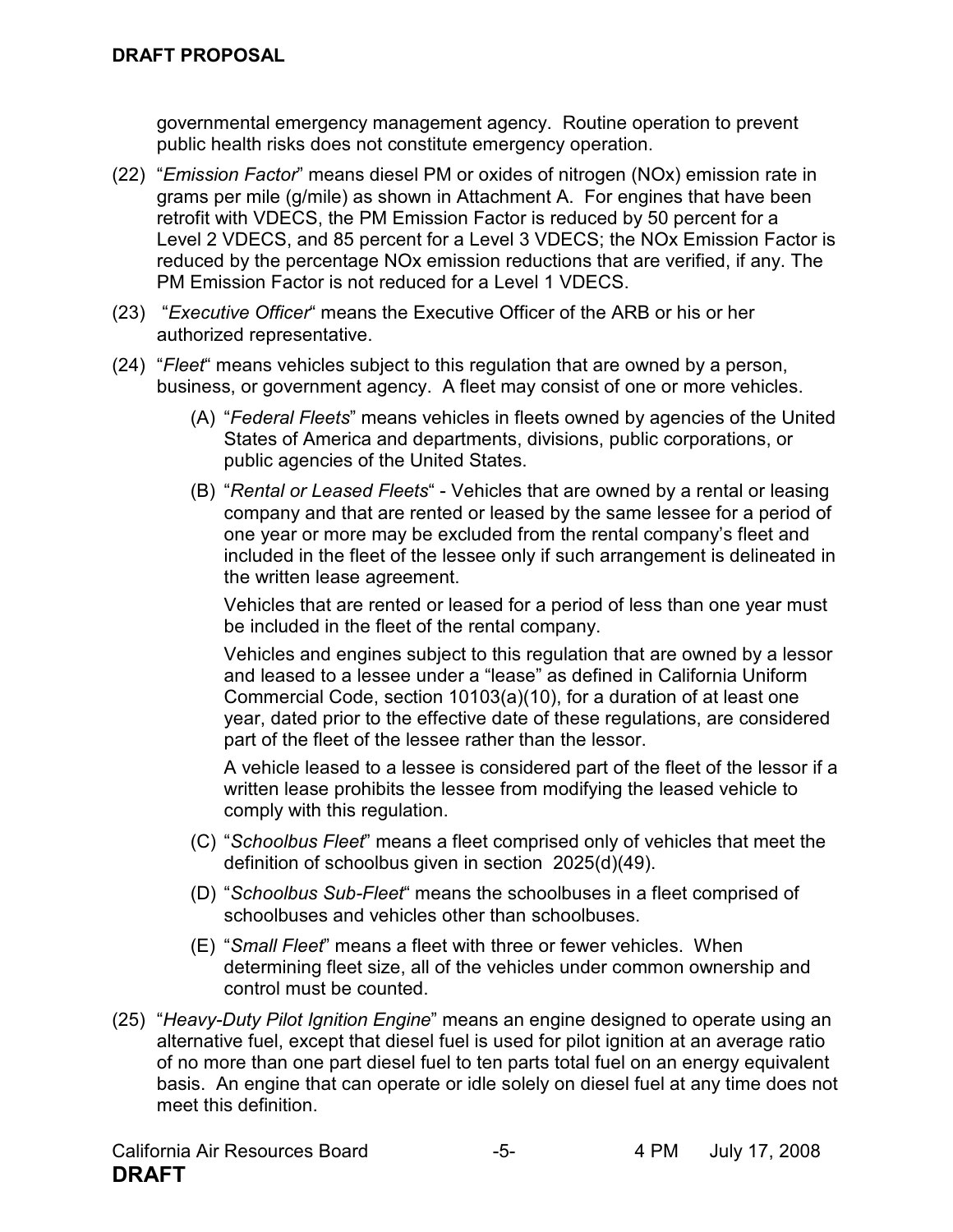- (26) "*Heavy Heavy-Duty Diesel Vehicle (HHD)*" for the purposes of this regulation, means a diesel motor vehicle having a manufacturer's loaded vehicle weight rating greater than 33,000 pounds.
- (27) "*Highest Level Verified Diesel Emission Control System (VDECS)* " means the highest level VDECS verified by ARB under its Verification Procedure, Warranty and In-Use Compliance Requirements for In-Use Strategies to Control Emissions from Diesel Engines (Verification Procedure), title 13, CCR, sections 2700-2710, for a specific engine as of 10 months prior to the compliance date, which the diesel emission-control strategy manufacturer and authorized diesel emission-control strategy dealer agree can be used on a specific engine and vehicle combination without jeopardizing the original engine warranty in effect at the time of application.
	- (A) The highest level VDECS is determined solely on verified diesel PM reductions, not based on verified NOx reductions. Plus designations do not affect the diesel PM level assigned to a VDECS; that is, a Level 3 Plus is the same diesel PM level as Level 3.
	- (B) Level 1 devices are never considered highest level VDECS for the purpose of this regulation.
- (28) "*Historic Vehicle*" means a vehicle that qualifies for a historical vehicle license plate pursuant to the California Veh. Code, section 5004, and is operated or moved over the highway primarily for the purpose of historical exhibition or other historic vehicle club activities.
- (29) "*Hybrid Vehicle*" means a vehicle that has a combination of an engine and onboard energy storage systems that provide for one or more of the following processes: motive power for starting the vehicle from a stop, motive power for accelerating the vehicle, recapture of energy when the vehicle decelerates. The energy storage systems can be electric, hydraulic, pneumatic or of any other type that recovers its energy directly or indirectly from the engine. In addition, the onboard energy storage systems of the hybrid vehicle can have the capability to supplement its energy from an external power source.
- (30) "*International Registration Plan (IRP)*" is a registration reciprocity agreement among states of the United States and provinces of Canada providing for payment of license fees on the basis of total distance operated in all jurisdictions.
- (31) "*Loaded Vehicle Weight Rating*" is the greater of Gross Vehicle Weight Rating or Gross Combined Weight Rating as defined in California Veh. Code section 350.
- (32) "*Low-use Vehicle*" means a vehicle whose propulsion engine was operated in California for fewer than 1,000 miles and less than 100 hours during the preceding 12-month period from January 1 to the end of December.
- (33) "*Medium Heavy-Duty Diesel Vehicle (MHD)*" for the purposes of this regulation, means a diesel motor vehicle having a manufacturer's loaded vehicle weight rating less than or equal to 33,000 pounds.
- (34) "*Motor Carrier*" is the same as defined in California Veh. Code section 408 for fleets other than those that are comprised entirely of schoolbuses. For such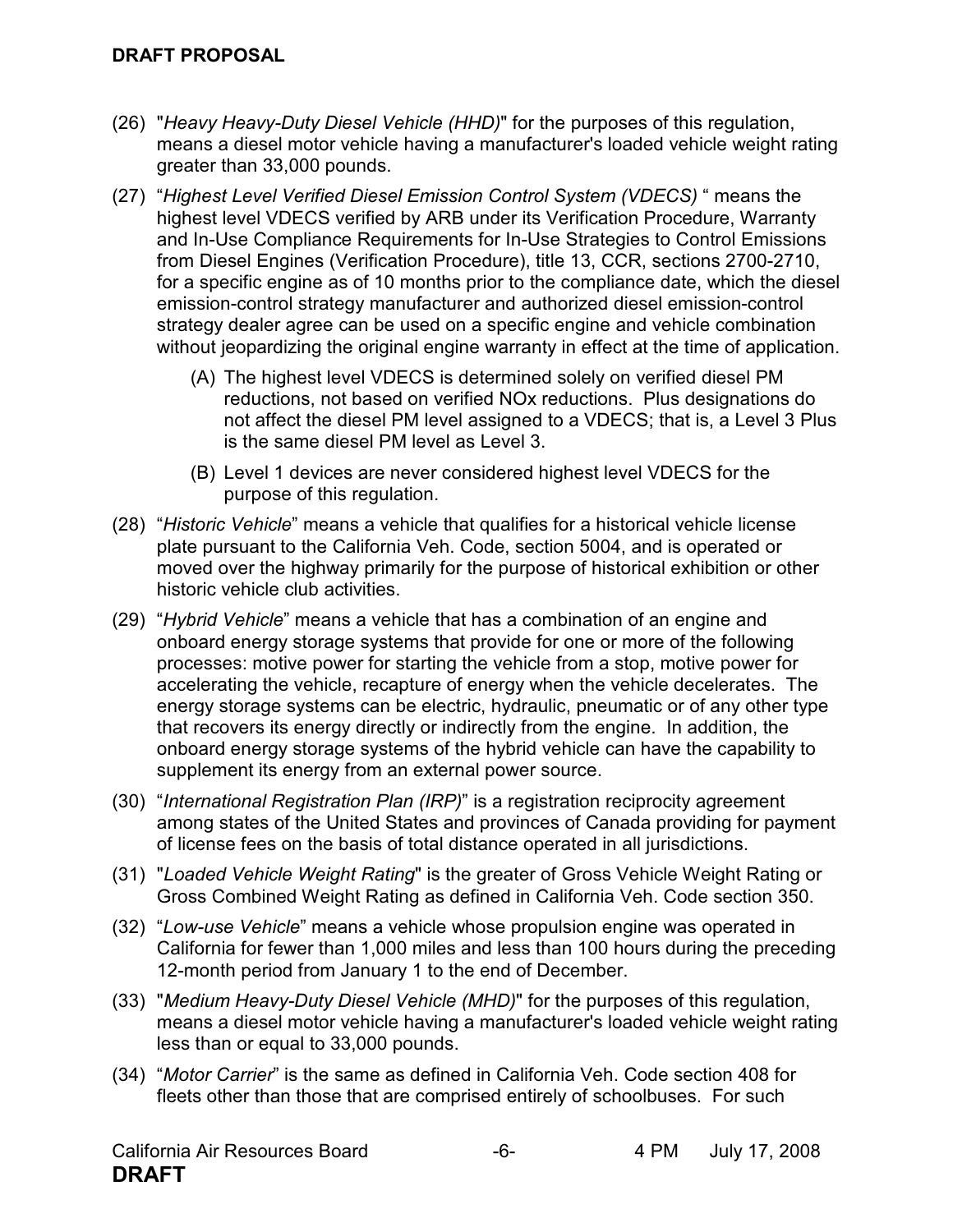schoolbus fleets, for the purposes of this regulation, motor carrier means the registered owner, lessee, licensee, school district superintendent, or bailee of any schoolbus, who operates or directs the operation of any such bus or vehicle on either a for-hire or not-for-hire basis..

- (35) "*Motor Home*" means a single vehicular unit built on, or permanently attached to, a self-propelled motor vehicle chassis, chassis cab, or van, which becomes an integral part of the completed vehicle, designed for human habitation for recreational or emergency occupancy.
- (36) "*New Fleet*" means a fleet that is acquired or that enters California after December 31, 2009. Such fleets may include new businesses or out-of-state businesses that bring vehicles into California for the first time after December 31, 2009.
- (37) "*Non-Commercial Use*" means any use or activity where a fee is not charged and the purpose is not the sale of a good or service, and the use or activity is not intended to produce a profit.
- (38) "*NOx Exempt Areas*" are the following counties Alpine, Colusa, Del Norte, Glenn, Humboldt, Lake, Lassen, Mendocino, Modoc, Monterey, Plumas, San Benito, San Luis Obispo, Santa Barbara, Santa Cruz, Shasta, Sierra, Siskiyou, Trinity, Tehama, and Yuba.
- (39) "*NOx Exempt Vehicle*" is any vehicle identified in this section in paragraphs (A) through (D) below that is exempt from the NOx performance requirements for the compliance years specified in section 2025(m).

A NOx exempt vehicle is:

- (A) A schoolbus as defined in section 2025(d)(49); or
- (B) A vehicle subject to this regulation that operates exclusively in the NOx exempt areas defined in section 2025(d)(38); or
- (C) A vehicle subject to this regulation that is granted a compliance extension under the early action provision of section 2025(m)(6); or
- (D) A NOx mileage exempt vehicle, as defined in section 2025(d)(41).
- (40) "*NOx Index"* for the purposes of section 2025(h)(2)(B) means an indicator of a fleet's overall NOx emission rate.
- (41) "*NOx Mileage Exempt Vehicle*":
	- (A) A heavy heavy-duty diesel yard truck or other heavy heavy-duty diesel vehicle that has a power take off system to perform work in a stationary mode, that is operated fewer than 7,500 miles and less than 250 hours per year; or
	- (B) A medium heavy-duty diesel yard truck or other medium heavy-duty diesel vehicle that has a power take off system to perform work in a stationary mode that is operated fewer than 5,000 miles and less than 175 hours per year; or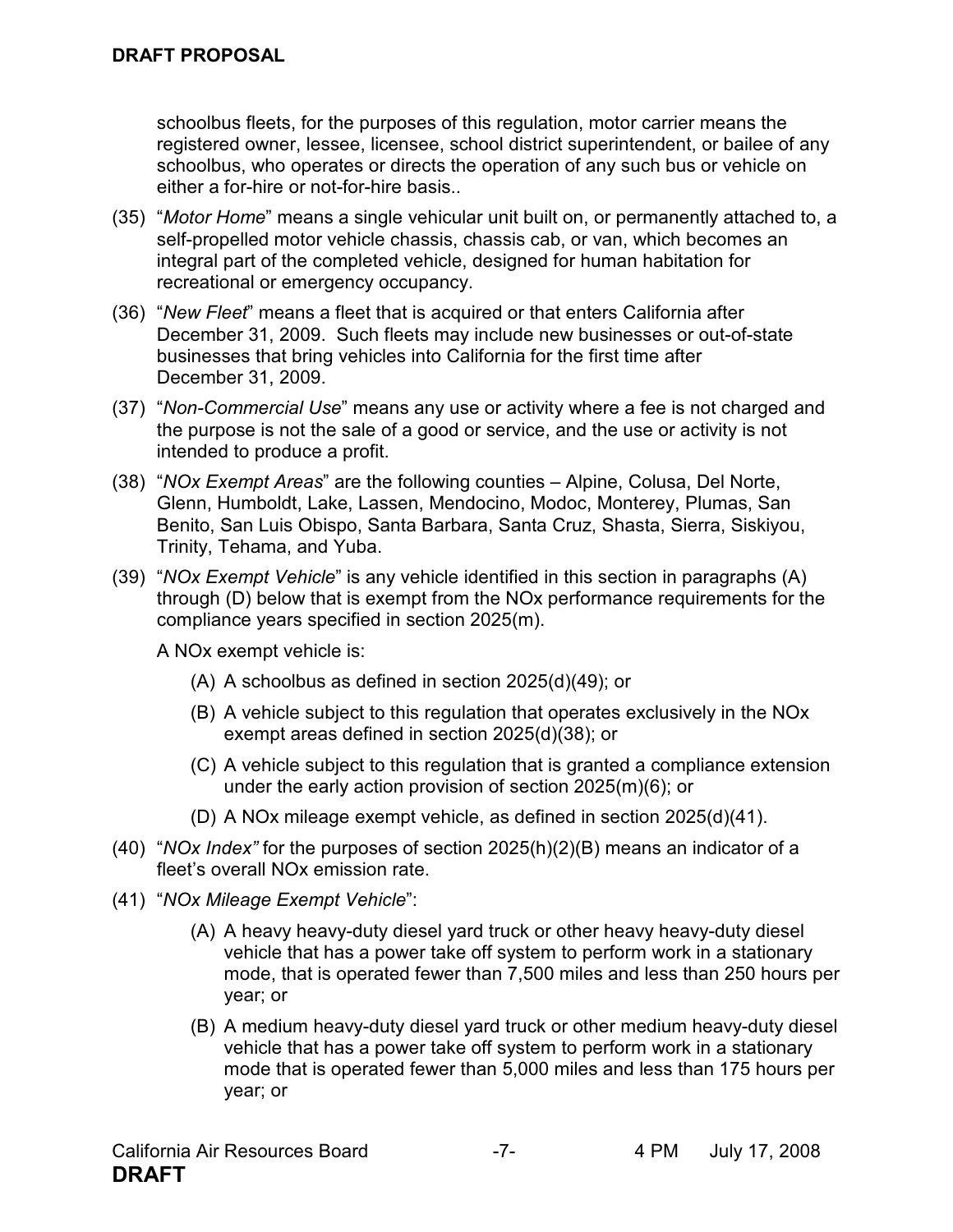- (C) A heavy heavy-duty diesel vehicle that does not have a power take off system and does not perform work in a stationary mode and is operated fewer than 7,500 miles per year. It is not subject to the hours limitation; or
- (D) A medium heavy-duty diesel vehicle that does not have a power take off system and does not perform work in a stationary mode and is operated fewer than 5,000 miles per year. It is not subject to the hours limitation.
- (E) NOx mileage exempt vehicles as defined in sections 2025(d)(A) through (D) above are exempt from the NOx performance requirements during the compliance years specified in section 2025(m)(1) regardless of where the vehicle is operated.
- (42) *"NOx Target Rate"* means the NOx fleet average that a specific fleet must meet in a compliance year in order to show compliance with the fleet average requirements.
- (43) *"Oxides of* Nitrogen *(NOx)"* means compounds of nitric oxide, nitrogen dioxide, and other oxides of nitrogen. Nitrogen oxides are typically created during combustion processes and are major contributors to smog formation and acid deposition, and to the formation of particulate matter.
- (44) *"Owner"* means either (A) the person registered as the owner of a vehicle by the California Department of Motor Vehicles (DMV), or its equivalent in another state, province, or country; or (B) a person shown by the registered owner to be legally responsible for the vehicle's maintenance. The person identified as the owner on the registration document carried on the vehicle at the time a citation is issued shall be deemed the owner unless that person demonstrates that another person is the owner of the vehicle. Owner also includes the federal government for vehicles not registered in any state or local jurisdiction and operated by a branch, agency or other department of the federal government.
- (45) "*Person*" means an individual, corporation, business trust, estate, trust, partnership, limited liability company, association, joint venture, government, governmental subdivision, agency, or instrumentality, public corporation, or any other legal or commercial entity.
- (46) "*Registered and Driven Safely On-Road*" means a vehicle meets the requirements to be registered for on-road operation in California Veh. Code division 3, chap. 1, article 1, section 4000 et seq. (i.e., required to be registered or could be registered), and the requirements to be driven safely on-road in "Equipment of Vehicles" requirements in Veh. Code division 12, chap. 1, sections 24000 et seq. and "Size, Weight, and Load" requirements in Veh. Code division 15, sections 35000 et seq.
- (47) "*Repower*" means to replace the engine in a vehicle with a newer engine certified to lower emission standards for PM or NOx or both as applicable.
- (48) "*Responsible Official*" means one of the following:
	- (A) For a corporation: A president, secretary, treasurer, or vice president of the corporation in charge of a principal business function, or any other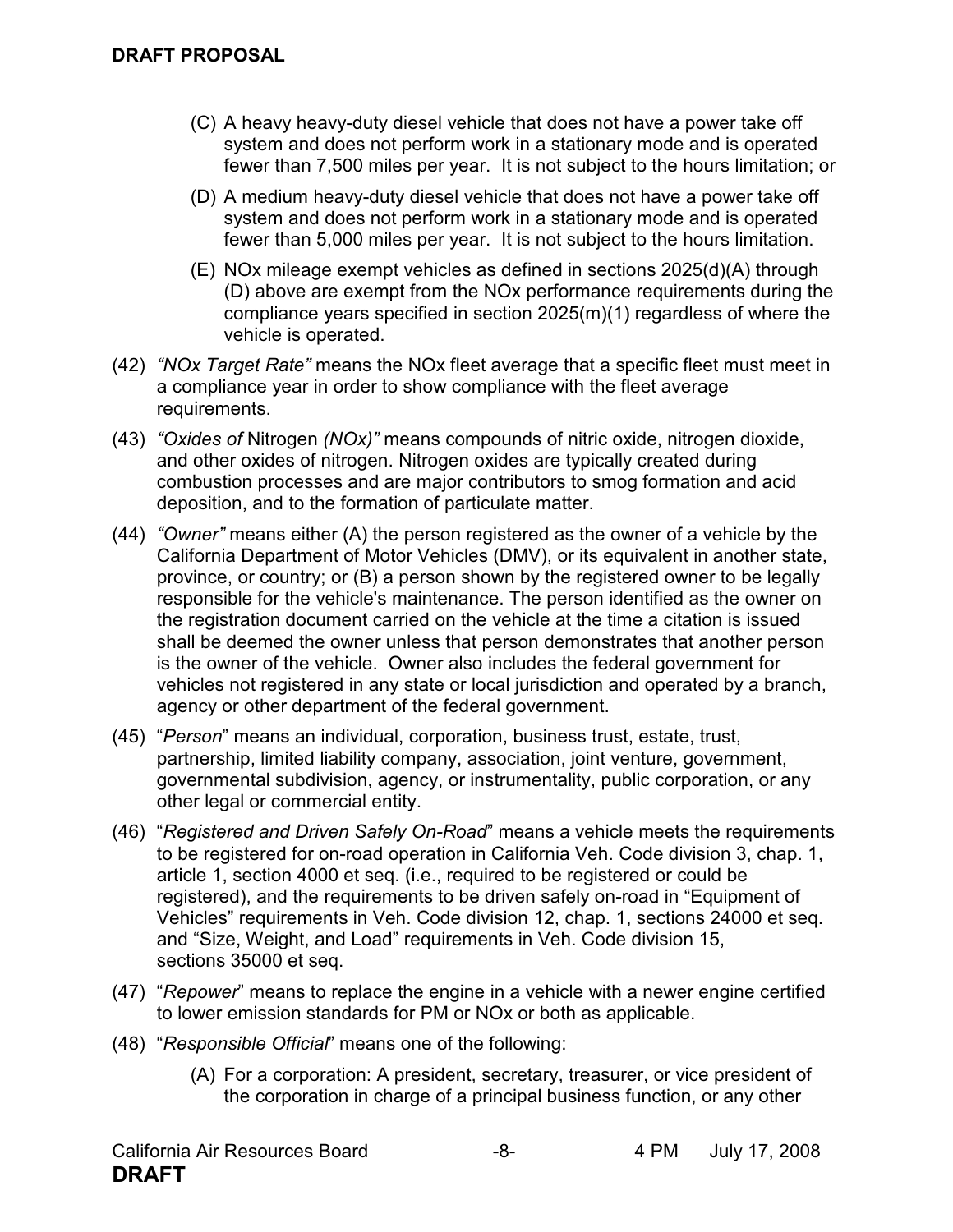person who performs similar policy or decision-making functions for the corporation;

- (B) For a partnership or sole proprietorship: a general partner or the proprietor, respectively;
- (C) For a municipality, state, federal, or other public agency: either a principal executive officer or ranking elected official. For the purposes of this part, a principal executive officer of a federal agency includes the chief executive officer having responsibility for the overall operations of a principal geographic unit of the agency (e.g., a Regional Administrator of the U.S. EPA).
- (49) *"Schoolbus"* is a motor vehicle as defined in California Veh. Code, section 545.
- (50) *"Shuttle vehicle"* means a diesel-powered motor vehicle of any gross vehicle weight rating with capacity of 10 or more passengers, routinely driving an average of 10 trips per day to or from airport terminals, marine terminals, and rail based stations.
- (51) "*Specialty Farm Vehicle*" means certain types of vehicles used exclusively in the conduct of agricultural operations. For the purposes of this regulation, specialty farm vehicles include the following implements of husbandry:
	- (A) A lift carrier as defined in California Veh. Code section 36005(a);
	- (B) A spray or fertilizer applicator rig as defined in California Veh. Code section 36005(d);
	- (C) A nurse rig as defined in California Veh. Code section 36005 (f);
	- (D) A row duster as listed in California Veh. Code section 36005(g);
	- (E) A cotton module mover as defined in California Veh. Code section 36012;
	- (F) A silage truck as defined in California Veh. Code section 36101(i);
	- (G) A mixer-feed truck owned and used by a feedlot, and specially designed and used exclusively for dispensing food to livestock in such feedlot.
	- (H) A truck tractor or truck tractor and semitrailer combination used exclusively in production or harvesting of melons as defined in California Veh. Code section 36101(h)
	- (I) A truck tractor or truck tractor and semitrailer combination used exclusively in production or harvesting of tomatoes as defined in California Veh. Code section 36005(o);
- (52) "*Utility*" is the same as defined in title 13, CCR, section 2022(b).
- (53) "*Verified Diesel Emission Control System*" (VDECS) means an emissions control strategy, designed primarily for the reduction of diesel PM emissions, which has been verified pursuant to the Verification Procedures. VDECS can be verified to achieve Level 1 diesel PM reductions (25 percent), Level 2 diesel PM reductions (50 percent), or Level 3 diesel PM reductions (85 percent). VDECS may also be verified to achieve NOx reductions. See also definition of Highest Level VDECS.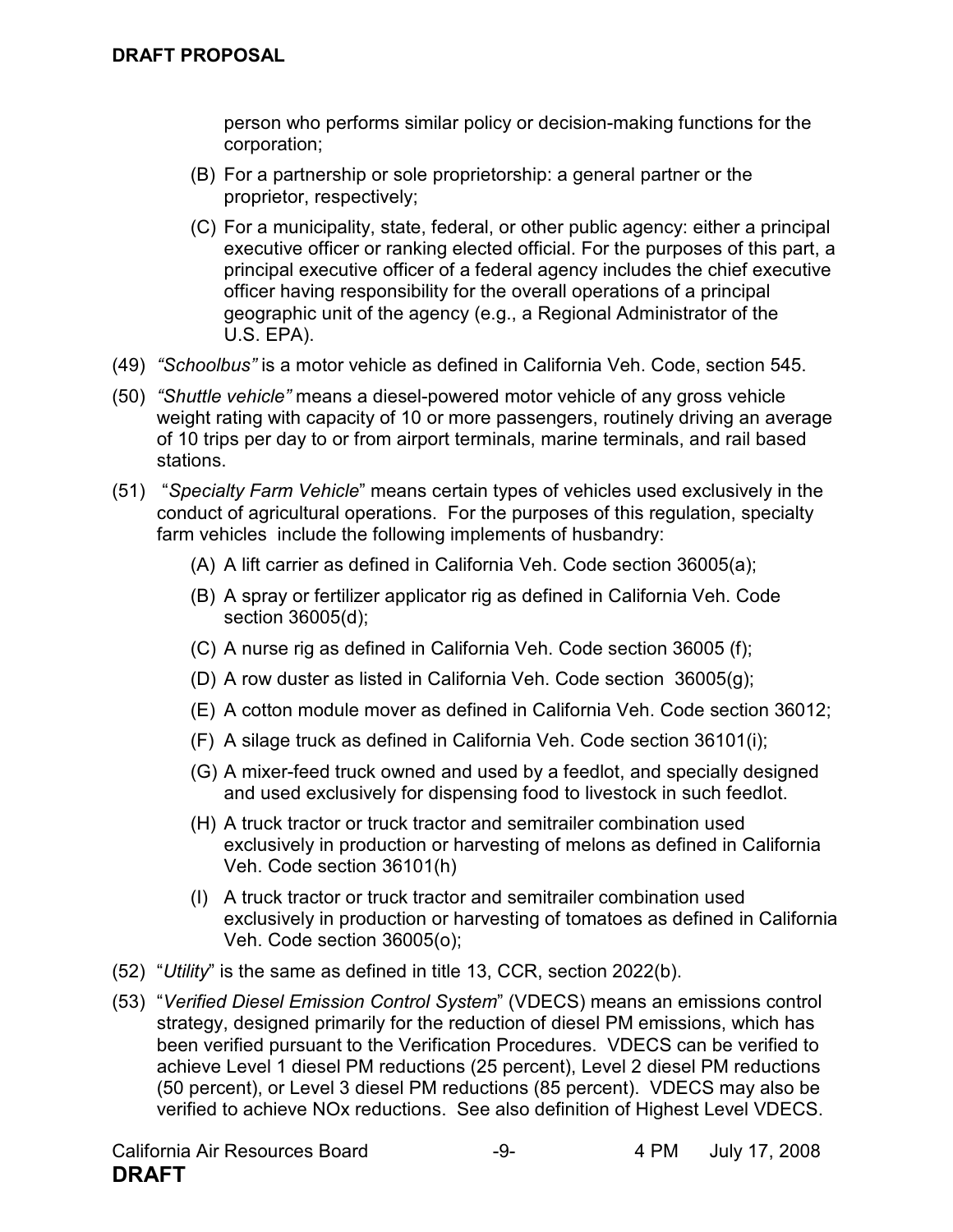- (54) "*VDECS Failure*" means the condition of not achieving the emissions reductions to which the VDECS is verified. Such condition could be due to inappropriate installation, damage, or deterioration during use. If a Level 3 VDECS is emitting visible smoke, it is assumed to have failed.
- (55) "*Yard Truck*" means a vehicle, with an on-road or off-road engine, that is specifically designed to move trailers around freight yards. Yard trucks are also known as yard goats, trailer spotters or jockeys.

### (e) *Performance Requirements*

Beginning with the applicable effective dates, a fleet owner must comply with the following requirements of this regulation:

- (1) The fleet owner must comply with the best available control technology (BACT) requirements of section 2025(f) or the BACT percentage limits of section 2025(g) or the fleet average requirements of section 2025(h). The compliance option need not be the same for each pollutant. The fleet owner may also opt to comply with the early compliance provision of section 2025(m)(6)
- (2) Schoolbus fleets, as defined in section  $2025(d)(24)(C)$ , must comply with the performance requirements of section 2025(j) and are exempt from NOx performance requirements as provided therein.
- (3) Each fleet that includes schoolbuses and other vehicles must meet the following requirements:
	- (A) The schoolbus sub-fleet as defined in section 2025(d)(24)(D) must meet the requirements of section 2025(j).
	- (B) The remaining vehicles, excluding the schoolbus sub-fleet, must comply with the performance requirements of section 2025(e)(1) above; or the owner may include the schoolbus sub-fleet in the determination of compliance with the performance requirements of section 2025(e)(1). However, the owner may not use non-schoolbus vehicles to satisfy schoolbus sub-fleet requirements of section 2025(j).
- (4) A drayage truck must comply with the requirements of section 2025(k).
- (5) If various portions of a fleet are under the control of different responsible officials because they are part of different subsidiaries, divisions, or other organizational structures of a company or agency, the fleet portions may separately comply and report compliance with the fleet averaging performance requirements or the BACT percentage limits requirements. However, the total number of vehicles under common ownership or control is determinative of fleet size.
- (6) A fleet may meet the performance requirements of section 2025(e) by applying a VDECS that will achieve PM or NOx reductions or both as required, replacing an engine, or replacing a vehicle.
- (7) The following is required for a fleet owner who elects to utilize the BACT percent limits option of section 2025(g), the fleet averaging option of section 2025(h), the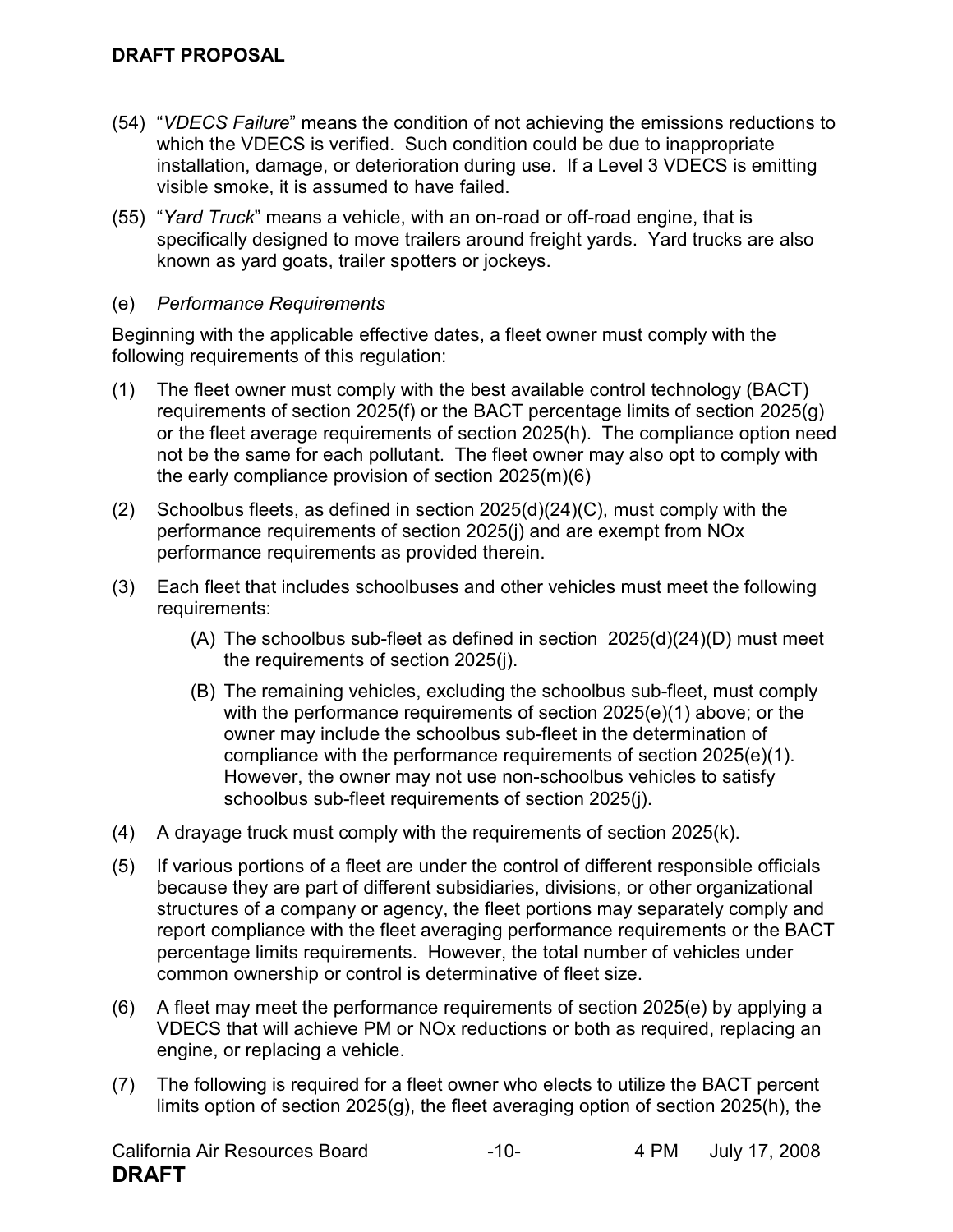optional requirements for small fleets of section 2025(i), or the special provisions and compliance extensions of sections 2025(m)(1), (2), (7), and (8):

- (A) a valid California motor carrier of property number,
- (B) a valid identification number assigned by the United States Secretary of the Department of Transportation, or
- (C) a valid operating authority number issued by the Public Utilities Commission, or
- (D) other applicable valid operating authority number.
- (8) A vehicle, other than a schoolbus, that is exempt from the NOx performance requirements must comply with the requirements of section 2025(m)(1).
- (9) Small fleets may elect to meet the optional small fleet requirements of section 2025(i).
- (10) All information specified in section 2025(p) must be reported to the Executive Officer.
- (11) Records must be kept as specified in section 2025(q).
- (12) Once a vehicle is required to be in compliance with this regulation, it must remain in compliance at all times that it is operating in California.
- (13) Once a fleet is required to be in compliance with this regulation, it must remain in compliance at all times that it is operating in California.
- (f) *Best Available Control Technology (BACT) Requirements*

Starting December 31, 2010, a fleet owner who elects to utilize this option to comply with either the PM BACT, NOx BACT, or both requirements must meet the applicable requirements of section 2025(f)(1) or (2) for each vehicle within its fleet according to the compliance schedule shown in Table 1, with the exceptions noted in sections (f)(1) and (2) below.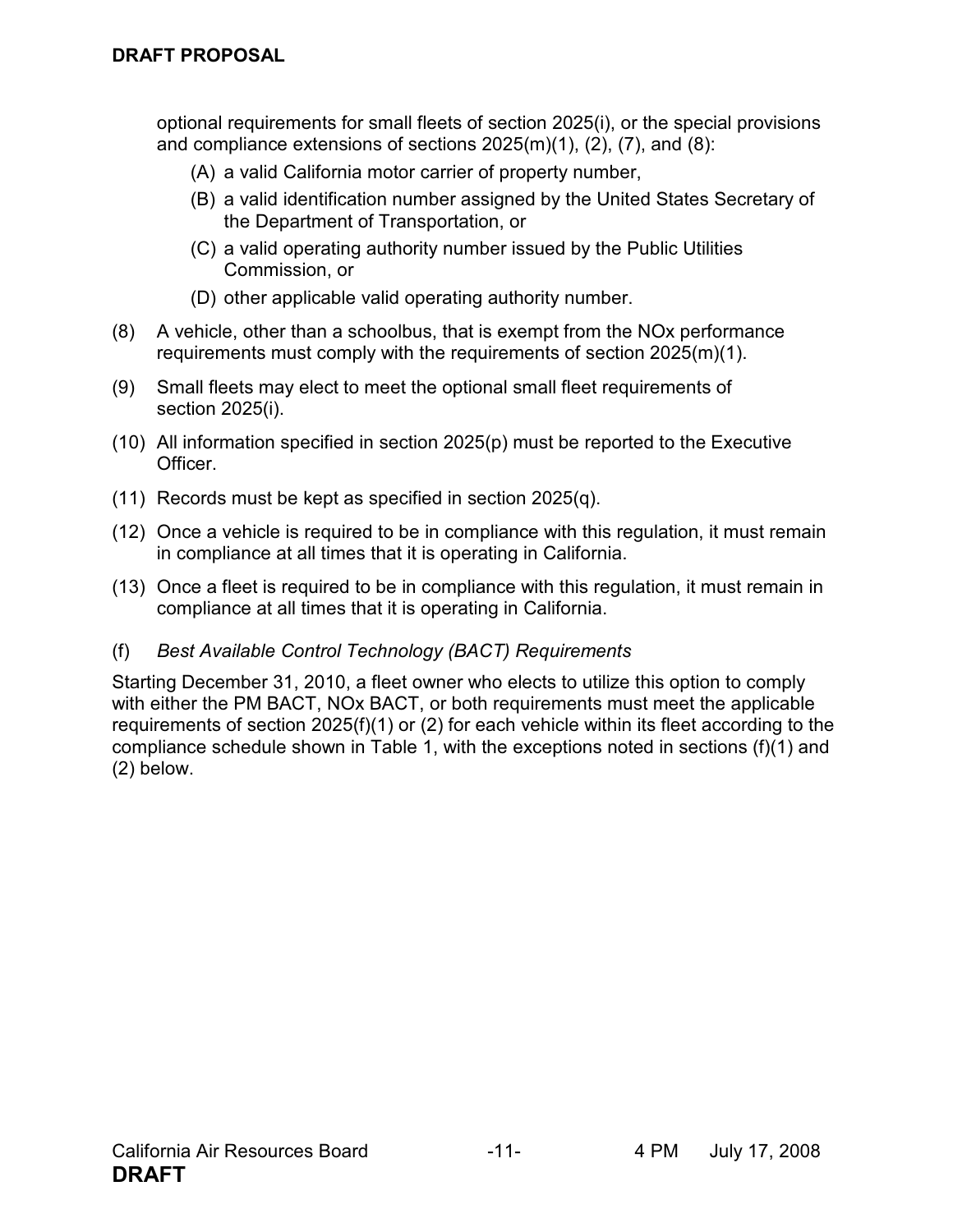| <b>Compliance Deadline,</b><br>as of December 31 | <b>Engine Model-Years</b> | <b>BACT Requirements</b>          |
|--------------------------------------------------|---------------------------|-----------------------------------|
| 2010                                             | Pre-1994                  | <b>PM BACT</b>                    |
| 2011                                             | $2003 - 2004$             | <b>PM BACT</b>                    |
| 2012                                             | $2005 - 2006$             | <b>PM BACT</b>                    |
|                                                  | $1994 - 1999$             | NO <sub>x</sub> and PM BACT       |
| 2013                                             | $2000 - 2002$             | NO <sub>x</sub> and PM BACT       |
| 2014                                             | Pre-1994                  | NO <sub>x</sub> and PM BACT       |
| 2015                                             | 2003 - 2004               | NO <sub>x</sub> and PM BACT       |
| 2016                                             | 2005 - 2006               | NO <sub>x</sub> and PM BACT       |
| 2017                                             | <b>NA</b>                 | <b>NA</b>                         |
| 2018                                             | <b>NA</b>                 | <b>NA</b>                         |
| 2019                                             | <b>NA</b>                 | <b>NA</b>                         |
| 2020                                             | 2007 or equivalent        | NO <sub>x</sub> and PM BACT       |
| 2021                                             | 2008                      | NO <sub>x</sub> and PM BACT       |
| 2022                                             | 2009                      | <b>NO<sub>x</sub></b> and PM BACT |

|  | Table 1: Best Available Control Technology Compliance Schedule |  |  |  |
|--|----------------------------------------------------------------|--|--|--|
|--|----------------------------------------------------------------|--|--|--|

# (1) *PM BACT Standard*

- (A) The BACT standard for PM is an engine equipped with the highest level VDECS for PM or an engine originally equipped with a diesel particulate filter by the manufacturer.
- (B) In 2010 through 2016, the Executive Officer will grant a one-year extension of the compliance deadline based on the evaluation of information submitted pursuant to section 2025(p)(7) that a vehicle's engine cannot be equipped with the highest level VDECS for PM.
- (C) By December 31, 2017, any vehicle that is not equipped with the highest level VDECS for PM must be replaced or have its engine replaced with one than can be equipped with the highest level VDECS for PM.
- (2) *NOx BACT Standard* The BACT standard for NOx is an engine newly manufactured in 2010 or later or a 2010 emissions-equivalent engine as defined in section 2025(d)(1).
- (g) *BACT Percentage Limits.*
- (1) A fleet owner who elects to utilize this option for PM, NOx, or both must comply with the applicable performance requirements of sections  $2025(q)(2)$ , (3), and (4) below and the reporting requirements of section 2025(p).
- (2) The fleet must meet the limits in Table 2 for the percentage of the engines that exist in the fleet on December 31 of the compliance year that meet the BACT PM standard requirement specified in section 2025(f)(1).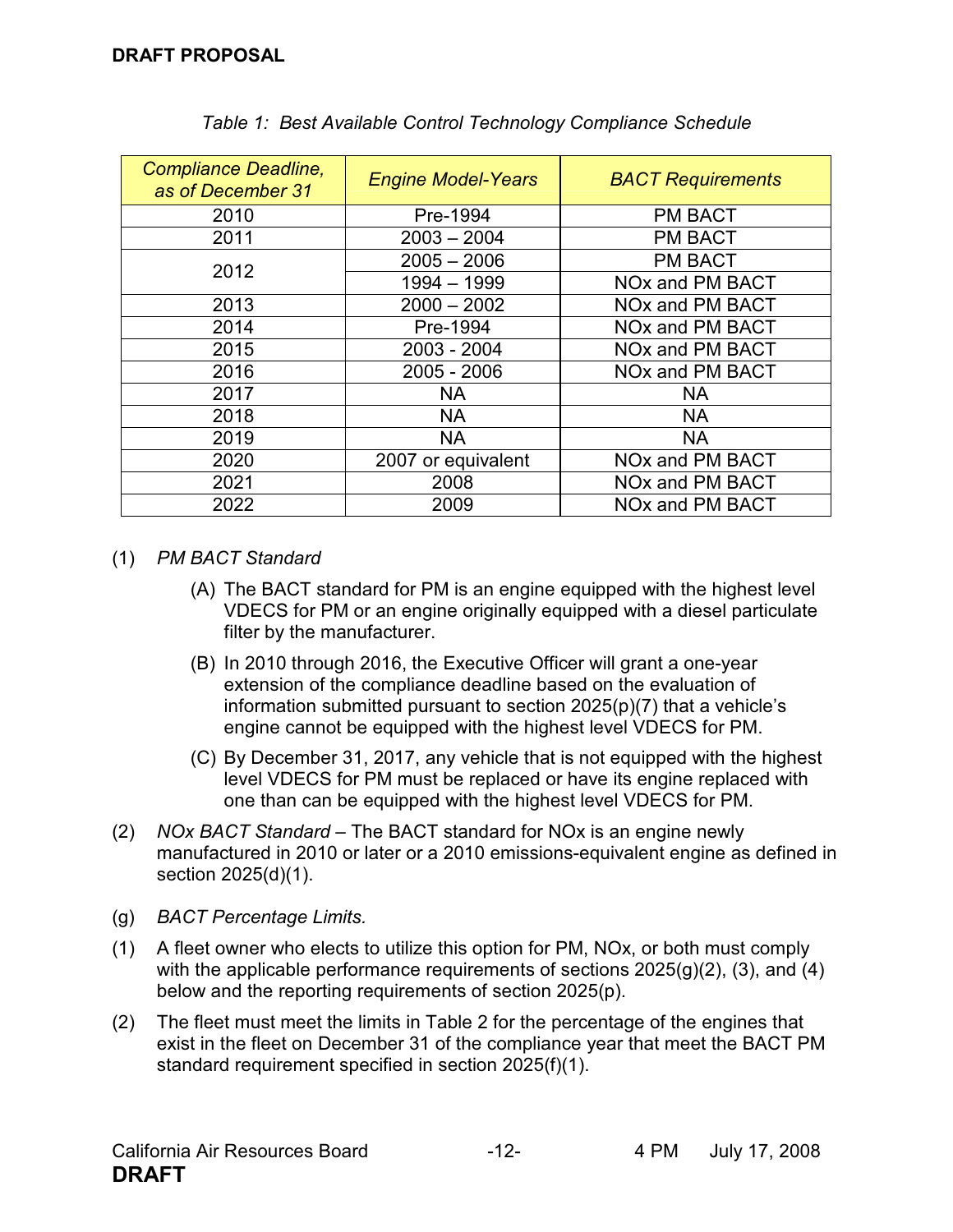- (3) The fleet must meet the limits in Table 2 for the percentage of the engines that exist in the fleet on December 31 of the compliance year that meet the BACT NOx standard requirement specified in section 2025(f)(2).
- (4) If the calculated number of engines in each model-year group required to be brought into compliance with the BACT percentage limits is not equal to a whole number, the owner shall round up to a whole number when the fractional part of the required number of engines is equal to or greater than 0.5, and round down if less than 0.5.

| <b>Compliance Deadline</b> | Percent of Total Fleet Complying with BACT |                 |  |
|----------------------------|--------------------------------------------|-----------------|--|
| as of December 31          | <b>PM Bact</b>                             | <b>NOx BACT</b> |  |
| 2010                       | 25%                                        | <b>NA</b>       |  |
| 2011                       | 50%                                        | <b>NA</b>       |  |
| 2012                       | 75%                                        | 25%             |  |
| 2013                       | 100%                                       | 50%             |  |
| 2014                       | 100%                                       | 60%             |  |
| 2015                       | 100%                                       | 70%             |  |
| 2016                       | 100%                                       | 80%             |  |
| 2017                       | 100%                                       | 80%             |  |
| 2018                       | 100%                                       | 80%             |  |
| 2019                       | 100%                                       | 90%             |  |
| 2020                       | 100%                                       | 90%             |  |
| 2021                       | 100%                                       | 90%             |  |
| 2022                       | 100%                                       | 100%            |  |

*Table 2: Percent of Total Fleet That Must Comply with PM and NOx BACT Standard* 

- (h) *Fleet Averaging Option*
- (1) A fleet owner who elects to be subject to this option for compliance with the fleet average requirement for PM, NOx, or both must comply with the applicable fleet averaging requirements of sections 2025(h)(2) and (3) and the reporting requirements of section 2025(p).
- (2) *NOx Fleet Average*.
	- (A) A fleet owner must demonstrate that on December 31 of each compliance year, starting in 2012 and ending on December 31, 2022, the calculated NOx Index of the applicable portion of the fleet was less than or equal to the calculated NOx Target Rate.

NOx exempt vehicles, as defined in section 2025(d)(39), need not be included in the calculation of the NOx Index or the NOx fleet average for those years that the vehicle is exempt.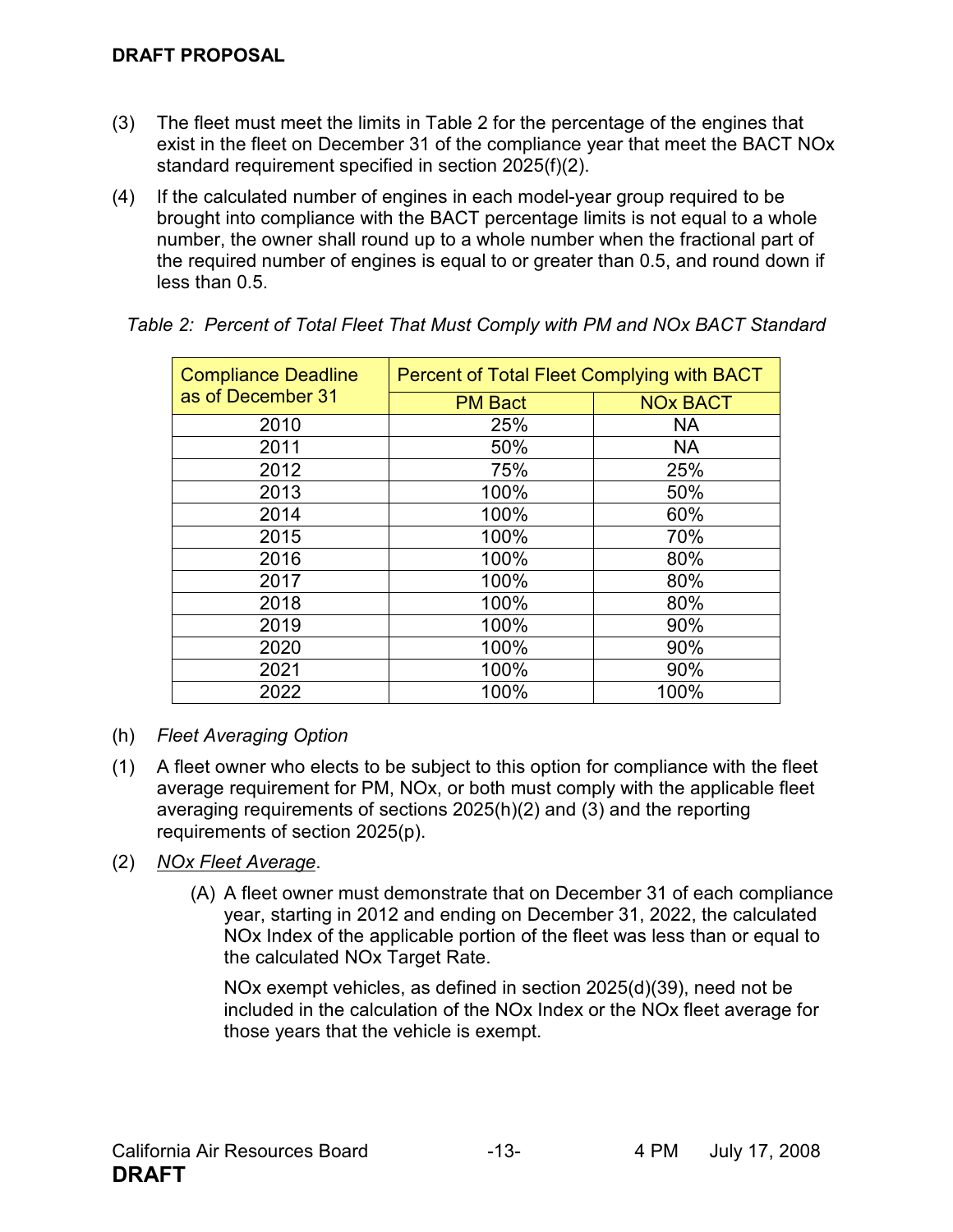(B) *NOx Index*: The following equation is to be used to calculate the NOx Index.

$$
NOx Index = \frac{Sum of EF_{(HHD)} + Sum of EF_{(MHD)} }{Total number of vehicles subject to the NOx requirements}
$$

Where:

$$
EF_{(HHD)} =
$$
 The NOx emission factor as specified in Attachment A for each heavy heavy duty (HHD) vehicle subject to the NOx requirements, or adjusted as applicable according to paragraphs 1. and 2. below.

- $EF<sub>(MHD)</sub> = The NOx emission factor as defined in Attachment A for each$ medium heavy duty (MHD) vehicle subject to the NOx requirements, or adjusted as applicable, according to paragraphs 1. and 2. below.
	- 1. For engines that have been retrofit with VDECS, the NOx emission factor is reduced by the percentage NOx emission reductions that are verified.
	- 2. For any engine in the fleet, an owner may use the NOx emission factor given in Table A-2 for a 2012 and newer model year engine if the owner can document per section  $2025(p)(5)$  that the engine family is certified to the 0.2 grams per brake horsepower-hour NOx emission standard, and not to a Family Emission Limit (FEL) standard, and the engine family was not used in any manufacturer's averaging, banking and trading (AB&T) program. Otherwise, the owner must use the emission factor given in Table A-2 for the engine model-year.
	- 3. The fleet owner may exclude 2010 model-year engines equipped with a diesel particulate filter (DPF) from the fleet average calculation for any compliance year, and may exclude 2007 model-year engines equipped with a DPF from the fleet average calculation through 2013.
	- (C) *NOx Target Rate*: The following equation is to be used to calculate the NOx Target Rate.

Now Target Rate = 
$$
\frac{\text{Sum of Target}_{(HHD)} + \text{Sum of Target}_{(MHD)}_{(MHD)}}
$$

\nNow Target Rate =  $\frac{\text{Total number of vehicles subject to the NOx requirements}}{\text{Total number of vehicles subject to the NOx requirements}}$ 

Where:

- Target<sub>(HHD)</sub> = The NOx target from Table 3 for each HHD vehicle subject to the NOx requirements.
- Target<sub>(MHD)</sub> = The NOx target from Table 3 for each MHD vehicle subject to the NOx requirements.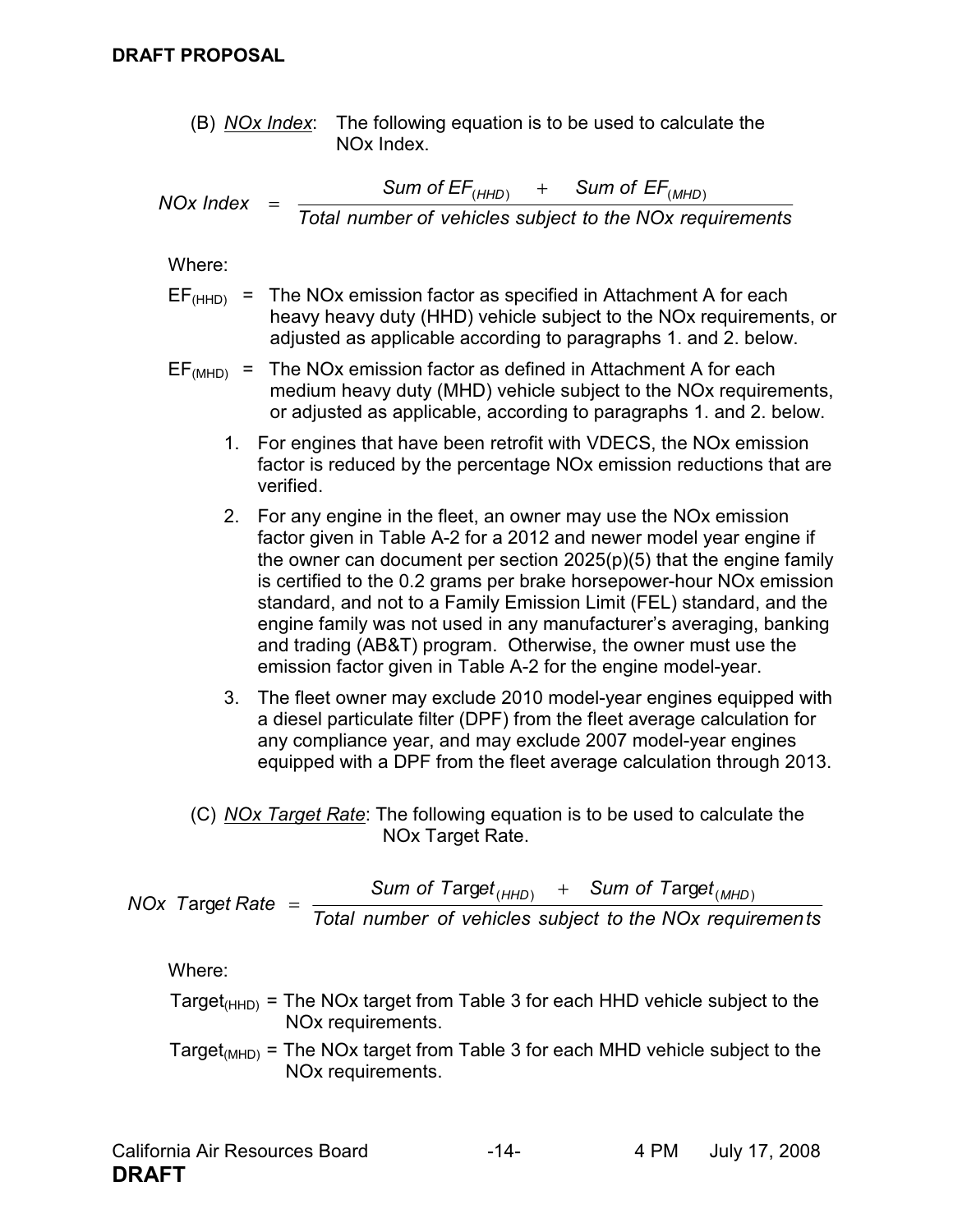| Compliance Deadline,<br>as of December 31 | <b>Fleet NOx Targets</b><br>for each compliance deadline |            |
|-------------------------------------------|----------------------------------------------------------|------------|
|                                           | <b>MHD</b>                                               | <b>HHD</b> |
| 2012                                      | 8.5                                                      | 14.4       |
| 2013                                      | 5.8                                                      | 9.8        |
| 2014                                      | 4.6                                                      | 7.8        |
| 2015                                      | 4.6                                                      | 7.8        |
| 2016                                      | 4.0                                                      | 6.0        |
| 2017                                      | 4.0                                                      | 6.0        |
| 2018                                      | 4.0                                                      | 6.0        |
| 2019                                      | 3.2                                                      | 4.4        |
| 2020                                      | 3.2                                                      | 4.4        |
| 2021                                      | 1.6                                                      | 3.0        |
| 2022                                      | 0.8                                                      | 1.6        |

| Table 3: Fleet NOx Targets                        |
|---------------------------------------------------|
| to be Used to Calculate NOx Target Rates (g/mile) |

## (3) *PM Fleet Average*.

- (A) A fleet owner must demonstrate that on December 31 of each year, starting in 2010 and ending on December 31, 2022, the PM Index of the applicable portion of the fleet was less than or equal to the calculated PM Target Rate.
- (B) *PM Index*. The following equation is to be used to calculate the PM Index:

$$
PM Index = \frac{Sum of PMEF_{(HHD)} + Sum of PMEF_{(MHD)}}{Total number of vehicles subject to the PM fleet average}
$$

*Total number of vehicles subject to the PM fleet averaging requirement*

## Where:

- $PMEF<sub>(HHD)</sub>$  = The PM emission factor (g/mile) as specified in Attachment A for each heavy heavy duty (HHD) vehicle or adjusted according to paragraph 1. below, as applicable.
- $PMEF<sub>(MHD)</sub>$  = The PM emission factor (g/mile) as specified in Attachment A for each medium heavy duty (MHD) vehicle or adjusted as applicable according to paragraph 1. below.
	- 1. For an engine that has been retrofit with a VDECS, the PM Emission Factor is reduced 50 percent for a Level 2 VDECS, and 85 percent for a Level 3 VDECS; the PM Emission Factor is not reduced for a Level 1 VDECS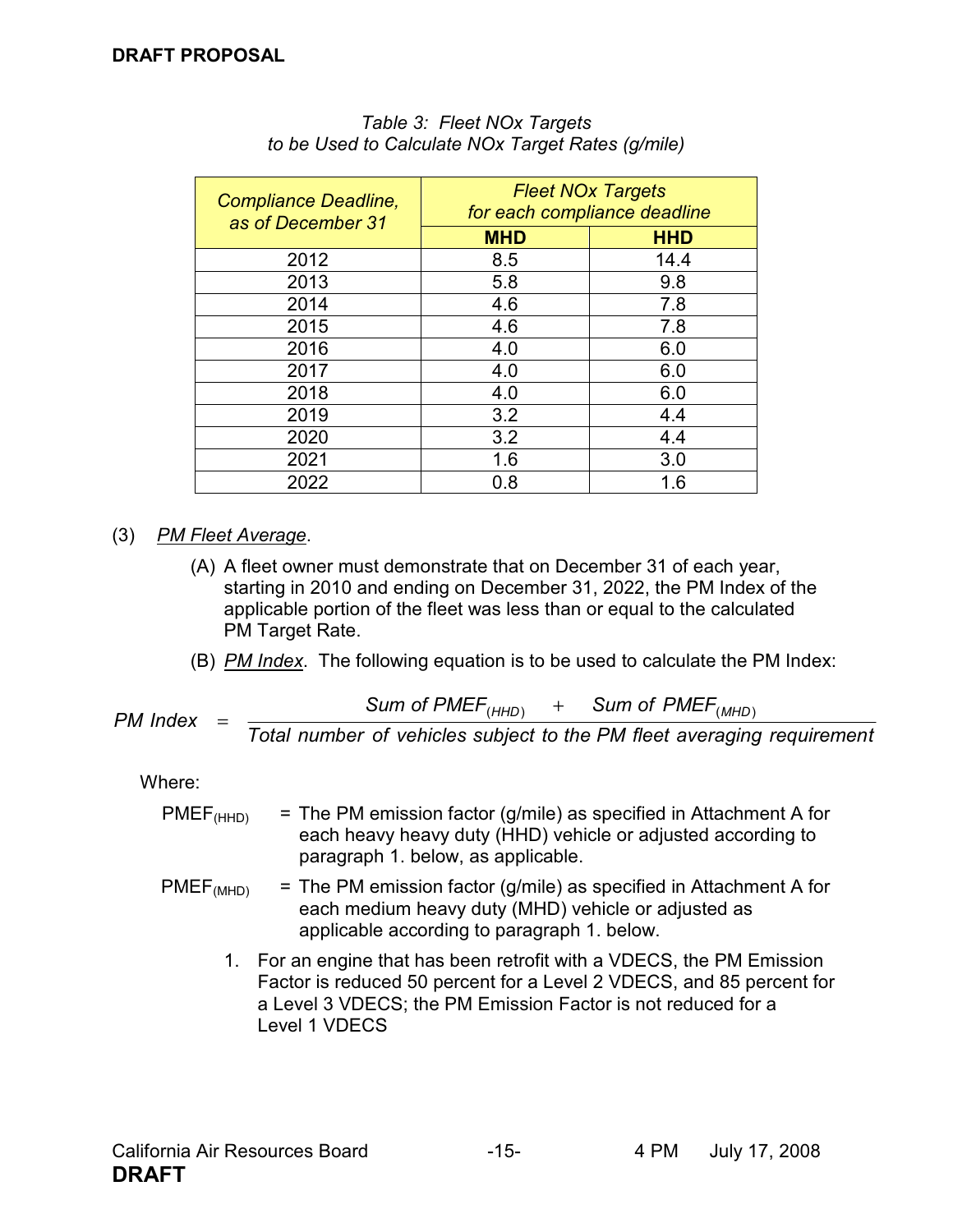(C) *PM Target Rate*: The following equation is to be used to calculate the PM Target Rate

*Total number of vehicles subject to the PM fleet averaging requiremen t PM* Target Rate  $=$   $\frac{\text{Sum of PMTarget}_{(HHD)} + \text{Sum of PM Target}_{(MHD)}}{(\text{Sum of M}, \text{Sum of DM}, \text{Sum of DM})}$  $PM$  Target Rate  $=$ 

Where:

- PMTarget<sub>(HHD)</sub> = The PM target (g/mile) from Table 4 for each HHD vehicle subject to the PM fleet averaging requirements.
- $PMTarget<sub>(MHD)</sub> = The PM target (g/mile) from Table 4 for each MHD vehicle$ subject to the PM fleet averaging requirements.

#### *Table 4: Fleet PM Targets to be Used to Calculate PM Target Rates (g/mile)*

| Compliance Deadline,<br>as of December 31 | <b>Fleet PM Targets for each compliance</b><br>deadline |            |
|-------------------------------------------|---------------------------------------------------------|------------|
|                                           | <b>MHD</b>                                              | <b>HHD</b> |
| 2010                                      | 0.38                                                    | 0.710      |
| 2011                                      | 0.29                                                    | 0.530      |
| 2012                                      | 0.17                                                    | 0.320      |
| 2013                                      | 0.06                                                    | 0.110      |
| 2014                                      | 0.06                                                    | 0.110      |
| 2015                                      | 0.06                                                    | 0.110      |
| 2016                                      | 0.06                                                    | 0.110      |
| 2017                                      | 0.06                                                    | 0.110      |
| 2018                                      | 0.06                                                    | 0.110      |
| 2019                                      | 0.06                                                    | 0.110      |
| 2020                                      | 0.06                                                    | 0.110      |
| 2021                                      | 0.06                                                    | 0.110      |
| 2022                                      | 0.06                                                    | 0.110      |

- (i) *Optional Requirements for Small Fleets.*
- (1) *Fleets with One or Two Vehicles* 
	- (A) In lieu of the performance requirements of sections 2025(f), (g), and (h), the owner of a fleet of one or two vehicles may comply by having a vehicle equipped with a 2004 or later model year engine with a diesel particulate filter by December 31, 2012 and having the remaining vehicle in the fleet meet the PM and NOx performance requirements of section 2025(e)(1) by December 31, 2013.
	- (B) Between January 1, 2010 through December 31, 2011, the owner of one or two vehicles electing to comply by meeting the requirements of subsection  $2025(i)(1)(A)$  above is exempt from having to comply with any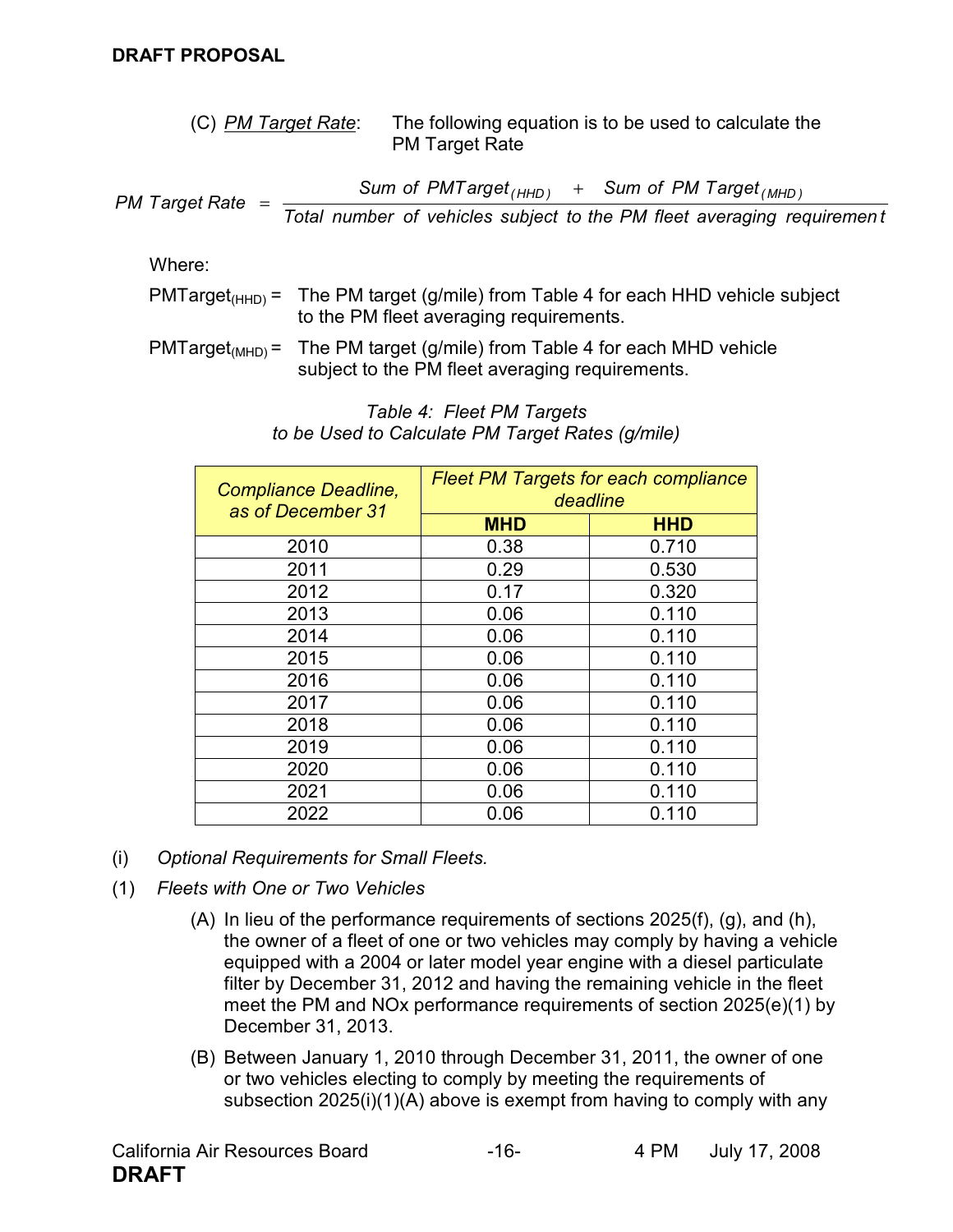other performance requirements of this regulation, but is subject to the reporting requirements of section 2025(p).

- (2) *Fleets with Three Vehicles* 
	- (A) In lieu of the performance requirements of sections 2025(f), (g), and (h), the owner of a fleet of three vehicles may comply by having one vehicle equipped with a 2004 or later model year engine with a diesel particulate filter by December 31, 2012. By December 31, 2013, the owner must replace one of the remaining engines with a 2010 model-year engine or a 2010 model-year NOx emissions equivalent engine. By December 31, 2015, the owner must replace the other remaining engine with a 2010 model-year engine or a 2010 model-year NOx emissions equivalent engine
	- (B) Between January 1, 2010 through December 31, 2011, the owner of three vehicles electing to comply by meeting the requirements of subsection 2025 (i)(2)(A) above is exempt from having to comply with any other performance requirements of this regulation, but is subject to the reporting requirements of section 2025(p).

### (j) *Requirements for Schoolbuses*

Beginning with the applicable effective dates set forth below, a schoolbus fleet, as defined in section 2025(d)(24)(C), and a schoolbus sub-fleet as defined in section 2025(d)(24)(D) must comply with the following requirements of this regulation.

- (1) Any schoolbus manufactured before April 1, 1977, must be taken out of service no later than December 31, 2011.
- (2) Each schoolbus fleet or schoolbus sub-fleet must comply with the best available control technology (BACT) requirements of section 2025(j)(4) or the PM BACT percentage limit requirements of 2025(g) or the PM fleet averaging option of 2025(h)(3).
- (3) By December 31, 2013, all diesel-fueled schoolbuses shall be retrofitted with the highest level VDECS device available to be used on any engine used in schoolbuses regardless of the compliance option chosen. Engines equipped with a diesel particulate filter by the engine manufacturer as original equipment are considered in compliance with this requirement.
- (4) Each schoolbus fleet or schoolbus sub-fleet owner who chooses the PM BACT option must meet the PM BACT requirement of section 2025(f)(1) according to the compliance schedule shown in Table 5.
- (5) If a schoolbus engine cannot be retrofitted with highest level VDECS for PM that is available for use on any engine used in schoolbuses then the engine shall be replaced and retrofitted with the highest level VDECS available by December 31, 2013. The schoolbus must be included in the compliance method calculation described in section 2025(j)(2) and the reporting and record retention requirements in section 2025(j)(9).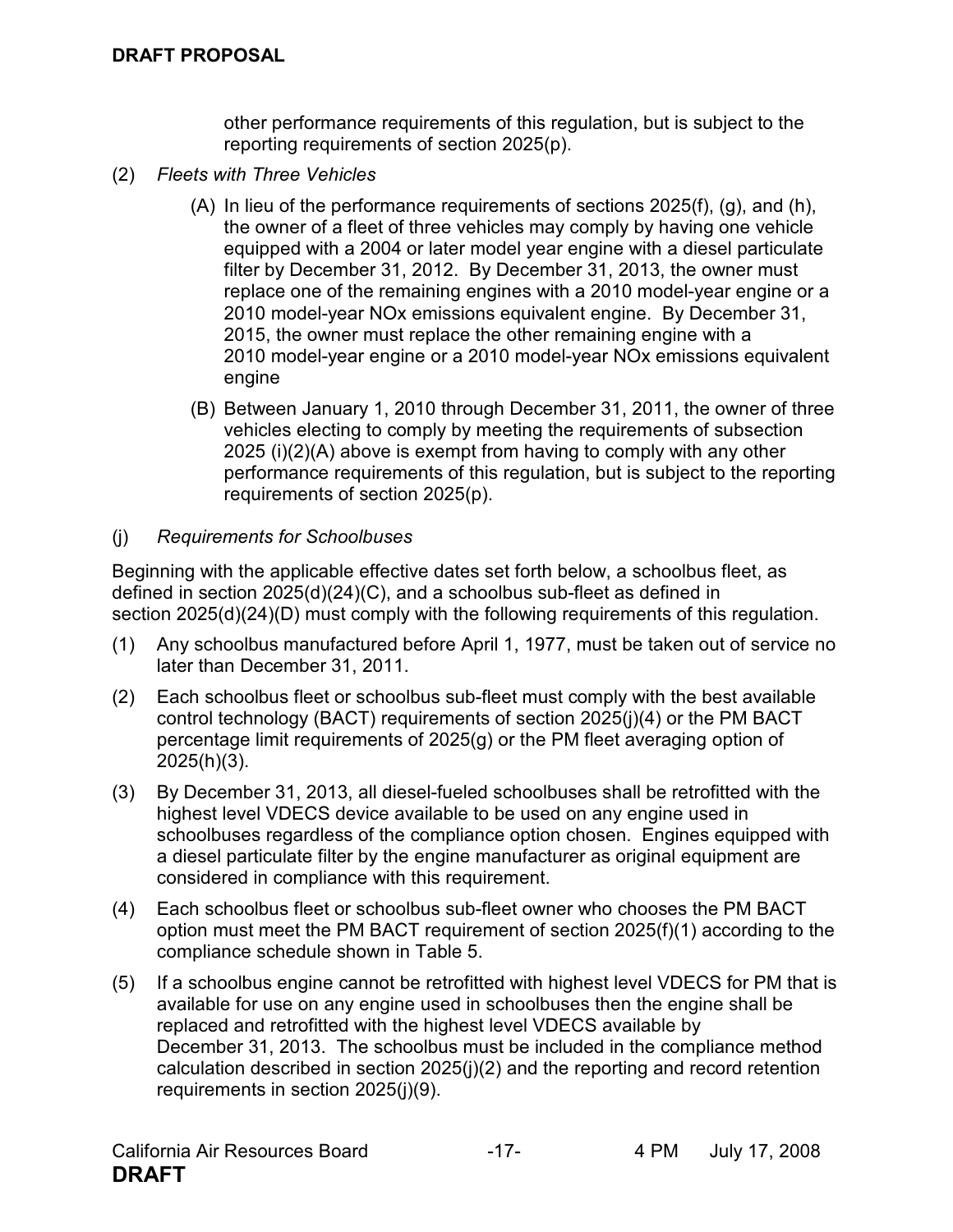(6) After a schoolbus has been retrofitted with a VDECS, it must receive a safety inspection from an authorized employee of the department of the California Highway Patrol, as required by title 13, California Code of Regulations (CCR) section 1272(c), prior to its return to service.

| <b>Compliance Deadline,</b><br>as of December 31 | <b>Engine Model-Years</b> |
|--------------------------------------------------|---------------------------|
| 2010                                             | 2000 and newer            |
| 2011                                             | $1994 - 1999$             |
| 2012                                             | $1987 - 1993$             |
| 2013                                             | Pre-1987                  |
|                                                  |                           |

*Table 5: Best Available Control Technology Compliance Schedule for Schoolbus Fleets* 

- (7) *Special Provisions for Schoolbuses* 
	- (A) An owner of a schoolbus fleet or schoolbus sub-fleet may be granted credit for hybrid schoolbuses or alternative fuel schoolbuses according to the provisions of sections 2025(m)(7) and (8), respectively.
	- *(B) Low-use Schoolbuses* 
		- 1. Schoolbuses that meet the definition of low-use vehicles in section 2025(d)(32) are exempt from the performance requirements of section 2025(j)(2) but the owner must keep records and meet the reporting requirements in accordance with sections 2025(j)(9) and  $(10).$
		- 2. Low-use vehicles need not be included when determining compliance with the BACT percent limits of section 2025(g) or when calculating PM fleet average indices or target rates for the fleet averaging option of section 2025(h)(3).
		- 3. Schoolbuses that formerly met the low-use vehicle definition, but whose use increases to 100 hours per year or greater or whose mileage increases to 1,000 miles or greater, must immediately meet the performance requirements of section 2025(f), or (g) or (h) for the prior compliance date.
- (8) Schoolbuses registered as historic vehicles, as defined in section 2025(d)(28) are not subject to the regulation.
- (9) *Reporting Requirements for Schoolbus Fleets and Schoolbus Sub-Fleets* 
	- (A) The owner of a schoolbus fleet or a schoolbus sub-fleet is subject to the reporting requirements in subsection (B) below if complying with the PM BACT percentage limit requirements of 2025(g) or the PM fleet averaging option of 2025(h)(3) or any of the special provisions in section 2025(m).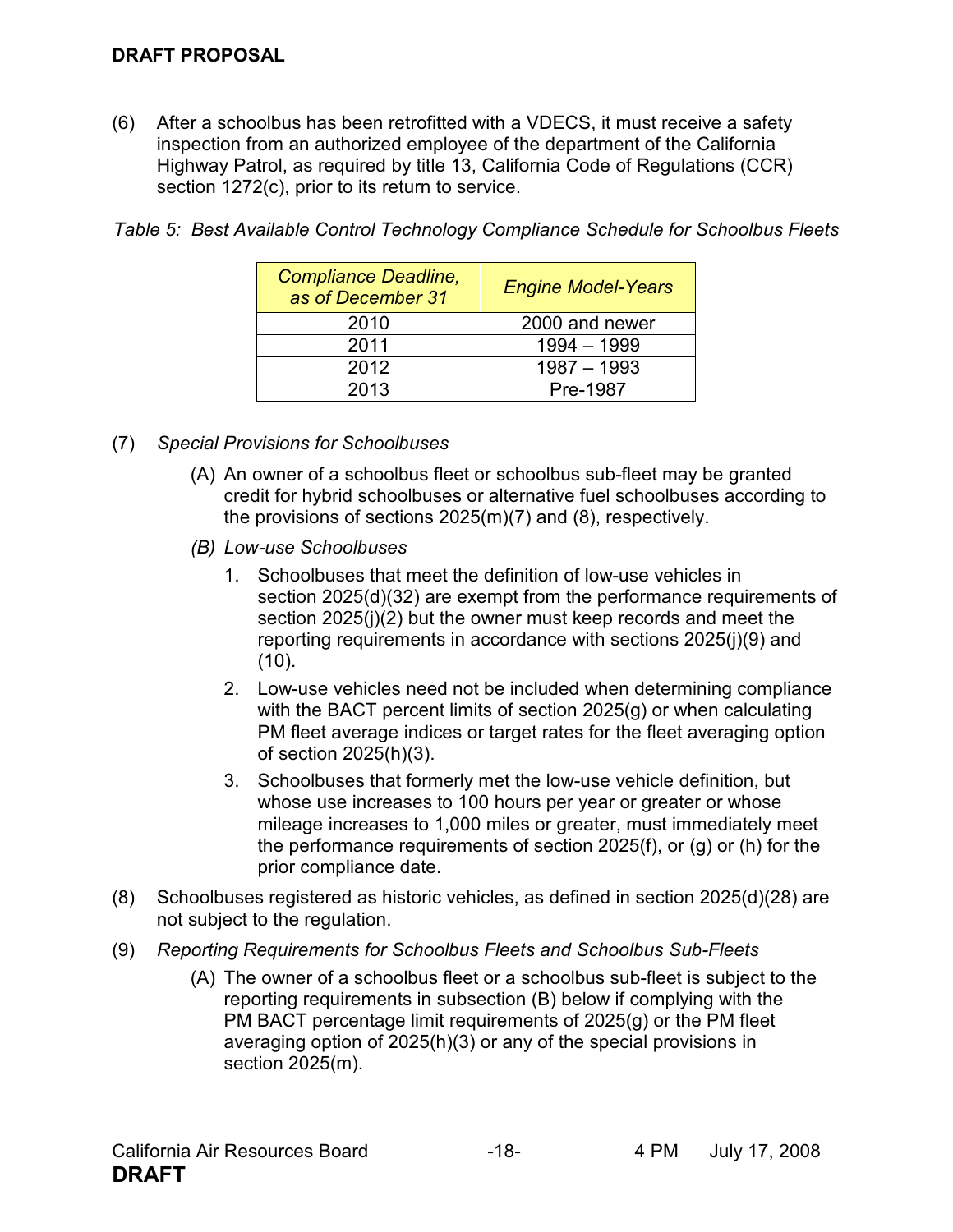- (B) From 2010 through 2013, the schoolbus fleet owner must report the information required in section 2025(p), except for the information required under subsections  $2025(p)(8)(E)$ , (p)(10)(B), and (p)(11).
- (10) *Record Keeping Requirements for Schoolbus Fleets and Schoolbus Sub-Fleets*  The owner of a schoolbus fleet or a schoolbus sub-fleet shall maintain copies of the information reported under section 2025(j)(9)and the records specified in section 2025(q) as applicable.
- (11) Schoolbus fleets and schoolbus sub-fleets are subject to the applicable requirements of sections 2025(r) through (x).
- (k) *Requirements for Drayage Trucks*
- (1) In 2010 through 2016, the owner of a drayage truck as defined in section 2025(d)(18), with a 2004 to 2006 model-year engine, must comply with the BACT requirements of section 2025(f).
- (2) Starting in 2017, all drayage truck owners must comply with the BACT requirements of section 2025(f) or the BACT percentage limits specified in section 2025(g), or the fleet average requirements of section 2025(h).
- (3) Starting in 2017, the drayage truck owner must comply with the reporting requirements of section 2025(p) and the record keeping requirements of section 2025(q).
- (l) *Meeting the Compliance Requirements.*
- (1) *New Fleet Requirements*. Owners of new fleets must meet the requirements of section 2025(e) and sections 2025 (f), (g), or (h) as applicable, immediately upon purchasing vehicles subject to the regulation or bringing such vehicles into the State of California for the first time after December 31, 2010. New fleets must report vehicles subject to the regulation to ARB within 30 days of purchasing or bringing such vehicles into the State, in accordance with the requirements in section 2025(p).
- (2) *Adding Vehicles to a Fleet.* For fleets not meeting the BACT requirements, within 30 days of adding a vehicle to the fleet, and prior to operating it in California, the owner must report the addition to the Executive Officer, and demonstrate that the fleet complies with the requirements of sections 2025(l)(2)(A) and (B) below.
	- (A) A fleet owner who elects to utilize the BACT percentage limits option of section 2025(g) may not add vehicles that cause the percentage calculated for the fleet to fall below the percentage for the previous compliance date.
	- (B) A fleet owner who elects to utilize the fleet averaging requirements of section 2025(h) may not add vehicles that cause the fleet to exceed the fleet average target rates for the previous compliance date.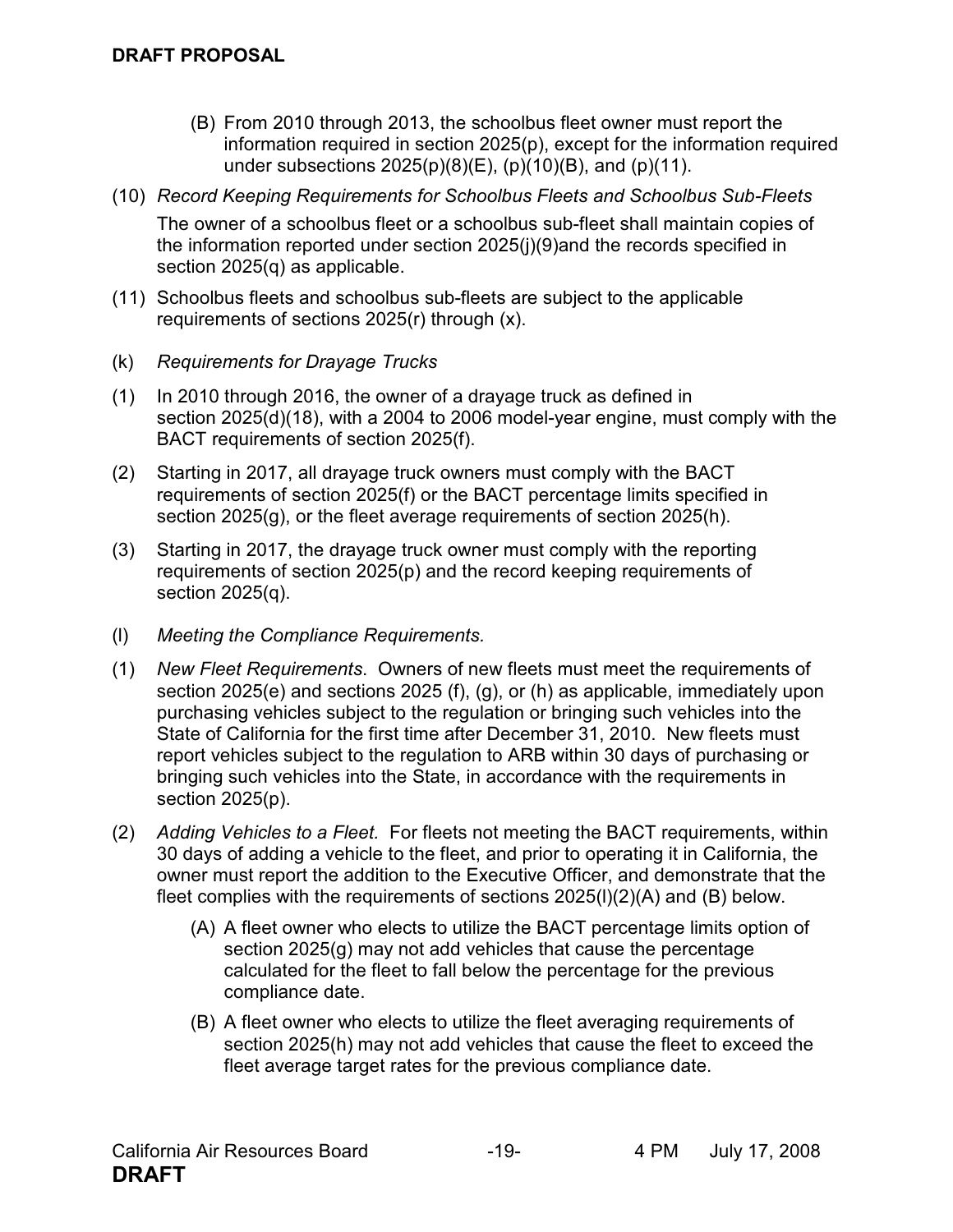- (3) *Change in Exemption Status*. A fleet owner of a vehicle that formerly qualified for any of the compliance extensions or exemptions granted in section 2025(m) but whose status has changed so that it no longer meets the applicable definition in section 2025(m), must immediately bring the fleet into compliance with performance requirements of section 2025(f), or (g), or (h) for the immediately preceding compliance deadline, and must notify the Executive Officer of the change in status within 30 days from the date of the change.
- (4) *VDECS Requirements* 
	- (A) *VDECS Installation*. Before installing a VDECS on a vehicle, the owner must ensure that:
		- 1. The VDECS is verified for use with the engine and vehicle, as described in the Executive Order for the VDECS.
		- 2. Use of the vehicle is consistent with the conditions of the Executive Order for the VDECS.
		- 3. The diesel emission control strategy is installed in a verified configuration.
		- 4. The engine to be retrofit is tuned up so that it meets engine manufacturer's specifications prior to VDECS installation.
		- 5. The VDECS label will be visible after installation.
	- (B) *VDECS Maintenance*. If a fleet owner installs a VDECS to meet the requirements of section 2025(e), the VDECS must be kept installed until the VDECS fails or is damaged. Requirements for VDECS failure or damage are in section 2025(m)(8). The owner of a vehicle retrofit with a VDECS must ensure all maintenance on the VDECS and engine is performed as recommended by the respective manufacturers.
- (m) *Exemptions, Compliance Extensions, and Credits.*

A fleet owner may be granted an extension to a compliance deadline based on one of the following reasons.

- (1) *Exemption from NOx Performance Requirements*. Upon demonstration of proper documentation, the Executive Officer will exempt the following vehicles from the NOx performance requirements of sections 2025(f), (g), or (h), but all such vehicles must continue to be subject to the PM performance requirements of section 2025(f), (g), or (h) and the record keeping and reporting requirements of this regulation.
	- (A) A vehicle that meets the definition of NOx mileage exempt vehicle, as defined in section (d)(41), prior to December 31, 2020.
		- 1. If a vehicle is used both for emergency operations as defined in section 2025(d)(21), and for other purposes, the owner does not need to consider the hours of operation or the mileage the vehicle accrues when used for emergency operations in a compliance year, in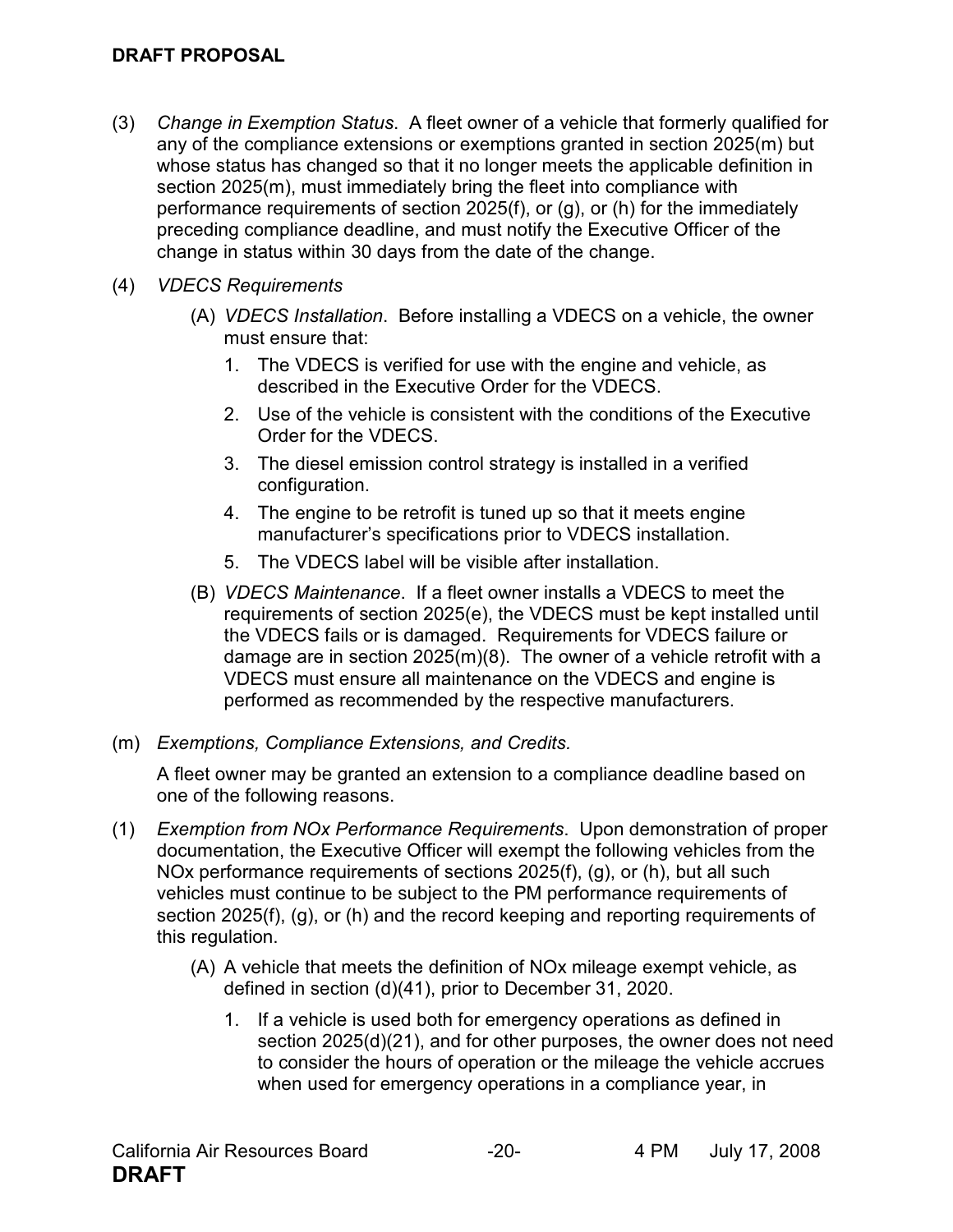determining whether the vehicle meets the definition of a mileage exempt vehicle for that compliance year.

- 2. If the vehicle meets the NOx mileage exempt definition of section 2025(d)(41), it is exempt from the NO<sub>x</sub> performance requirements according to section 2025(m)(1).
- 3. A fleet owner of a vehicle that formerly met the definition of NOx mileage exempt vehicle, but whose hours of use and mileage have increased above the limits specified in section 2025(d)(41), must immediately bring the fleet into compliance with the performance requirements of section 2025(f), or (g), or (h) for the immediately preceding compliance deadline and must notify the Executive Officer of the change in status within 30 days from the date of the change.
- (B) A vehicle that operates solely in the NOx exempt areas defined in section (d)(38) prior to December 31, 2020. A NOx-exempt vehicle is allowed to travel outside of the NOx-exempt area only for repairs or other service to the vehicle. The vehicle owner must obtain a work order from the facility that describes the service and shows the date of the service and location of the facility.
- (C) Schoolbuses.
- (2) *Exemptions for Specialty Vehicles*. Upon demonstration of proper documentation, the Executive Officer will exempt the following vehicles from specified performance requirements.
	- (A) *Specialty Farm Vehicles*. A specialty farm vehicle, as defined in section 2025(d)(51), will be exempted from the PM performance requirements of sections 2025(f) through (g) prior to December 31, 2017, if the model year of the engine is 1994 or newer but shall remain subject to the NOx performance requirements of sections 2025(f) through (h)(g) starting on December 31, 2012.
	- (B) *Cab-over-engine truck tractor.*
		- 1. A tractor with a cab-over-engine design that is used exclusively to pull 57-foot trailers will be exempted from the NOx performance requirements prior to December 31, 2017 provided that the engine installed on the vehicle is certified to at least the 2004 – 2006 modelyear on-road engine standards and on the compliance date, all vehicles in the fleet that do not qualify for the exemption under this section have met the NOx BACT standard of section 2025(f)(2) or all vehicles in the fleet have met the BACT percentage limit of section (g) for PM and NOx or have met the fleet average requirements of section 2025(h) for PM and NOx.
		- 2. The exemption in section 2025 (m)(2)(B)1. does not apply at any time that the total length of a combination of vehicles as described in section 35401(a) of the California Vehicle Code is allowed to exceed 65 feet, if the length law is amended before December 31, 2009.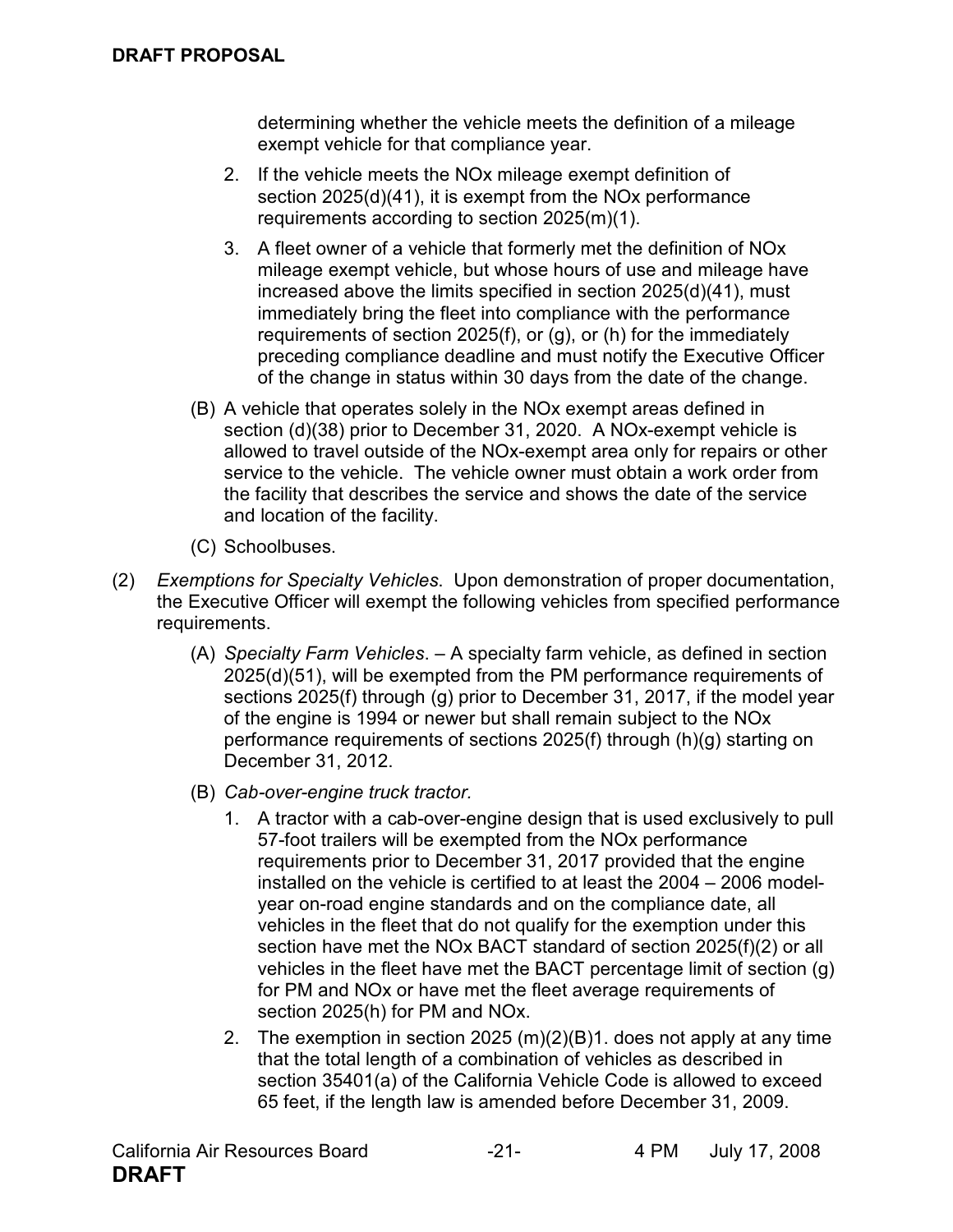- (C) *Unique Vehicles* A unique vehicle will be exempted from the NOx performance requirements prior to December 31, 2017 if all vehicles in the fleet that do not qualify for an exemption under the following conditions meet the NOx BACT performance requirements and the vehicle meets all of the following criteria:
	- 1. A cleaner engine replacement is not available for the vehicle as demonstrated to the Executive Officer; ,
	- 2. A used vehicle that performs a similar function with a 2007 NOx equivalent emissions engine or cleaner is not available;
	- 3. A verified NOx emissions control device that could reduce the vehicle's exhaust NOx emissions is not available;
	- 4. The vehicle's engine is equipped with the highest level VDECS.
- (3) *Exemption for Low-Use Vehicles.* 
	- (A) Low-use vehicles are exempt from the performance requirements of section 2025(e) but the owner must keep records and meet the reporting requirements in accordance with sections 2025(p) and (q). To be considered a low-use vehicle, the fleet owner must submit engine operation data from a properly functioning odometer and non-resettable hour meter. Hours and mileage used in emergency operations are not counted when determining low-use status. Low-use vehicles need not be included when determining compliance with the BACT percent limits of section 2025(g) or when calculating fleet average indices and target rates for the fleet averaging option of section 2025(h).
	- (B) Vehicles used both for emergency operations as defined in section 2025(d)(18), and for other purposes, do not need to consider the hours of operation or mileage the vehicle accrues when used for emergency operations in determining whether the vehicle meets the definition of a low-use vehicle. If the vehicle meets the low-use definition of section 2025(d)(29), it is exempt from the performance requirements of section 2025 (e), but it is subject to the requirements of section 2025(l)(3)(A) for low-use vehicles.
	- (C) Vehicles that formerly met the low-use vehicle definition, but whose use increases to 100 hours per year or greater or whose mileage increases to 1,000 miles or greater, must immediately meet the performance requirements of section 2025(f), or (g) or (h) for the immediately preceding compliance deadline.
- (4) *Exemption for Vehicles Awaiting Sale* Vehicles in the possession of dealers, financing companies, or other entities who do not intend to operate the vehicle or offer the vehicle for hire, that are operated only to demonstrate functionality to potential buyers or to move short distances while awaiting sale or for maintenance purposes, are exempt from all requirements in section 2025.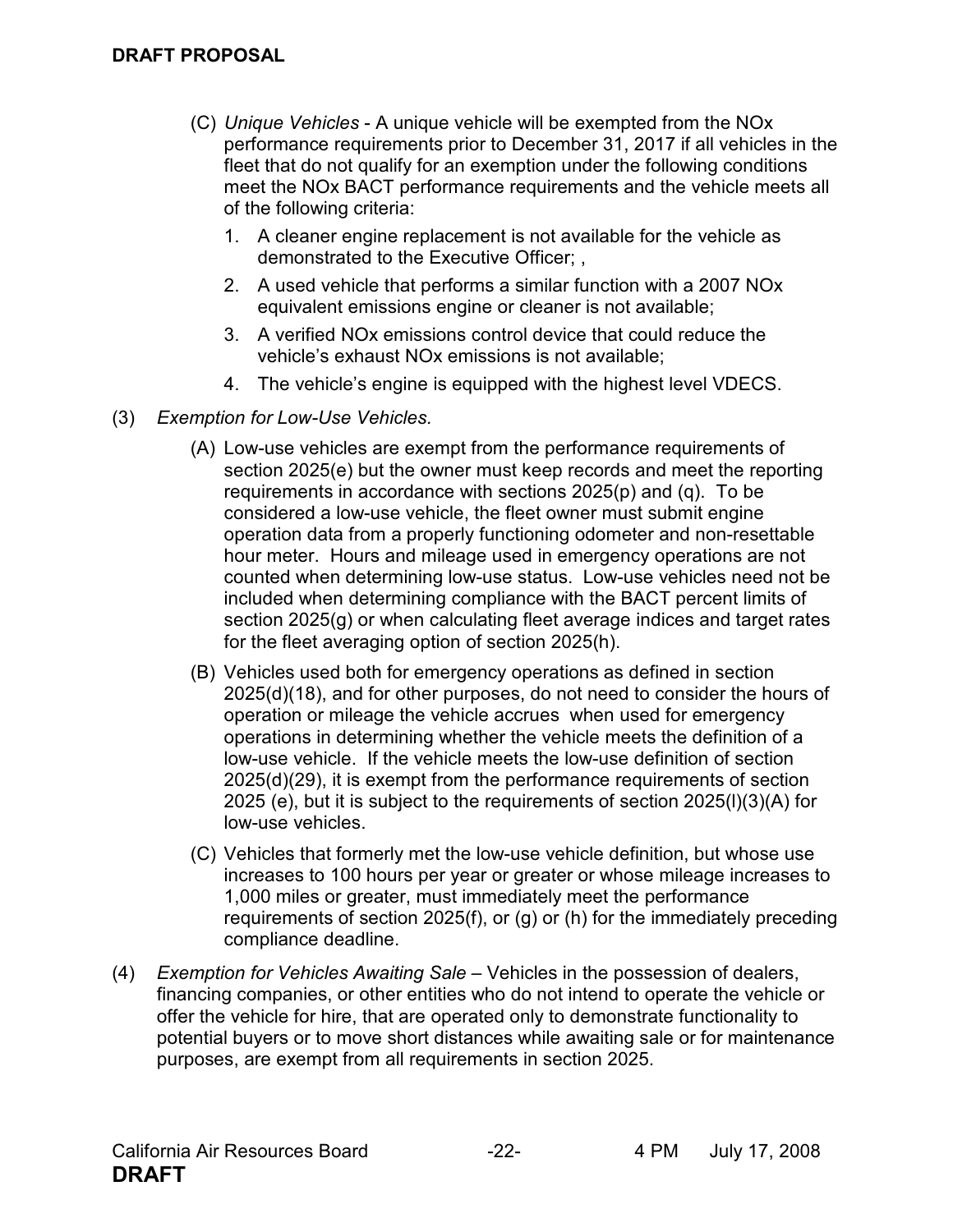- (5) *Exemption for Vehicles Used Solely on San Nicolas or San Clemente Islands* Vehicles used solely on San Nicolas or San Clemente Islands are exempt from all requirements in section 2025. If the land use plans for the islands are changed to allow use by the general public of the islands, this exemption shall no longer be applicable.
- (6) *Compliance Extension Based on Early Action.*

If a fleet owner installs the highest level VDECS for PM on one or more vehicles before December 31, 2009, the owner may delay compliance with the NOx BACT requirements of sections 2025(f), the NOx BACT percent limits of section 2025(g) and the NOx and PM fleet averaging requirements of section 2025(h) until December 31, 2013 for each vehicle that has been retrofitted early.

- (7) *Credit for Hybrid Vehicles* 
	- (A) Prior to December 31, 2017, upon presentation of proper documentation, the Executive Officer shall grant an owner credit towards compliance with the fleet average for using hybrid vehicles defined in section 2025(d)(29) if the owner can demonstrate that the manufacturer has improved the fuel economy of the hybrid vehicle by at least 20 percent compared to a diesel vehicle of the same model year which performs a similar function and has a similar configuration to that of the hybrid vehicle.
	- (B) Upon approval by the Executive Officer, the fleet shall receive for each compliance year prior to 2017, a credit that double counts the number of hybrid vehicles in the fleet that may be used to calculate the PM and NOx indices and target rates for the percent limits requirements of section 2025(g) and for the fleet averaging option of section 2025(h).
- (8) *Credit for Alternative Fuel Vehicles* -- Upon presentation of proper documentation, the Executive Officer will grant a fleet credit for using vehicles equipped with alternative fuel or heavy-duty pilot ignition engines, in calculating the NOx and PM fleet averages under section 2025(h). Upon approval, the fleet would be allowed to use the NOx emission factor for the engine model year to which the alternative or heavy-duty pilot ignition engines have been certified in calculating the NOx index and zero for the PM index.
- (9) *Compliance Extension for Equipment Manufacturer Delays*:

An owner who has purchased new equipment (including VDECS) or vehicles in order to comply with this regulation will be excused from immediate compliance if the new equipment or vehicles have not been received due to manufacturing delays as long as all the conditions below are met:

(A) The equipment or vehicle was purchased, or the owner and seller had entered into contractual agreement for the purchase, at least four months prior to the required compliance date, or – for a VDECS purchased to replace a failed or damaged VDECS – the fleet owner and seller had entered into contractual agreement for the purchase within 60 days of the VDECS failure.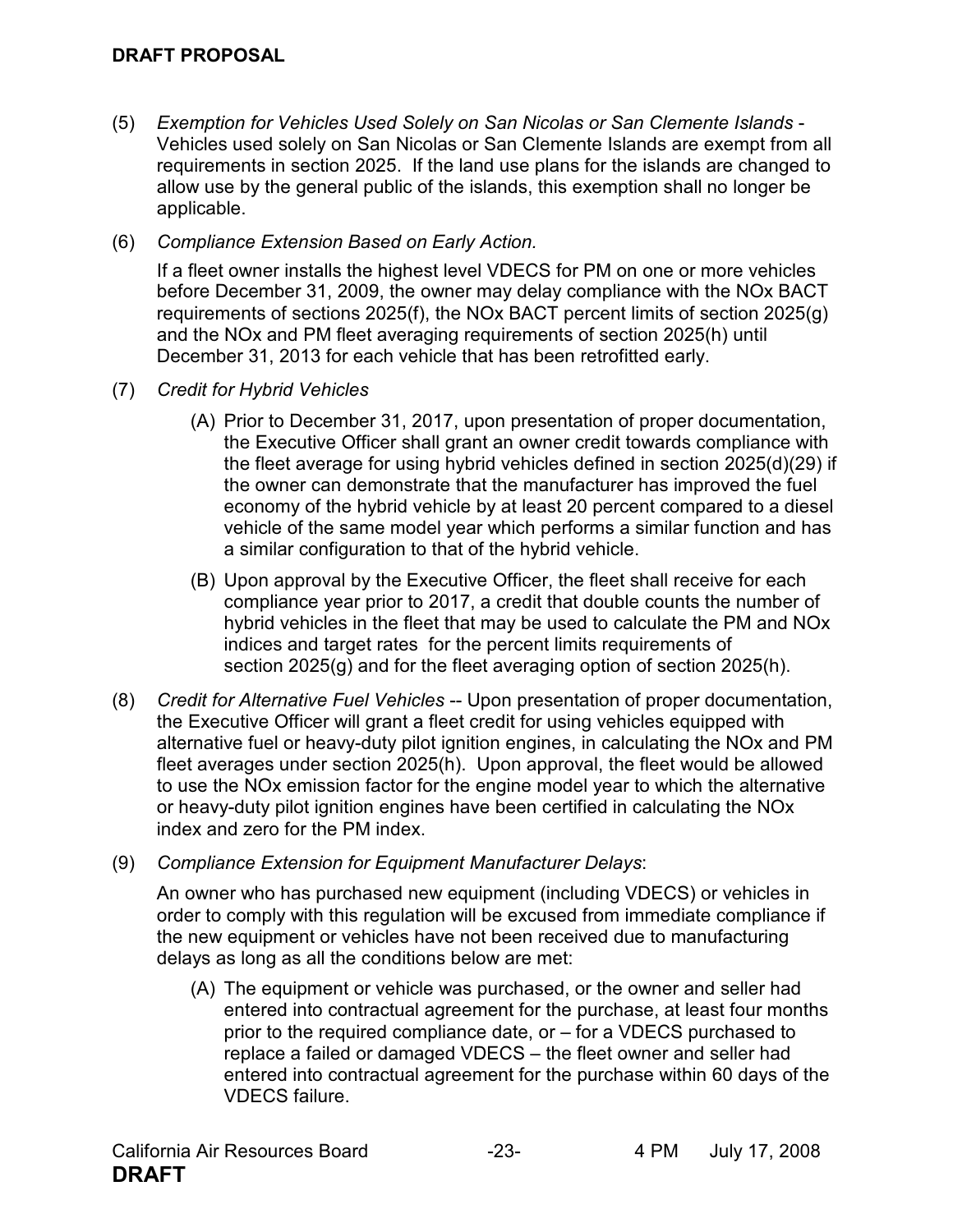- (B) The owner has identified the vehicle to be equipped with the VDECS or replaced upon receipt of the new equipment or vehicle.
- (C) Proof of purchase, such as a purchase order, downpayment, or signed contract for the sale, including specifications for each applicable piece of equipment, must be maintained by the owner and provided to an agent or employee of ARB upon request.
- (D) The new equipment or vehicles are immediately placed into operation upon receipt.
- (n) *Special Provisions for VDECS and Experimental Diesel Emission Control Strategies*
- (1) *Failure or Damage of a VDECS.*

In the event of a failure or damage of a diesel emission control strategy, the following conditions apply:

- (A) Failure or Damage During the Warranty Period. If a VDECS fails or is damaged within its warranty period and the manufacturer or authorized dealer determines that it cannot be repaired, the owner must replace the VDECS with the same level or higher level VDECS for the vehicle within 90 days of the failure.
- (B) Failure or Damage Outside of Warranty Period. If a VDECS fails or is damaged outside of its warranty period, and it cannot be repaired, and if the fleet could not meet an applicable target for the most recent compliance date without the failed VDECS, then within 90 days of the failure, the owner must replace the failed VDECS with the highest level VDECS available for the engine at time of failure.
- (2) *Fuel-Based Strategy VDECS.* 
	- (A) If a fleet owner determines that the highest level VDECS for a large percentage of the fleet would be a Level 2 fuel verified as a diesel emission control strategy, and implementation of this VDECS would require installation of a dedicated storage tank, then the owner may request prior approval from the Executive Officer to allow use of the Level 2 fuel-based strategy across its fleet.
	- (B) Waiver for Discontinuation of Fuel Verified as a Diesel Emission Control Strategy. If a fleet owner has relied upon a fuel verified as a diesel emission control strategy to meet an applicable performance requirement and has to discontinue use of the fuel due to circumstances beyond the fleet owner's control, the fleet owner may apply to the Executive Officer no later than 30 days after discontinuing use of the fuel for a compliance waiver of up to two years to provide the fleet owner time to return to compliance with the applicable performance requirements. The Executive Officer then has 30 days to act upon the request.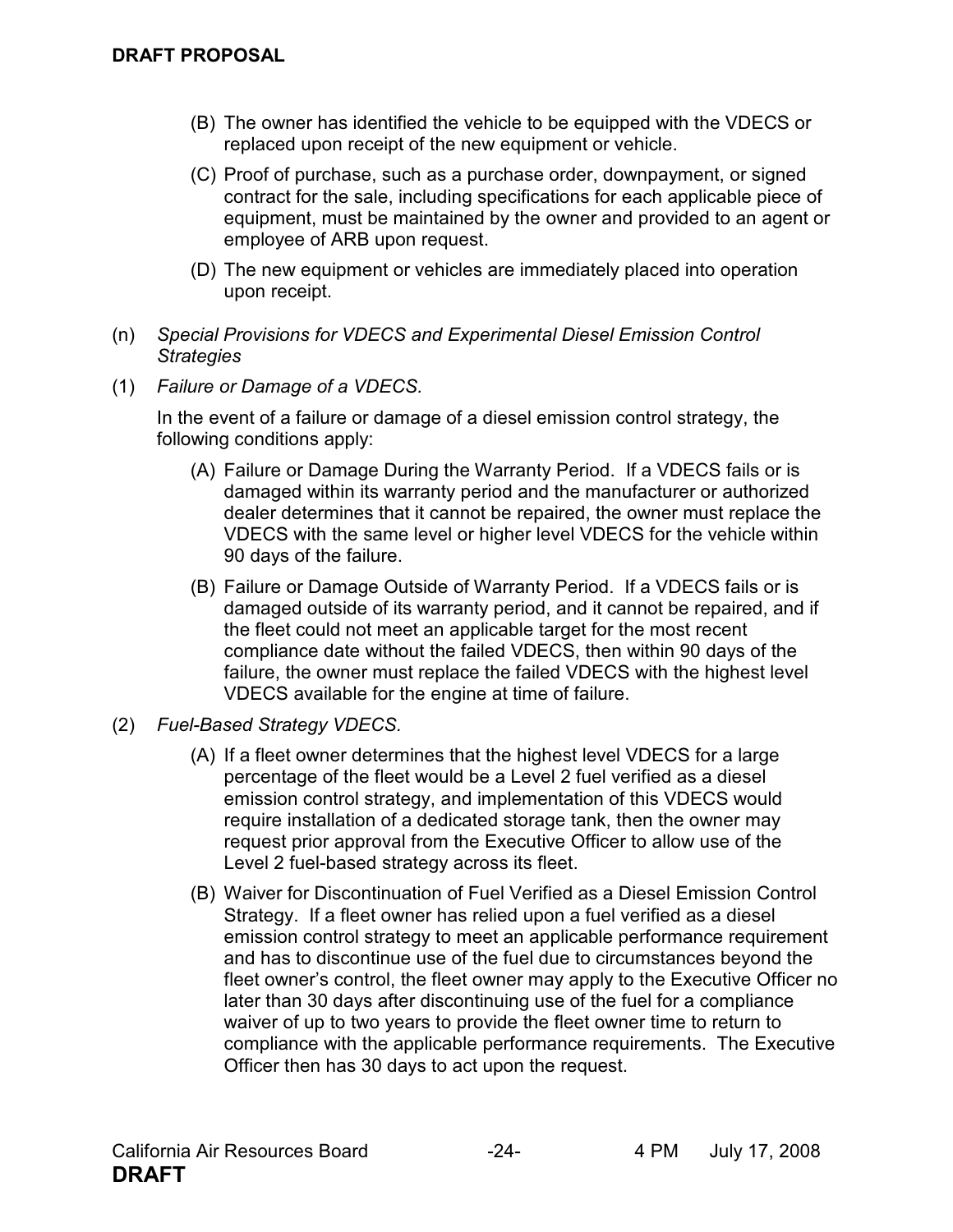- (3) *Use of Experimental Diesel Emission Control Strategies*.
	- (A) If a fleet owner wishes to use an experimental or non-verified diesel emission control strategy, the owner must first obtain approval from the Executive Officer for a compliance extension. To obtain approval, the owner must demonstrate either that (1) a VDECS is not available or not feasible for their vehicle or application, or (2) that use of the non-verified strategy is needed to generate data to support verification of the strategy.
		- 1. The application must include emissions data and a detailed description of the control technology demonstrating the experimental control strategy achieves at least a Level 2 diesel PM emission reduction.
		- 2. The Executive will treat the strategy as follows:
			- a. If the application demonstrates that the strategy achieves at least 50 percent reduction in diesel PM, like a Level 2 VDECS;
			- b. If the application demonstrates that the strategy achieves at least 85 percent reductions in diesel PM, it will be treated like a Level 3 VDECS.
			- c. If the application demonstrates that the strategy achieves a NOx reduction of over 15 percent, the NOx reduction will be counted.
	- (B) Upon approval by the Executive Officer, each vehicle engine retrofit with the experimental strategy will be allowed to operate for a specified time period necessary to make a determination that the experimental strategy can achieve the projected emissions reductions. The vehicle equipped with the experimental strategy will be considered to be in compliance during the specified time period. The fleet owner shall keep documentation of this use in records as specified by the Executive Officer.
	- (C) The fleet owner must bring the fleet into compliance prior to the expiration of the experimental diesel emission control strategy extension.
- (4) *VDECS That Impairs Safe Operation of Vehicle* A fleet owner may request that the Executive Officer find that a VDECS should not be considered the highest level VDECS available because (A) it cannot be safely installed or operated in a particular vehicle application, or (B) its use would make compliance with occupational safety and health requirements, or an ongoing local air district permit condition impossible.

If a VDECS manufacturer states that there is no safe or appropriate method of mounting its VDECS on the requesting party's vehicle, then the VDECS will not be considered safe. In the absence of such a declaration by the VDECS manufacturer, the requesting party shall provide other documentation to support its claims.

Documentation must include published reports and other findings of federal, state or local government agencies, independent testing laboratories, engine manufacturers, or other equally reliable sources. The request will only be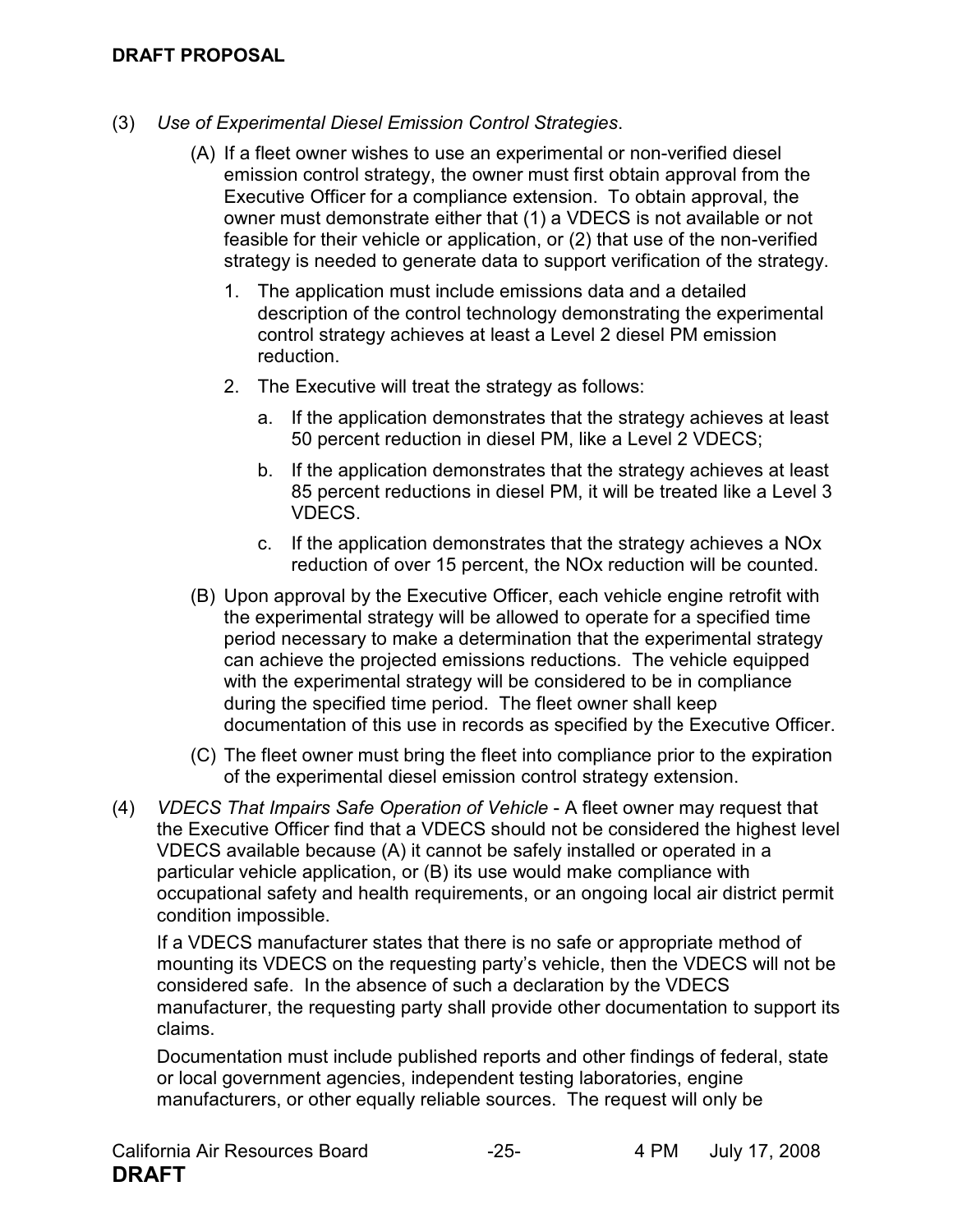approved if the requesting party has made a thorough effort to find a safe method for installing and operating the VDECS, including various locations for VDECS mounting, and use of an actively regenerated VDECS. The Executive Officer shall review the documentation submitted and any other reliable information that he or she wishes to consider and shall make his or her determination based upon the totality of the evidence.

Upon finding that a VDECS cannot be installed without violating the safety standards prescribed under title 8, CCR by the California Department of Industrial Relations, Division of Occupational Safety and Health, the Executive Officer shall issue a determination that there is no highest level VDECS available. The Executive Officer shall inform the requesting party, in writing, of his or her determination, within 60 days of receipt of the request.

Parties may appeal the Executive Officer's determination as described in (A) and (B) below. During the appeal process described in (A) and (B) below, the requesting party may request the administrative law judge to stay compliance until a final decision is issued. If the stay is granted and the Executive Officer denies the requesting party's request, the requesting party has six months from the date of the Executive Officer's final written decision to bring his or her fleet back into compliance.

- (A) *Appeals Hearing Procedures*
	- 1. Any party whose request has been denied may request a hearing for the Executive Officer to reconsider the action taken by sending a request in writing to the Executive Officer. A request for hearing shall include, at a minimum, the following:
		- a. name of the requesting party;
		- b. copy of the Executive Officer's written notification of denial;
		- c. a concise statement of the issues to be raised, with supporting facts, setting forth the basis for challenging the denial (conclusory allegations will not suffice);
		- d. a brief summary of evidence in support of the statement of facts required in c. above; and
		- e. the signature of an authorized person requesting the hearing
	- 2. A request for a hearing shall be filed within 30 days from the date of issuance of the notice of the denial.
	- 3. A hearing requested pursuant to this section shall be heard by a qualified and impartial hearing officer appointed by the Executive Officer. The hearing officer may be an employee of the ARB, but may not be any employee who was involved with the denial at issue. In a request for reconsideration, the hearing officer, after reviewing the request for hearing and supporting documentation provided under paragraph 1. above, shall grant the request for a hearing if he or she finds that the request raises a genuine and substantial question of law or fact.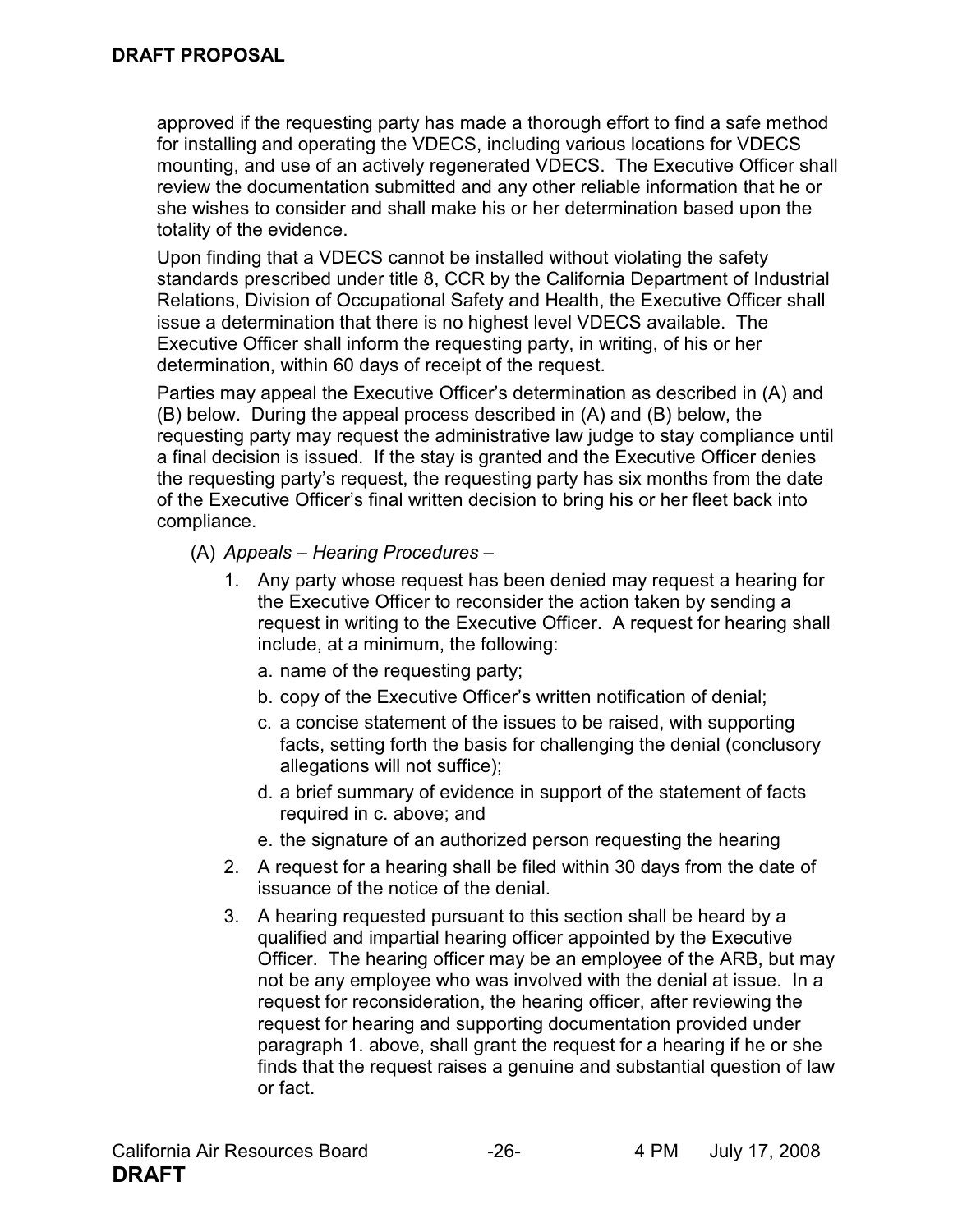- 4. If a hearing is granted, the hearing officer shall schedule and hold, as soon as practicable, a hearing at a time and place determined by the hearing officer.
- 5. Upon appointment, the hearing officer shall establish a hearing file. The file shall consist of the following:
	- a. the determination issued by the Executive Officer which is the subject of the request for hearing;
	- b. the request for hearing and the supporting documents that are submitted with it;
	- c. all documents relating to and relied upon by the Executive Officer in making the initial determination to deny the requesting party's original claim; and
	- d. correspondence and other documents material to the hearing.
- 6. The hearing file shall be available for inspection by the applicant at the office of the hearing officer.
- 7. An applicant may appear in person or be represented by counsel or by any other duly-authorized representative.
- 8. The ARB may be represented by staff or counsel familiar with the regulation and may present rebuttal evidence.
- 9. Technical rules of evidence shall not apply to the hearing, except that relevant evidence may be admitted and given probative effect only if it is the kind of evidence upon which reasonable persons are accustomed to relying in the conduct of serious affairs. No action shall be overturned based solely on hearsay evidence, unless the hearsay evidence would be admissible in a court of law under a legally recognized exception to the hearsay rule.
- 10. Declarations may be used upon stipulation by the parties.
- 11. The hearing shall be recorded either electronically or by a certified shorthand reporter.
- 12. The hearing officer shall consider the totality of the circumstances of the denial, including but not limited to, credibility of witnesses, authenticity and reliability of documents, and qualifications of experts. The hearing officer may also consider relevant past conduct of the applicant including any prior incidents involving other ARB programs.
- 13. The hearing officer's written decision shall set forth findings of fact and conclusions of law as necessary.
- 14. Within 30 days of the conclusion of a hearing, the hearing officer shall submit a written proposed decision, including proposed finding as well as a copy of any material submitted by the hearing participants as part of that hearing and relied on by the hearing officer, to the Executive Officer. The hearing officer may recommend to the Executive Officer any of the following: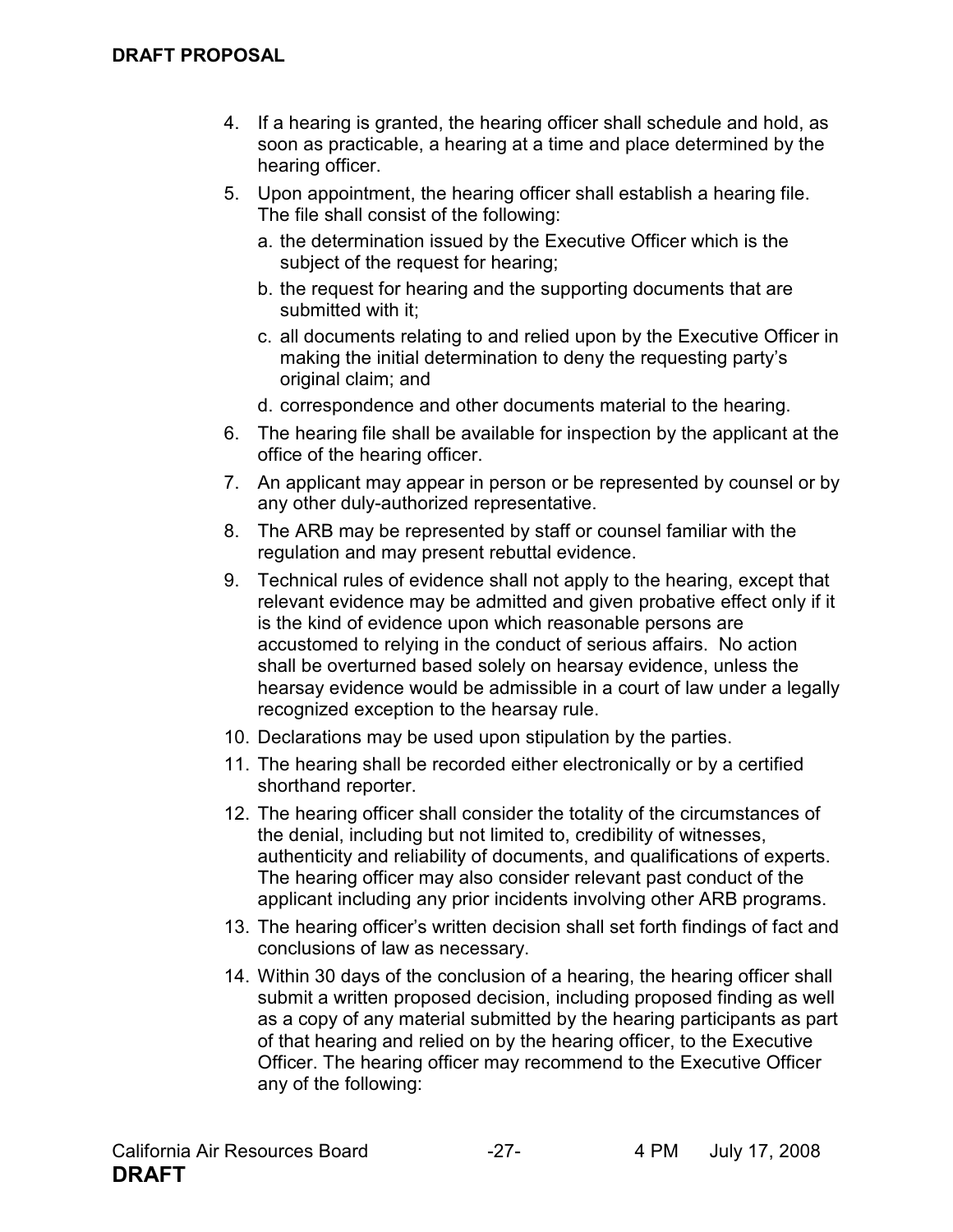- a. uphold the denial as issued;
- b. modify the denial; or
- c. overturn the denial in its entirety.
- 15. The Executive Officer shall render a final written decision within 60 working days of the last day of hearing. The Executive Officer may do any of the following:
	- a. adopt the hearing officer's proposed decision;
	- b. modify the hearing officer's proposed decision; or
	- c. render a decision without regard to the hearing officer's proposed decision.
- *(B) Appeals Hearing Conducted by Written Submission.*

In lieu of the hearing procedure set forth in (A) above, an applicant may request that the hearing be conducted solely by written submission. In such case the requestor must submit a written explanation of the basis for the appeal and provide supporting documents within 20 days of making the request. Subsequent to such a submission the following shall transpire:

- 1. ARB staff shall submit a written response to the requestor's submission and documents in support of the Executive Officer's action no later than 10 days after receipt of the requestor's submission;
- 2. The applicant may submit one rebuttal statement which may include supporting information, as attachment(s), but limited to the issues previously raised;
- 3. If the applicant submits a rebuttal, ARB staff may submit one rebuttal statement which may include supporting information, as attachment(s), but limited to the issues previously raised; and
- 4. The hearing officer shall be designated in the same manner as set forth in section 2025(n)(4)(A)3. above. The hearing officer shall receive all statements and documents and submit a proposed written decision and such other documents as described in section 2025(n)(4)(A)13. above to the Executive Officer no later than 30 working days after the final deadline for submission of papers. The Executive Officer's final decision shall be mailed to the applicant no later than 60 days after the final deadline for submission of papers.
- 5. The Executive Officer shall render a final written decision within 60 working days of the last day of hearing. The Executive Officer may do any of the following:
	- a. adopt the hearing officer's proposed decision;
	- b. modify the hearing officer's proposed decision; or
	- c. render a decision without regard to the hearing officer's proposed decision.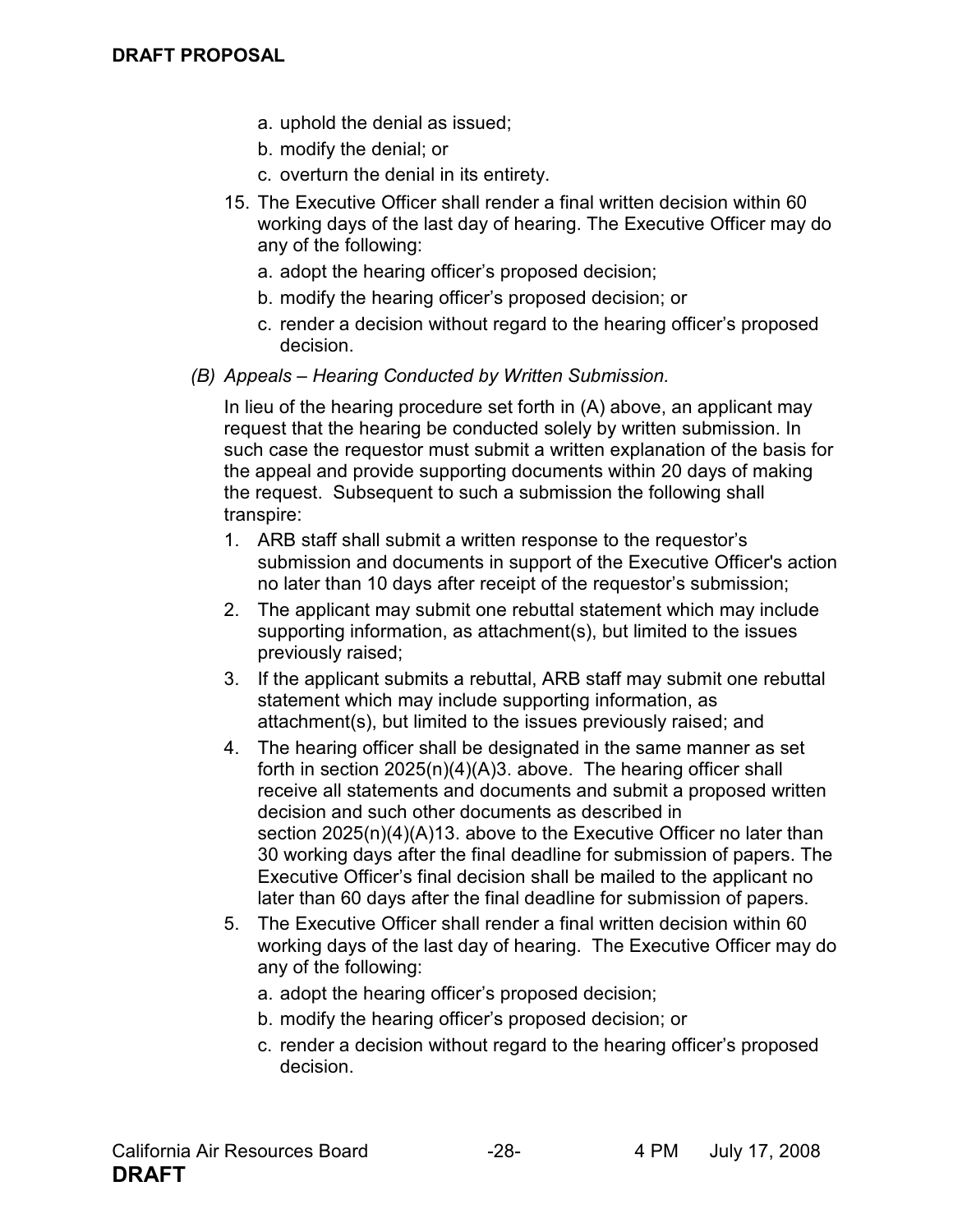(o) *Labeling Requirements* 

This section is a placeholder for a labeling requirement, should staff determine that it's necessary.

### (p) *Reporting*

The owner of a fleet is subject to the reporting requirements of section 2025(p) if the owner has elected to utilize the BACT percent limits option of section 2025(g), the fleet averaging option of section 2025(h), or the special provisions and compliance extensions of section 2025(m).

- (1) The owner must notify the Executive Officer of this election in writing by January 31 after the end of each compliance year. The notification must include the name of the responsible official and the location where the records will be kept. If the records will be kept outside California, the owner must also comply with section 2025(r). If a fleet owner opts to comply with fleet averaging performance requirements separately for different divisions or subsidiaries according to section 2025(e)(5), then the company or agency must report separately for the different portions of the fleet.
- (2) Each year, fleet owners subject to the reporting requirement must report on their fleet as it was on December 31 of the prior compliance year. They must submit the applicable information set forth in sections 2025(p)(1) through (11) by January 31 following each compliance date. Owners must report annually until the reporting requirement expires or fleets may stop reporting the year after the BACT requirements of section 2025(f)have been met. Fleets must use forms (paper or electronic) approved by the Executive Officer.
- (3) *Owner Contact Information*: Compliance reports must include the information in (A) through (L) below.
	- (A) Fleet owner's name;
	- (B) Name of company or agency;
	- (C) Motor carrier identification number;
	- (D) Corporate parent name (if applicable);
	- (E) Corporate parent taxpayer identification number (if applicable);
	- (F) Company taxpayer identification number;
	- (G) Street address and mailing address;
	- (H) Name of responsible person;
	- (I) Title of responsible person;
	- (J) Contact name;
	- (K) Contact telephone number;
	- (L) Contact email address (if available);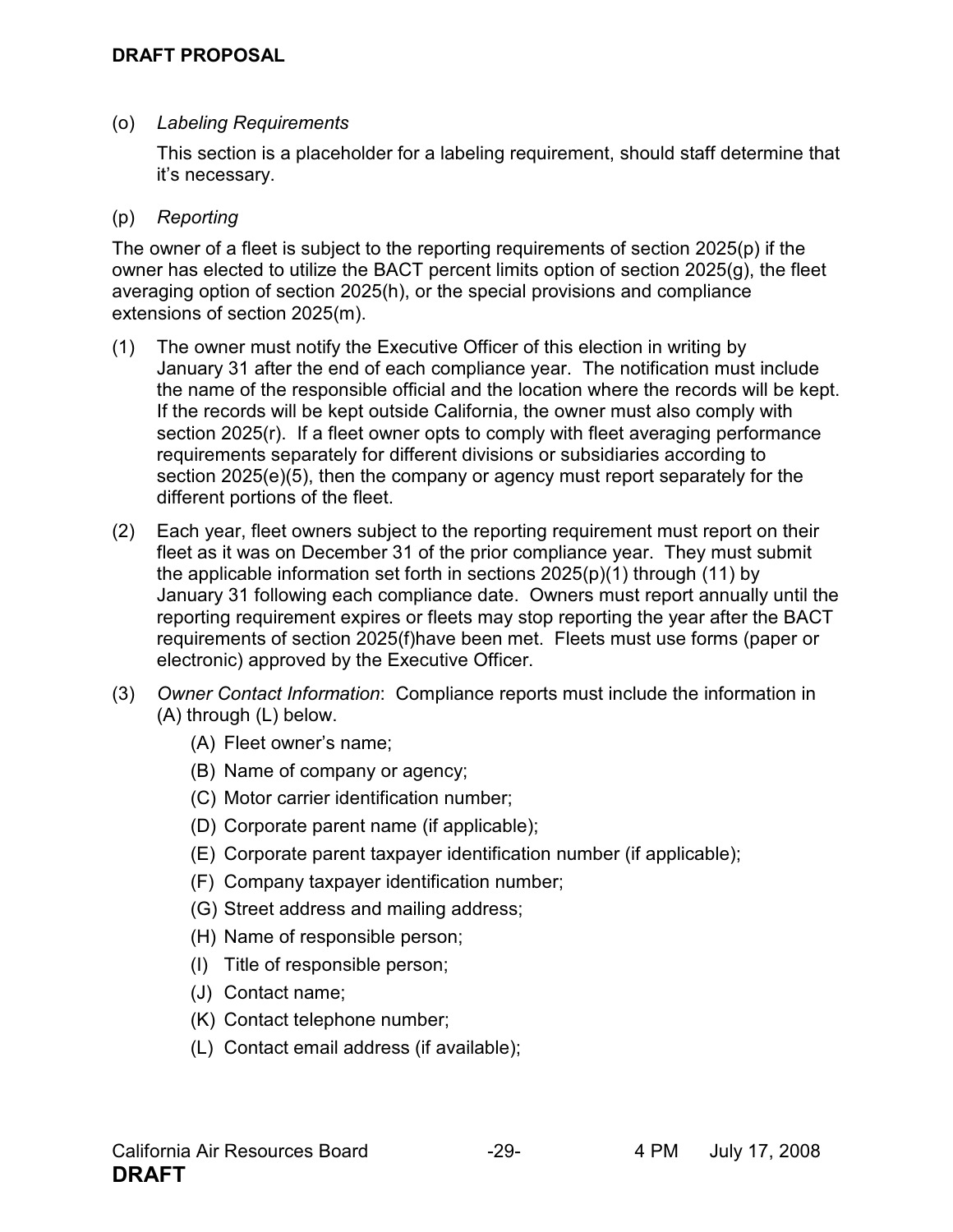(4) *Vehicle Information*.

Fleet owners must provide a list of all vehicles subject to the reporting requirements along with the information listed in (A) through (L) below for each vehicle:

- (A) Vehicle type,
- (B) Vehicle identification number,
- (C) Vehicle manufacturer,
- (D) Vehicle model;
- (E) Loaded vehicle weight rating as defined in section 2025(d)(31)
- (F) Vehicle model year;
- (G) License plate number;
- (H) Where the vehicle is registered and type of registration plate;
- (I) Whether the vehicle will be designated as a low-use vehicle;
	- 1. For vehicles designated as low-use, fleet owners must report the information listed in section 2025(p)(8)
	- 2. Report whether the low use status is based on mileage or hours of operation.
- (J) Whether the vehicle is used for emergency operations;
	- 1. For low-use or mileage exempt vehicles used in emergency operations, fleet owners must report the information listed in section 2025(p)(9).
- (K) Whether the vehicle is a specialty vehicle as defined in section 2025(m)(2);
- (L) Whether the vehicle is a hybrid vehicle as defined in section 2025(d)(29).
- (M) Whether the vehicle is an alternative-fueled vehicle as defined in section 2025(d)(6).
- (5) *Engine Information*.

The following information must be reported for each engine that propels a vehicle reported per section 2025(p)(4):

- (A) Engine manufacturer;
- (B) Engine model;
- (C) Engine family,
- (D) Engine serial number, and
- (E) Engine model year
- (6) *Verified Diesel Emission Control Strategies.*

For each VDECS that is installed on an engine listed per section 2025(p)(5), report the following information.

(A) Type of VDECS installed,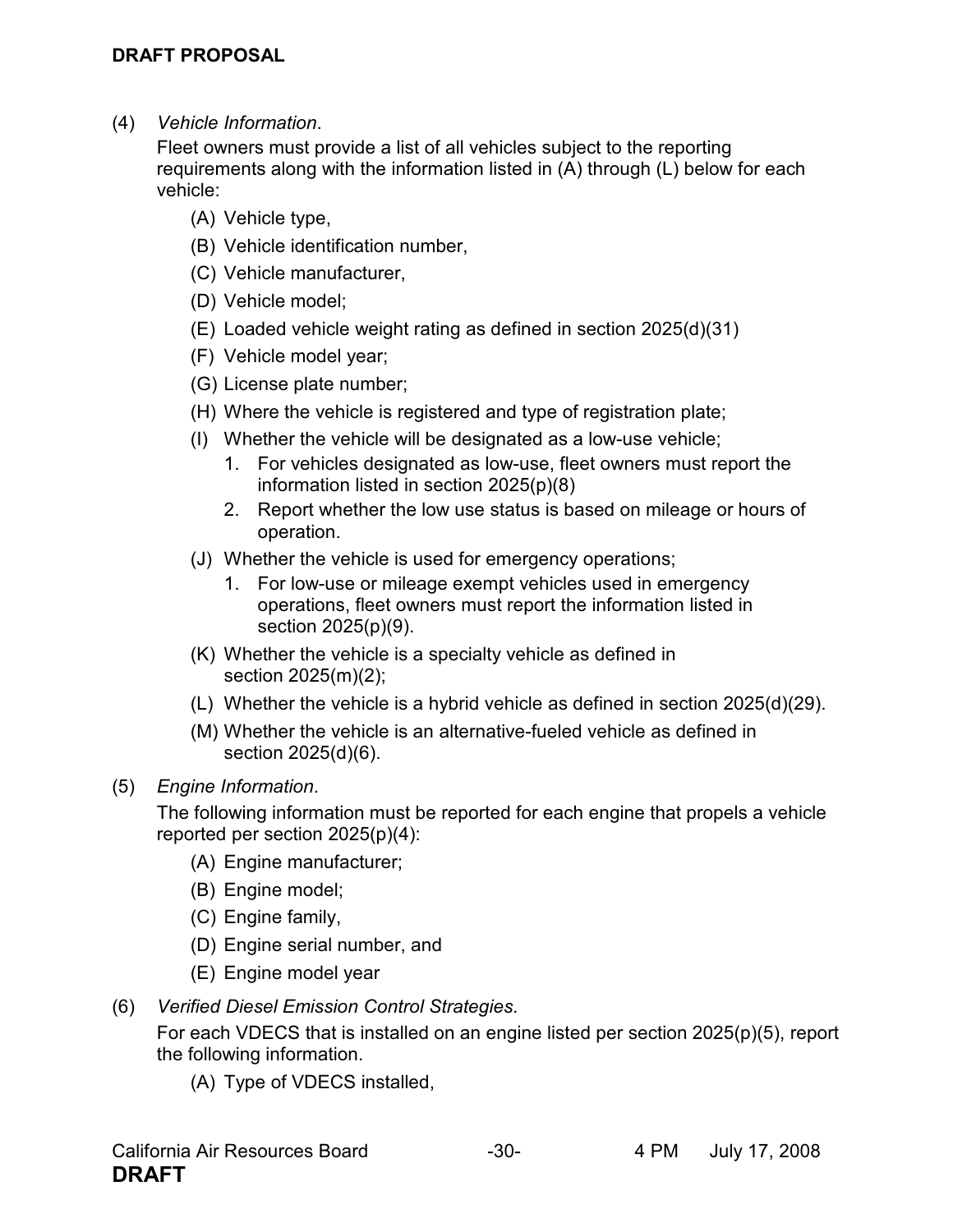- (B) VDECS manufacturer,
- (C) VDECS family name,
- (D) Serial number,
- (E) Date installed,
- (F) Verification level and year of verification (percent reduction (PM or NOx))
- (7) *Availability of Highest Level VDECS*

The following information must be submitted to the Executive Office with a request for an extension based in the unavailability of highest level VDECS:

- (A) Owner contact information, vehicle, and engine information listed in sections 2025(p)(3), (4), and (5).
- (B) Description of the reason for the compliance extension request for each engine or engine-vehicle combination;
- (C) If the VDECS would void the engine warranty, provide a statement from the engine manufacturer or authorized dealer.
- (D) If no verified VDECS is commercially available, provide a list of manufacturers that have been contacted and the manufacturers' responses to a request to purchase.
- (E) Documentation must be submitted on January 31 following the compliance deadline for each year that the owner is claiming non-availability of the highest VDECS.
- (8) *Low-Use Vehicles*.

For vehicles that are designated as low-use, the fleet owner must report the following information annually for as long as the fleet owns or operates the vehicle:

- (A) Owner, vehicle, and engine information identified in sections 2025 (p)(1) through (5);
- (B) Mileage from odometer readings taken on January 1 and December 31 of the compliance year.
- (C) Two hour-meter readings, one from on or before January 1 and one from on or after December 31 of the compliance year; and
- (D) The dates of the odometer and hour meter readings.
- (E) The owner of a vehicle operating both inside and outside of California must provide records from a tracking system that can acquire date, time, engine-on, and location data. The minimum data acquisition and reporting requirements for such a system are in section  $2025(p)(11)$ . The owner may use other documentation of operation and location, such as IRP records, if they provide the data needed to verify compliance with the lowuse vehicle provision of section 2025(m)(3).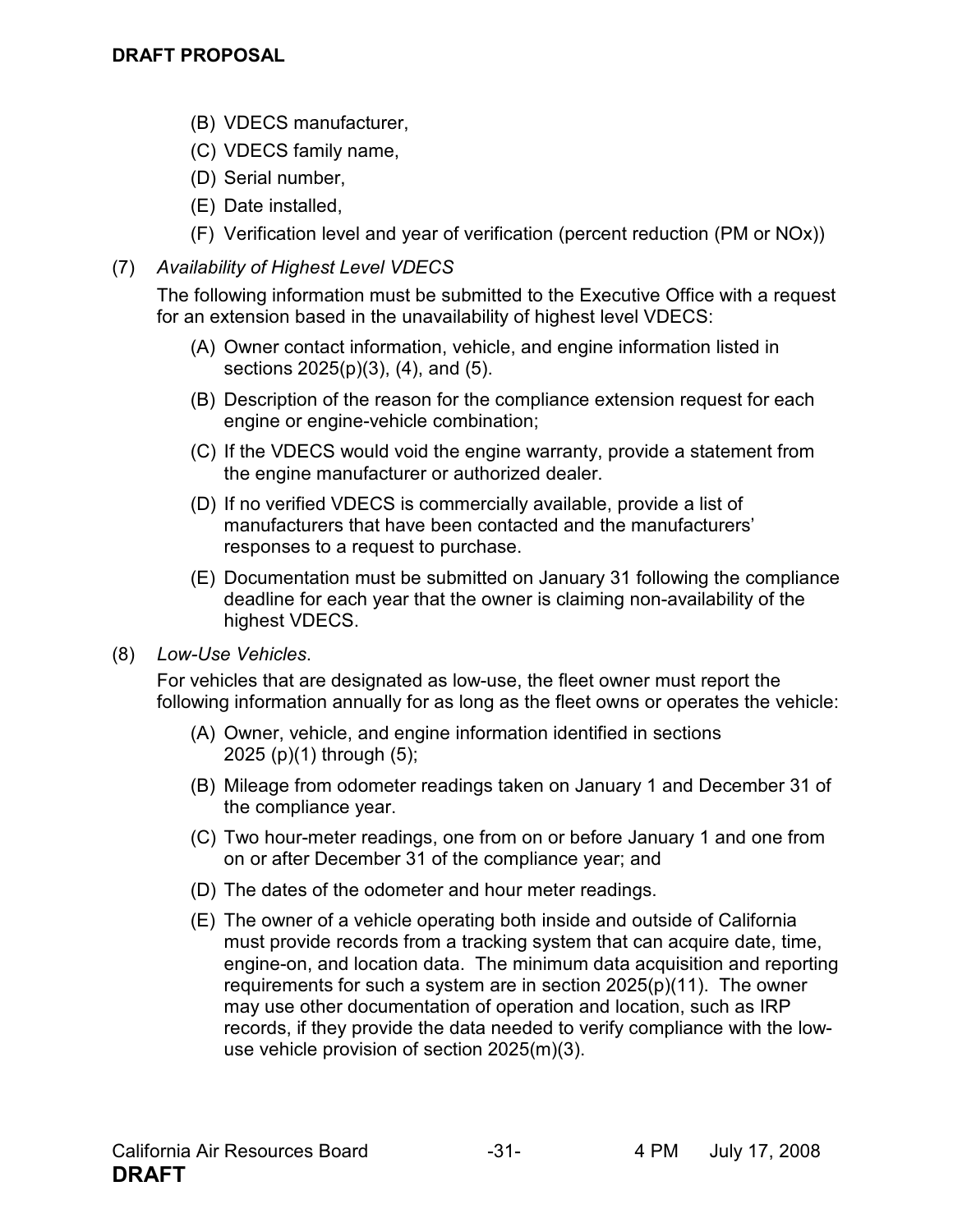(9) *Vehicles used in emergency operation*.

A fleet owner must provide the following information to qualify a vehicle's usage as emergency operation:

- (A) Owner, vehicle, and engine information identified in sections 2025 (p)(1) through (6);
- (B) Odometer readings to document travel to and from the emergency event; and
- (C) Records to document dispatch by the responsible emergency management personnel.
- (10) *Vehicles Exempt from the NOx Performance Standard*.
	- *(A) Exemption Based on Early Action.*

The owner must provide the following information by December 31, 2009.

- 1. Owner, vehicle, and engine information listed in sections 2025(p)(1) through (5)
- 2. Information listed in section 2025(p)(6) for the verified diesel emissions control strategy.
- (A) NOx *Mileage Exempt Vehicles*.

The owner must provide the following information to demonstrate compliance with the requirements of section 2025(m)(1).

- 1. Owner, vehicle, and engine information listed in sections 2025 (p)(1) through (5)
- 2. Information listed in section 2025(p)(6) for the verified diesel emissions control strategy
- 3. The appropriate mileage and hours of use readings on January 1 and December 31 of the compliance year taken from a tracking system that meets the performance requirements specified in section 2025(p)(11). The owner must keep on record the mileage and usage records generated by the tracking system to meet the record keeping requirements of section 2025(q).

A NOx mileage exempt vehicle that does not perform work in stationary mode need not report hours of use.

- 4. Evidence that the owner filed a Heavy Highway Vehicle Use Tax Return and was granted a suspension of the tax based on mileage use for the vehicle during the current compliance period.
- *(B) Vehicles operating exclusively in NOx-exempt areas.*

The owner must provide the following information to demonstrate compliance with the requirements of section 2025(m)(1):

1. Owner, vehicle, engine information, and VDECS listed in sections  $2025(p)(1)$  through  $(5)$ ;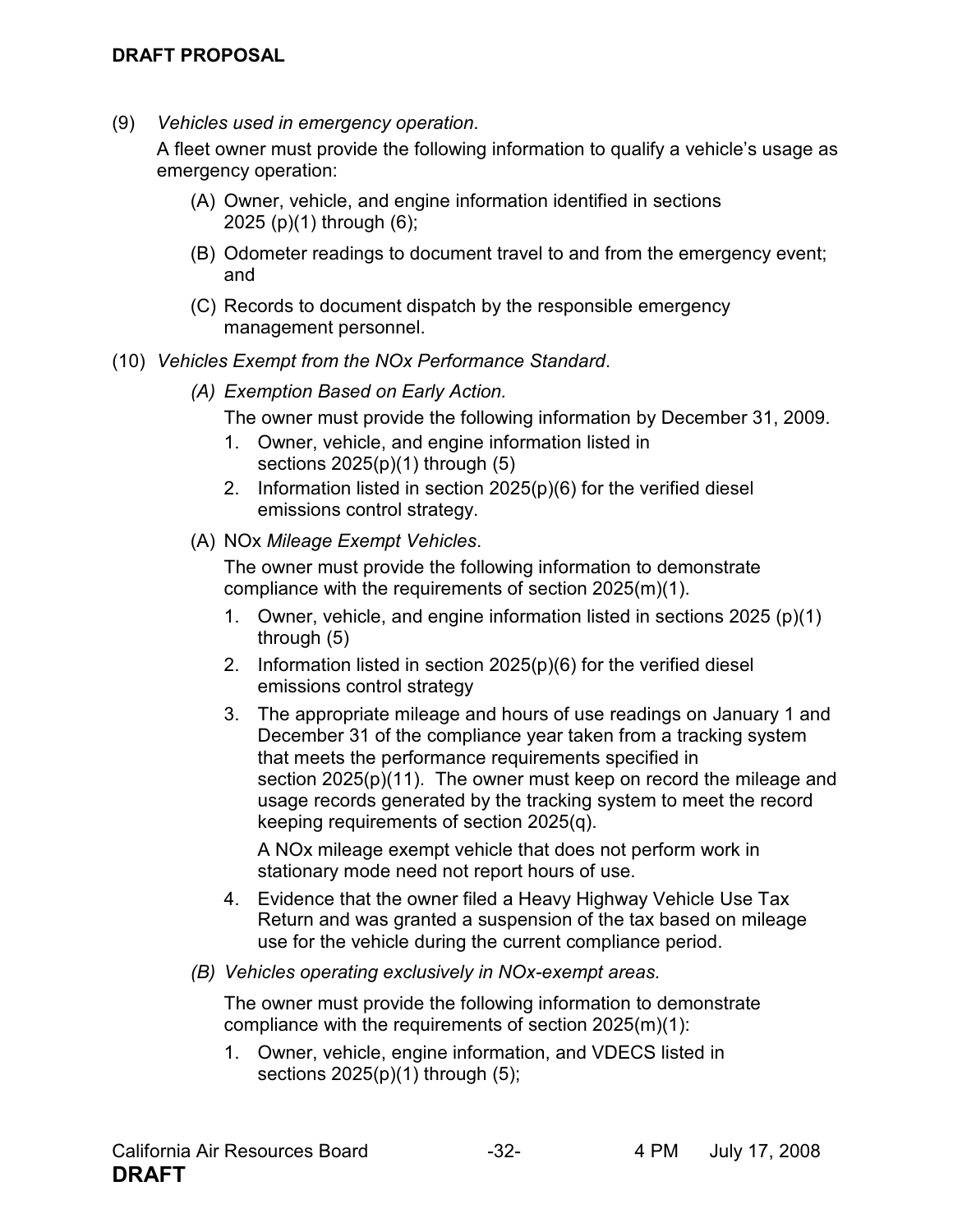2. Records from a tracking system that tracks usage and location submitted in a monthly report format approved by ARB. The system must at a minimum meet the performance requirements specified in section 2025(p)(11) and provide the information listed therein:

# (11) *Electronic Tracking System*

- (A) The tracking device must acquire date, time, and engine-on data at a minimum of 15 minute intervals, with no more than 30 minute data gaps. The tracking device must also acquire location data for vehicles claiming to operate exclusively in NOx-exempt areas and for vehicles that must document low use in California when their total miles of operation exceed 1,000 miles and total hours of operation exceed 100 hours.
- (B) The tracking records must be collected by an independent entity with no business relationship to the owners of the vehicles being tracked, other than to provide the tracking service.
- (C) Summary and detailed records must be kept at the business office or terminal location for the fleet. The records must provide;
	- 1. Vehicle identification number of the vehicle being tracked;
	- 2. Monthly and annual mileage accrued in California;
	- 3. Monthly and annual mileage accrued in the NOx Exempt Areas if claiming the vehicle operates exclusively in NOx-exempt areas, and
	- 4. Monthly and annual hours of engine operation accrued in California except for vehicles that do not use PTO to perform work in a stationary mode.
- (12) *Compliance Certification*.

A certification signed by a responsible official or a designee thereof that the information reported is accurate and that the fleet is in compliance with the regulation. If a designee signs the compliance certification, a written statement signed by the responsible official designating the designee must be attached to the compliance certification and submitted to ARB.

- (13) *Changes Since Last Reporting* The fleet owner or responsible person must report any additions, deletions, or changes to the fleet since the last annual report filed. Such changes shall include, among other things, changes in the fleet's compliance option, vehicles removed from the fleet, vehicles added to the fleet through purchase or by bringing into California, and vehicles newly defined as lowuse, or recently repowered or retrofitted. If there are no changes, the fleet owner shall indicate there have been no changes.
- (14) *New Fleet Reporting*. New fleets that elect to utilize the BACT percent limits option of section 2025(g) or the fleet averaging option of section 2025(h) must submit the information in section  $2025(p)(1)$  through (5) to ARB within 30 days of purchasing or bringing such vehicles into the State. Beginning the first December 31 that is more than 30 days after the date of purchase or bringing a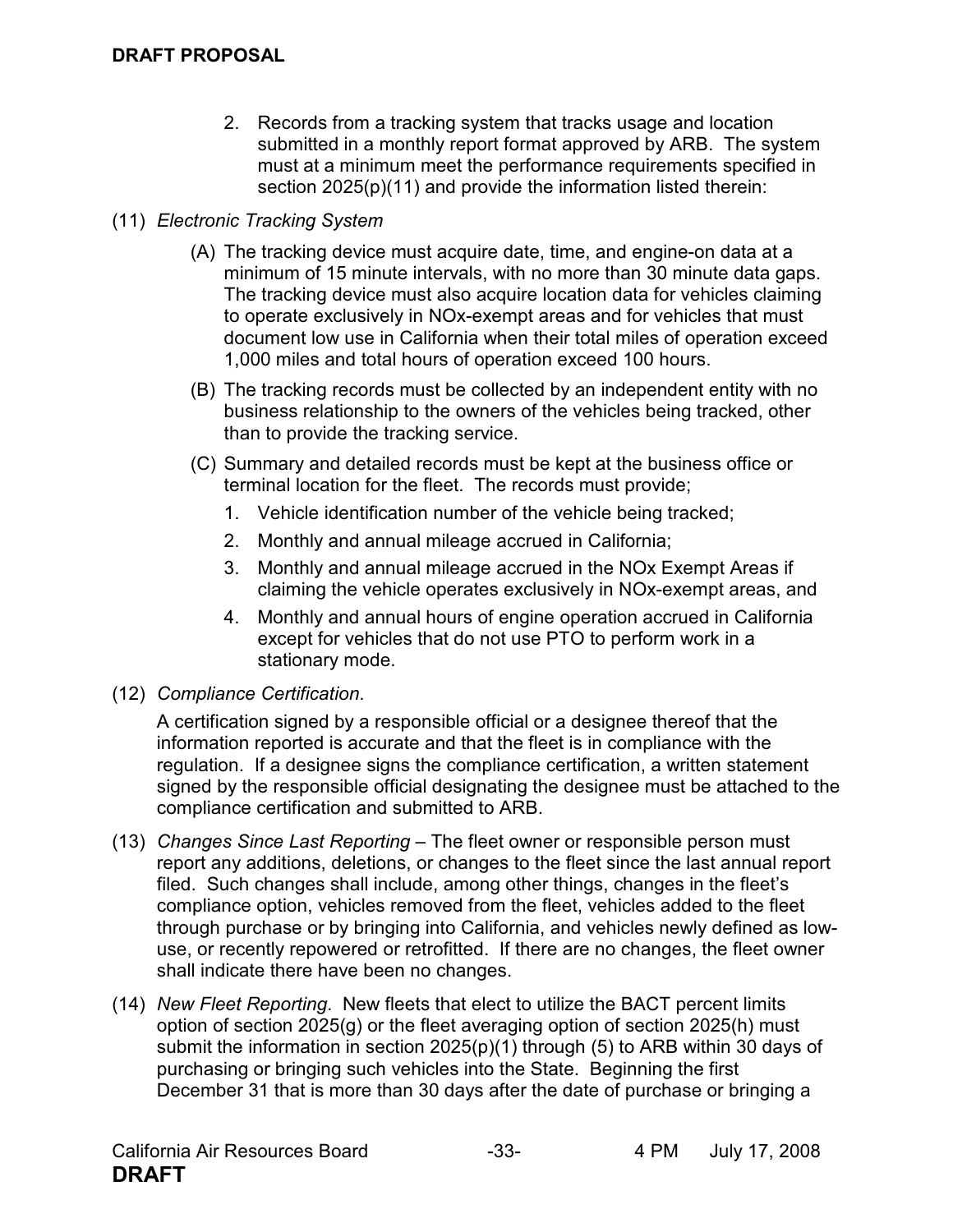vehicle into the State, new fleets must comply with the reporting requirements in section 2025(p).

- (q) *Record Keeping.*
- (1) The owner of a fleet shall maintain the following records specified in sections 2025(p)(3) through (8) as applicable. The owner shall provide these records to an agent or employee of the ARB within five business days upon request.
- (2) The owner of a fleet subject to the reporting requirements of section 2025(p) shall maintain copies of the information reported under section 2025(p), as well as the records described in sections 2025(q)(3) through (8) below.
- (3) *Changes Since Last Reporting Period* Document any additions, deletions, or changes to the fleet since the last reporting. Documentation may include bills of sale, purchase orders, or other documentation.
- (4) *VDECS Failure* Maintain records of any VDECS failure and replacement.
- (5) *Fuel-based Strategy* Documentation of any approval from ARB Executive Officer to use a fuel strategy as in section 2025(m)(2) and the most recent two years' worth of records of purchase that demonstrate usage.
- (6) *Experimental Diesel Emission Control Strategy* For fleets using an experimental diesel PM control strategy, record of approval from the Executive Officer for use of the experimental diesel control strategy, the test plan and test data used in the experimental diesel control strategy application, and other records as specified in the approval.
- (7) *Manufacturer Delay*  For any vehicles or VDECS for which the fleet owner is utilizing the equipment manufacturer delay provision in section 2025(m)(9), proof of purchase, such as a purchase order or signed contract for the sale, including engine specifications for each applicable piece of equipment or vehicle.
- (8) *Maintenance of VDECS Records* 
	- (A) VDECS Documentation. For each engine requiring a VDECS to comply with the regulation, the owner shall keep the following documentation in the vehicle and provide it upon request to an agent or employee of the ARB
		- 1. A statement signed by the installer at the time of installation of the VDECS affirming that the VDECS was installed by an authorized installer, and providing the following information for each engine:
			- a. The name of the person installing the device
			- b. The date the device was installed
			- c. Type of VDECS installed,
			- d. Manufacturer
			- e. VDECS family name,
			- f. Serial number,
			- g. Its verification level and year of verification.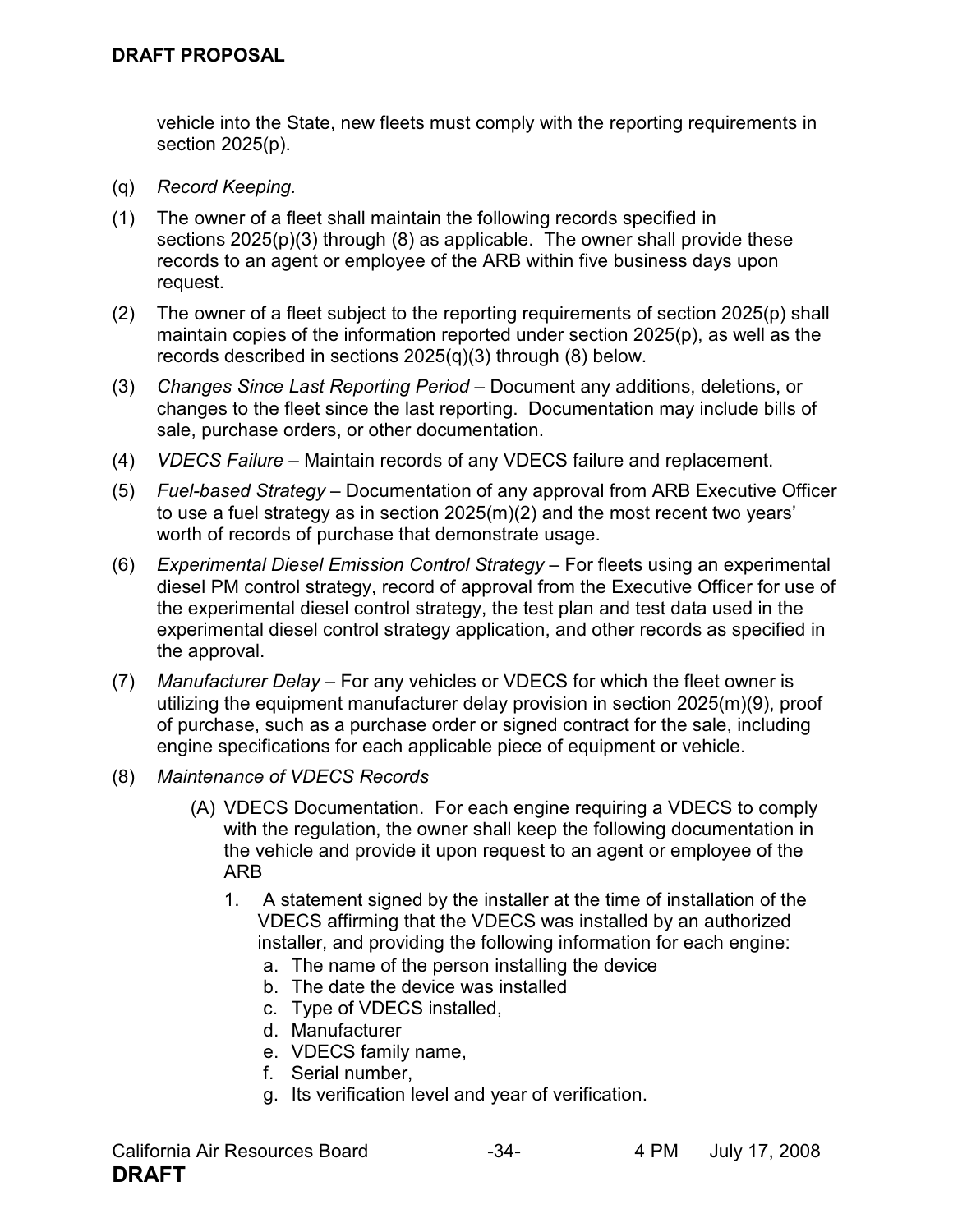## **DRAFT PROPOSAL**

#### (r) *Audit of Records*

The vehicle owner must make records available to ARB at its request for audit to verify the accuracy of the records. In the event the records are not made available within 30 days of the request, the ARB may assess penalties for non-compliance. The fleet owner may be required to reimburse the ARB auditor per diem and travel expenses under certain conditions as determined by the Executive Officer.

#### (s) *Record Retention*

The fleet owner or responsible person shall maintain the records for each vehicle subject to the reporting and record keeping requirements of sections 2025(p) and (q) and until 3 years after it is retired or January 1, 2025, whichever is earlier. If fleet ownership is transferred, the seller shall transfer the fleet records to the buyer. Dealers must maintain records of the disclosure of regulation applicability required by section 2025(u) for three years after the sale.

#### (t) *Right of Entry*

For the purpose of inspecting vehicles and their records to determine compliance with this regulation, an agent or employee of ARB, upon presentation of proper credentials, has the right to enter any facility (with any necessary safety clearances) where vehicles are located or vehicle records are kept.

#### (u) *Disclosure of Regulation Applicability*

Any person residing in California selling a vehicle with an engine subject to this regulation must provide the following disclosure in writing to the buyer on the bill of sale, "An on-road heavy-duty diesel or alternative-diesel vehicle operated in California may be subject to the California Air Resources Board Regulation to Reduce Particulate Matter and Criteria Pollutant Emissions from In-Use Heavy-Duty Diesel Vehicles. It therefore could be subject to exhaust retrofit or accelerated turnover requirements to reduce emissions of air pollutants. For more information, please visit the California Air Resources Board website at http://www.arb.ca.gov/dieseltruck.

- (v) *Compliance Requirement.*
- (1) *Vehicle Owner*. The vehicle owner shall comply with all applicable requirements and compliance schedules set forth in this regulation
- (2) *Motor Carrier*. The motor carrier or anyone who hires or dispatches vehicles subject to this regulation shall verify that each hired or dispatched vehicle is in compliance with the regulation. [*ARB staff is continuing to investigate other mechanisms of ensuring that dispatchers do not hire non-compliant vehicles.*]
- (3) *Lessee and Lessor*. Any contract that a lessor and lessee enter into that has an effective date of December 31, 2009 or later shall clearly specify whether or not the leased vehicles are to be excluded from the owner's fleet for the duration of the lease, or the responsibility will be that of the lessee.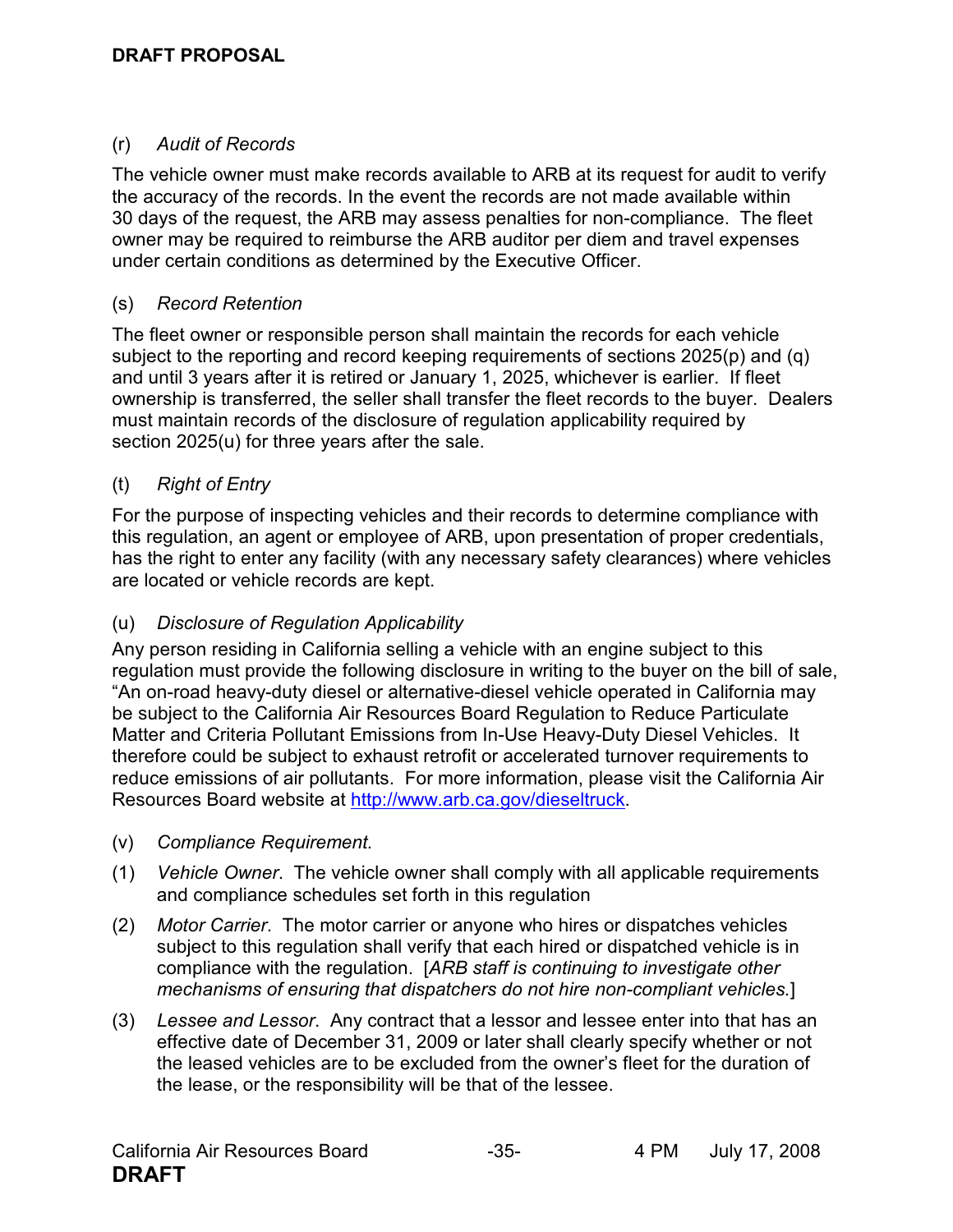## (w) *ARB Certificate of Reported Compliance –*

After the required reporting and compliance certification are received by ARB staff, ARB will provide the fleet with a Certificate of Reported Compliance with the In-Use On-road Diesel Vehicle Regulation. ARB staff will also post on the website for this regulation the motor carrier number for fleets that have reported compliance.

#### (x) *Non-Compliance.*

Any person who fails to comply with the performance requirements of this regulation, who fails to submit any information, report, or statement required by this regulation, or who knowingly submits any false statement or representation in any application, report, statement, or other document filed, maintained, or used for the purposes of compliance with this regulation may be subject to civil or criminal penalties under sections 39674, 39675, 42400, 42400.1, 42400.2, 42402.2, and 43016 of the Health and Safety Code. In assessing penalties, the Executive Officer will consider factors, including but not limited to the willfulness of the violation, the length of time of noncompliance, whether the fleet made an attempt to comply, and the magnitude of noncompliance.

#### (y) *Severability*

Any subsection, paragraph, subparagraph, sentence, clause, phrase, or portion of this regulation is, for any reason, held invalid, unconstitutional, or unenforceable by any court of competent jurisdiction, such portion shall be deemed as a separate, distinct, and independent provision, and such holding shall not affect the validity of the remaining portions of the regulation.

Authority and References –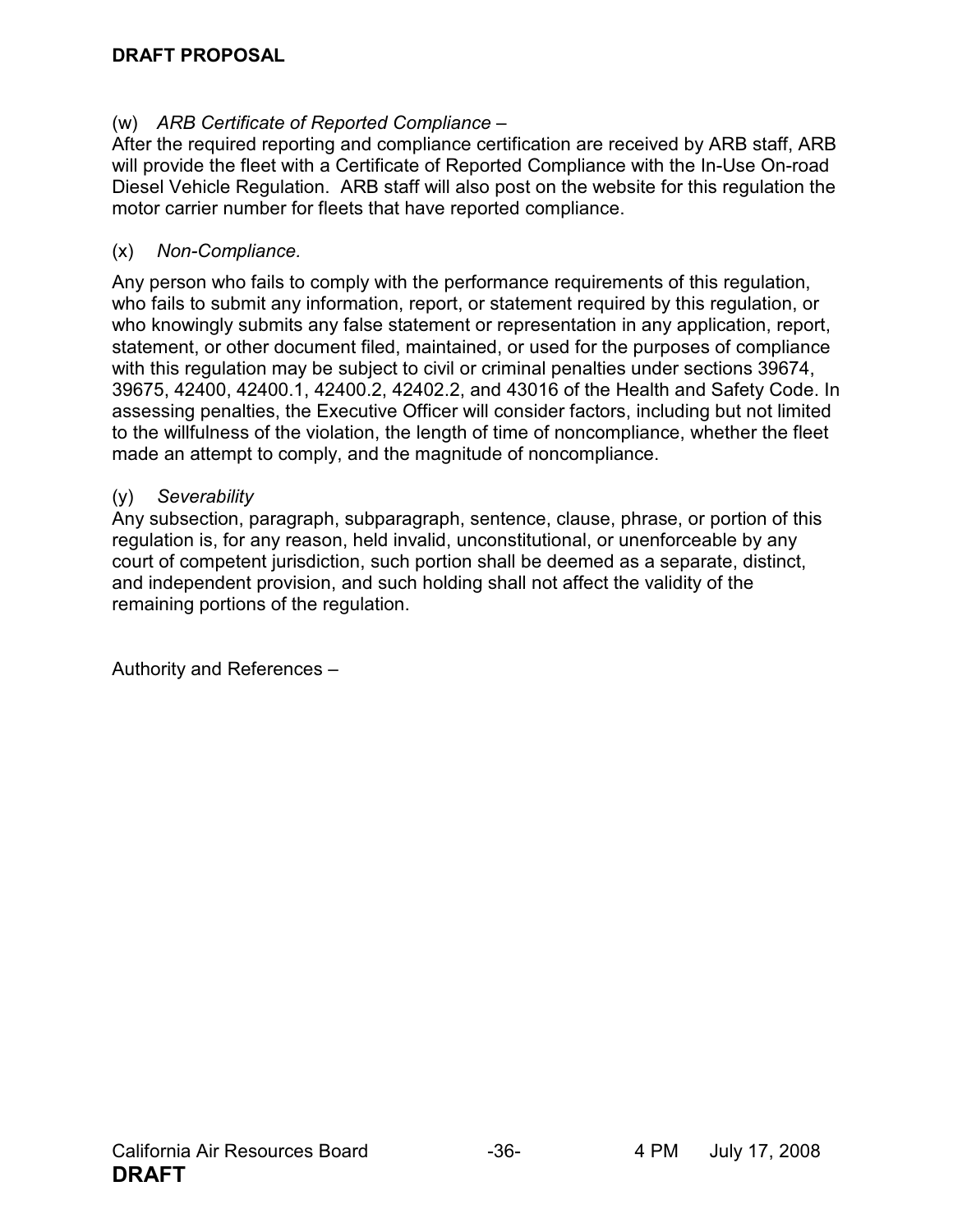## **ATTACHMENT A**

## **Table A-1**

#### **PM Emissions Factors by Model Year and Loaded Vehicle Weight Rating (g/mile)**

| <b>Engine Certification</b><br><b>Standard Model Year</b> | Less than or equal to<br>33,000 lbs (MHD) | <b>Greater than</b><br>33,000 lbs (HHD) |
|-----------------------------------------------------------|-------------------------------------------|-----------------------------------------|
| Pre-1991                                                  | 1.65                                      | 3.36                                    |
| 1991-1993                                                 | 0.84                                      | 1.25                                    |
| 1994-2006                                                 | 0.43                                      | 0.81                                    |
| 2007-2009*                                                | 0.06                                      | 0.11                                    |
| 2010 and newer*                                           | 0.06                                      | 0.11                                    |

\* If the engine is not equipped by the manufacturer with a diesel particulate filter, use the emission factor for the 1994-2006 model years

## **Table A-2**

## **NOx Emissions Factors by Model Year and Loaded Vehicle Weight Rating (g/mile)**

| <b>Engine Certification</b><br><b>Standard Model Year</b> | Less than or equal to<br>33,000 lbs (MHD) | <b>Greater than</b><br>33,000 lbs (HHD) |
|-----------------------------------------------------------|-------------------------------------------|-----------------------------------------|
| 2003 and older                                            | 14.2                                      | 22.0                                    |
| 2004-2006                                                 | 6.7                                       | 12.0                                    |
| 2007-2009                                                 | 4.0                                       | 7.0                                     |
| 2010                                                      | 2.0                                       | 4.4                                     |
| 2011                                                      | 1.2                                       | 2.5                                     |
| 2012 and newer                                            | 0.8                                       | 1 6                                     |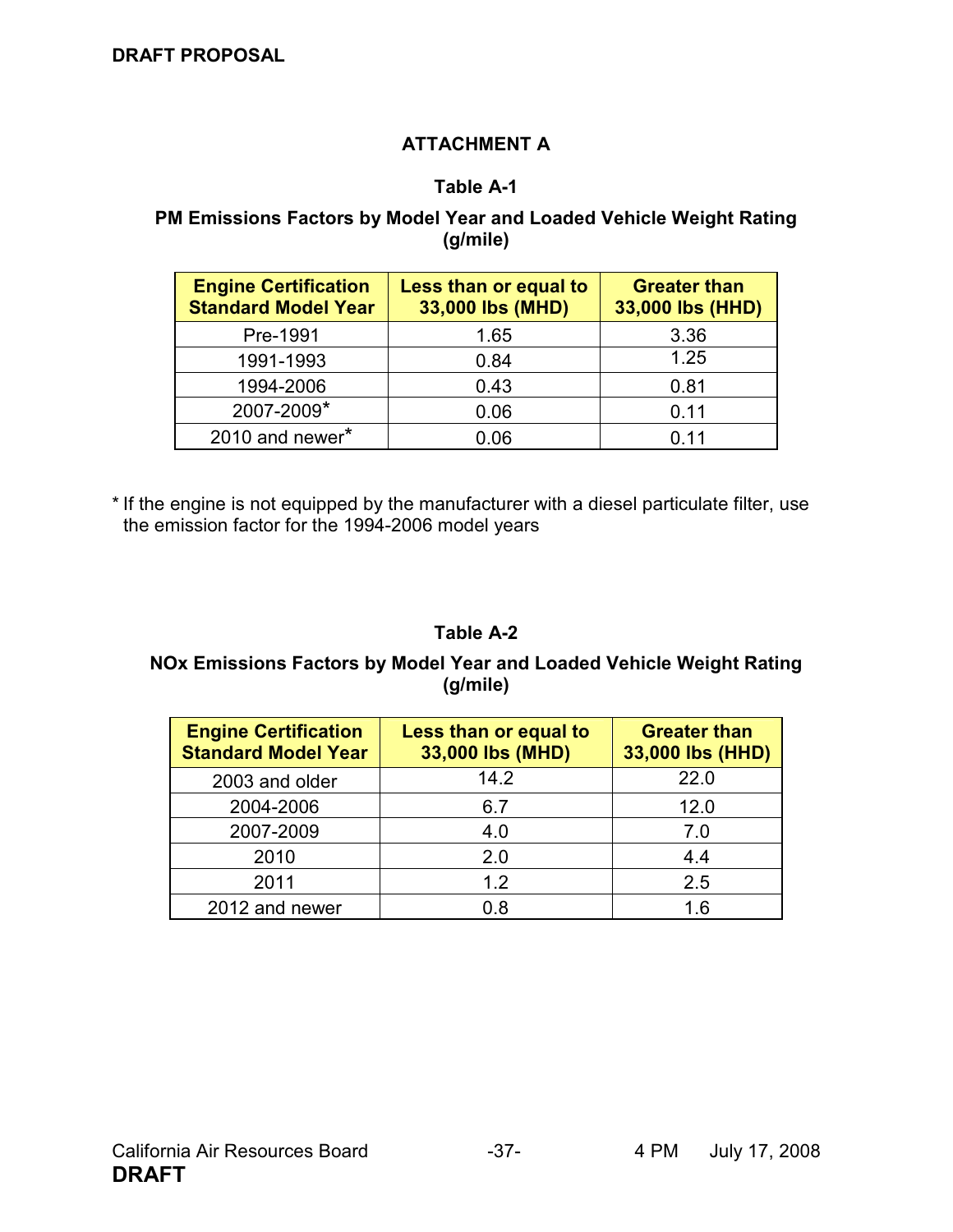## **DRAFT PROPOSAL**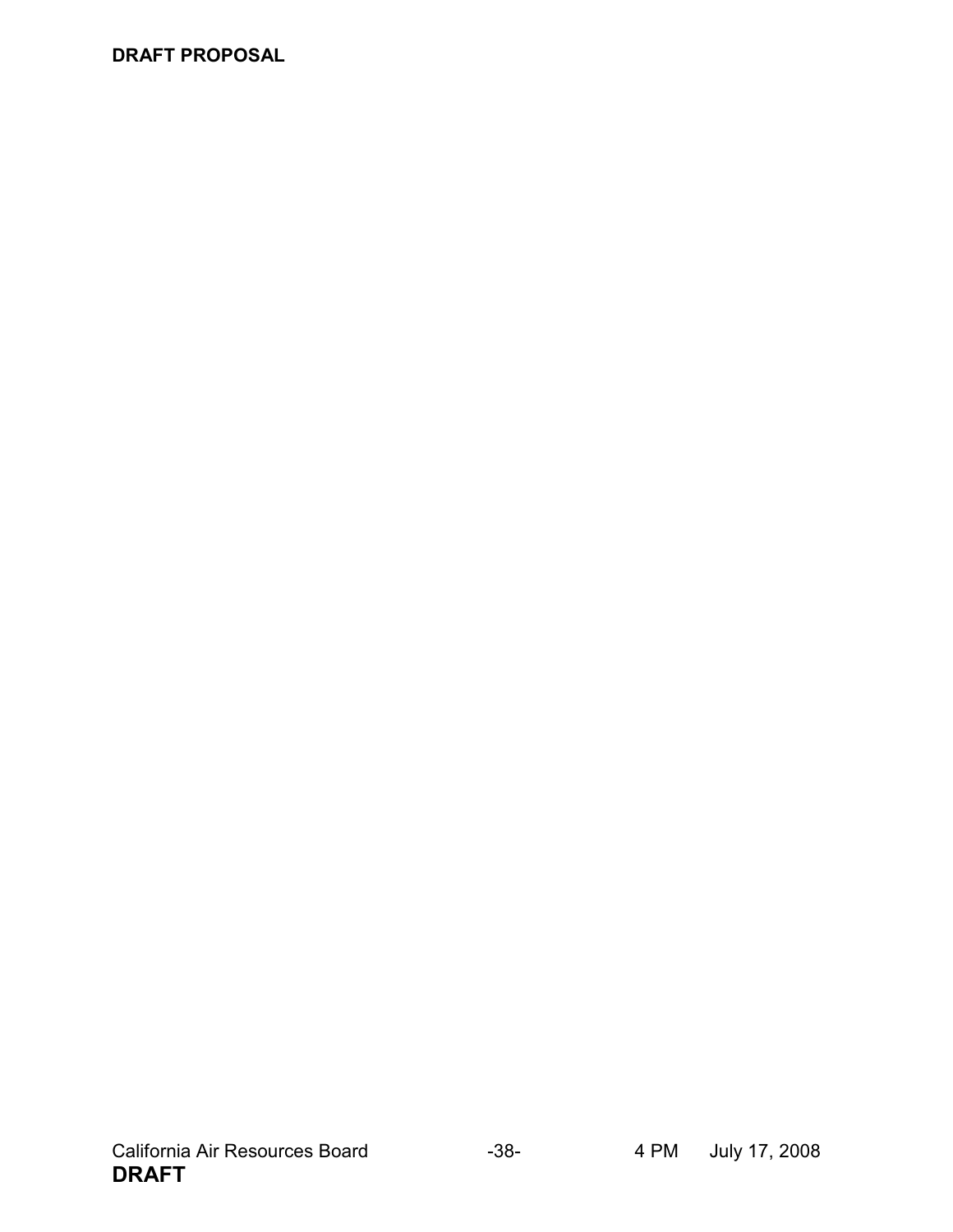APPENDIX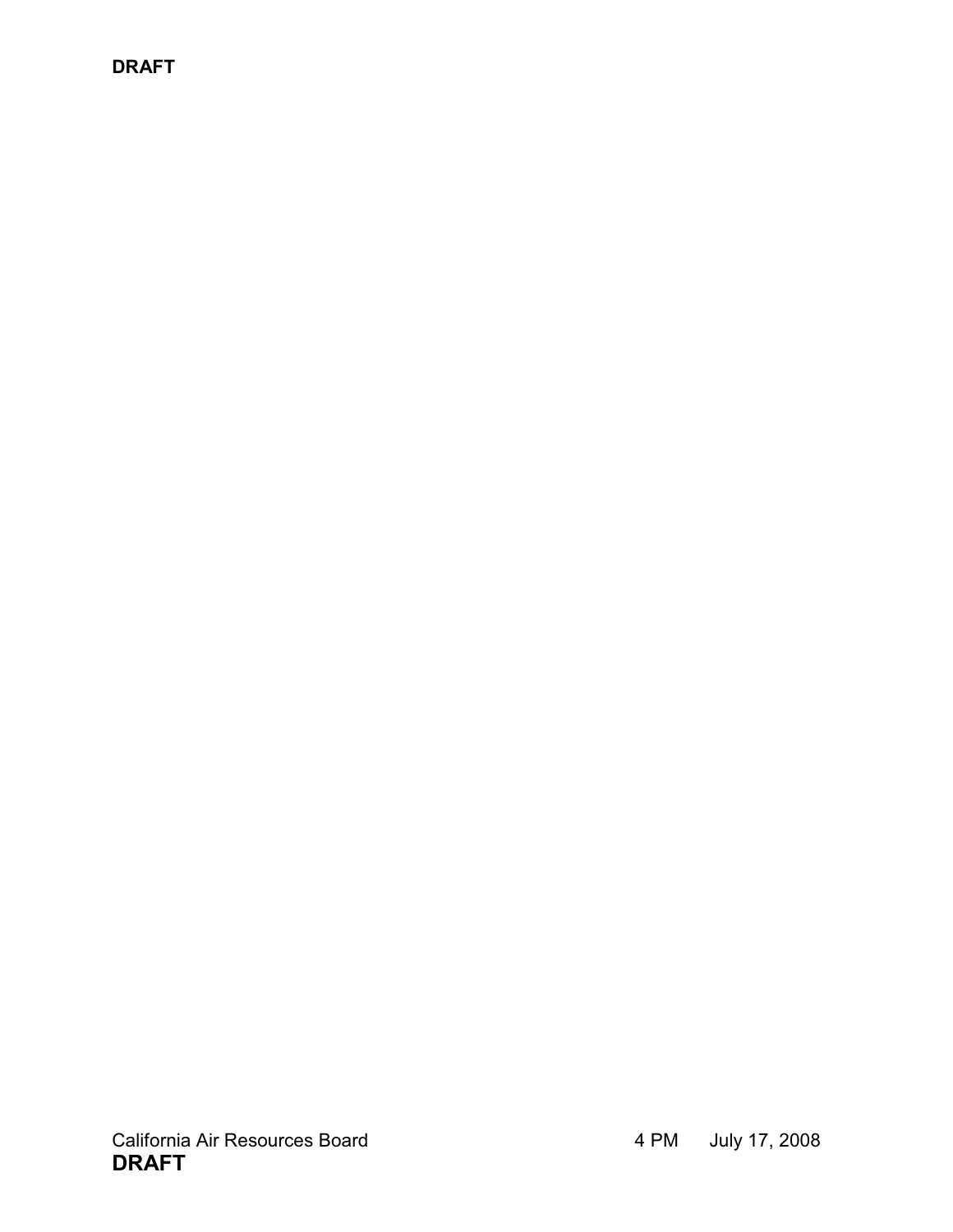Adopt new section 2800, in title 13, article X.X, chapter 1, California Code of Regulations (CCR) to read as follows: (Note that the entire text of section 2800 set forth below is new language proposed to be added to the California Code of Regulations.)

#### **Section 2800. AB32 Heavy-duty Diesel Greenhouse Gas Emissions Reduction Measure**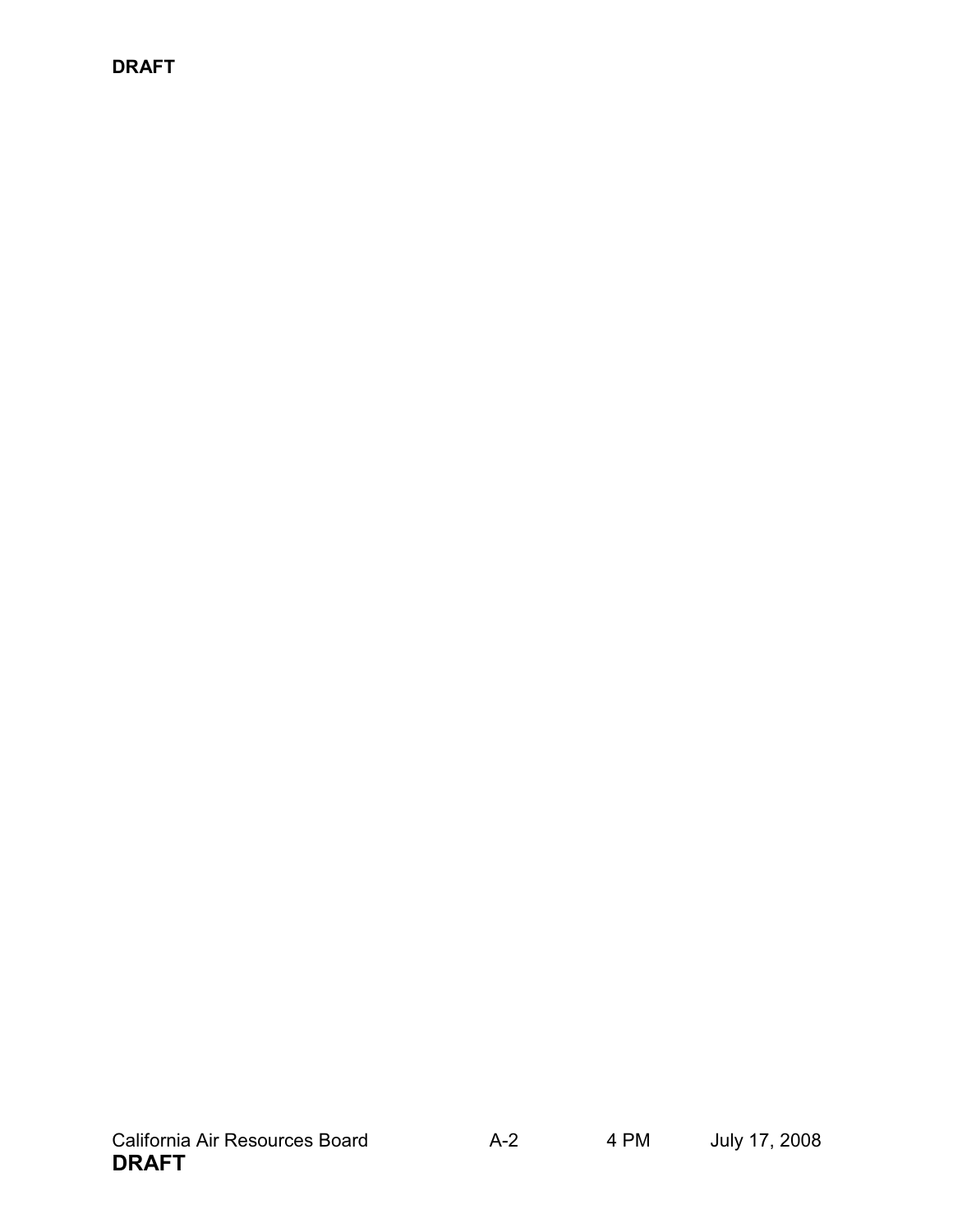#### **§ 1956.8. Exhaust Emissions Standards and Test Procedures – 1985 and Subsequent Model Heavy-Duty Engines and Vehicles.**

#### (a)(1) [No Change]

(a)(2)(A) The exhaust emissions from new 2004 and subsequent model heavy-duty diesel engines, heavy-duty natural gas-fueled and liquefied-petroleum-gasfueled engines derived from diesel-cycle engines, and heavy-duty methanolfueled diesel engines, and the optional, reduced-emission standards for 2002 and subsequent model engines produced beginning October 1, 2002, except in all cases engines used in medium-duty vehicles, shall not exceed:

Exhaust Emission Standards for 2004 and Subsequent Model Heavy-Duty Engines, and Optional, Reduced Emission Standards for 2002 and Subsequent Model Heavy-Duty Engines Produced Beginning October 1, 2002, Other than Urban Bus Model Year Engines Produced Beginning October 1, 2002 through 2006<sup>L</sup> (grams per brake horsepower-hour [g/bhp-hr])

| Model Year             | Oxides of<br>Nitrogen Plus<br>Non-methane<br><b>Hydrocarbons</b> | <b>Optional Oxides</b><br>of Nitrogen Plus<br>Non-methane<br><b>Hydrocarbons</b> | Oxides of $ $<br>Nitroge<br>n | Non-methane<br>Hydrocarbons Monoxide | Carbon | Particulates                 |
|------------------------|------------------------------------------------------------------|----------------------------------------------------------------------------------|-------------------------------|--------------------------------------|--------|------------------------------|
| 2004-2006 <sup>H</sup> | $2.4$ A,C,E,J                                                    | $2.5$ B,C,E,J                                                                    | n/a                           | n/a                                  | 15.5   | 0.10 C                       |
| October 1, 2002-2006   | n/a                                                              | $1.8$ to 0.3 $A, D, F$                                                           | n/a                           | n/a                                  | 15.5   | 10.03 to 0.01 <sup>G</sup> 1 |
| 2007 and subsequent    | n/a                                                              | n/a                                                                              | $0.2^{\circ}$                 | 0.14                                 | 15.5   | $\vert$ 0.01 $\mathrm{K}$    |

- A This is the standard for the arithmetic sum of the oxides of nitrogen exhaust component certification value and the non-methane hydrocarbon exhaust component certification value, without individual restriction on the individual component values.
- B This is the standard for the arithmetic sum of the oxides of nitrogen exhaust component certification value and the non-methane hydrocarbon exhaust component certification value, with the non-methane hydrocarbon individual component value not to exceed 0.5 g/bhp-hr.
- C For 2004 through 2006 model years, emissions averaging may be used to meet this standard. Averaging must be based on the requirements of the averaging, banking and trading programs described in "California Exhaust Emission Standards and Test Procedures for 1985 and Subsequent Model Heavy-Duty Diesel Engines and Vehicles" incorporated by reference in section 1956.8 (b), below.
- D A manufacturer may elect to certify to an optional reduced-emission NOx+NMHC standard between the values, inclusive, by 0.3 grams per brake horsepower-hour increments. Engines certified to any of these optional reduced-emission NOx standards are not eligible for participation in any averaging, banking or trading programs described in "California Exhaust Emission Standards and Test Procedures for 1985 and Subsequent Model Heavy-Duty Diesel Engines and Vehicles" incorporated by reference in section 1956.8 (b), below.
- $E$  May be used as the certification standard for the higher emitting fueling mode of an engine certified under the dual fueling mode certification process of section 1956.8 (a)(4), below.
- <sup>F</sup> May be used as the certification standard for the lower emitting fueling mode of an engine certified under the dual fueling mode certification process of section 1956.8 (a)(4), below.

California Air Resources Board **A-3** 4 PM July 17, 2008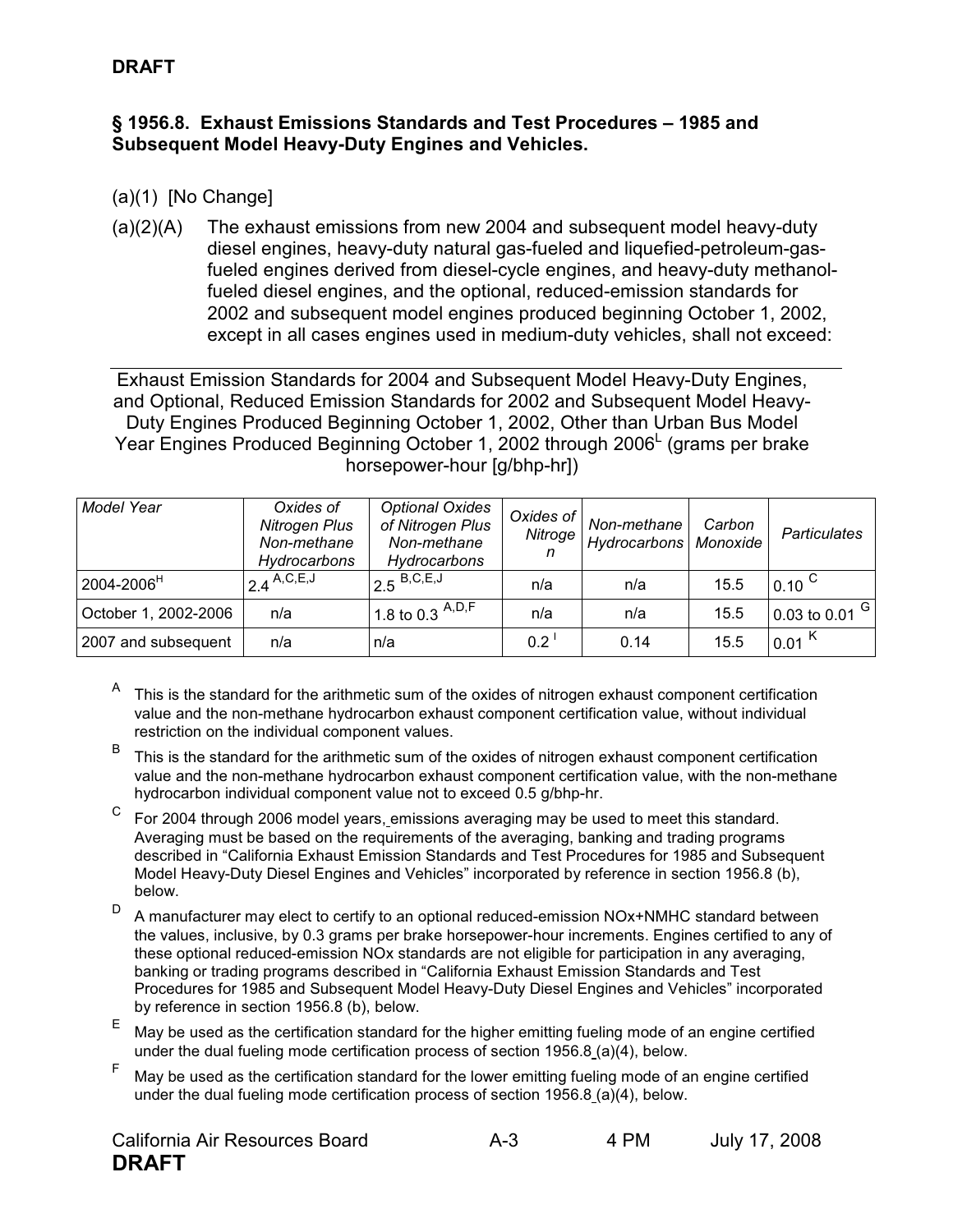- G A manufacturer may elect to certify to an optional reduced-emission PM standard between the specified values, inclusive, by 0.01 grams per brake horsepower-hour increments. Engines certified to any of these optional reduced-emission PM standards are not eligible for participation in any averaging, banking or trading programs described in "California Exhaust Emission Standards and Test Procedures for 1985 and Subsequent Model Heavy-Duty Diesel Engines and Vehicles" incorporated by reference in section 1956.8 (b), below.
- H Engine manufacturers subject to the Heavy-Duty Diesel Engine Settlement Agreements (Settlement Agreements) $1$  must produce engines in compliance with the requirements contained in their respective Settlement Agreement. Most engine manufacturers subject to the Settlement Agreements are required to manufacture engines meeting the exhaust emission standards for 2004 and subsequent model years engines beginning October 1, 2002.
- I A manufacturer may elect to include any or all of its heavy-duty diesel engine families in any or all of the NOx emissions averaging, banking, or trading programs for heavy-duty diesel engines, within the restrictions described in "California Exhaust Emission Standards and Test Procedures for 1985 and Subsequent Model Heavy-Duty Diesel Engines and Vehicles" incorporated in section 1956.8 (b), below. If the manufacturer elects to include engine families in any of these programs, the NOx family emission limit (FEL) may not exceed the following FEL caps: 2.00 grams per brake horsepower-hour (0.75 grams per megajoule) for model years before 2010; 0.50 grams per brake horsepower-hour (0.19 grams per megajoule) for model years 2010 and later. The FEL cap applies whether credits for the engine family are derived from averaging, banking, or trading programs.
- J For 2007 through 2009 model years, a manufacturer may use these emission standards in accordance with section 1956.8 (a)(2)(B). A manufacturer may elect to include any or all of its heavy-duty diesel engine families in any or all of the NOx plus NMHC emissions averaging, banking, or trading programs for heavy-duty diesel engines, within the restrictions described in "California Exhaust Emission Standards and Test Procedures for 1985 and Subsequent Model Heavy-Duty Diesel Engines and Vehicles" incorporated in section 1956.8 (b), below. If the manufacturer elects to include engine families in any of these programs, the NOx family emission limit (FEL) may not exceed the following FEL caps: 2.00 grams per brake horsepower-hour (0.75 grams per megajoule) for model years. The FEL cap applies whether credits for the engine family are derived from averaging, banking, or trading programs.
- K A manufacturer may elect to include any or all of its heavy-duty diesel engine families in any or all of the particulate averaging, banking, or trading programs for heavy-duty diesel engines, within the restrictions described in "California Exhaust Emission Standards and Test Procedures for 1985 and Subsequent Model Heavy-Duty Diesel Engines and Vehicles" incorporated by reference in section 1956.8 (b), below. The particulate FEL for each engine family a manufacturer elects to include in any of these programs may not exceed an FEL cap of 0.02 grams per brake horsepower-hour (0.0075 grams per megajoule). The FEL cap applies whether credits for the engine family are derived from averaging, banking, or trading programs.
- L For 2007 and subsequent model year urban bus engines, this section applies. For urban bus modelyear engines produced from October 1, 2002 through 2006, refer to section 1956.1.

1

<sup>1</sup> Seven of the largest heavy-duty diesel engine manufacturers will be implementing measures to reduce emissions beginning October 1, 2002, to meet the requirements of the Heavy-Duty Diesel Engine Settlement Agreements reached with the ARB. The Heavy-Duty Diesel Engine Settlements were agreements reached in response to lawsuits brought by the United States Environmental Protection Agency and violations alleged by the ARB pertaining to excess in-use emissions caused by the use of defeat devices and unacceptable algorithms. Navistar signed its Settlement Agreement on October 22, 1998. Cummins, Detroit Diesel Corporation, Caterpillar, Volvo, Mack and Renault signed their Settlement Agreements on December 15, 1998.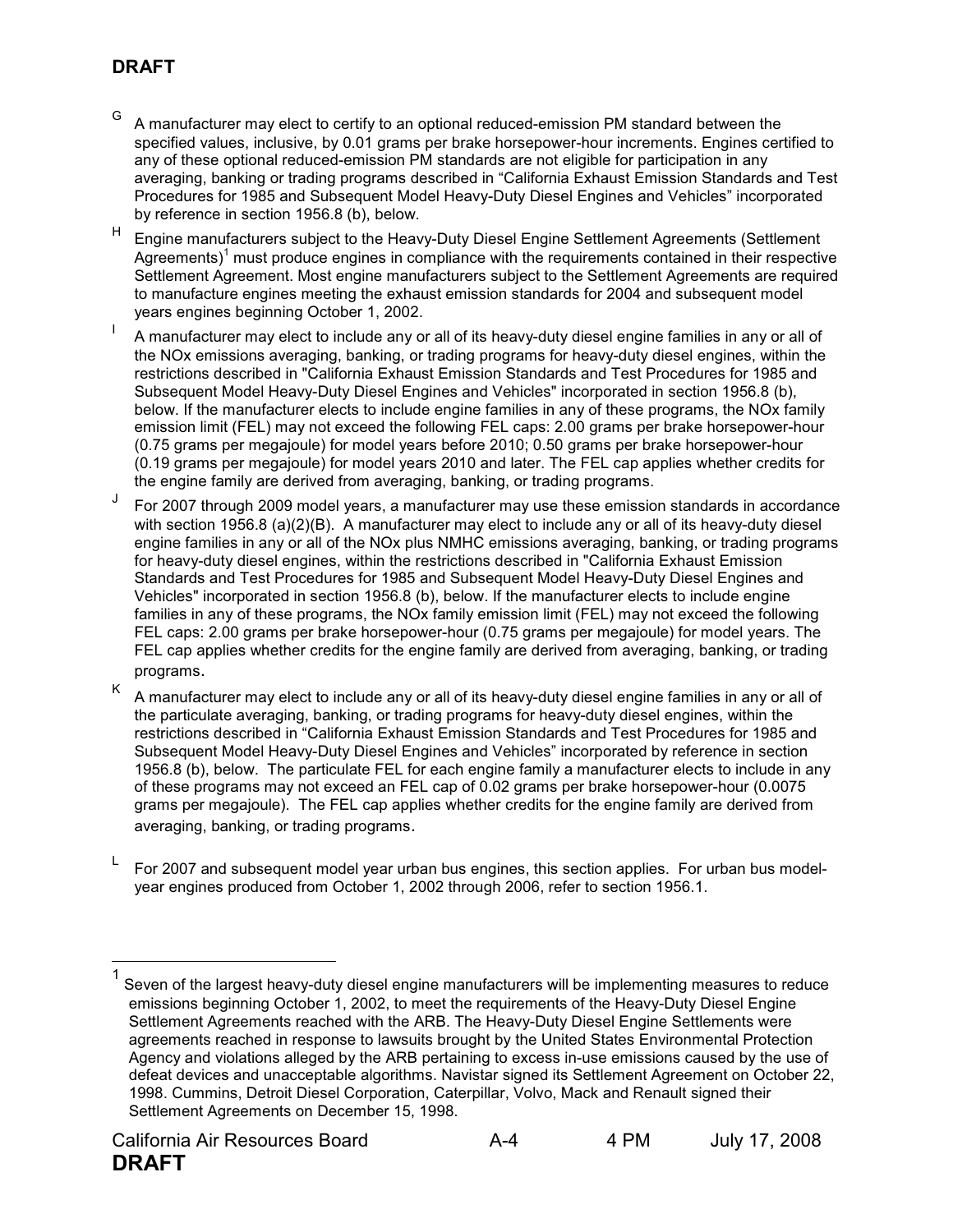<sup>M</sup>. For model years between 2007 and 2009, transit agencies purchasing urban buses and/or urban bus engines shall meet the requirements set forth in section 2023.1.

#### (a)(6) *Heavy-Duty Diesel Engine Idling Requirements*.

(A) *Engine Shutdown System*. The requirements in this subsection apply to engine manufacturers and original equipment manufacturers, as applicable, that are responsible for the design and control of engine and/or vehicle idle controls.

(i) *Requirements*: Except as provided in subsections (a)(6)(B) and (a)(6)(C), all new 2008 and subsequent model-year heavy-duty diesel engines shall be equipped with an engine shutdown system that automatically shuts down the engine after 300 seconds of continuous idling operation once the vehicle is stopped, the transmission is set to "neutral" or "park", and the parking brake is engaged. If the parking brake is not engaged, then the engine shutdown system shall shut down the engine after 900 seconds of continuous idling operation once the vehicle is stopped and the transmission is set to "neutral" or "park." The engine shutdown system must be tamper-resistant and non-programmable. A warning signal, such as a light or sound indicator inside the vehicle cabin, may be used to alert the driver 30 seconds prior to engine shutdown. The engine shutdown system must be capable of allowing the driver to reset the engine shutdown system timer by momentarily changing the position of the accelerator, brake, or clutch pedal, or other mechanism within 30 seconds prior to engine shutdown. Once reset, the engine shutdown system shall restart the engine shutdown sequence described in this paragraph above, and shall continue to do so until the engine shuts down or the vehicle is driven.

(ii) *Engine Shutdown System Override*: The engine shutdown system may be overridden, to allow the engine to run continuously at idle, only under the following conditions:

#### (I) *If the engine is operating in power take-off (PTO) mode*.

The PTO system shall have a switch or a setting that can be switched "on" to override the engine shutdown system and will reset to the "off" position when the vehicle's engine is turned off or when the PTO equipment is turned off. Subject to advance Executive Officer approval, other methods for detecting or activating PTO operation may be allowed; or,

 (II) *if the vehicle's engine coolant temperature is below 60°F* . The engine shutdown system shall automatically be activated once the coolant temperature reaches 60°F or above. The engine coola nt temperature shall be measured with the engine's existing engine coolant temperature sensor used for engine protection, if so equipped. Other methods of measuring engine coolant temperature may be allowed, subject to advance Executive Officer approval.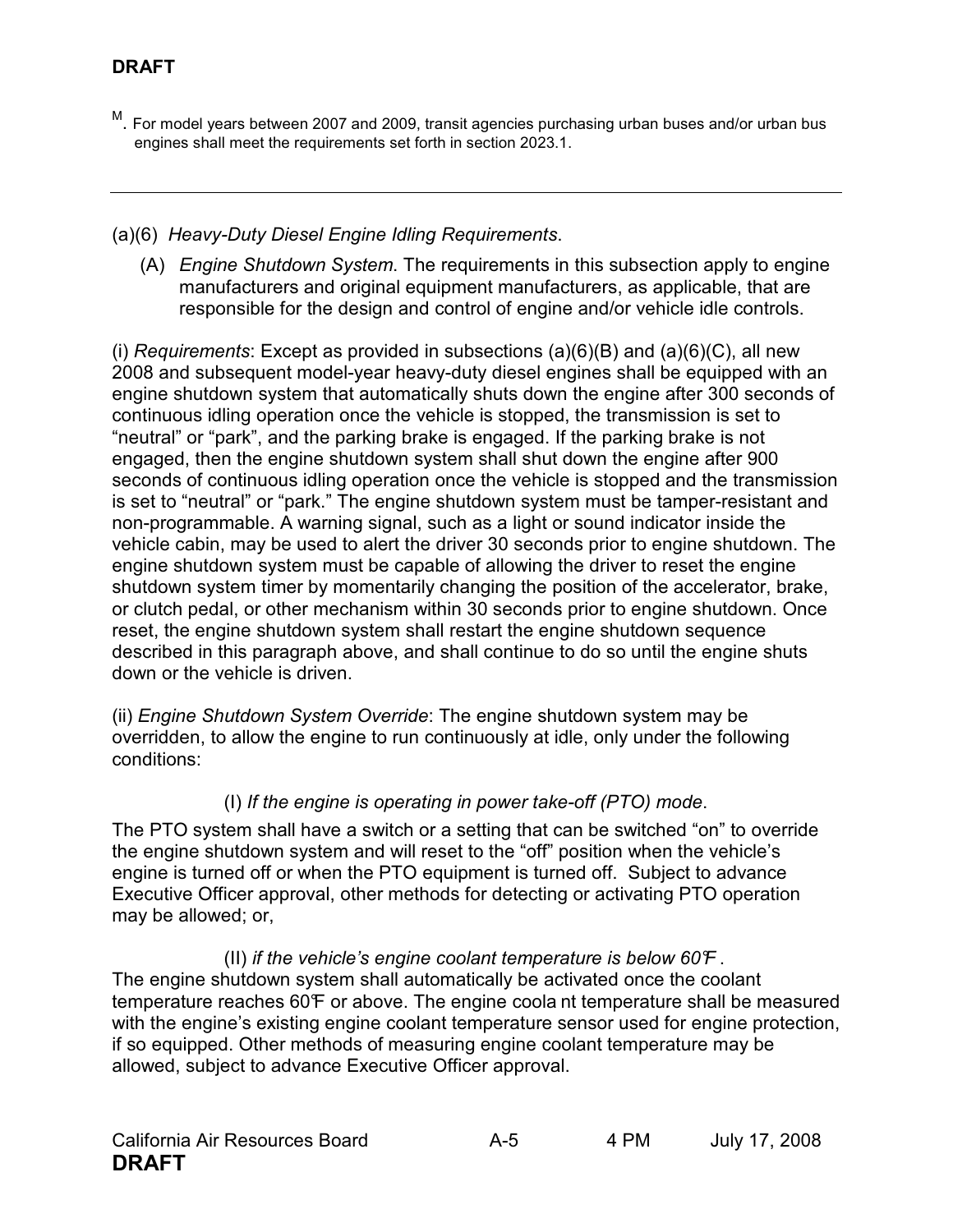(III) *If an exhaust emission control device is regenerating*, and keeping the engine running is necessary to prevent aftertreatment or engine damage, the engine shutdown system may be overridden for the duration necessary to complete the regeneration process up to a maximum of 30 minutes. Determination of what constitutes the need for regeneration will be based on data provided by the manufacturer at time of certification. Regeneration events that may require longer than 30 minutes of engine idling to complete shall require advance Executive Officer approval. At the end of the regeneration process, the engine shutdown system shall automatically be enabled to restart the engine shutdown sequence described in subparagraph (a)(6)(A)1. above. A vehicle that uses a regeneration strategy under engine idling operating conditions shall be equipped with a dashboard indicator light that, when illuminated, indicates that the exhaust emission control device is regenerating. Other methods of indicating that the exhaust emission control device is regenerating may be used with advance Executive Officer approval.

 (IV) *If servicing or maintenance of the engine requires extended idling operation.* The engine's electronic control module may be set to temporarily deactivate the engine shutdown system for up to a maximum of 60 minutes. The deactivation of the engine shutdown system shall only be performed with the use of a diagnostic scan tool. At the end of the set deactivation period, the engine's electronic control module shall reset to restart the engine shutdown system sequence described in subparagraph  $(a)(6)(A)$  above.

 (V) Armored car, as defined in California Vehicle Code, section 115, and Workover rig, as defined in section 2449 of title 13, California Code of Regulations, may have a switch or a setting that can be switched "on" to override the engine shutdown system.

- (B) *Exempt Vehicles*. Heavy-duty diesel engines to be used in buses as defined in California Vehicle Code §§ 233, 612 and 642, school buses as defined in California Vehicle Code § 545, recreational vehicles as defined in Health and Safety Code 18010, medium duty vehicles as defined in section 1900(b)(13) of title 13, California Code of Regulations, military tactical vehicles as defined in section 1905 of title 13, California Code of Regulations, and authorized emergency vehicles as defined in California Vehicle Code section 165 are exempted from these requirements.
- (C) *Optional NOx idling emission standard*. In lieu of the engine shutdown system requirements specified in subsection (a)(6)(A) above, an engine manufacturer may elect to certify its new 2008 and subsequent model-year heavy-duty diesel engines to an optional NOx idling emission standard of 30 grams per hour. Compliance with this optional standard will be determined based on testing conducted pursuant to the supplemental NOx idling test cycle and procedures specified in section 86.1360-2007.B.4 of the "California Exhaust Emission Standards and Test Procedures for 2004 and Subsequent Model Heavy-Duty Diesel Engines and Vehicles," as incorporated by reference in subsection (b).

California Air Resources Board A-6 4 PM July 17, 2008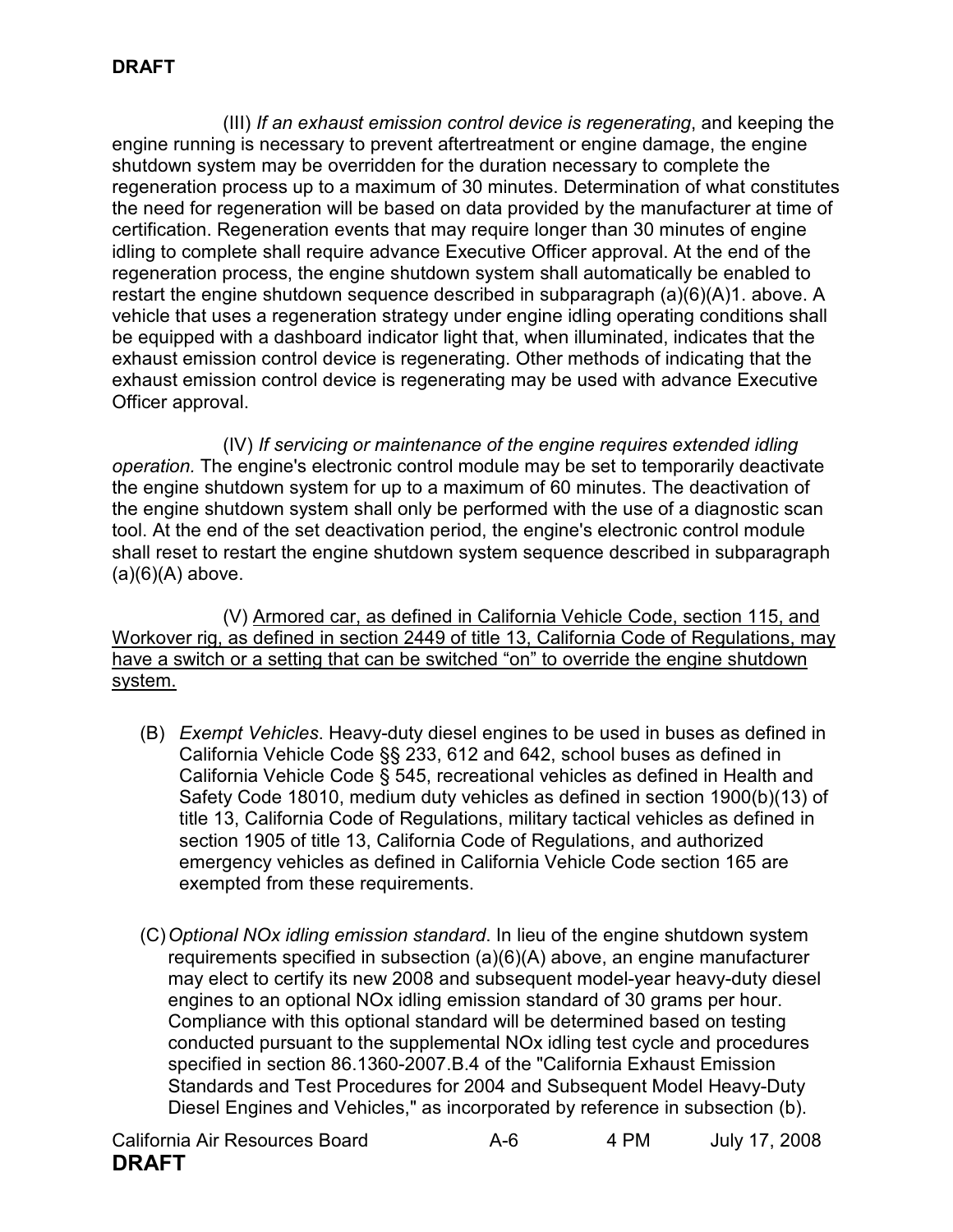The manufacturer may request an alternative test procedure if the technology used cannot be demonstrated using the procedures in section 86.1360-2007.B.4, subject to advance approval of the Executive Officer. A manufacturer certifying to the optional NOx idling standard must not increase emissions of CO, PM, or NMHC, determined by comparing results from the supplemental NOx idling test cycle and procedures specified in section 86.1360-2007.B.4 of the referenced "California Exhaust Emission Standards and Test Procedures for 2004 and Subsequent Model Heavy-Duty Diesel Engines and Vehicles" to emission results from the idle mode of the supplemental steady state test cycle or emission results from idle portions of the transient test cycle for heavy duty diesel engines, respectively specified in sections 86-1360-2007 and 86.1327-98 of the referenced "California Exhaust Emission Standards and Test Procedures for 2004 and Subsequent Model Heavy-Duty Diesel Engines and Vehicles." With advance Executive Officer approval, a manufacturer may use other methods of ensuring that emissions of CO, PM, and NMHC are not adversely affected in meeting the optional NOx requirement. Also, manufacturers shall state in their application for certification that meeting the optional NOx idling requirement will not adversely affect the associated emissions of CO, PM and NMHC.

An engine manufacturer certifying its engine to the optional NOx idling emission standard must also produce a vehicle label, as defined in subsection 35.B.4 of the "California Exhaust Emission Standards and Test Procedures for 2004 and Subsequent Model Heavy-Duty Diesel Engines and Vehicles" as incorporated by reference in subsection (b).

(D) Optional Alternatives to Main Engine Idling. All new 2008 and subsequent model year heavy duty diesel engines may also be equipped with idling emission reduction devices that comply with the compliance requirements specified in title 13, CCR section 2485(c)(3).

(b) through (h) [No Change.]

NOTE: Authority cited: Sections 39600, 39601, 43013, 43018, 43101, 43102, 43104 and 43105, Health and Safety Code; Sections 27156, 38390, 38391 and 38395, Vehicle Code. Reference: Sections 39002, 39003, 39500, 43000, 43013, 43017, 43018, 43100, 43101, 43101.5, 43102, 43104, 43106, 43150-43154, 43202, 43204, 43205.5, 43206, 43210, 43211, 43212 and 43213, Health and Safety Code.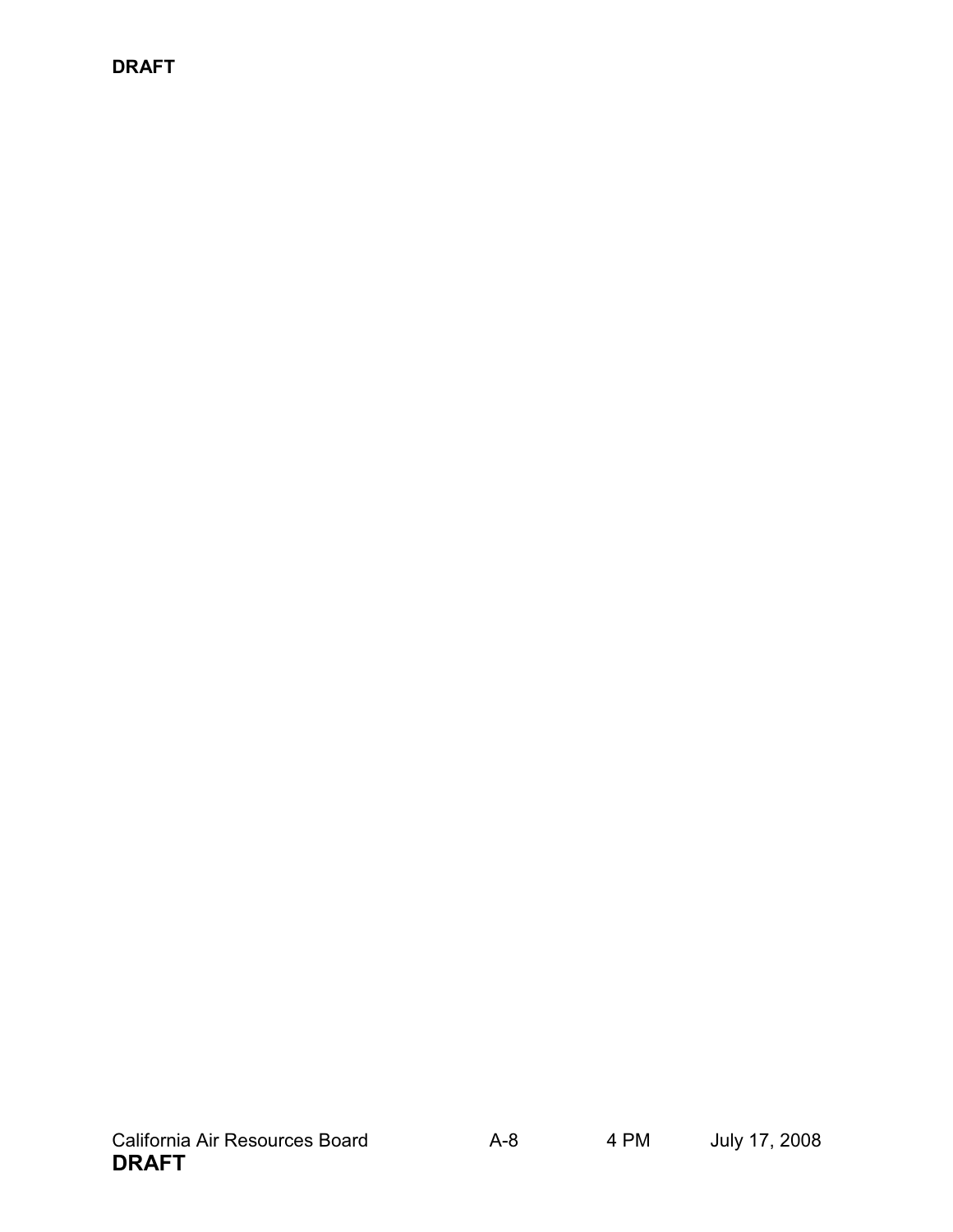#### **Section 2020. Purpose and Definitions of Diesel Particulate Matter Control Measures. (Adopted July 24, 2003; modified February 24**, 2005)

(b) *Definitions*. For the purposes of the rules specified in article 4, the following definitions apply:

"Municipality" means a city, county, city and county, special district, or a public agency of the United States of America or the State of California, and any department, division, public corporation, or public agency of this State or of the United States, or two or more entities acting jointly, or the duly constituted body of an Indian reservation or rancheria.

NOTE: Authority cited: Sections 39600 and 39601, Health and Safety Code. Reference: Sections 39002, 39003, 39650 - 39675, 43000, 43013, 43018, 43101, 43102, 43104, 43105 and 43700, Health and Safety Code.

#### **Section 2022. Diesel Particulate Matter Control Measure for Municipality or Utility On-road Heavy-duty Diesel-fueled Vehicles**

- (a) *Scope and Applicability***.** Sections 2022 and 2022.1 apply to any municipality or utility that owns, leases, or operates an on-road diesel-fueled heavy-duty vehicle with a 1960 to 2006 model-year medium heavy-duty or heavy heavyduty engine or a 2007 model-year or newer engine certified to greater than 0.01 grams per brake horsepower-hour particulate emission standard and manufacturer's gross vehicle weight rating greater than 14,000 pounds. These sections do not apply to a vehicle subject to the solid waste collection vehicle rule commencing with title 13, California Code of Regulations, section 2021 or to the fleet rule for transit agencies commencing with section 2023, or to a schoolbus as defined in Vehicle Code section 545, or to a military tactical support vehicle, as described in title 13, California Code of Regulations, section 1905, or to an emergency vehicle as described in California Vehicle Code, section 27156.2, or to an off-road vehicle as described in title 13, California Code of Regulations, sections 2401, 2421, 2411 and 2432.
- (b) *Definitions***.** The definitions in section 2020 shall apply to sections 2022, and 2022.1. In addition, the following definitions apply only to sections 2022, and 2022.1.

(2) "Lease" means to operate a vehicle that is owned by a rental or leasing company for a period of one year or more.

 $(2)(3)$  "Low-Population County" means a county with a population of less than 125,000, based upon the California Department of Finance estimates as of July 1, 2005, and as listed in Table 2 of title 13, California Code of Regulations section 2022.1.

California Air Resources Board A-9 4 PM July 17, 2008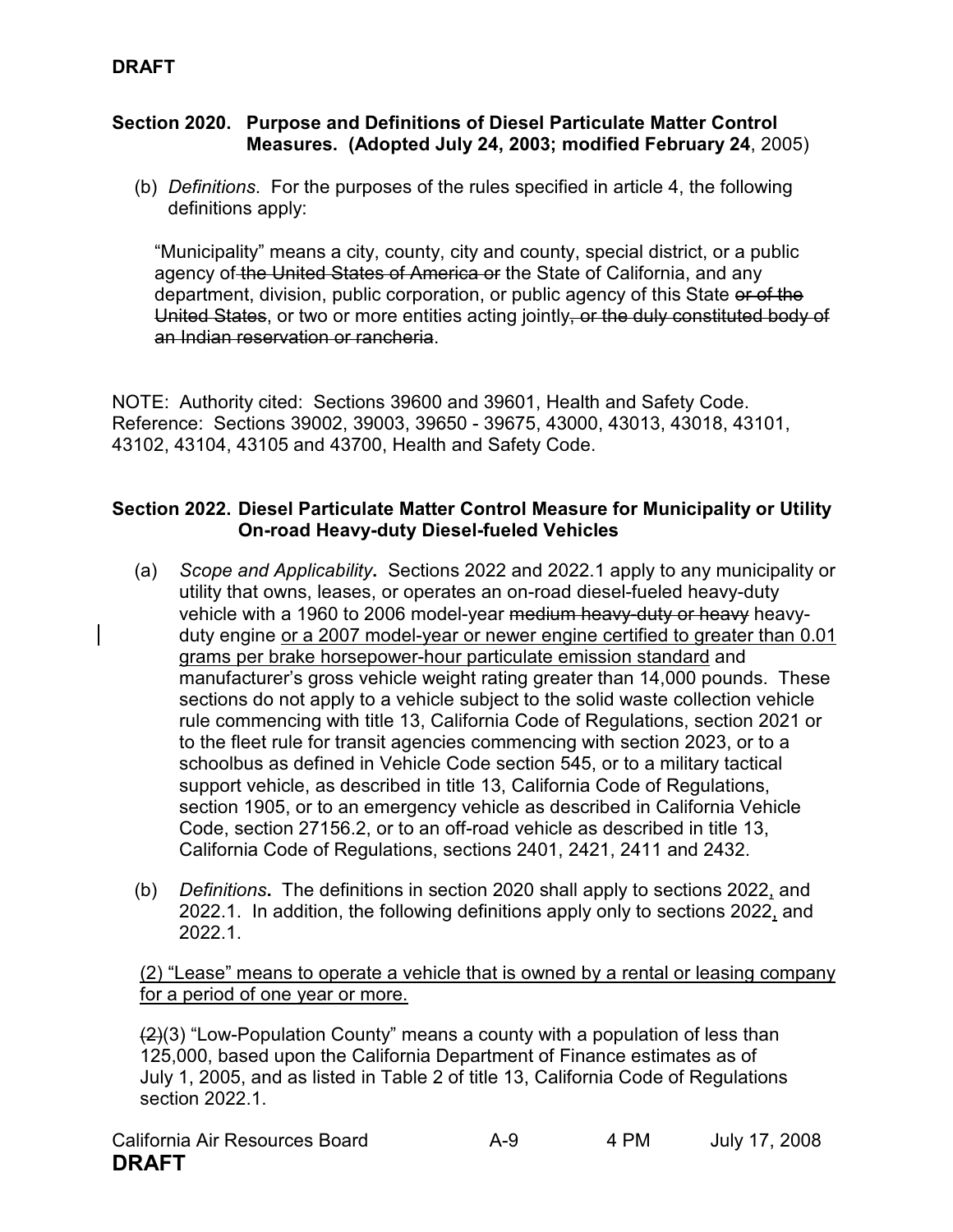$(3)(4)$  "Low Usage Vehicle" means a vehicle that is operated for fewer than 1000 miles or 50 hours per year, based on a 5 year rolling mileage or engine-hour average. A vehicle that does not have a properly functioning odometer, tachograph, or other reliable device to measure usage may not qualify as a low usage vehicle.

(4)(5) "Low-Population County Low Usage Vehicle" means a vehicle that is owned or operated by a municipality or utility located in a low-population county and is operated, based on a 5 year rolling mileage or engine hour average for fewer than 3000 miles or 150 hours, excluding mileage or engine hours used during snow removal operations. A vehicle that does not have a properly functioning odometer, tachograph, or other reliable device to measure usage may not qualify as a lowpopulation county low usage vehicle.

(6) "Operate" means to use or manage a vehicle by a municipal or utility employee for the purposes of conducting work by or for the municipality or utility. This does not include personal vehicle use for commuting to or from the workplace.

 $(5)(7)$  "Retirement" or "Retire" means the withdrawal of an engine or vehicle subject to this rule from a municipality or utility fleet in California; the engine may be sold outside the State of California, scrapped, converted for use in a low usage vehicle or low-population county low usage vehicle. "Retirement" or "retire" also means the transfer of an engine or vehicle, which is subject to this rule and has been brought into compliance with title 13, California Code of Regulations, section 2022.1(b), from a municipality or utility fleet in California to another person or entity in California.

(8) "Sold Outside of the State of California" means a sale and operation of a vehicle outside the State of California to satisfy the definition of "retirement." A municipality or utility must submit a "VIN stop," as defined in title 13, California Code of Regulations, section 2022(b)(10), to the Executive Officer and the "VIN stop" shall be applied to the vehicle prior to sale of the vehicle. A municipality or utility must also follow the record keeping requirements as defined in title 13, California Code of Regulations, section  $2022(f)(1)(K)$ . If a municipality or utility is selling a vehicle through a Third Party Vehicle Seller, it must include Third Party Vehicle Seller contract language as defined in title 13, California Code of Regulations, section 2022(h).

(9) "Third Party Vehicle Seller" means a person that a municipality or utility uses to sell a vehicle outside of the State of California.

(7)(10) "Total Fleet" means the total of a municipality's or utility's on-road heavy-duty vehicles with a 1960 to 2006 model-year medium heavy-duty or heavy heavy-duty engine and a manufacturer's gross vehicle weight rating greater than 14,000 pounds, excluding low usage vehicles; low-population county, low usage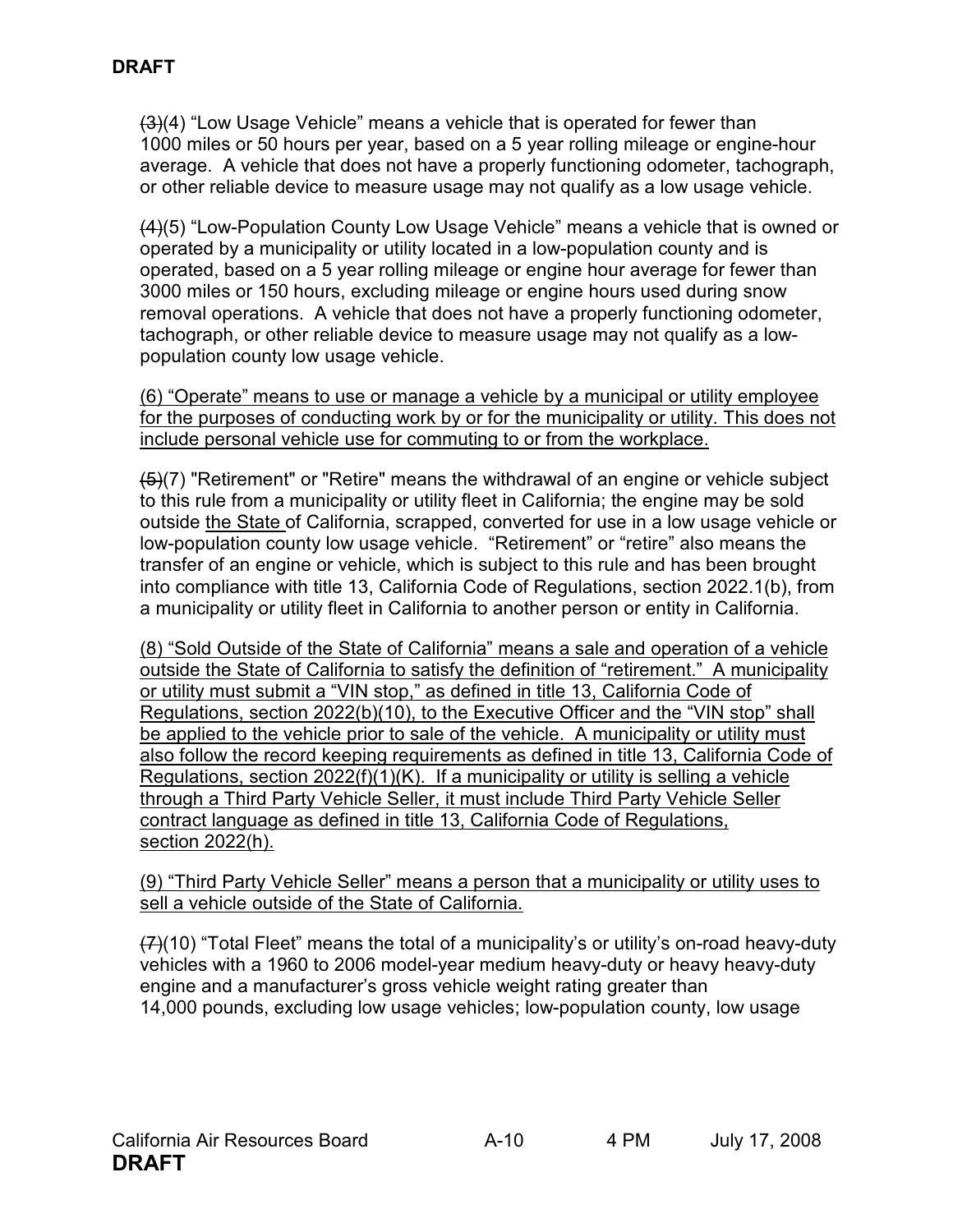vehicles; dedicated snow-removal vehicles; and gasoline fueled vehicles. $^2\,$  <u>As of</u> January 1, 2009, "Total Fleet" means the total of a municipality's or utility's on-road heavy-duty vehicles with a manufacturer's gross vehicle weight rating greater than 14,000 pounds with a 1960 to 2006 model-year heavy-duty engine or with a 2007 model-year or newer heavy-duty engine certified to greater than 0.01 grams per brake horsepower-hour particulate emission standard, excluding low usage vehicles; low-population county, low usage vehicles; dedicated snow-removal vehicles; and gasoline fueled vehicles

 $(8)(11)$  "Utility" means a privately-owned company that provides the same or similar services for water, natural gas, and electricity as a public utility operated by a municipality.

 $(9)(12)$  "Vehicle Type" means one of the following categories: "Compliant" for those vehicles that meet the requirements of section 2022.1(b); "Future Compliant" for those vehicles for which the municipality or utility has a planned compliance date; "Retired" for those vehicles that will meet the definition of "retirement" at a planned retirement date; "Low Usage or Low-Population County Low Usage" for those vehicles that meet the applicable definitions in this section; and "Experimental" for those vehicles that are part of an experimental program and comply with the provisions of section 2022.1(d)(5).

(13) "VIN stop" means a Department of Motor Vehicle registration hold based on a vehicle identification number to prevent a vehicle from being re-registered in California after a vehicle is "retired."

NOTE: Authority cited: Sections 39600 and 39601, Health and Safety Code. Reference: Sections 39002, 39003, 39655, 39656, 39657, 39658, 39659, 39660, 39661, 39662, 39664, 39665, 39667, 39669, 39674, 39675, 43000, 43013, 43018, 43101, 43102, 43104, 43105, and 43700, Health and Safety Code.

## **Section 2022.1. Determining Compliance for a Municipality or Utility.**

- (b) *Best Available Control Technology*. Each municipality or utility shall use one of the following best available control technologies on each applicable vehicle in its total fleet as required by the implementation schedule in subsection (c):
	- (1) An engine or power system certified to the optional 0.01 grams per brake horsepower-hour (g/bhp-hr) particulate emission standard as specified in title 13, California Code of Regulations, section 1956.8(a)(2), or the 0.01 g/bhp-hr particulate emission standard as specified in title 13,

 $\overline{a}$ 

<sup>2</sup> Gasoline vehicles that do not meet the best available control technology (BACT) requirements specified in title 13, California Code of Regulations, section 2022.1(b)(3) are excluded from the total fleet calculation.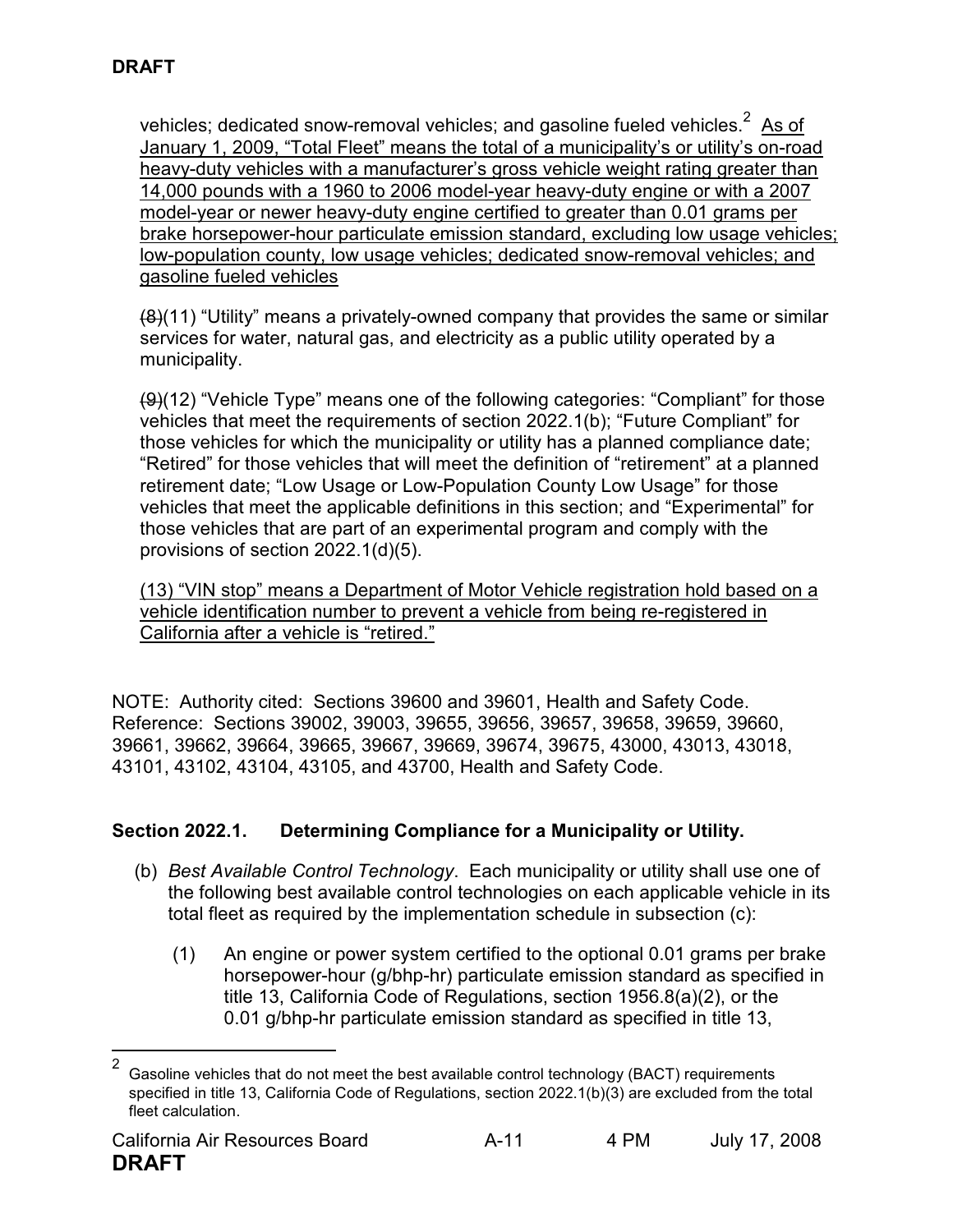California Code of Regulations, section 1956.8(a), as appropriate for the engine's model-year; or

- (2) An engine or power system certified to the 0.10 g/bhp-hr particulate emission standard, as specified in title 13, California Code of Regulations, section 1956.8, used in conjunction with the highest level diesel emission control strategy as defined in subsection (b)(4) applied by the implementation schedule in subsection (c); or
- (3) An alternative fuel engine, heavy-duty pilot ignition engine, or gasoline engine; model-year 2004-2006 alternative fuel engines must be certified to the optional, reduced emission standards as specified in title 13, California Code of Regulations, section 1956.8 (a)(2)(A); gasoline engines must be certified to the emission standards as specified in title 13, California Code of Regulations, for heavy-duty Otto-cycle engines used in heavy-duty vehicles over 14,000 pounds gross vehicle weight, sections 1956.8(c)(1)(B) and 1976(b)(1)(F); or
- (4) The highest level diesel emission control strategy per title 13, California Code of Regulations, section 2702 (f), Table 1, that is verified for a specific engine to reduce diesel particulate matter and which the dieselemission-control strategy manufacturer or authorized dealer agrees can be used on a specific engine and fleet-vehicle combination, without jeopardizing the original engine warranty in effect at the time of application.
- (c) *Implementation Schedule.*
	- (1) A municipality or utility shall comply with the schedule in Table 1 Implementation Schedule for a Municipal and Utility Total Fleet Vehicle, 1960 to 2006 newer Model-Year Engines for the specified percentage of vehicles by each applicable compliance deadline.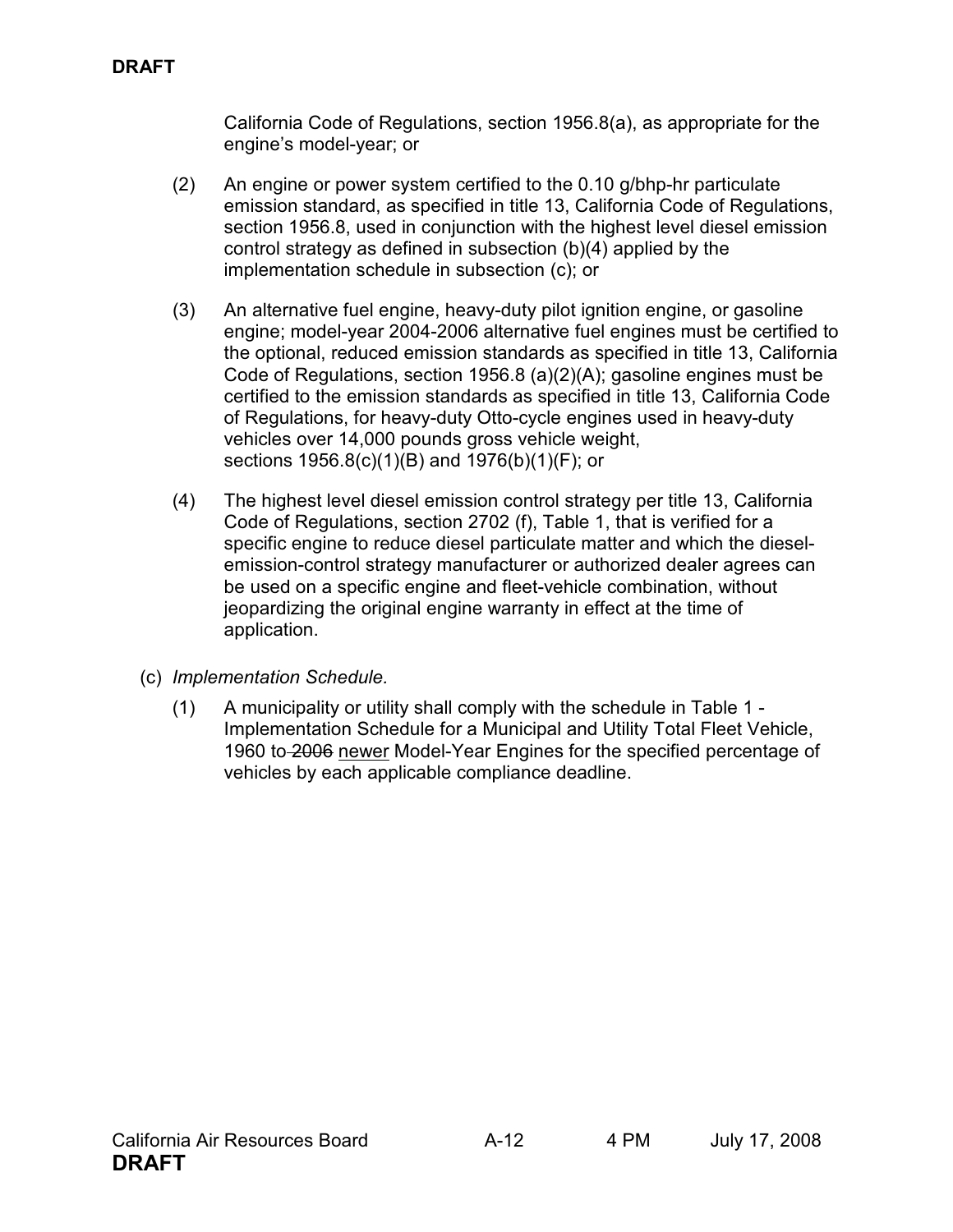|                |                             | Percentage of            | Compliance     |  |
|----------------|-----------------------------|--------------------------|----------------|--|
| Group          | <b>Engine Model-Years</b>   | Group to Use Best        | Deadline.      |  |
|                |                             | <b>Available Control</b> | As of December |  |
|                |                             | Technology               | 31             |  |
| 1 <sup>a</sup> |                             | 20                       | 2007           |  |
|                | $1960 - 1987$               | 60                       | 2009           |  |
|                |                             | 100                      | 2011           |  |
| $\overline{2}$ |                             | 20                       | 2007           |  |
|                | $1988 - 2002$               | 60                       | 2009           |  |
|                |                             | 100                      | 2011           |  |
| 3              | $2003 - 2006$               | 50                       | 2009           |  |
|                | (Includes dual-fuel and     | 100                      | 2010           |  |
|                | bi-fuel engines)            |                          |                |  |
| <u>4</u>       | 2007 and newer certified    | 100                      | 2012           |  |
|                | above the 0.01g/bhp-hr std. |                          |                |  |

#### Table 1 - Implementation Schedule for a Municipal and Utility Total Fleet Vehicle, 1960 to 2006 newer Model-Year Engines.

<sup>a</sup> An owner may not use Level 1 technology, as classified pursuant to title 13, California Code of Regulations section 2700, as best available control technology on a Group 1 engine or vehicle.

(2) *Municipality or Utility Located in a Low-Population County*. A municipality or utility that is headquartered in a county in Table 2 may elect to follow the option in Table 3 below in lieu of the implementation schedule in Table 1.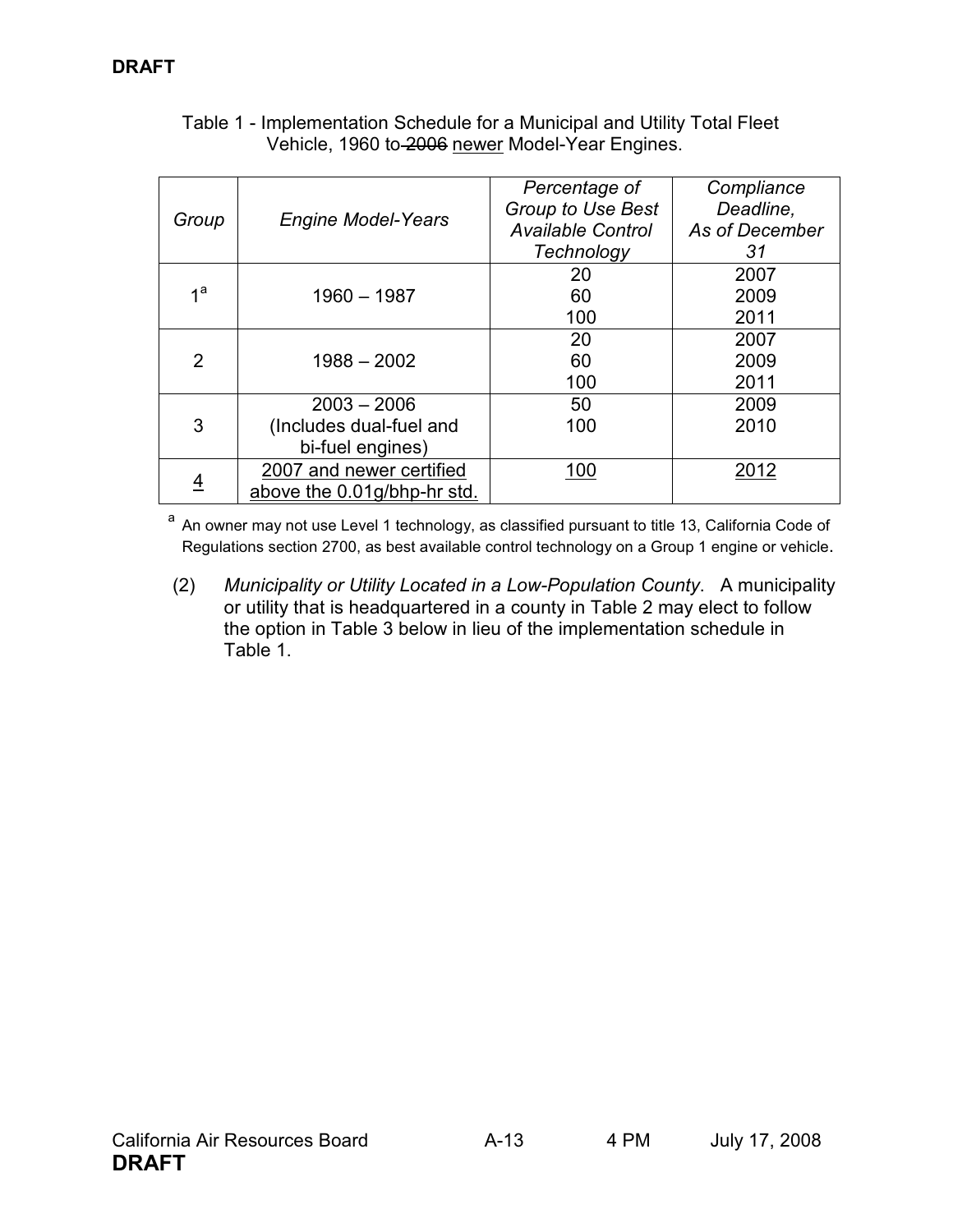| <b>COUNTY</b>     | Population as of July 1, 2005 |
|-------------------|-------------------------------|
| <b>ALPINE</b>     | 1,300                         |
| <b>AMADOR</b>     | 37,600                        |
| <b>CALAVERAS</b>  | 47,800                        |
| <b>COLUSA</b>     | 24,200                        |
| <b>DEL NORTE</b>  | 31,500                        |
| <b>GLENN</b>      | 31,800                        |
| <b>INYO</b>       | 18,800                        |
| <b>LAKE</b>       | 69,200                        |
| <b>LASSEN</b>     | 39,800                        |
| <b>MARIPOSA</b>   | 19,600                        |
| <b>MENDOCINO</b>  | 95,500                        |
| <b>MODOC</b>      | 10,100                        |
| <b>MONO</b>       | 14,200                        |
| <b>NEVADA</b>     | 106,300                       |
| <b>PLUMAS</b>     | 21,900                        |
| <b>SAN BENITO</b> | 63,600                        |
| <b>SIERRA</b>     | 3,700                         |
| <b>SISKIYOU</b>   | 47,200                        |
| <b>SUTTER</b>     | 90,400                        |
| <b>TEHAMA</b>     | 63,400                        |
| <b>TRINITY</b>    | 13,800                        |
| <b>TUOLUMNE</b>   | 62,200                        |
| YUBA              | 66,000                        |

Table 2 – Low-Population Counties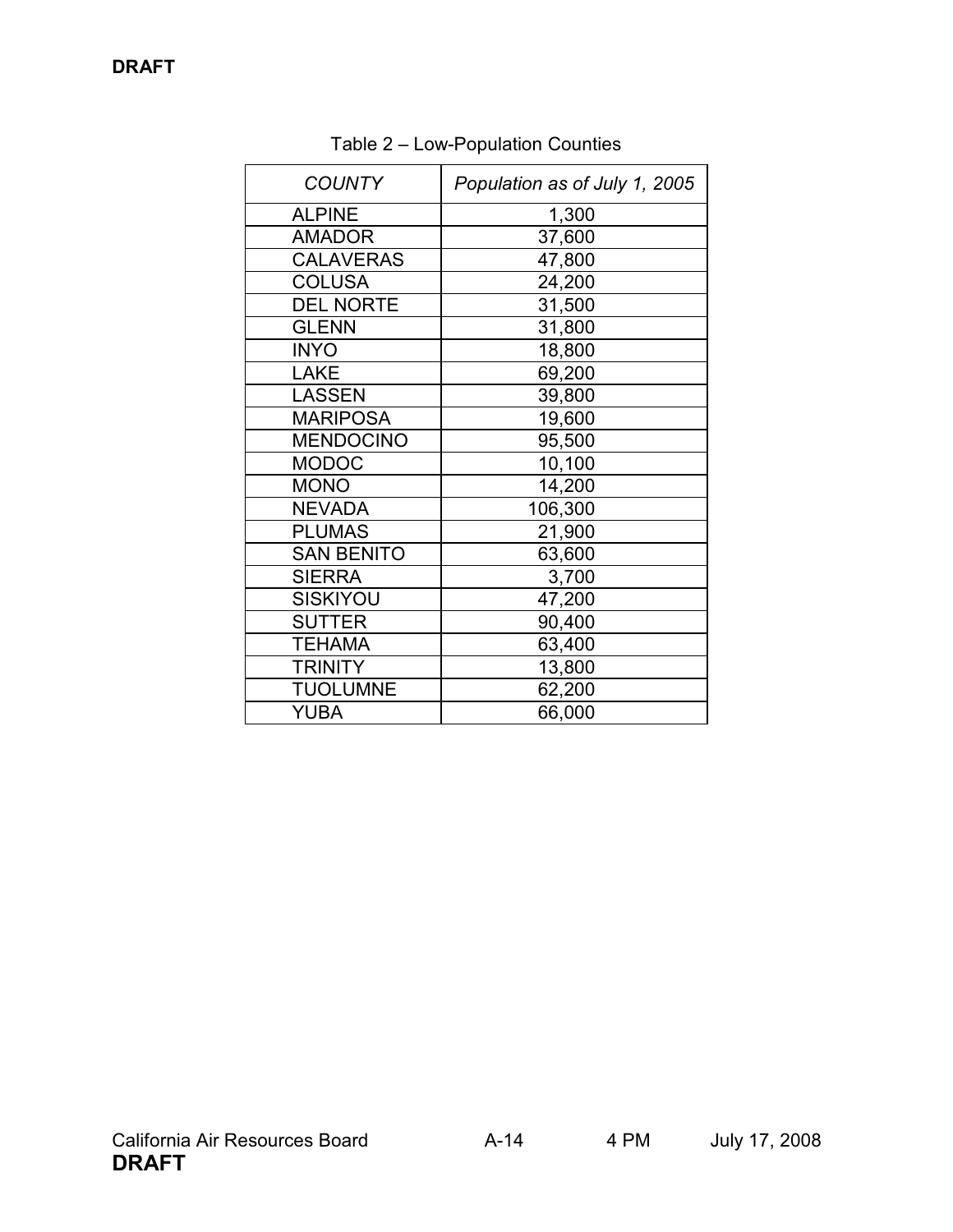|                |                           | Percentage of Group                              | Compliance        |  |
|----------------|---------------------------|--------------------------------------------------|-------------------|--|
| Group          | <b>Engine Model-Years</b> | to Use Best Available                            | Deadline,         |  |
|                |                           | <b>Control Technology</b>                        | as of December 31 |  |
|                |                           | 20                                               | 2009              |  |
|                | $1960 - 1987$             | 40                                               | 2011              |  |
| 1              |                           | 60                                               | 2013              |  |
|                |                           | 80                                               | 2015              |  |
|                |                           | 100                                              | 2017              |  |
|                |                           | 20                                               | 2008              |  |
|                | $1988 - 2002$             | 40                                               | 2010              |  |
| $\overline{2}$ |                           | 60                                               | 2012              |  |
|                |                           | 80                                               | 2014              |  |
|                |                           | 100                                              | 2016              |  |
|                | $2003 - 2006$             | 20                                               | 2011              |  |
|                |                           | 40                                               | 2012              |  |
| 3              | (Includes dual-fuel and   | 60                                               | 2013              |  |
|                | bi-fuel engines)          | 80                                               | 2014              |  |
|                |                           | 100                                              | 2015              |  |
| $\overline{4}$ |                           |                                                  | 2012              |  |
|                | 2007 and newer            |                                                  | 2013              |  |
|                | certified above the       | $\frac{20}{40}$ $\frac{60}{80}$ $\frac{80}{100}$ | 2014              |  |
|                | 0.01g/bhp-hr standard.    |                                                  | <u>2015</u>       |  |
|                |                           |                                                  | 2016              |  |

Table 3 - Implementation Schedule for a Municipality or Utility Located in a Low-Population County or Granted Low-Population County Status

(3) Accelerated *Turnover Option for Municipality or Utility Located in a Low-*Population *County.* A municipality or utility headquartered in a county listed in Table 2 may elect to follow the option in Table 4 below in lieu of the implementation schedules in Table 1 or 3.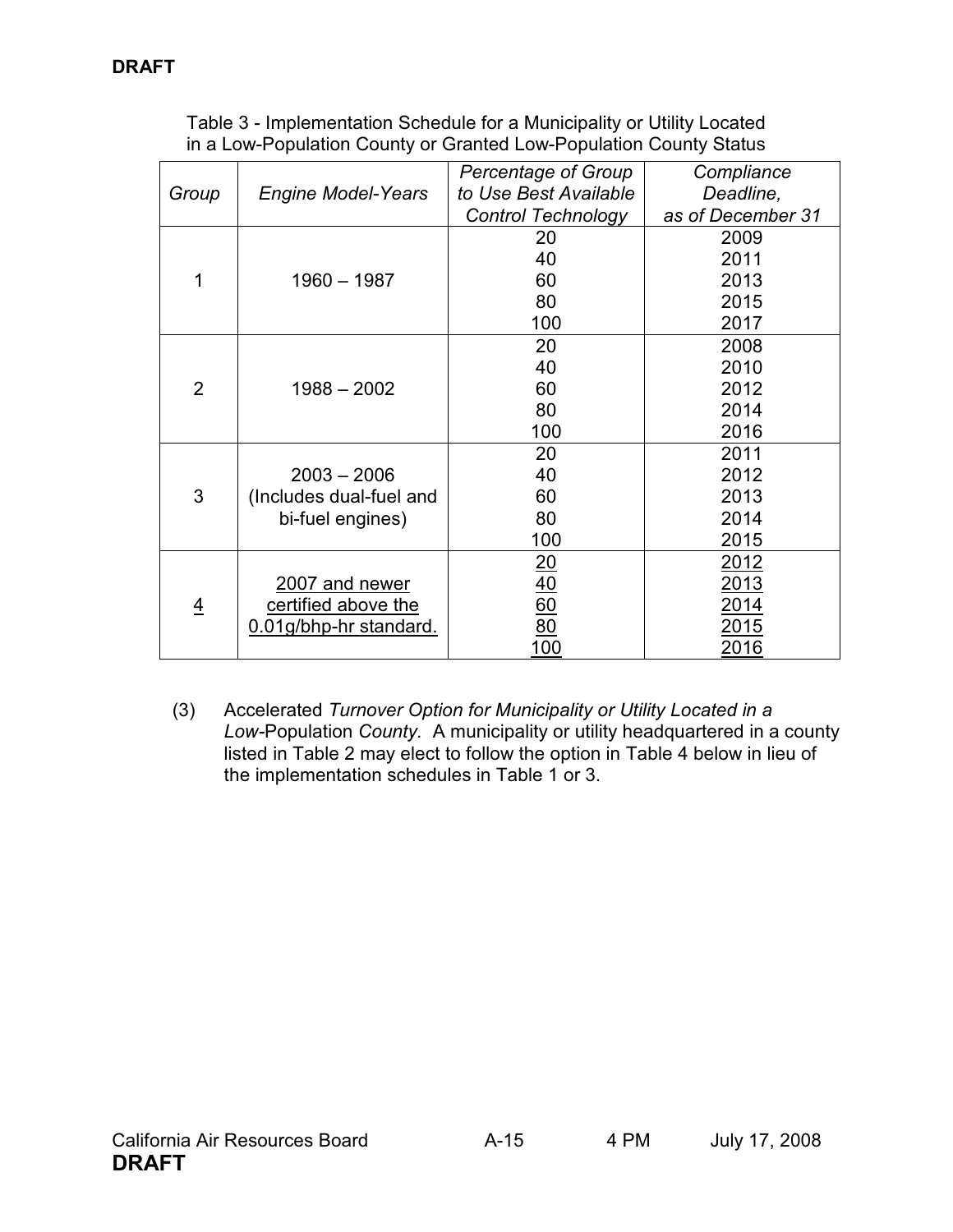| <b>Engine Model-</b><br>Year | <b>Fleet Percent</b><br>to Repower<br>with a 1994 or<br>newer engine | Compliance<br>Date as of<br>Dec 31 | Percent of<br>Fleet to use<br><b>BACT</b> | Compliance<br>Date as of<br>Dec 31 |
|------------------------------|----------------------------------------------------------------------|------------------------------------|-------------------------------------------|------------------------------------|
| 1960 - 1993                  | 100%                                                                 | 2020                               | 100%                                      | 2025                               |
| $1994 - 2006$<br>and newer   | N/A                                                                  | N/A                                | 100%                                      | 2025                               |

## Table 4 – Accelerated Turnover Option for a Municipality or Utility Located in a Low-Population County

- (d) *Compliance Extensions*. A municipality or utility may be granted an extension to a compliance deadline specified in subsection (c) for one of the following reasons:
	- (7) *Light Heavy-Duty Engine Extension.* A municipality or utility may apply for a one year extension from the 2009 compliance deadline for light heavyduty engines which prevent the fleet to comply with the 2009 intermediate BACT compliance requirements in section 2022(c)(1). A municipality or utility must::
		- 1. Submit a letter to the Executive Officer by August 1, 2009 requesting the light heavy-duty engine extension, and
		- 2. Meet the record keeping requirements under section 2022.1(f).
- (e) *Diesel Emission Control Strategy Special Circumstances*. A municipality or utility shall maintain the original level of best available control technology on each engine once that engine is in compliance, and will not be required to upgrade to a higher level of best available control technology, except under specified special circumstances, as follows:
	- (4) *Limited* Use *of Level 1 Diesel Emission Control Strategy.* If a Level 1 diesel emission control strategy is identified as the best available control technology pursuant to subsection (b), a municipality or utility is subject to the following limitations:
		- (C) *Group 3 and 4*
			- 1. *Five year limit.* A municipality or utility may use a Level 1 diesel emission control strategy in a Group 3 and 4 engine for up to five years. The municipality or utility shall then replace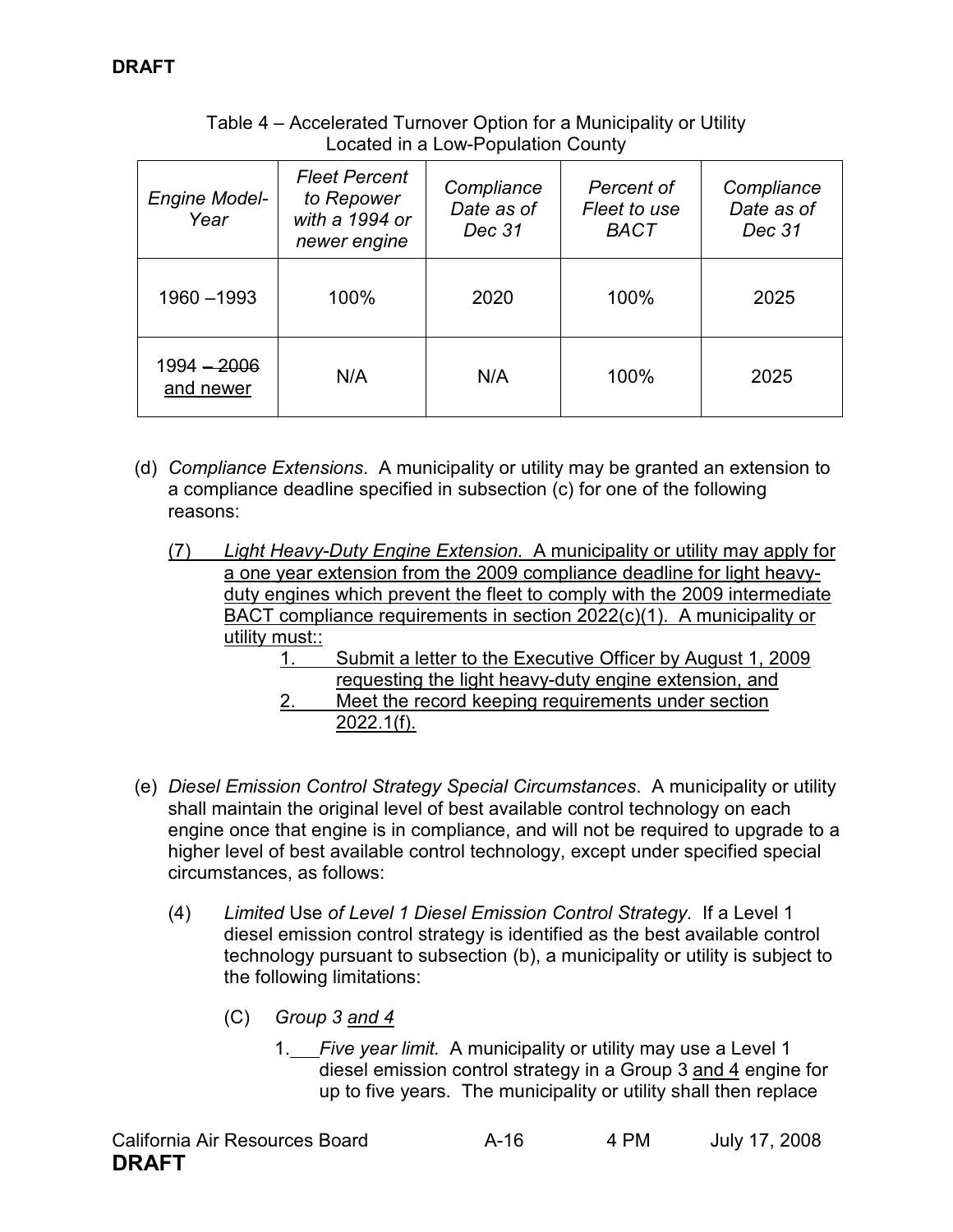the Level 1 diesel emission control strategy with the best available control technology from subsection (b). The replacement cannot be a Level 1 diesel emission control strategy

- (f) *Record Keeping Requirement*. A municipality or utility shall maintain the following records. The municipality or utility shall provide the following records upon request to an agent or employee of the Air Resources Board for all vehicles in its total fleet subject to compliance with this regulation.
	- (1) *Records to be Kept For Inspection*. Beginning December 31, 2007, the municipality or utility shall keep the following records either in hard-copy format or as computer records:
		- (K) *Vehicles sold outside of the State of California.* For a vehicle to qualify for retirement, a municipality or utility must:
			- 1. Submit to the Executive Officer a VIN Stop request which includes: vehicle license plate number, vehicle identification number, vehicle model-year, vehicle make, vehicle model, engine manufacturer, engine serial number, and engine model year;
			- 2. Obtain and maintain VIN Stop submittal to Department of Motor Vehicle in municipality's or utility's records; and
			- 3. Obtain out-of-state buyer's information, such as name, address and phone number for the vehicle sold outside of the State of California and acknowledgement of the vehicle's operational status.
		- (K)(L) A statement of compliance, prepared beginning December 31, 2007, and renewed each December 31, thereafter until December 31, 2012, with low-population counties continuing until December 31, 2018, certifying that the municipality's or utility's engines are in compliance as required, including the following:
			- 1. "The [insert name of municipality or utility] vehicles at terminal [insert terminal identification number or address] are in compliance with title 13, California Code of Regulations, section 2022.1"; and
			- 2. The municipality's or utility's name, address, and business telephone; and the signature of the municipality's or utility's agent and the date signed.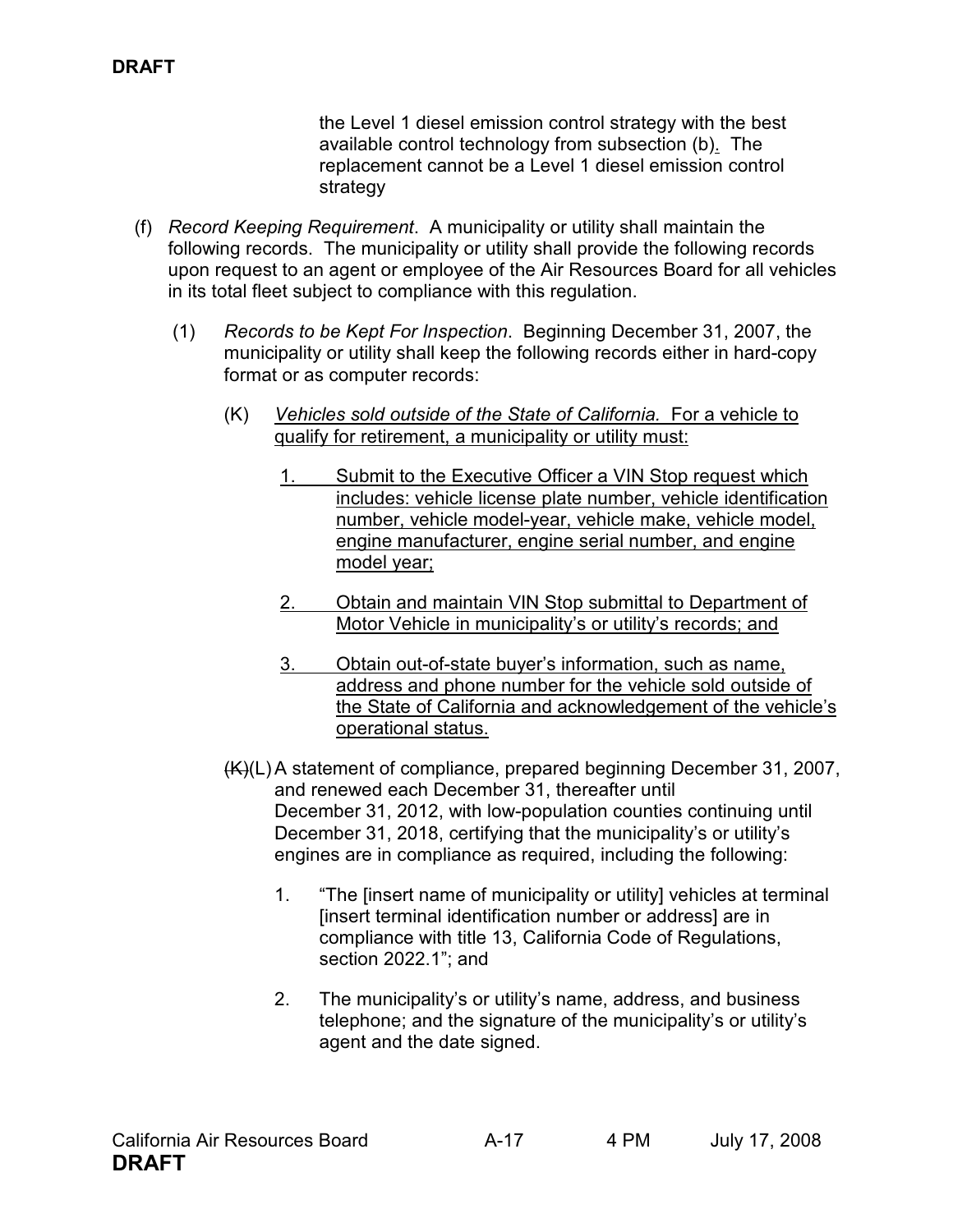- (h) *Third Party Vehicle Seller Contract Requirement*. In any contract with a third party vehicle seller for the sale of a vehicle outside of the State of California to satisfy retirement, a municipality or utility must:
	- (1) Include in the contract that it is the third party vehicle seller's responsibility to:
		- (A) Ensure that vehicle is sold outside of the State of California or if sold to an intermediate buyer in state, inform the intermediate buyer that the vehicle cannot be sold or operated within California unless the vehicle is in compliance with section 2022.1(b);
		- (B) Inform the buyer that the vehicle cannot be registered in California unless the vehicle is in compliance with section 2022.1(b); and
		- (C) Notify the buyer to inform future buyers that the vehicle cannot be registered/operated in California unless the vehicle is in compliance with section 2022.1(b).
	- (2) Obtain a written statement from the third party vehicle seller with the buyer's acknowledgment of the requirements in subparagraph 2022.1(h)(1).
- (h)(i) *Non-Compliance*. Any violations of this section may carry civil penalties as specified in state law and regulations, including, but not limited to, Health and Safety Code Section 39674.
	- (1) A municipality or utility that fails to maintain the required records in paragraph (f)(1) may be subject to civil penalties of not less than \$100 per day for every day past the required recordkeeping date.

NOTE: Authority cited: Sections 39600, 39601, and 39658, Health and Safety Code. Reference: Sections 39002, 39003, 39655, 39656, 39657, 39658, 39659, 39660, 39661, 39662, 39664, 39665, 39667, 39669, 39674, 39675, 43000, 43013, 43018, 43101, 43102, 43104, 43105 and 43700, Health and Safety Code.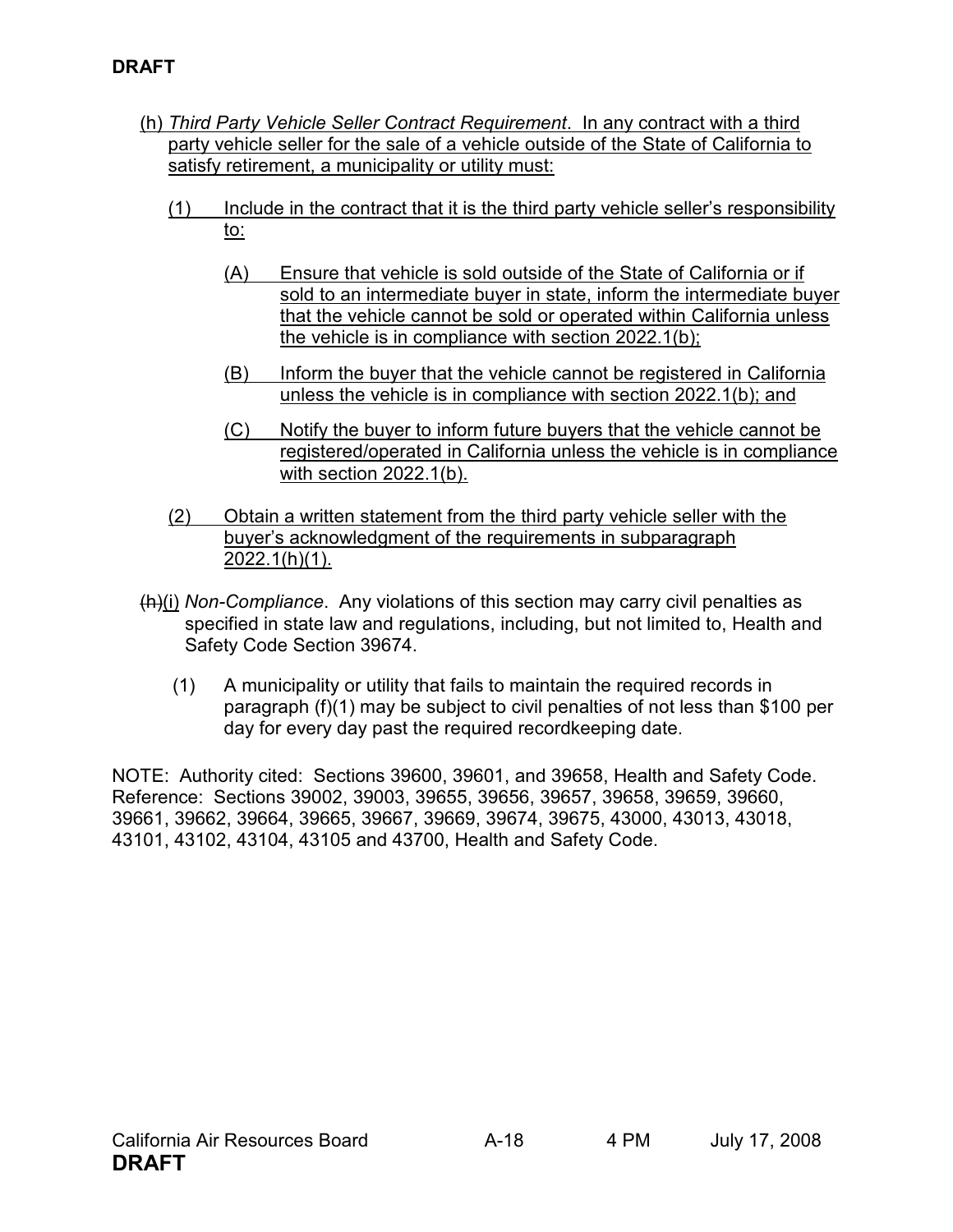### **Section 2449. General Requirements for In-Use Off-Road Diesel-Fueled Fleets**

## **(b)** *Applicability*

Except as provided in the paragraphs below, the regulation applies to any person, business, or government agency who owns or operates within California any dieselfueled or alternative diesel fueled off-road compression ignition vehicle engine with maximum power of 25 horsepower (hp) or greater that is used in a two-engine crane or to provide motive power in a workover rig or to provide motive power in any other motor vehicle that (1) cannot be registered and driven safely on-road or was not designed to be driven on-road, and (2) is not an implement of husbandry or recreational off-highway vehicle. Unless they are workover rigs or two-engine cranes, vVehicles that were designed to be driven on-road, have on-road engines, and still meet the original manufacturer's on-road engine emission certification standard are considered on-road and are specifically excluded from this regulation, even if they have been modified so that they cannot be registered and driven safely on-road. Off-road vehicles that were designed for off-road use and have off-road engines are considered off-road and are subject to this regulation, even if they have been modified so that they can be driven safely on-road.

## **(c)** *Definitions*

- **(56) "Two-Engine Crane"** means a mobile diesel-powered machine with a hoisting mechanism mounted on a specially constructed truck chassis or carrier; one engine provides motive power, and a secondary engine is used to lift and move materials and objects.
- *(567) "Verified Diesel Emission Control Strategy" (VDECS)* means an emissions control strategy, designed primarily for the reduction of diesel PM emissions, which has been verified pursuant to the *Verification Procedures*. VDECS can be verified to achieve Level 1 diesel PM reductions (25 percent), Level 2 diesel PM reductions (50 percent), or Level 3 diesel PM reductions (85 percent). VDECS may also be verified to achieve NOx reductions. See also definition of Highest Level VDECS.
- *(578) "VDECS Failure"* means the condition of not achieving the emissions reductions to which the VDECS is verified. Such condition could be due to inappropriate installation, damage, or deterioration during use. If a Level 3 VDECS is emitting visible smoke, it should be assumed to have failed.
- *(589) "Workover rig"* means a mobile self-propelled rig used to perform one or more remedial operations, such as deepening, plugging back, pulling and resetting liners, on a producing oil or gas well to try to restore or increase the well's production.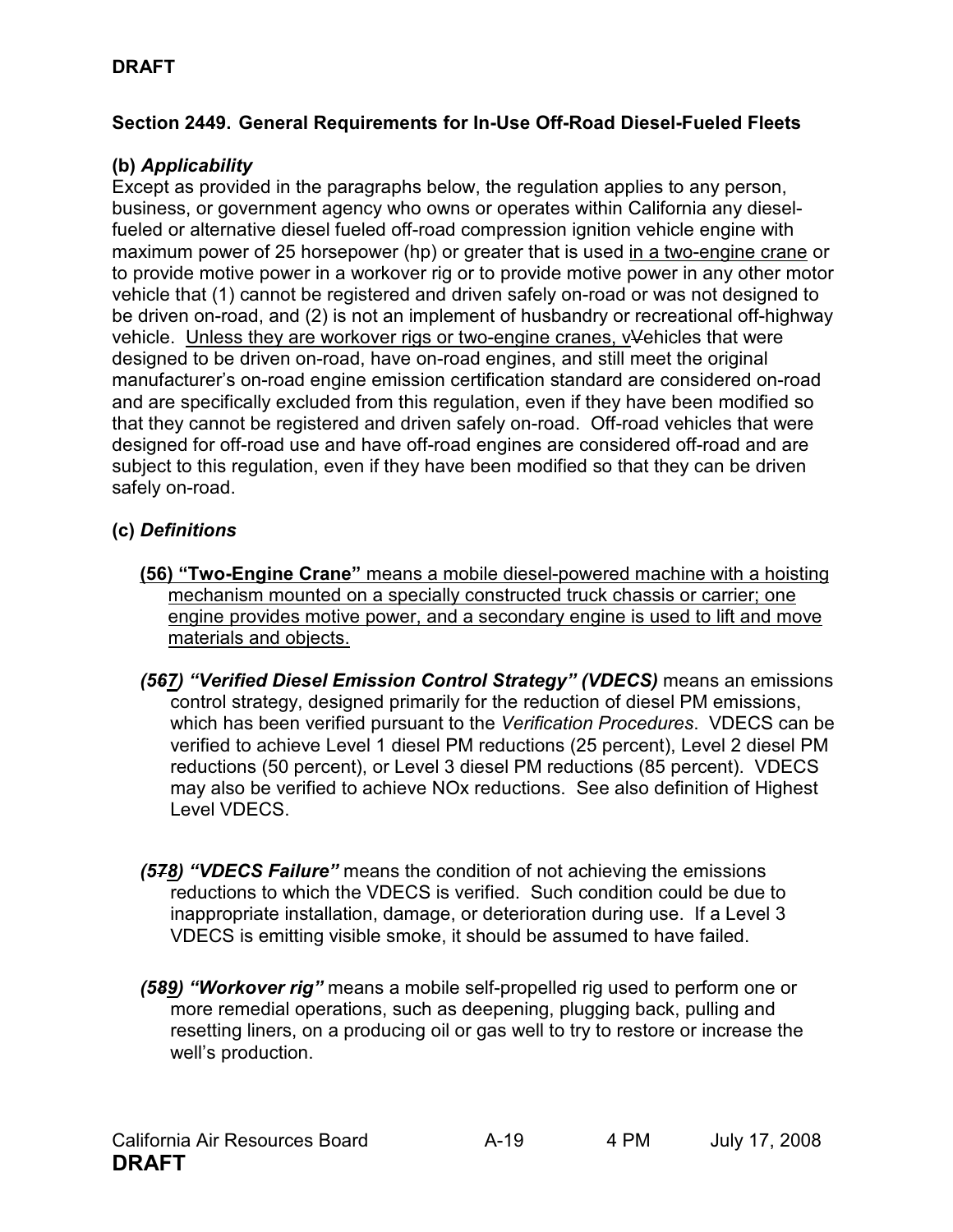## *(e) Special Provisions/Compliance Extensions*

…

*(14) Two-Engine Cranes* – Both engines in a two-engine crane are subject to this regulation. For purposes of the rounding provisions in section 2449.1(a)(2)(a)7., neither engine in the two-engine crane is required to be turned over until the horsepower required to be turned over under section 2449.1(a)(2)(A) is at least half the maximum power of the sum of the horsepower of the primary and secondary engine in the twoengine crane.

**(15) Workover Rigs** – If a workover rig is repowered and will be registered and driven on-road, it must be repowered with an on-road certified engine of the same model year or newer as the engine being replaced.

…

**2449(g)(1)(B) Vehicle List** – A list of each vehicle subject to this regulation along with the following information for each vehicle:

- 1. Vehicle type;
- 2. Vehicle manufacturer;
- 3. Vehicle model;
- 4. Vehicle model year;
- 5. Vehicle serial number (i.e., for workover rigs and two-engine cranes, vehicle identification number);
- 6. Whether the vehicle is a low-use vehicle;
- 7. If the vehicle is a low-use vehicle, whether the vehicle was operated outside of California during the previous compliance year;
- 8. Whether the vehicle is a specialty vehicle;
- 9. Whether the vehicle is a vehicle used solely for emergency operations;
- 10. Whether the vehicle is a dedicated snow removal vehicle;
- 11. Whether the vehicle is used for agricultural operations for over half of its annual operating hours;
- 12. Whether the vehicle is an electric vehicle that replaced a diesel vehicle;
- 13. Whether the vehicle has been retrofit, repowered, or replaced with Surplus Off-road Opt-in for NOx program funding and, if so, the start and end dates of the contract period;
- 14. Whether the vehicle has been retrofit, repowered, or replaced with Carl Moyer program funding;
- 15. Whether the vehicle has been retrofit through a demonstration program, and - if so - which program;
- 16. EIN if it has already been assigned;
- 17. License plate number, if vehicle has a license plate.

…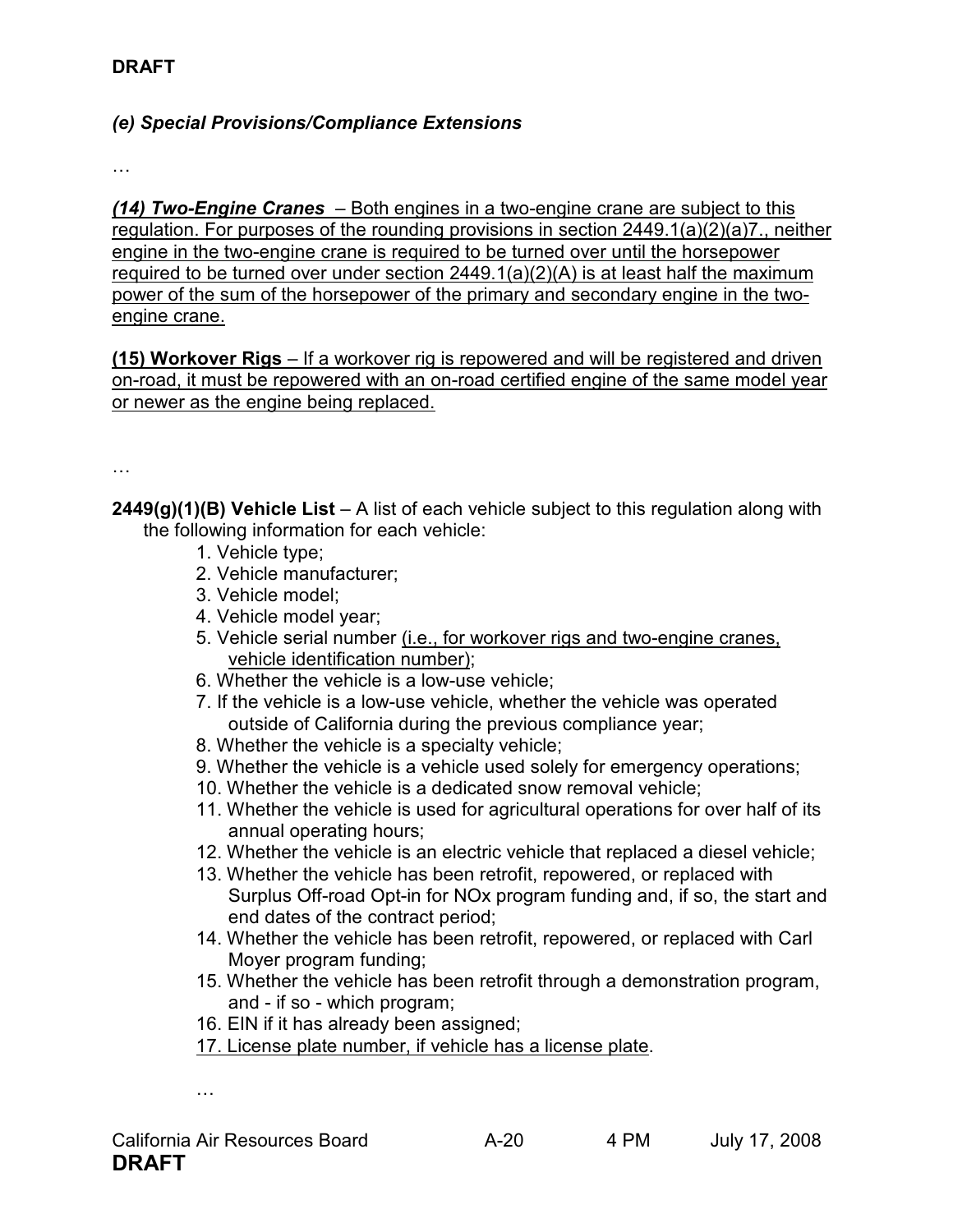- **2449.3(b)** *(2) Fleet Applicability* Section 2449.3 applies to a fleet that:
- (A) Operates individual vehicles within the air district;
- (B) As of January 1, 2008, on a statewide level, consisted of more than 40 percent Tier 0 and Tier 1 vehicles, and;
- (C) Has a statewide fleet with maximum power greater than 20,000 horsepower (hp).

[Staff is seeking comments on whether adding two-engine cranes to the off-road program should increase the fleet horsepower for SOON]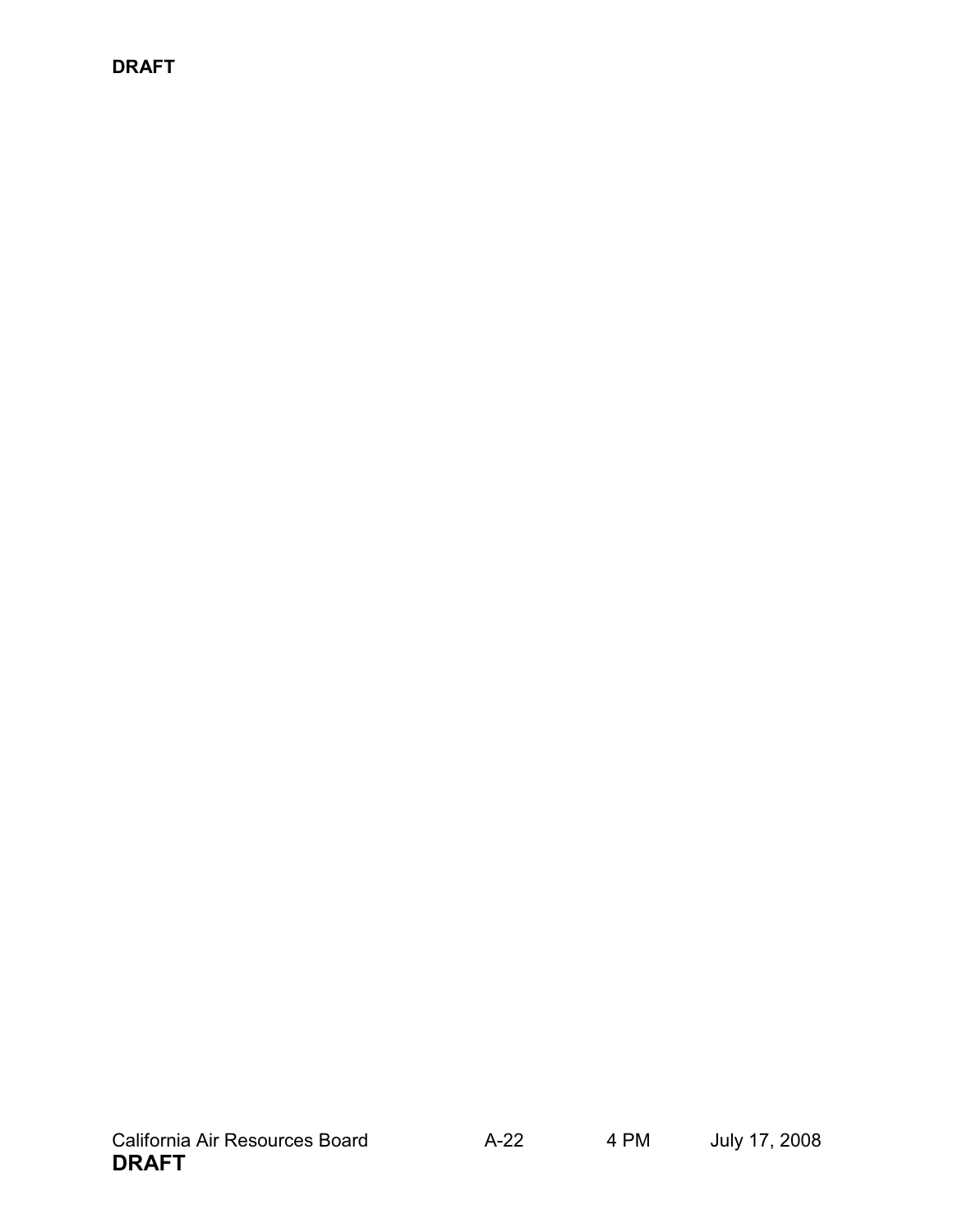#### **Section 93116. Airborne Toxic Control Measure for Diesel Particulate Matter from Portable Engines Rated at 50 Horsepower and Greater**

Section 93116.1. *Applicability*

(b) The following portable engines are not subject to this regulation:

#### (8) Engines used exclusively on cranes shall meet all applicable requirements in title 13 of the California Code of Regulations (CCR) commencing with section 2449.

Section 93116.2 *Definitions.* 

- (a) For the purposes of these regulations, the following definitions apply:
- (5) "*Crane*" means the same as "Two-Engine Crane" defined in title 13, CCR section 2449(c)(56).

Section 93116.3 *Requirements*

- (b) Diesel PM Standards
	- (1) Requirements for in-use portable diesel-fueled engines
		- (A) Except as provided in sections  $93116.3(b)(1)(B)$  and  $93116.3(b)(A)$  $(b)(4)$ , starting January 1, 2010, all portable diesel-fueled engines shall be certified to meet a federal or California standard for newly manufactured nonroad engines pursuant to 40 CFR Part 89 or Title 13 of the California Code of Regulations (that is, certified to Tier 1, 2 or 3 nonroad engine standards).<sup>3</sup>
	- (4) Lattice boom cranes
		- (A) A portable diesel-fueled engine used in a lattice boom crane shall be exempt from the requirements of section 93116.3(b)(1)(A) if the Responsible Official has demonstrated to the satisfaction of the Executive Officer or the APCO that the portable diesel-fueled engine in the lattice boom crane cannot be replaced with a portable diesel-fueled engine that is certified to meet a federal or California standard for newly manufactured nonroad engines pursuant to 40

1

<sup>3</sup> Tier 1, 2, 3, and 4 refer to nonroad engine emission standards promulgated by ARB and U.S. EPA for newly manufactured engines pursuant to 40 CFR Part 89 or Title 13 of the California Code of Regulation. Each successive Tier represents more stringent emission standards and the requirements are phased-in over time with the Tier 1 engine standards becoming effective for some engines manufactured in 1996 and becoming effective for all engines by 2000. Tier 2 engine standards are phased in for engines manufactured beginning in 2001 and becomes effective for all engines by 2006. Similarly, Tier 3 engines are phased in for engines manufactured beginning in 2006, and Tier 4 engines are phased in for engines manufactured beginning in 2011.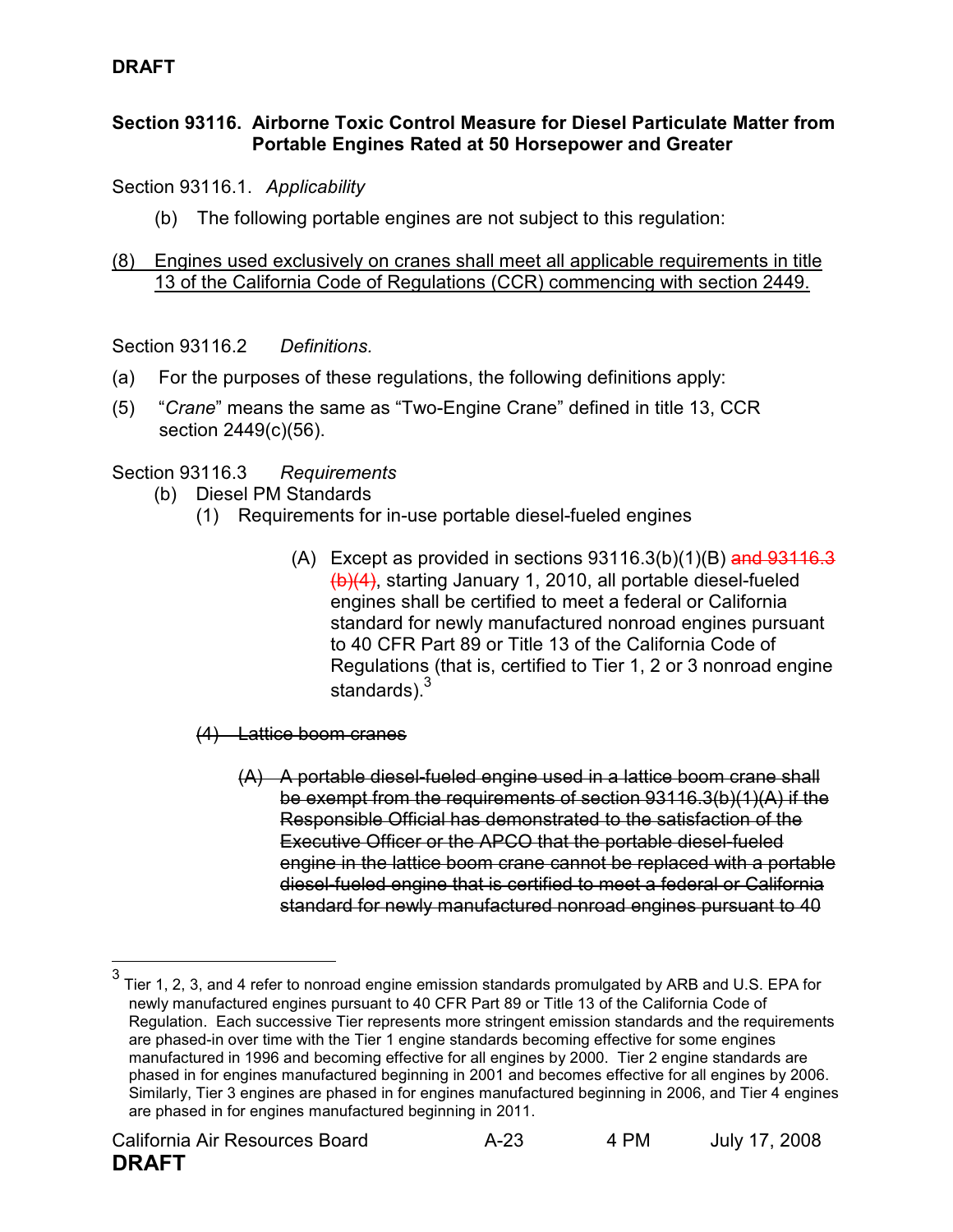CFR Part 89 or Title 13 of the California Code of Regulations (that is, certified to Tier 1, 2 or 3 nonroad engine standards).

- (B) Portable diesel-fueled engines exempt from the requirements of section 93116.3(b)(1)(A) pursuant to section 93116.3(b)(4)(A) shall satisfy one of the following requirements by January 1, 2020:
	- 1. the portable diesel-fueled engine is certified to Tier 4 emission standards for newly manufactured nonroad engines; or
	- 2. the portable diesel-fueled engine is equipped with a properly functioning level-3 verified technology; or
	- 3. the portable diesel-fueled engine is equipped with a combination of verified emission control strategies that have been verified together to achieve at least 85% reduction in diesel PM emissions.
- (c) Fleet Requirements
	- (3) The following portable diesel-fueled engines shall be excluded from the fleet requirements:
		- (A) portable diesel-fueled engines operated exclusively outside of California or operated only within the OCS.
		- (B) portable diesel-fueled engines used exclusively in emergency applications.
		- (C) portable diesel-fueled engines that qualify as low-use engines.
		- (D) portable diesel-fueled engines used in a lattice boom crane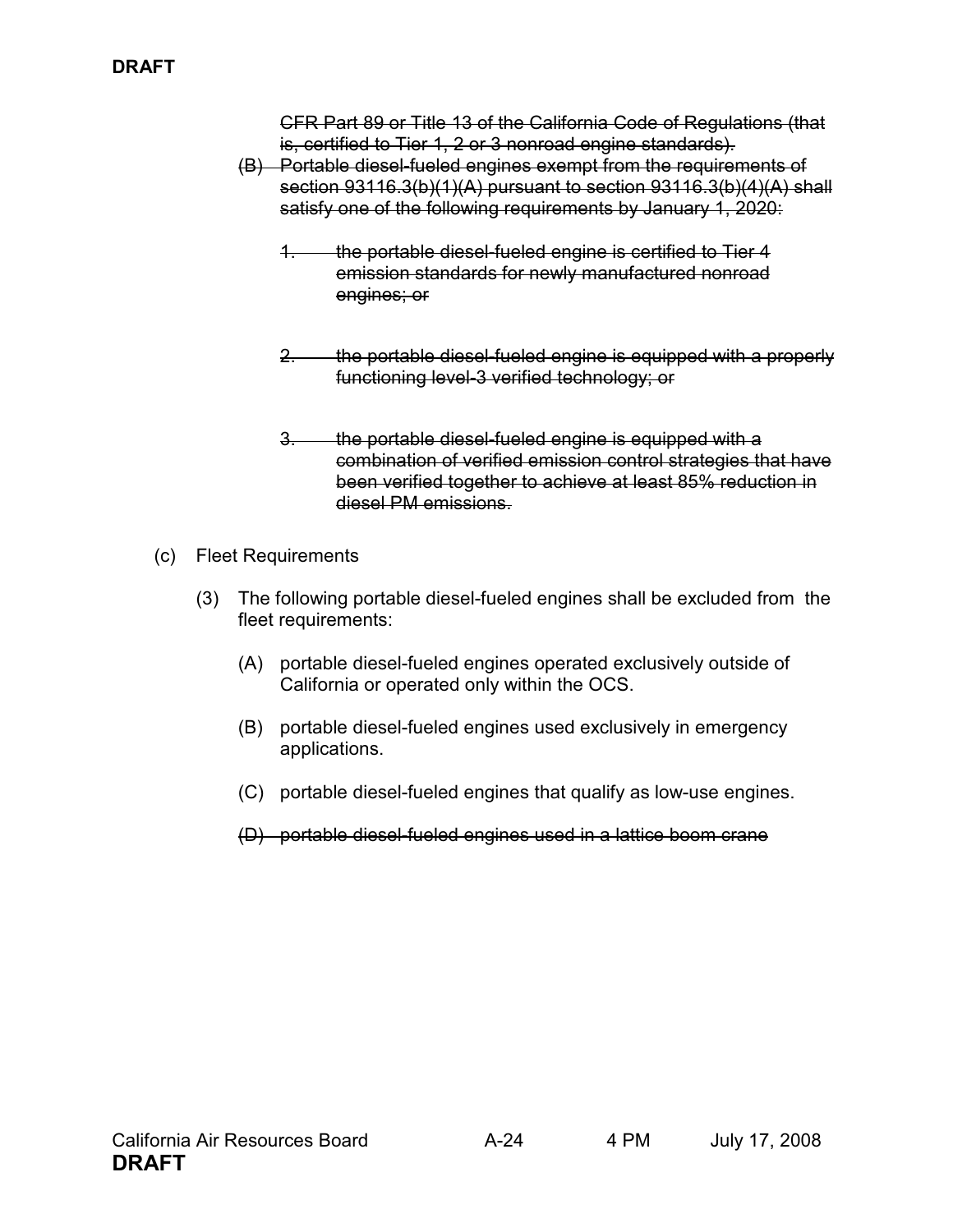# **Final Regulation Order**

## **Regulation to Establish a Statewide Portable Equipment Registration Program**

#### **§ 2450. Purpose.**

These regulations establish a statewide program for the registration and regulation of portable engines and engine-associated equipment (portable engines and equipment units) as defined herein. Portable engines and equipment units registered under the Air Resources Board program may operate throughout the State of California without authorization (except as specified herein) or permits from air quality management or air pollution control districts (districts). These regulations preempt districts from permitting, registering, or regulating portable engines and equipment units, including equipment necessary for the operation of a portable engine (e.g. fuel tanks), registered with the Executive Officer of the Air Resources Board except in the circumstances specified in the regulations.

NOTE: Authority cited: Section 39600, 39601, 41752, 41753, 41754, 41755, 43013(b), and 43018, Health and Safety Code. Reference: Sections 41750, 41751, 41752, 41753, 41754, and 41755, Health and Safety Code.

#### **§ 2451. Applicability.**

- (a) Registration under this regulation is voluntary for owners of portable engines or equipment units.
- (b) This regulation applies to portable engines and equipment units as defined in section 2452. Except as provided in paragraph (c) of this section, any portable engine or equipment unit may register under this regulation. Examples include, but are not limited to:
	- (1) portable equipment units driven solely by portable engines including confined and unconfined abrasive blasting, Portland concrete batch plants, sand and gravel screening, rock crushing, and unheated pavement recycling and crushing operations;
	- (2) consistent with section 209 (e) of the federal Clean Air Act, engines and associated equipment used in conjunction with the following types of portable operations: well drilling, service or work-over rigs; power generation, excluding cogeneration; pumps; compressors; diesel pile-driving hammers; welding; cranes; woodchippers; dredges; equipment necessary for the operation of portable engines and equipment units; and military tactical support equipment.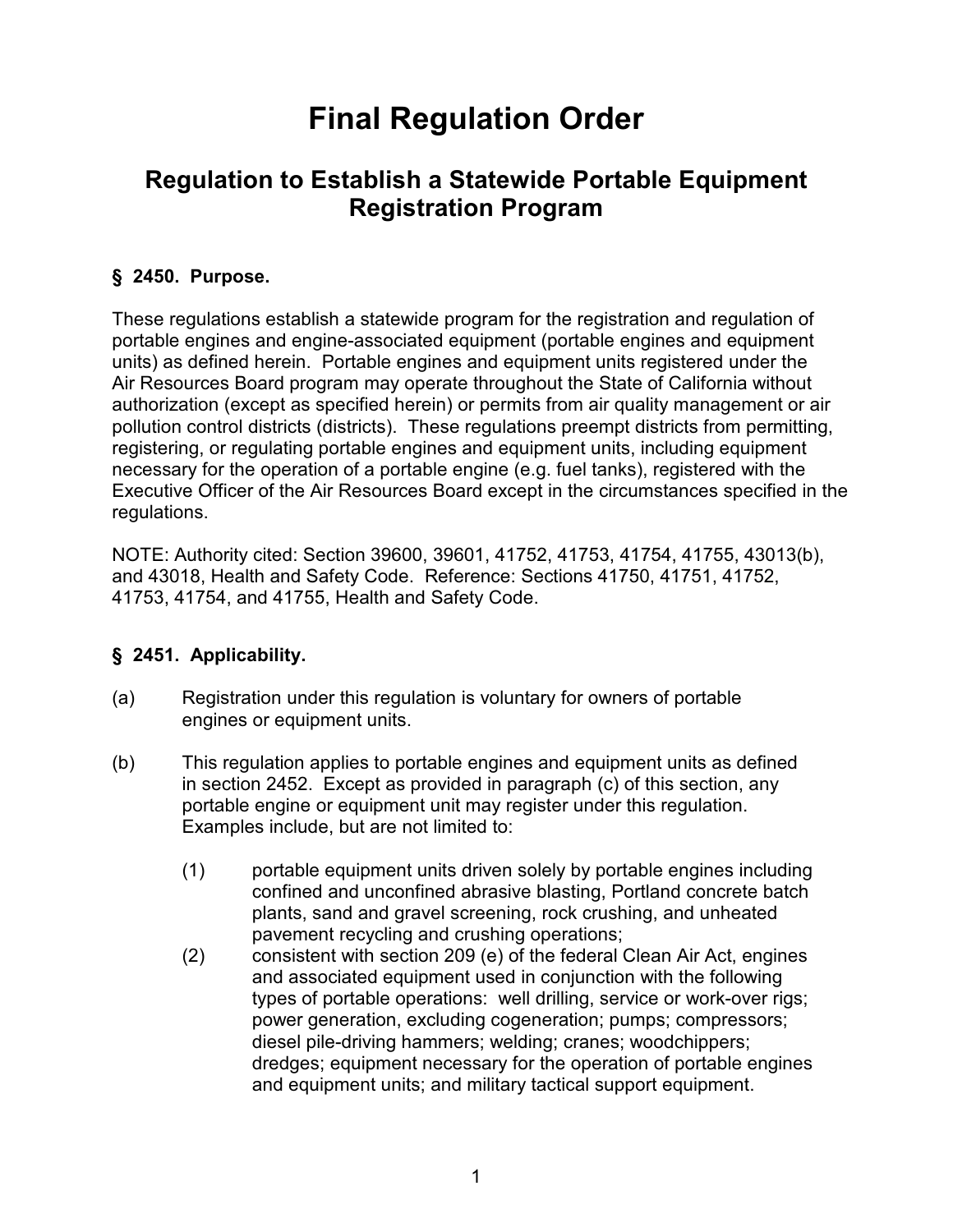- (c) The following are not eligible for registration under this program:
	- (1) any engine used to propel mobile equipment or a motor vehicle of any kind as defined in section 2452  $(zaa)(1)(A)$ ;
	- (2) any engine or equipment unit not meeting the definition of portable as defined in section 2452 ( $\epsilon$  $\epsilon$ dd) of this regulation;
	- (3) engines, equipment units, and associated engines determined by the Executive Officer to qualify as part of a stationary source permitted by a district;
	- (4) any engine or equipment unit subject to an applicable federal Maximum Achievable Control Technology standard, or National Emissions Standard for Hazardous Air Pollutants, or federal New Source Performance Standard, except for equipment units subject to 40 CFR Part 60 Subpart OOO (Standards of Performance for Nonmetallic Mineral Processing Plants);
	- (5) any engine or equipment unit operating within the boundaries of the California Outer Continental Shelf (OCS). [Note: This shall not prevent statewide registration of portable engines and equipment units already permitted by a district for operation in the OCS. Such statewide registration shall only be valid for operation onshore and in State Territorial Waters (STW).];
	- (6) any dredging operation in the Santa Barbara Harbor;
	- (7) any dredging unit owned by a single port authority, harbor district, or similar agency in control of a harbor, and operated only within the same harbor;
	- (8) generators used for power production into the grid, except to maintain grid stability during an emergency event or other unforeseen event that affects grid stability; and
	- (9) generators used to provide primary or supplemental power to a building, facility, stationary source, or stationary equipment, except during unforeseen interruptions of electrical power from the serving utility, maintenance and repair operations, electrical upgrade operations including startup, shutdown, and testing that do not exceed 60 calendar days, operations where the voltage, frequency, or electrical current requirements can only be supplied by a portable generator, or remote operations where grid power is unavailable.
- (d) In the event that the owner of an engine or equipment unit elects not to register under this program, the engine or equipment unit shall be subject to district permitting requirements pursuant to district regulations.

NOTE: Authority cited: Sections 39600, 39601, 41752, 41753, 41754, 41755, 43013(b) and 43018, Health and Safety Code. Reference: Sections 41750, 41751, 41752, 41753, 41754, and 41755, Health and Safety Code.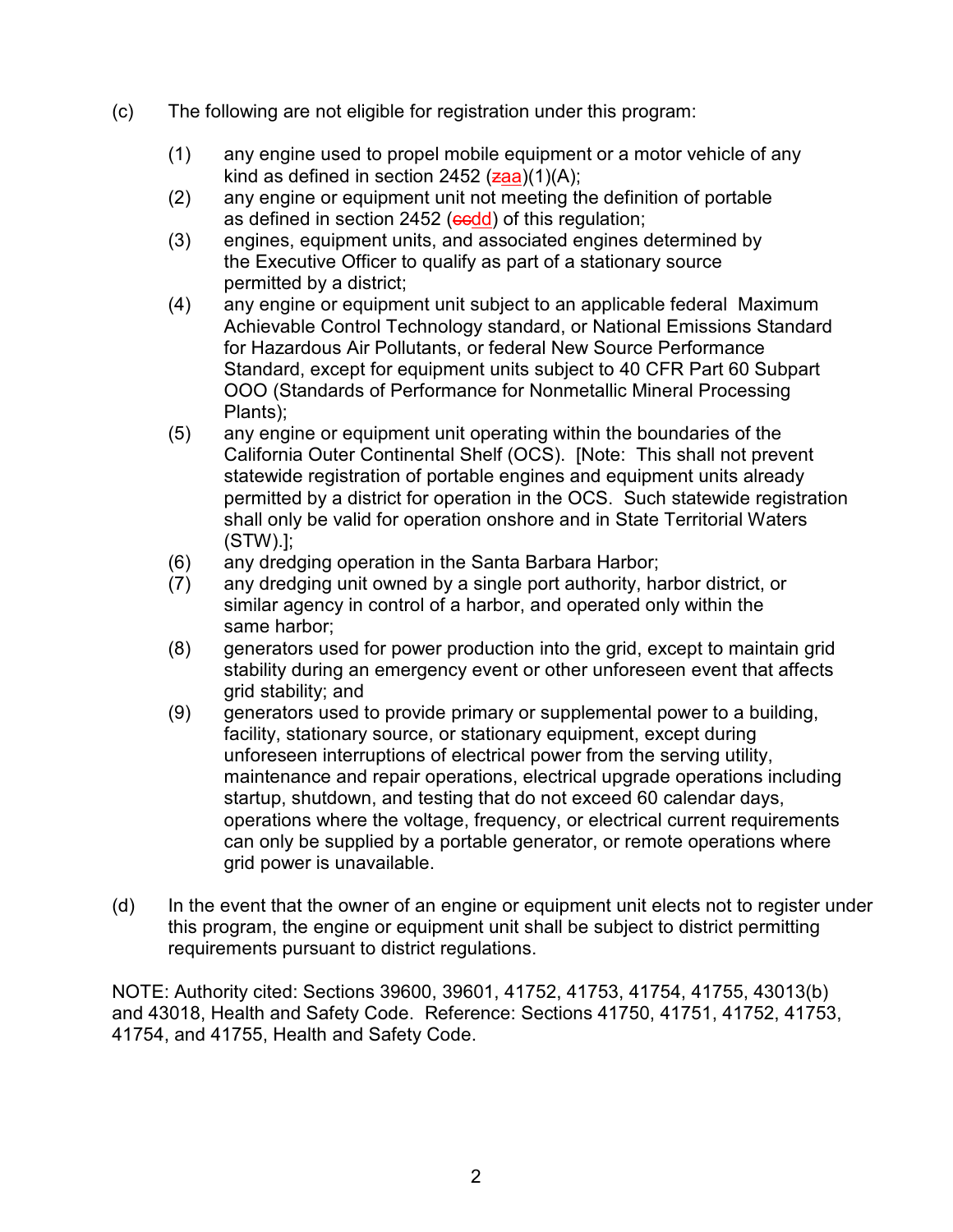#### **§ 2452. Definitions.**

- (a) "**Air Contaminant**" shall have the same meaning as setout in section 39013 of the Health and Safety Code.
- (b) "**ARB**" means the California Air Resources Board.
- (c) "**Certified Compression-Ignition Engine**" means an engine meeting the nonroad engine emission standards for compression-ignition engines, as set forth in Title 13 of the California Code of Regulations or 40 CFR Part 89 in effect at the time of application.
- (d) "**Certified Spark-Ignition Engine**" means an engine meeting the nonroad engine emission standards for spark-ignition engines, as set forth in Title 13 of the California Code of Regulations or 40 CFR Part 1048 in effect at the time of application.
- (e) "**Compression-Ignition (CI) Engine**" means an internal combustion engine with operating characteristics significantly similar to the theoretical diesel combustion cycle. Compression-ignition engines usually control fuel supply instead of using a throttle to regulate power.
- (f) "**Corresponding Onshore District**" means the district which has jurisdiction for the onshore area that is geographically closest to the engine or equipment unit.

#### (g) "**Crane**" means (MSCD supplied definition).

- (gh) "**District**" means an air pollution control district or air quality management district created or continued in existence pursuant to provisions of Part 3 (commencing with section 40000) of the California Health and Safety Code.
- (hi) "**Electrical Upgrade**" means replacement or addition of electrical equipment and systems resulting in increased generation, transmission and/or distribution capacity.
- (ij) "**Emergency Event**" means any situation arising from sudden and reasonably unforeseen natural disaster such as earthquake, flood, fire, or other acts of God, or other unforeseen events beyond the control of the portable engine or equipment unit operator, its officers, employees, and contractors that threatens public health and safety and that requires the immediate temporary operation of portable engines or equipment units to help alleviate the threat to public health and safety.
- (ik) **"Engine**" means any piston driven internal combustion engine.
- (k) **"Equipment Unit**" means equipment that emits PM<sub>10</sub> over and above that emitted from an associated engine.
- (Im) **"Executive Officer**" means the Executive Officer of the California Air Resources Board or his/her designee.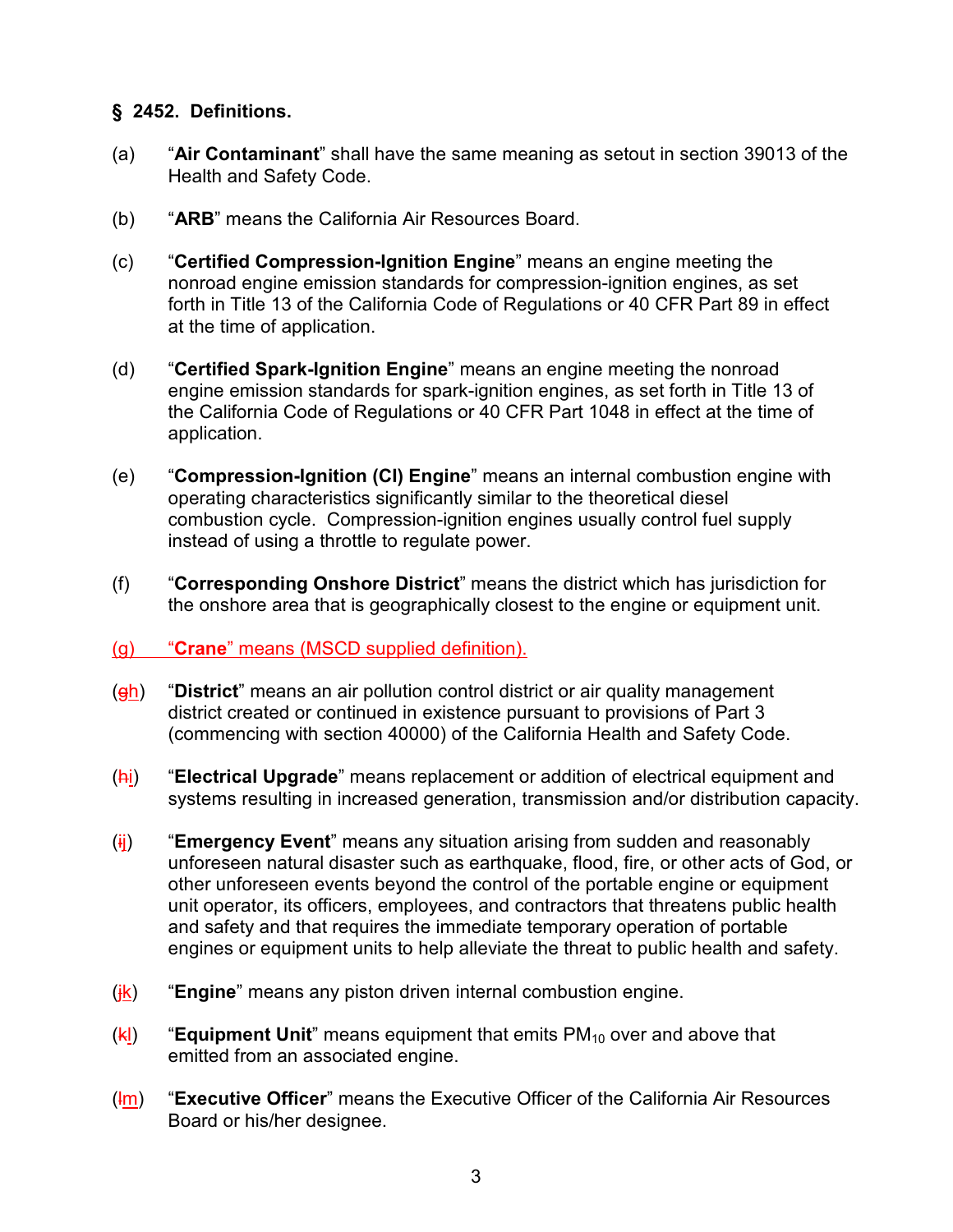- (**mn)** "**Hazardous Air Pollutant (HAP)**" means any air contaminant that is listed pursuant to section 112(b) of the federal Clean Air Act.
- (HO) "**Home District**" means the district designated by the responsible official as the district in which the registered engine or equipment unit resides most of the time. For registered engines or equipment units based out of California, the responsible official shall designate the home district based on where the registered engine or equipment unit is likely to be operated a majority of the time the registered engine or equipment unit is in California.
- (op) "**Identical Replacement**" means a substitution due to mechanical breakdown of a registered portable engine or equipment unit with another portable engine or equipment unit that has the same manufacturer, type, model number, manufacturer's maximum rated capacity, and rated brake horsepower; and is intended to perform the same or similar function as the original portable engine or equipment unit; and has equal or lower emissions expressed as mass per unit time; and meets the emission requirements of sections 2455 through 2457 of this article.
- (pq) "**In-field Inspection**" means an inspection that is conducted at the location that the portable engine or equipment unit is operated under normal load and conditions.
- (qr) "**Location**" means any single site at a building, structure, facility, or installation.
- (rs) "**Maximum Achievable Control Technology (MACT)**" means any federal requirement promulgated as part of 40 CFR Parts 61 and 63.
- (st) "**Maximum Rated Capacity**" is the maximum throughput rating or volume capacity listed on the nameplate of the registered equipment unit as specified by the manufacturer.
- (tu) "**Maximum Rated Horsepower (brake horsepower (bhp)**" is the maximum brake horsepower rating specified by the registered engine manufacturer and listed on the nameplate of the registered engine.
- (Hy) **"Mechanical Breakdown**" means any failure of an engine's electrical system or mechanical parts that necessitates the removal of the registered engine from service.
- (vw) "**Modification**" means any physical change to, change in method of operation of, or an addition to a registered engine or equipment unit, which may cause or result in an increase in the amount of any air contaminant emitted or the issuance of air contaminants not previously emitted. Routine maintenance and/or repair shall not be considered a physical change. Unless previously limited by an enforceable registration condition, a change in the method of operation shall not include: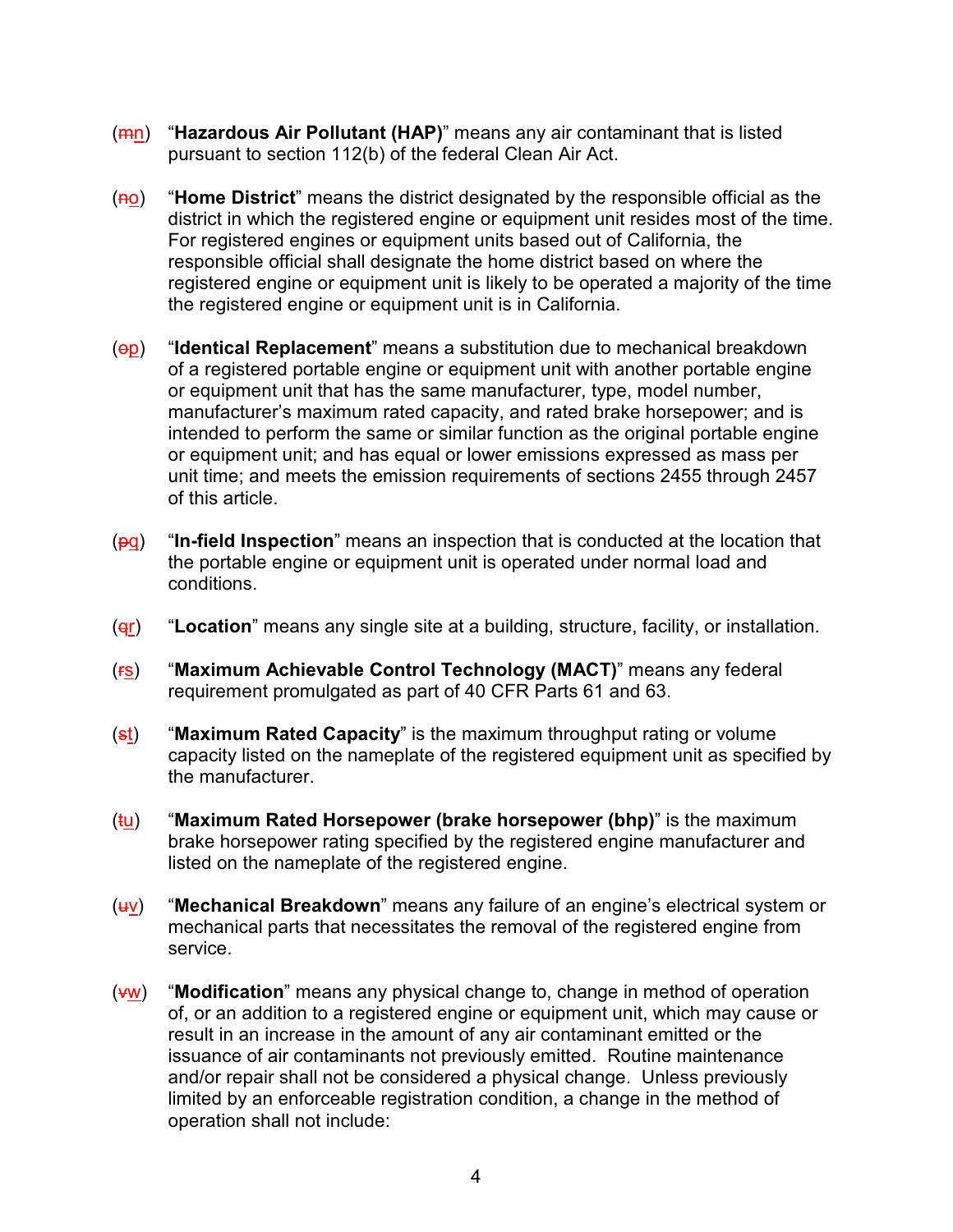- (1) an increase in the production rate, unless such increase will cause the maximum design capacity of the registered equipment unit to be exceeded;
- (2) an increase in the hours of operation;
- (3) a change of ownership; and
- (4) the movement of a registered engine or equipment unit from one location to another.
- (wx) "**New Nonroad Engine**" means a nonroad engine, the equitable or legal title to which has never been transferred to an ultimate purchaser. If the equitable or legal title to an engine is not transferred to an ultimate purchaser until after the engine is placed into service, then the engine will no longer be new after it is placed into service. A nonroad engine is placed into service when it is used for its functional purposes. The term "ultimate purchaser" means, with respect to a new nonroad engine, the first person who purchases a new nonroad engine for purposes other than resale.
- (xy) "**New Source Performance Standard (NSPS)**" means any federal requirement promulgated as part of 40 CFR Part 60.
- (yz) "**Non-field Inspection**" means an inspection that is either conducted at a location that is mutually acceptable to the district and the owner or operator or where the engine or equipment unit is stored and does not require operation of the engine or equipment unit for purposes of the inspection.

#### (zaa) "**Nonroad Engine**" means:

- (1) Except as discussed in paragraph (2) of this definition, a nonroad engine is any engine:
	- (A) in or on a piece of equipment that is self-propelled or serves a dual purpose by both propelling itself and performing another function (such as garden tractors, off-highway mobile cranes and bulldozers); or
	- (B) in or on a piece of equipment that is intended to be propelled while performing its function (such as lawnmowers and string trimmers); or
	- (C) that, by itself or in or on a piece of equipment, is portable or transportable, meaning designed to be and capable of being carried or moved from one location to another. Indicia of transportability include, but are not limited to, wheels, skids, carrying handles, dolly, trailer, or platform.
- (2) An engine is not a nonroad engine if: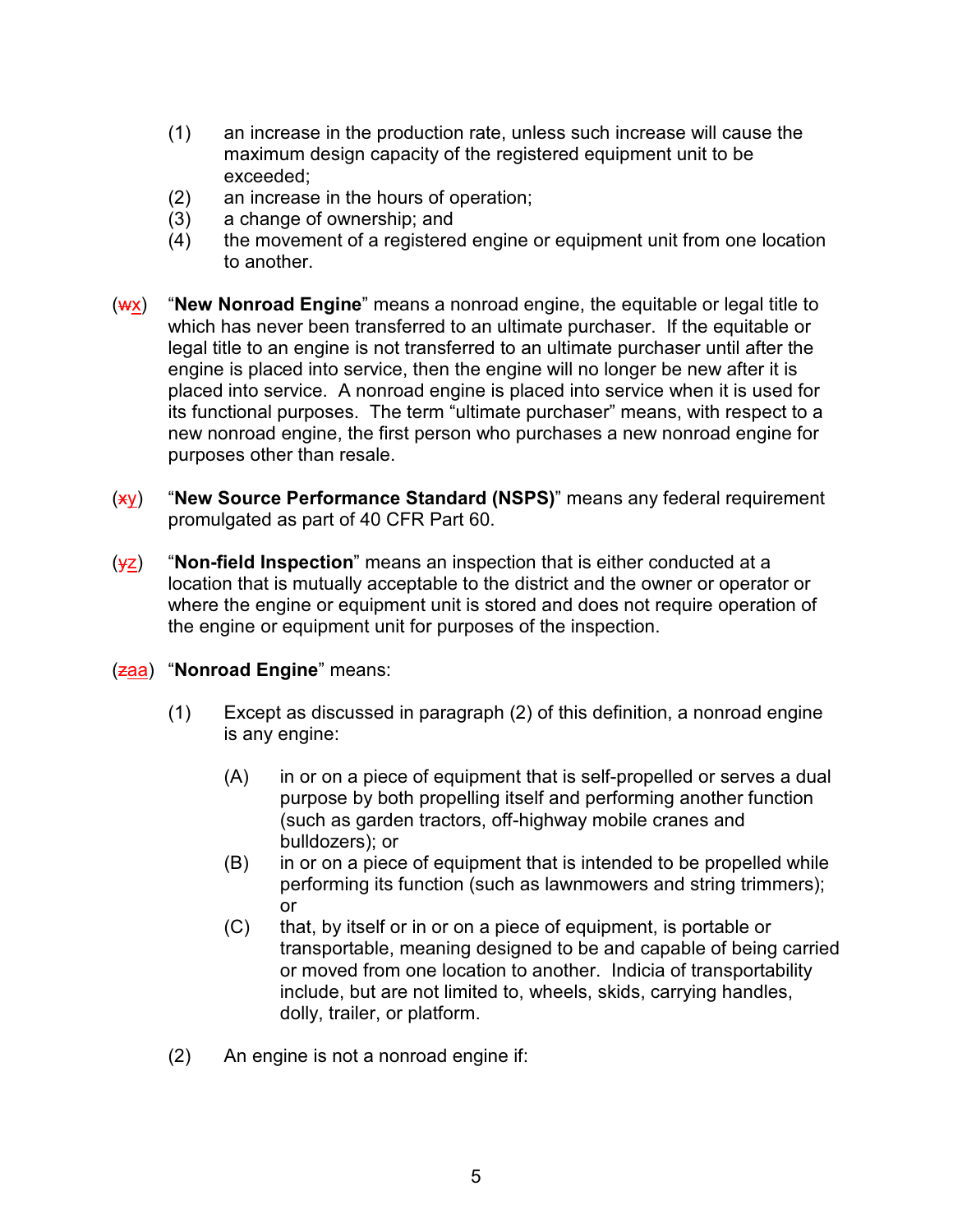- (A) the engine is used to propel a motor vehicle or a vehicle used solely for competition, or is subject to standards promulgated under section 202 of the federal Clean Air Act; or
- (B) the engine is regulated by a federal New Source Performance Standard promulgated under section 111 of the federal Clean Air Act; or
- $(C)$  the engine otherwise included in paragraph  $(1)(C)$  of this definition remains or will remain at a location for more than 12 consecutive months or a shorter period of time for an engine located at a seasonal source. Any engine (or engines) that replaces an engine at a location and that is intended to perform the same or similar function as the engine replaced will be included in calculating the consecutive time period. An engine located at a seasonal source is an engine that remains at a seasonal source during the full annual operating period of the seasonal source. A seasonal source is a stationary source that remains in a single location on a permanent basis (at least two years) and that operates at that single location approximately three (or more) months each year.
- (aabb) "**Outer Continental Shelf (OCS)**" shall have the meaning provided by section 2 of the Outer Continental Shelf Lands Act (43 U.S.C. Section 1331 et seq.).
- (bbcc) "**Placard**" means a visible indicator supplied by the Air Resources Board to indicate that an engine or equipment has been registered in the Portable Equipment Registration Program and is in addition to the registration identification device.
- (ccdd) "**Portable**" means designed and capable of being carried or moved from one location to another. Indicia of portability include, but are not limited to, wheels, skids, carrying handles, dolly, trailer, or platform. For the purposes of this regulation, dredge engines on a boat or barge are considered portable. The engine or equipment unit is not portable if any of the following are true:
	- (1) the engine or equipment unit or its replacement is attached to a foundation, or if not so attached, will reside at the same location for more than 12 consecutive months. The period during which the engine or equipment unit is maintained at a storage facility shall be excluded from the residency time determination. Any engine or equipment unit such as back-up or stand-by engines or equipment units, that replace engine(s) or equipment unit(s) at a location, and is intended to perform the same or similar function as the engine(s) or equipment unit(s) being replaced, will be included in calculating the consecutive time period. In that case, the cumulative time of all engine(s) or equipment unit(s), including the time between the removal of the original engine(s) or equipment unit(s) and installation of the replacement engine(s) or equipment unit(s), will be counted toward the consecutive time period; or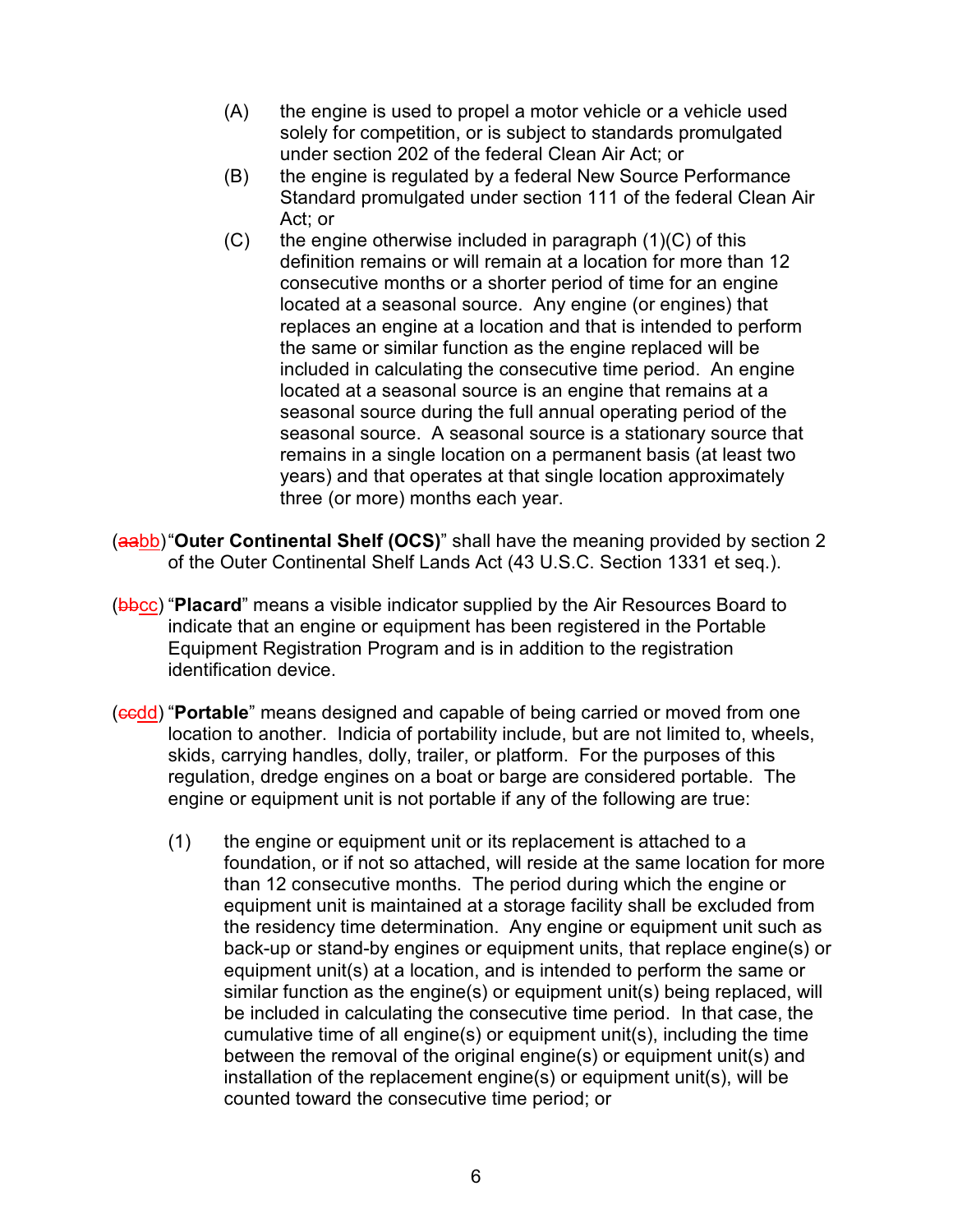- (2) the engine or equipment unit remains or will reside at a location for less than 12 consecutive months if the engine or equipment unit is located at a seasonal source and operates during the full annual operating period of the seasonal source, where a seasonal source is a stationary source that remains in a single location on a permanent basis (at least two years) and that operates at that single location at least three months each year; or
- (3) the engine or equipment unit is moved from one location to another in an attempt to circumvent the portable residence time requirements.
- (ddee) "**Prevention of Significant Deterioration (PSD**)" means any federal requirements contained in or promulgated pursuant to Part C of the federal Clean Air Act.
- (eeff) "**Process**" means any air-contaminant-emitting activity associated with the operation of a registered engine or equipment unit.
- (ffgg) "**Project, for the purposes of onshore operation,**" means the use of one or more registered engines or equipment units operated under the same or common ownership or control to perform a single activity.
- (gghh) "**Project, for the purposes of State Territorial Waters (STW),**" means the use of one or more registered engines and equipment units operating under the same or common ownership or control to perform any and all activities needed to fulfill specified contract work that is performed in STW. For the purposes of this definition, a contract means verbal or written commitments covering all operations necessary to complete construction, exploration, maintenance, or other work. Multiple or consecutive contracts may be considered one project if they are intended to perform activities in the same general area, the same parties are involved in the contracts, or the time period specified in the contracts is determined by the Executive Officer to be sequential.
- (hhii) "**Provider of Essential Public Service (PEPS)**" means any privately-owned corporation or public agency that owns, operates, controls, or manages a line, plant, or system for the transportation of people or property, the transmission of telephone or telegraph messages, or the production, generation, transmission or furnishing of heat, light, water, power, or sanitation directly or indirectly to the public.
- (iiiii) "**Registration**" means issuance of a certificate by the Executive Officer acknowledging expected compliance with the applicable requirements of this article, and the intent by the owner or operator to operate the engine or equipment unit within the requirements established by this article.
- (**ithus**) "**Rental Business**" means a business which rents or leases registered engines or equipment units.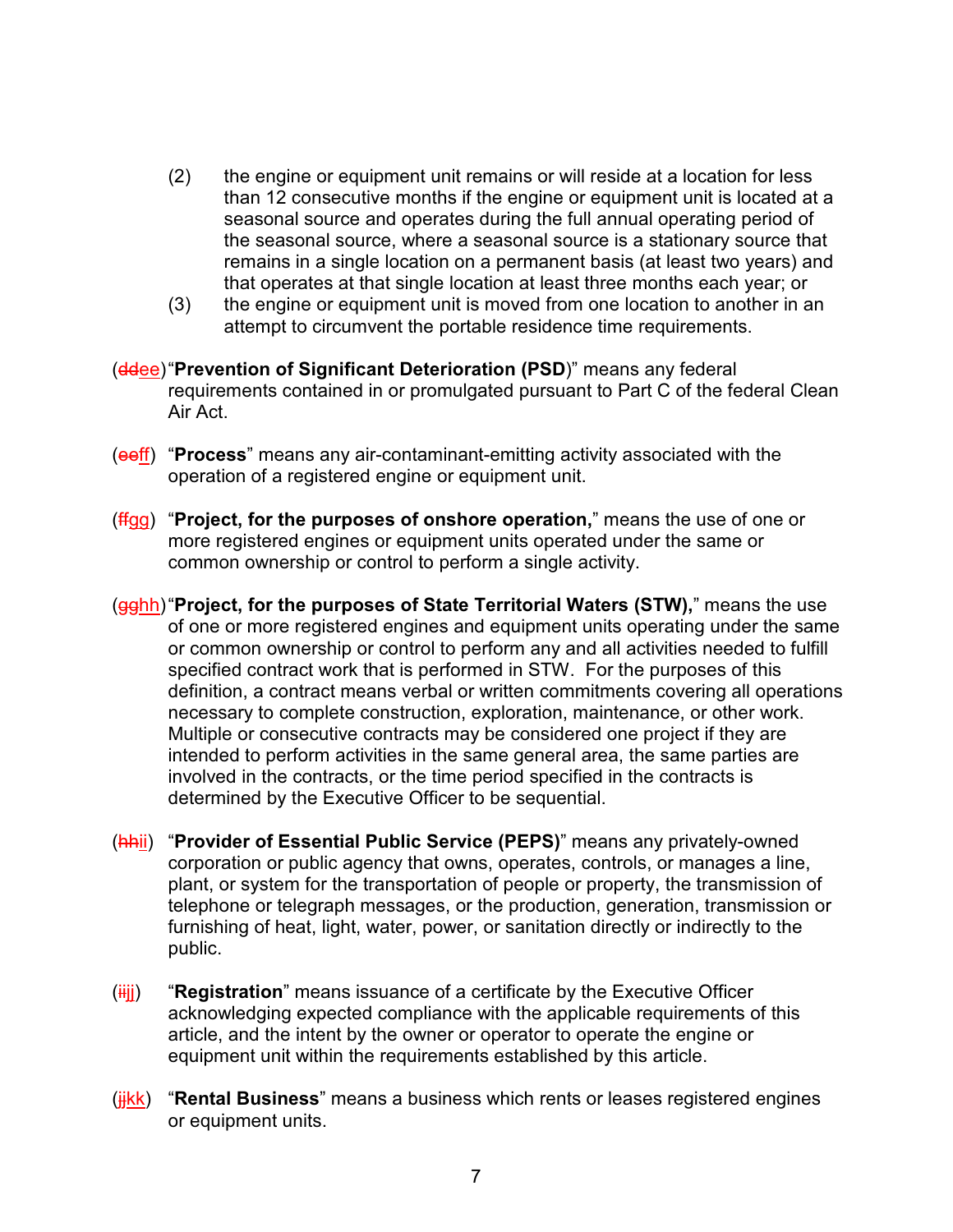(kkll) "**Renter**" means a person who rents and/or operates registered engines or equipment units not owned by that person.

(*Hmm*) "Resident Engine" means either of the following:

- (1) a portable engine that at the time of applying for registration, has a current, valid district permit or registration that was issued prior to January 1, 2006, or an engine that lost a permit to operate exemption through a formal district action. Moving an engine from a district that provides a permit to operate exemption to a district that requires a permit to operate or registration does not qualify for consideration as a resident engine; or
- (2) a certified compression-ignition engine that operated in California at any time between March 1, 2004 and October 1, 2006. The responsible official shall provide sufficient documentation to prove the engine's residency to the satisfaction of the Executive Officer. Examples of adequate documentation include but are not limited to: tax records, purchase records, maintenance records, or usage records.

An engine permitted or registered by a district pursuant to Title 17 of the California Code of Regulations Section 93116.3(b)(6) is not a resident engine.

- (mmnn) "**Responsible Official**" refers to an individual employed by the company or public agency with the authority to certify that the registered engines or equipment units under his/her jurisdiction comply with applicable requirements of this regulation.A company or public agency may have more than one Responsible Official.
- (nnoo) "**Spark-Ignition (SI) Engine**" means an internal combustion engine with a spark plug (or other sparking device) with operating characteristics significantly similar to the theoretical Otto combustion cycle. Spark-ignition engines usually use a throttle instead of using fuel supply to control intake air flow to regulate power.
- (oopp) "**State Territorial Waters (STW)**" includes all of the following: an expanse of water that extends from the California coastline to 3 miles off-shore; a 3 mile wide belt around islands; and estuaries, rivers, and other inland waterways.
- (ppqq) "**Statewide Registration Program**" means the program for registration of portable engines and equipment units set out in this article.
- (qqrr) "**Stationary Source**" means any building, structure, facility or installation which emits any air contaminant directly or as a fugitive emission. "Building," "structure," "facility," or "installation" includes all pollutant emitting activities which:
	- (1) are under the same ownership or operation, or which are owned or operated by entities which are under common control;
	- (2) belong to the same industrial grouping either by virtue of falling within the same two-digit standard industrial classification code or by virtue of being part of a common industrial process, manufacturing process, or connected process involving a common raw material; and
	- (3) are located on one or more contiguous or adjacent properties.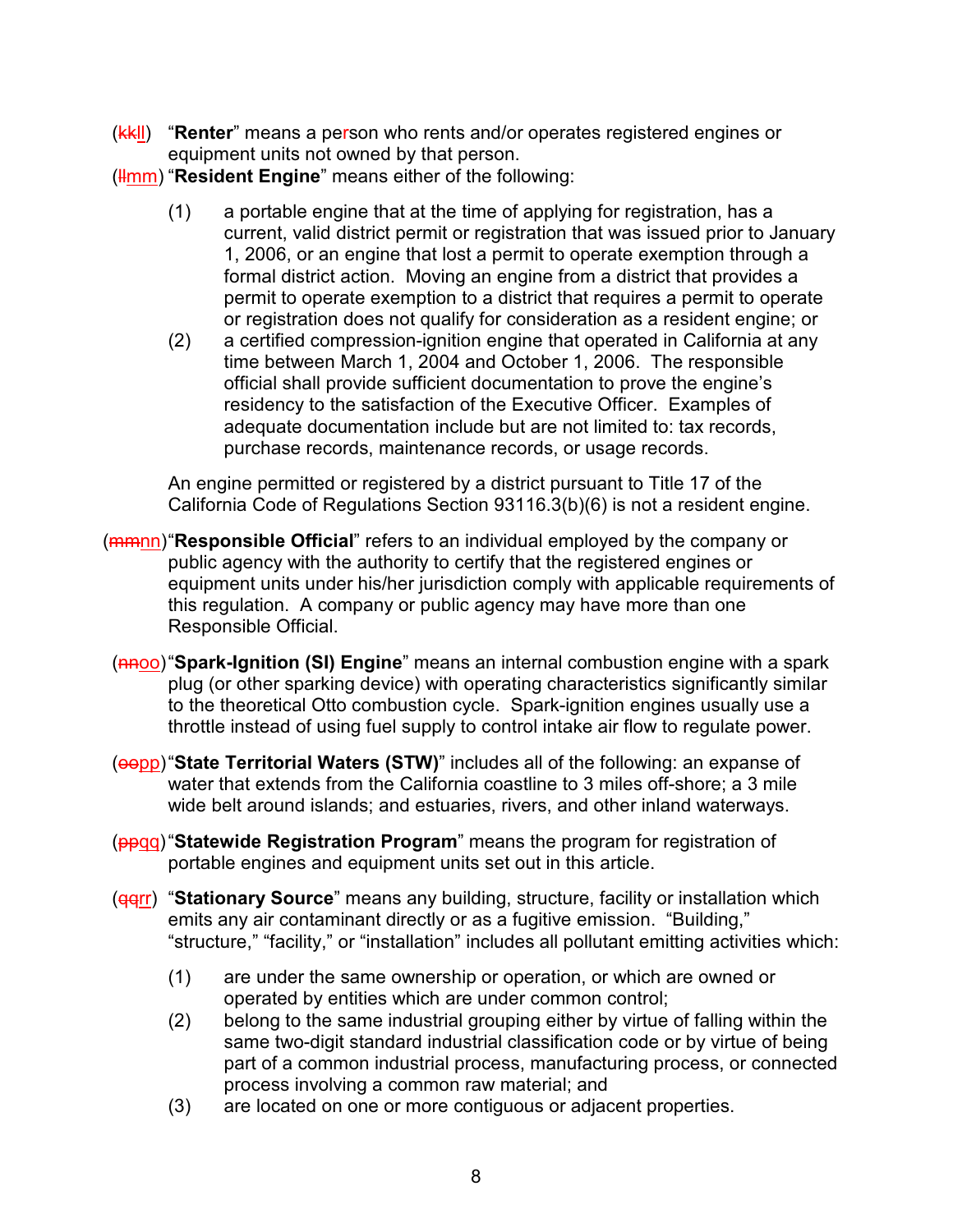[Note: For the purposes of this regulation a stationary source and nonroad engine are mutually exclusive.]

- (rrss) "**Storage**" means a warehouse, enclosed yard, or other area established for the primary purpose of maintaining registered engines or equipment units when not in operation.
- (sstt) "**Tactical Support Equipment (TSE)**" means equipment using a portable engine, including turbines, that meets military specifications, owned by the U.S. Department of Defense, the U.S. military services, or its allies, and used in combat, combat support, combat service support, tactical or relief operations, or training for such operations. Examples include, but are not limited to, internal combustion engines associated with portable generators, aircraft start carts, heaters and lighting carts.
- (**the Suppen Third-party Rental**" means a non-rental business renting or leasing registered engines and/or equipment units to another party by written agreement.
- (uuvv) "**Tier 1 Engine**" means a certified compression-ignition engine according to the horsepower and model year as follows:

50 bhp and <100 bhp; 1998 through 2003 100 bhp and <175 bhp; 1997 through 2002 175 bhp and <300 bhp; 1996 through 2002 300 bhp and <600 bhp; 1996 through 2000 ≥600 bhp and ≤750 bhp; 1996 through 2001 >750 bhp; 2000 through 2005.

(vvww) "**Tier 2 Engine**" means a certified compression-ignition engine according to the horsepower and model year as follows:

50 bhp and <100 bhp; 2004 through 2007 100 bhp and <175 bhp; 2003 through 2006 175 bhp and <300 bhp; 2003 through 2005 300 bhp and <600 bhp; 2001 through 2005 ≥600 bhp and ≤750 bhp; 2002 through 2005 >750 bhp; 2006 through 2010.

- (wwxx) "**Transportable**" means the same as portable.
- (xxyy) "**U.S. EPA**" means the United States Environmental Protection Agency.
- (yyzz) "**Vendor**" means a seller or supplier of portable engines or equipment units for use in California.
- (zzaaa) "**Volatile Organic Compound (VOC)**" means any compound containing at least one atom of carbon except for the following exempt compounds: acetone, ethane, parachlorobenzotrifluoride (1-chloro-4-trifluoromethyl benzene), methane, carbon monoxide, carbon dioxide, carbonic acid, metallic carbides or carbonates, ammonium carbonates, methylene chloride (dichloromethane),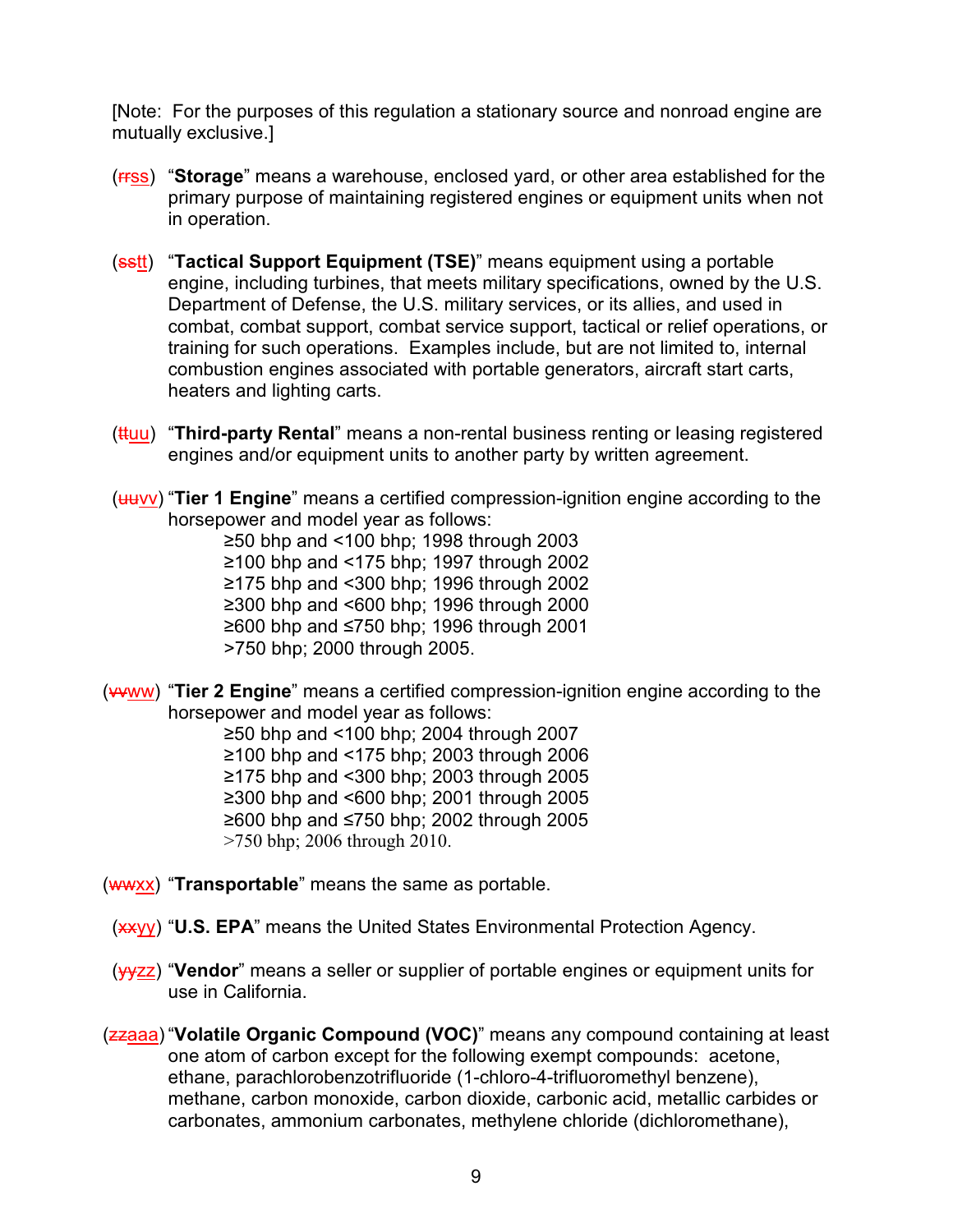methyl chloroform (1,1,1-trichloroethane), CFC-113 (trichlorotrifluoroethane), CFC-11 (trichlorofluoromethane), CFC-12 (dichlorodifluoromethane), CFC-22 (chlorodifluoromethane), CFC-23 (trifluoromethane), CFC-114 (dichlorotetrafluoroethane), CFC-115 (chloropentafluoroethane), HCFC-123 (dichlorotrifluoroethane), HFC-134a (tetrafluoroethane), HCFC-141b (dichlorofluoroethane), HCFC-142b (chlorodifluoroethane), HCFC-124 (chlorotetrafluoroethane), HFC-23 (trifluoromethane), HFC-134 (tetrafluoroethane), HFC-125 (pentafluoroethane), HFC-143a (trifluoroethane), HFC-152a (difluoroethane), cyclic, branched, or linear completely methylated siloxanes, the following classes of perfluorocarbons:

- (1) cyclic, branched, or linear, completely fluorinated alkanes;
- (2) cyclic, branched, or linear, completely fluorinated ethers with no unsaturations;
- (3) cyclic, branched, or linear, completely fluorinated tertiary amines with no unsaturations; and
- (4) sulfur-containing perfluorocarbons with no unsaturations and with the sulfur bonds to carbon and fluorine, acetone, ethane, and parachlorobenzotrifluoride (1-chloro-4-trifluoromethyl benzene).

NOTE: Authority cited: Sections 39600, 39601, 41752, 41753, 41754, 41755, 43013(b) and 43018, Health and Safety Code. Reference: Sections 41750, 41751, 41752, 41753, 41754, and 41755, Health and Safety Code.

# **§ 2453. Application Process.**

- (a) In order for an engine or equipment unit to be considered for registration by the Executive Officer, the engine or equipment unit must be portable as defined in section 2452 (codd) and meet all applicable requirements established in this article.
- (b) For purposes of registration under this article, an engine and the equipment unit it serves are considered to be separate emissions units and require separate applications.
- (c) For an identical replacement, an owner or operator of a registered portable engine or equipment unit is not required to complete a new application and may immediately operate the identical replacement. Except for TSE, the owner or operator shall notify the Executive Officer in writing within five calendar days of replacing the registered engine or equipment unit with an identical replacement. Notification shall include company name, responsible official, phone number, registration certificate number of the engine or equipment unit to be replaced; and make, model, rated brake horsepower, serial number of the identical replacement, description of the mechanical breakdown; and applicable fees as required in section 2461. Misrepresentation of engine or equipment unit information or the failure to meet the requirements of this regulation shall be deemed a violation of this article.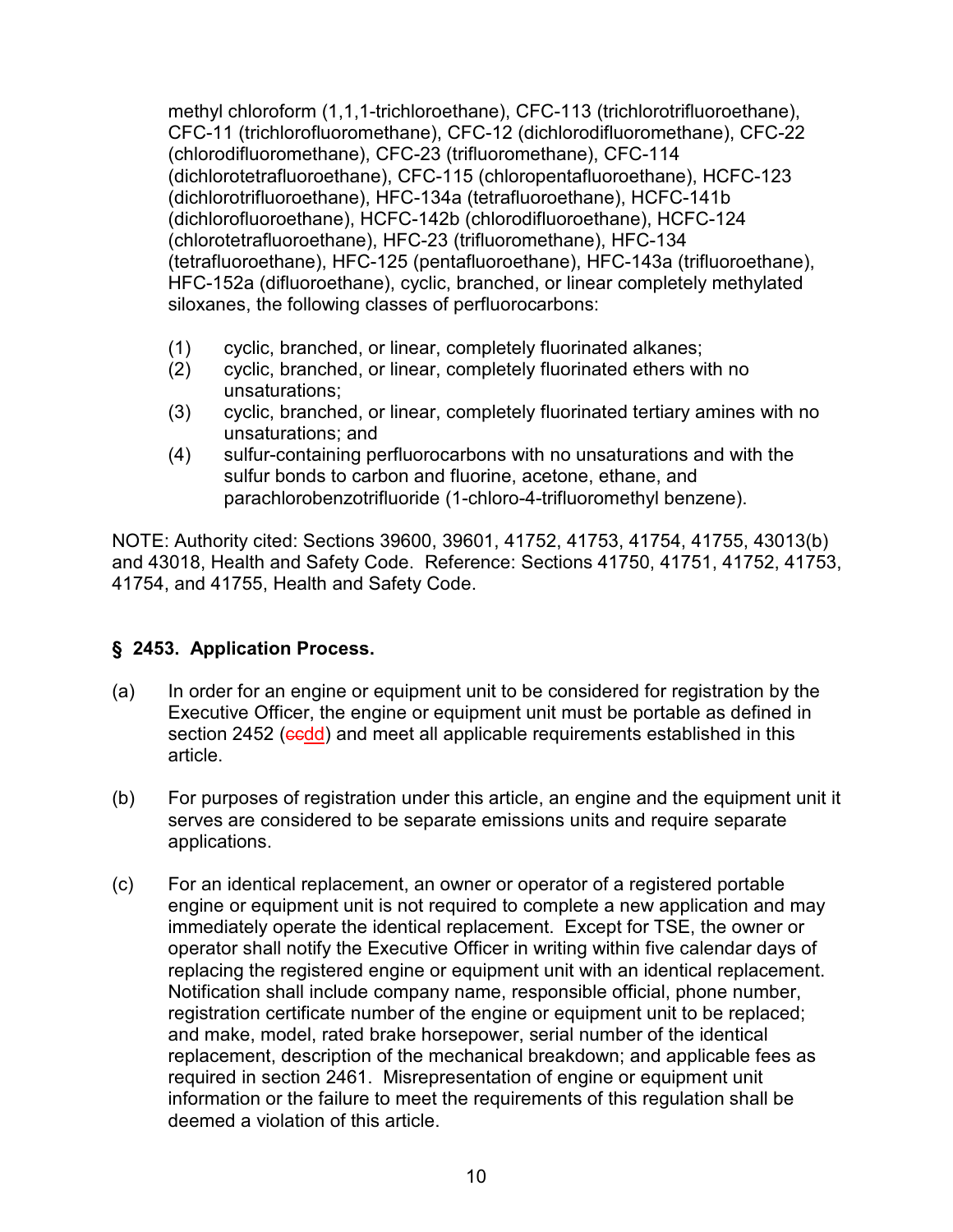- (d) The Executive Officer shall inform the applicant, in writing, if the application is complete or deficient, within 30 days of receipt of an application. If deemed deficient, the Executive Officer shall identify the specific information required to make the application complete.
- (e) The Executive Officer shall issue or deny registration within 90 days of receipt of a complete application.
- (f) Upon finding that an engine or equipment unit meets the requirements of this article, the Executive Officer shall issue a registration for the engine or equipment unit. The Executive Officer shall notify the applicant in writing that the engine or equipment unit has been registered. The notification shall include a registration certificate, any conditions to ensure compliance with State and federal requirements, and a registration identification device for each engine or equipment unit registered pursuant to this regulation. Except for TSE, the registration identification device shall be affixed on the engine or equipment unit at all times, and the registration certificate including operating conditions shall be kept on the immediate premises with the engine or equipment at all times and made accessible to the Executive Officer or district upon request. Failure to properly maintain the registration identification device shall be deemed a violation of this article.
- (g) Except for TSE, each application for registration and the appropriate fee(s) as specified in section 2461, shall be submitted in a format approved by the Executive Officer and include, at a minimum, the following information:
	- (1) indication of general nature of business (e.g., rental business, etc.);
	- (2) the name of applicant, including mailing address and telephone number;
	- (3) a brief description of typical engine or equipment-unit use;
	- (4) detailed description, including engine or equipment-unit make, model, manufacture year (for portable engines only), rated brake horsepower, throughput, capacity, emission control equipment, and serial number;
	- (5) necessary engineering data, emissions test data, or manufacturer's emissions data to demonstrate compliance with the requirements as specified in sections 2455, 2456, and 2457;
	- (6) for resident engines, a copy of either a current permit to operate that was granted by a district, or documentation as described in section 2452 ( $\frac{\mu k}{k}$ ); and
	- (7) the printed name and signature of the responsible official and date of the signature.
- (h) For TSE, application for registration and the appropriate fee(s) as specified in section 2461, shall be submitted in a format approved by the Executive Officer and include, at a minimum, the following information: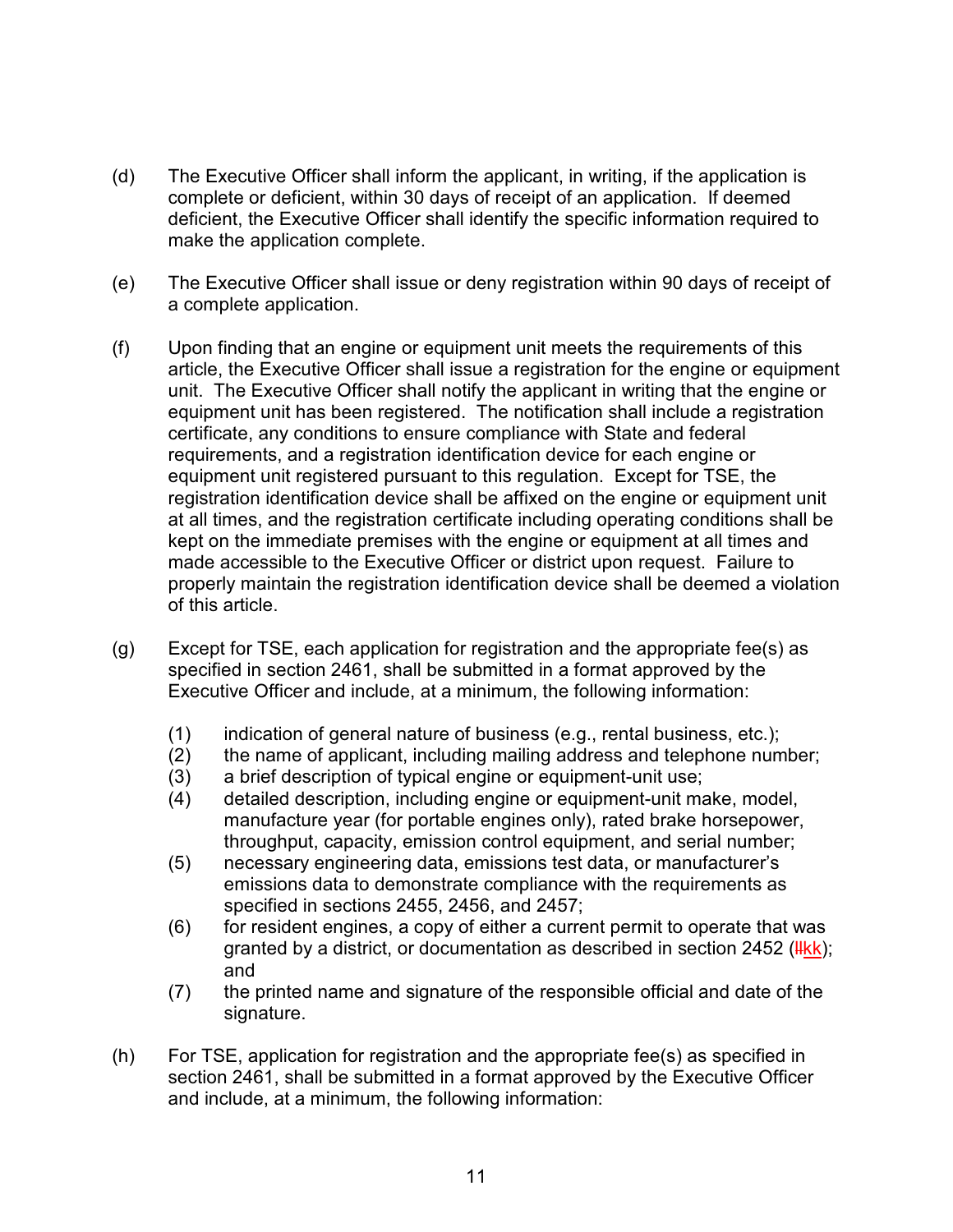- (1) the name of applicant, including mailing address and telephone number;
- (2) a brief description of typical engine or equipment-unit use;
- (3) engine or equipment-unit description, including type and rated brake horsepower; and
- (4) the printed name and signature of the responsible official and date of the signature.
- (i) All registered engines and equipment units shall have a designated home district as defined in section 2452  $(no)$  according to the following:
	- (1) Owners holding valid registration(s) prior to the effective date shall designate in writing to the Executive Officer a home district within 90 days of the effective date of this regulation. The Executive Officer shall designate the home district for any and all registered engines and equipment units for existing registration program participants that fail to designate a home district;
	- (2) a home district shall be designated on each application for initial registration of an engine or equipment unit; and
	- (3) except for registered engines or equipment units owned by a rental business or involved in a third part rental, if the engine or equipment unit, based on averaging of annual operation in each district from the three annual reports submitted during the 3 year registration cycle, operated the largest percentage of the time in a district other than the designated home district, the owner shall change the home district designation at the time of renewal. The change is not required if the difference between the home district operation percentage and the district with the largest operating percentage is 5 percent or less.
- (j) Engines or equipment units owned and operated for the primary purpose of rental by a rental business shall be identified as rental at the time of application for registration and shall be issued a registration specific to the rental business requirements of this article. Misrepresentation of portable engine or equipment unit use in an attempt to qualify under the rental business definition shall be deemed a violation of this article.
- (k) New applications for non-operational engines or equipment units will not be accepted by the Executive Officer.
- (l) Once registration is issued by the Executive Officer, district permits or registrations for engines or equipment units registered in the Statewide Registration Program are preempted by the statewide registration and are, therefore, considered null and void, except for the following circumstances where a district permit shall be required:
	- (1) engines or equipment units used in a project(s) operating in the OCS. The requirements of the district permit or registration apply to the registered engine or equipment unit while operating at the project(s) in the OCS; or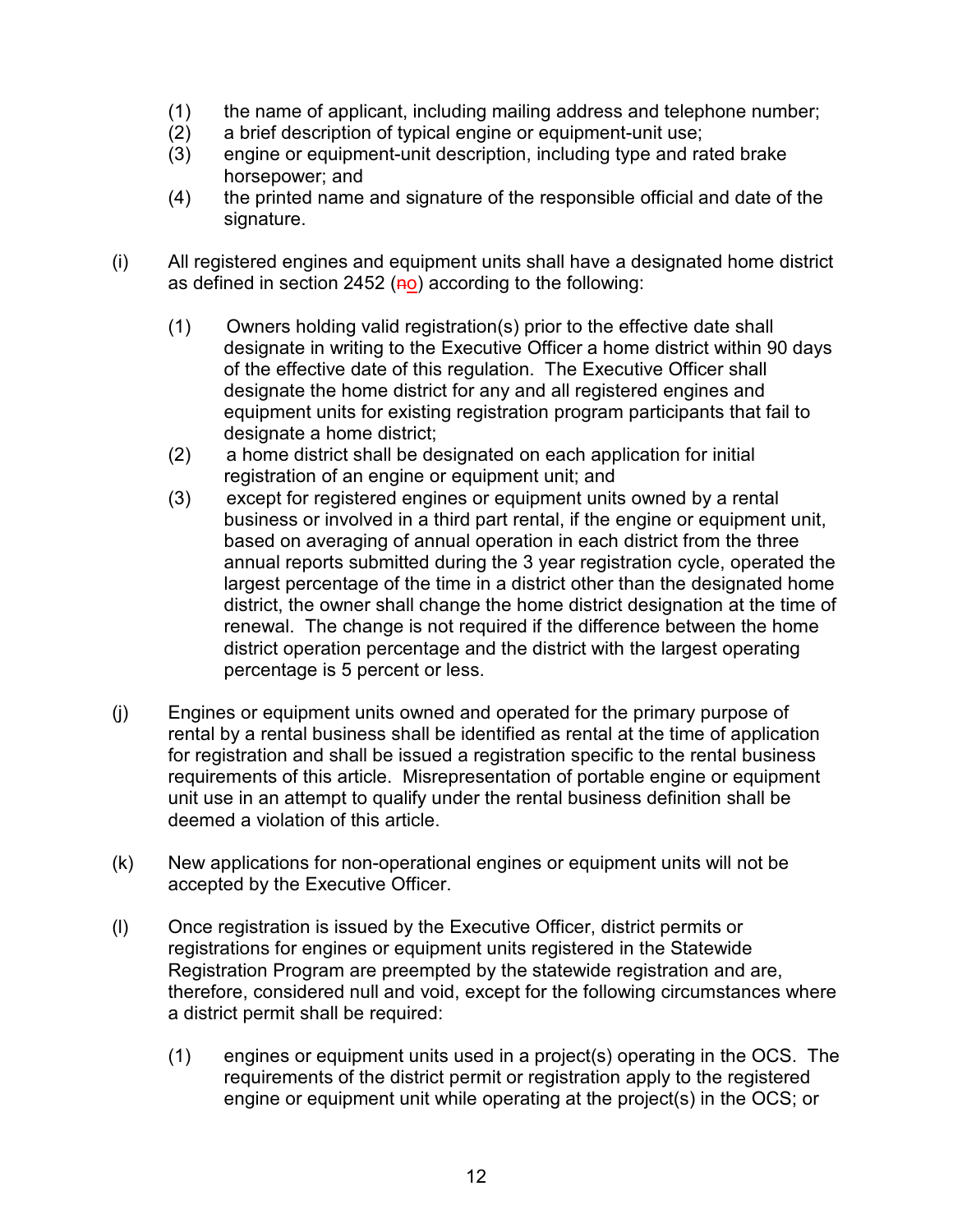- (c) After obtaining registration in accordance with this article, an owner or operator of the registered engines or equipment units:
	- (1) shall comply with all conditions set forth in the issued registration. Failure to comply with such conditions shall be deemed a violation of this article; and
	- (2) may operate within the boundaries of the State of California so long as such registered engines or equipment units comply with all applicable requirements of this article and any other applicable federal or State law.
- (d) Districts shall provide the Executive Officer with written reports or electronic submittals via the Internet, describing any inspections and the nature and outcome of any violation of local, State or federal laws by the owner or operator of registered engines or equipment units. The Executive Officer shall make available to all districts such information via the Internet.

### **§ 2455. General Requirements.**

- (a) The emissions from engines or equipment units registered under this article shall not, in the aggregate, interfere with the attainment or maintenance of any California or federal ambient air quality standard. The emissions from one or more registered engines or equipment units, exclusive of background concentration, shall not cause an exceedance of any ambient air quality standard. This paragraph shall not be construed as requiring operators of registered engines or equipment units to provide emission offsets for engines or equipment units registered under this article.
- (b) Engines or equipment units registered under this article shall comply with article 1, chapter 3, part 4, division 26 of the California Health and Safety Code, commencing with section 41700.
- (c) Except for engines or equipment units permitted or registered by a district in which an emergency event occurs, an engine or equipment unit operated during an emergency event as defined in section 2452  $(i)$  of this article, is considered registered under the requirements of this article for the duration of the emergency event and is exempt from sections 2455, 2456, 2457, 2458, and 2459 of this article for the duration of the emergency event provided the owner or operator notifies the Executive Officer within 24 hours of commencing operation. The Executive Officer may for good cause refute that an emergency event under this provision exists. If the Executive Officer deems that an emergency event does not exist, all operation of engines and equipment units covered by this provision shall cease operation immediately upon notification by the Executive Officer.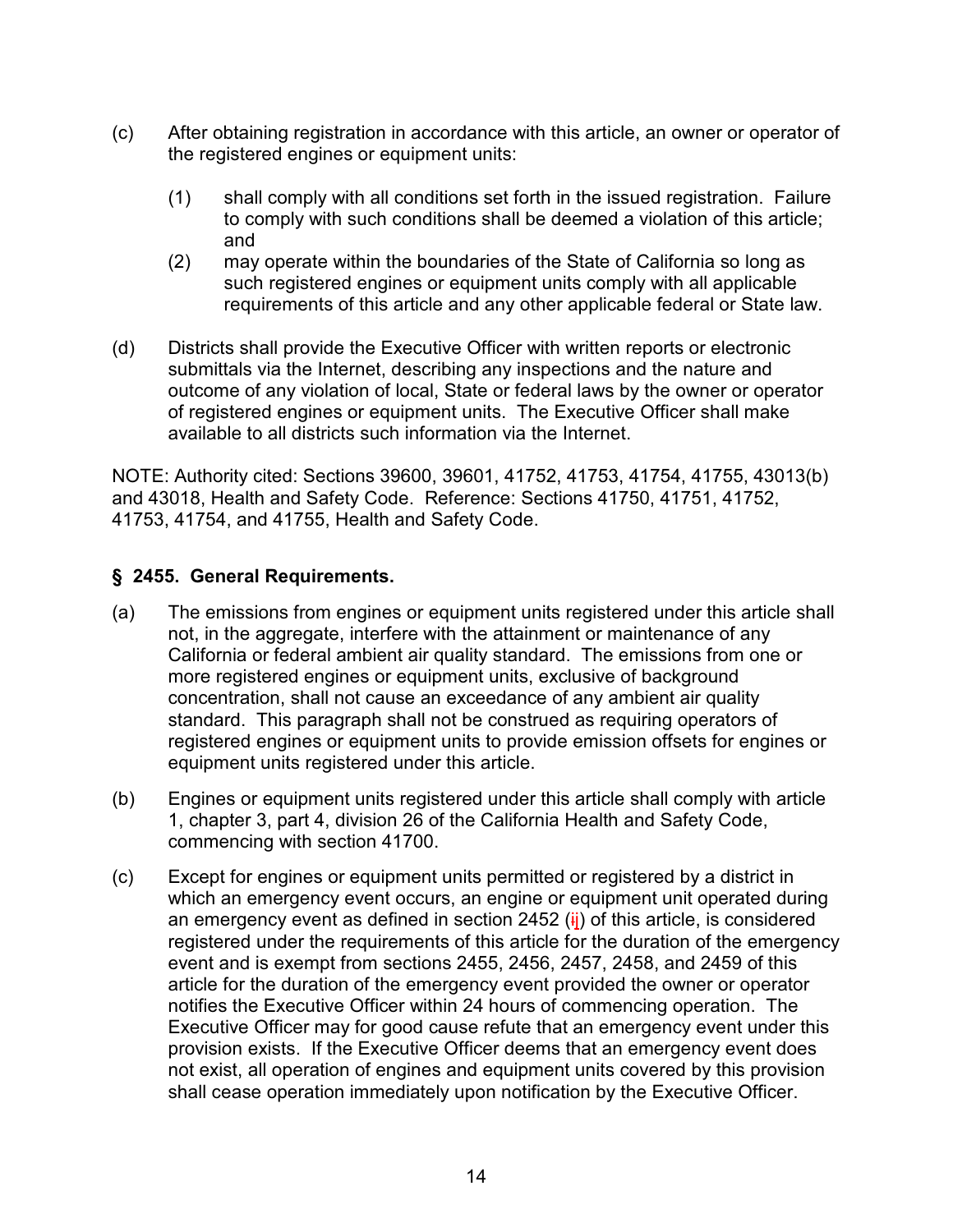Misrepresentation of an emergency event and failure to cease operation under notice of the Executive Officer shall be deemed a violation of this article.

- (d) For the purposes of registration under this article, the owner or operator of a registered equipment unit must notify the U.S. EPA and comply with 40 CFR 52.21 if:
	- (1) the registered equipment unit operates at a major stationary source under 40 CFR 51.166 or 52.21, and
		- (A) the major stationary source is located within 10 kilometers of a Class I area; or
		- (B) the registered equipment unit, operating in conjunction with other registered equipment units, operates at the major stationary source and its operation would be defined as a major modification to the stationary source under 40 CFR 51.166 or 52.21; or
	- (2) the registered equipment unit, operating in conjunction with other registered equipment units, would be defined as a major stationary source, as defined under 40 CFR 51.166 or 52.21.

NOTE: Authority cited: Sections 39600, 39601, 41752, 41753, 41754, 41755, 43013(b) and 43018, Health and Safety Code. Reference: Sections 41750, 41751, 41752, 41753, 41754, and 41755, Health and Safety Code.

### **§ 2456. Engine Requirements.**

- (a) For TSE, no air contaminant shall be discharged into the atmosphere, other than uncombined water vapor, for a period or periods aggregating more than three minutes in any one hour which is as dark or darker in shade as that designated as No. 2 on the Ringelmann Chart, as published by the United States Bureau of Mines, or of such opacity as to obscure an observer's view to a degree equal to or greater than does smoke designated as No. 2 on the Ringelmann Chart. No other requirements of this section are applicable to TSE.
- (b) Registered diesel pile-driving hammers shall comply with the applicable provisions of section 41701.5 of the California Health and Safety Code and are otherwise exempt from further requirements of this section.
- (c) Registered diesel engines used on a crane shall comply with the applicable requirements in Title 13 of the California Code of Regulations commencing with section 2449 and are otherwise exempt from further requirements of this section, except for subsection (e)(5).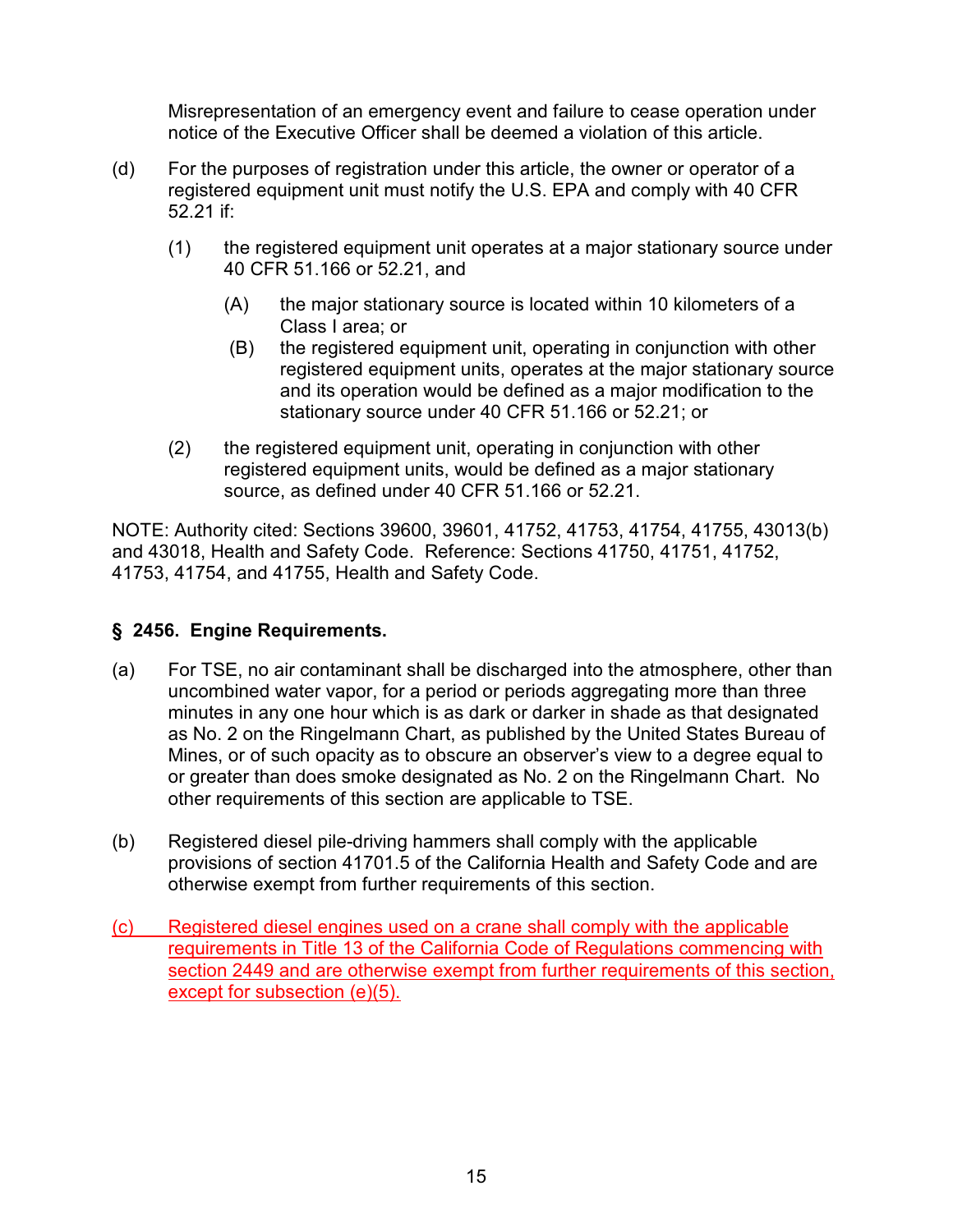- (cd) To be registered in the Statewide Registration Program, a registered engine rated less than 50 brake horsepower shall be a certified compression-ignition engine or a certified spark-ignition engine, unless no emission standards exist for that brake horsepower and year of manufacture. In that event, the engine shall comply with the applicable daily and annual emission limits contained in section 2456 ( $d$ e)(6) of this article. No other requirements of this section are applicable to portable engines rated less than 50 brake horsepower.
- (de) After January 1, 2006, engines rated equal to, or greater than 50 bhp registered under this article shall:
	- (1) be certified compression-ignition engines or certified spark-ignition engines that meet the most stringent emissions standard in effect for the applicable horsepower range at the time the application is submitted by the responsible official. Spark-ignition engines that are not certified sparkignition engines may be registered if they meet the emission standards in Table 1. Subsection  $(d_{\mathbf{\Theta}})(1)$  does not apply to certified compressionignition engines built under the flexibility provisions listed in 40 CFR part 89.102, engines that are resident engines, changes of ownership, or engines that meet the requirements of Title 17 of the California Code of Regulations sections 93116.3(b)(7) or 93116.3.1.
	- (2) meet all applicable requirements in Title 17 of the California Code of Regulations commencing with section 93116;
	- (3) use only fuels meeting the standards for California motor vehicle fuels as set forth in chapter 5, division 3, Title 13 of the California Code of Regulations, commencing with section 2250, or other fuels and/or additives that have been verified through the Verification Procedure for In-Use Strategies to Control Emissions from Diesel Engines;
	- (4) not exceed particulate matter emissions concentration of 0.1 grain per standard dry cubic feet corrected to 12 percent  $CO<sub>2</sub>$ . This provision does not apply to certified compression-ignition engines, certified spark-ignition engines, or any spark-ignition engine meeting Table 1 requirements;
	- (5) not discharge air contaminants into the atmosphere for a period or periods aggregating more than three minutes in any one hour which is as dark as or darker than Ringelmann 1 or equivalent 20 percent opacity; and
	- (6) not exceed the following emission limits:
		- (A) 550 pounds per day per engine of carbon monoxide (CO);
		- (B) 150 pounds per day per engine of particulate matter less than 10 microns  $(PM_{10})$ ;
		- (C) for registered engines operating onshore, 10 tons for each pollutant per district per year per engine for NOx, SOx, VOC, PM<sub>10</sub>, and CO in nonattainment areas; and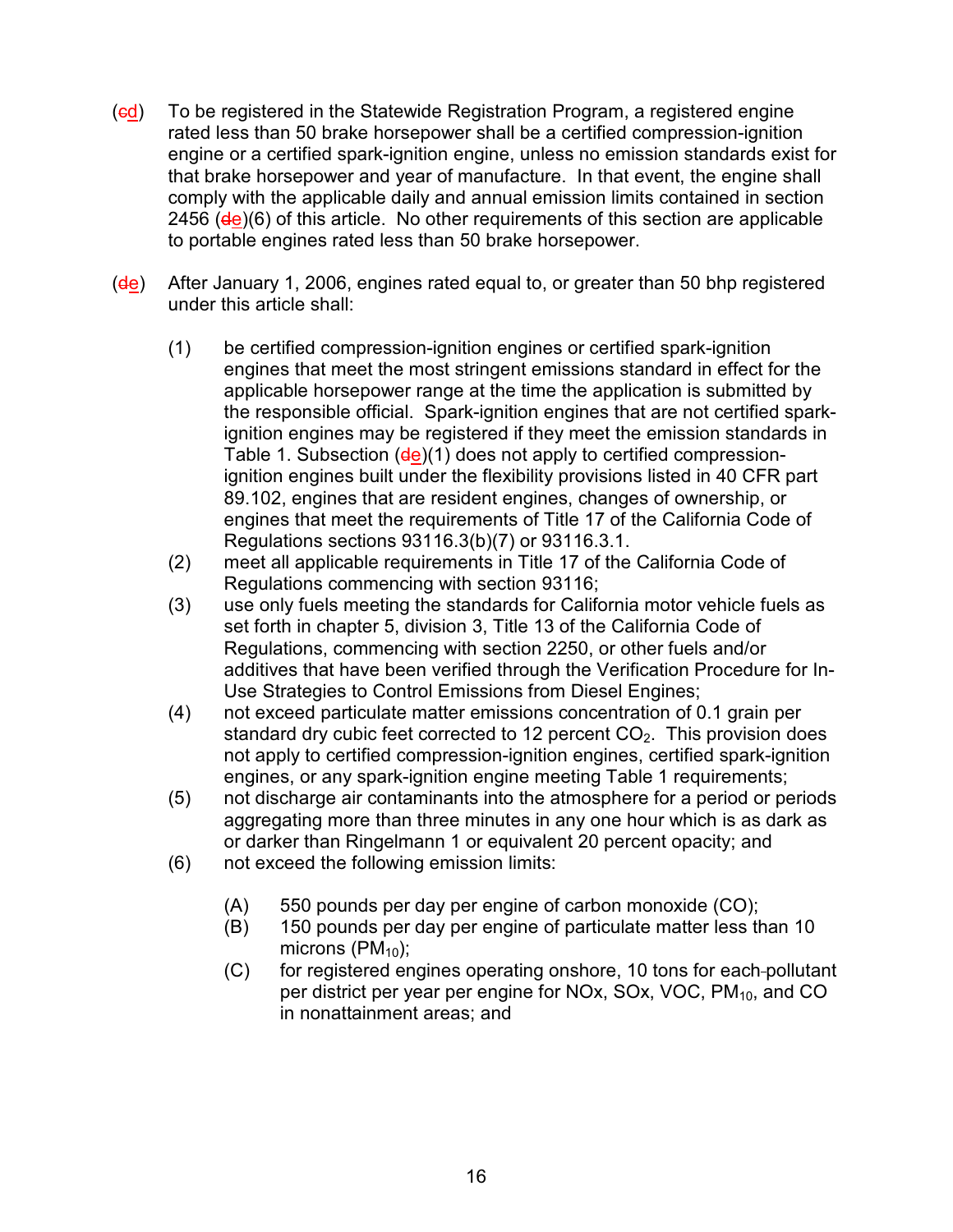- (10) Effective January 1, 2010, all registered spark-ignition engines rated at 50 brake horsepower or greater shall be certified spark-ignition engines or shall meet Table 1 requirements. For those spark ignition engines that are not certified spark-ignition engines or do not meet Table 1 requirements, the registration shall expire on December 31, 2009 and the engine will not be allowed to operate under the authority of this regulation.
- (ef) All registered engines shall be equipped with a functioning non-resettable hour meter, fuel meter or other operation tracking device approved by the Executive Officer. Engines registered prior to the effective date of this regulation, that are not equipped with a functional non-resettable hour meter, fuel meter or other operation tracking device shall install one and notify ARB in writing within 6 months of the effective date of this regulation.
- (fg) Registered TSE is exempt from district New Source Review and Title V programs, including any offset requirements. Further, emissions from registered TSE shall not be included in Title V or New Source Review applicability determinations.

| <b>Pollutant Emission Limits</b>             |                                   |                                  |  |  |
|----------------------------------------------|-----------------------------------|----------------------------------|--|--|
| $NOx^{**}$                                   | $VOC**$                           | CO**                             |  |  |
| $\parallel$ 80 ppmdv NOx<br>$(1.5$ g/bhp-hr) | 240 ppmdv VOC<br>$(1.5$ g/bhp-hr) | 176 ppmdv CO<br>$(2.0$ g/bhp-hr) |  |  |

Table 1 Spark-ignition Engine Requirements\*

These requirements are in addition to requirements of section 2455 and 2456.

For the purpose of compliance with this article, ppmdv is parts per million  $@$  15 percent oxygen averaged over 15 consecutive minutes. Limits of ppmdv are the approximate equivalent to the stated grams per brake horsepower hour limit based on assuming the engine is 24.2 percent efficient.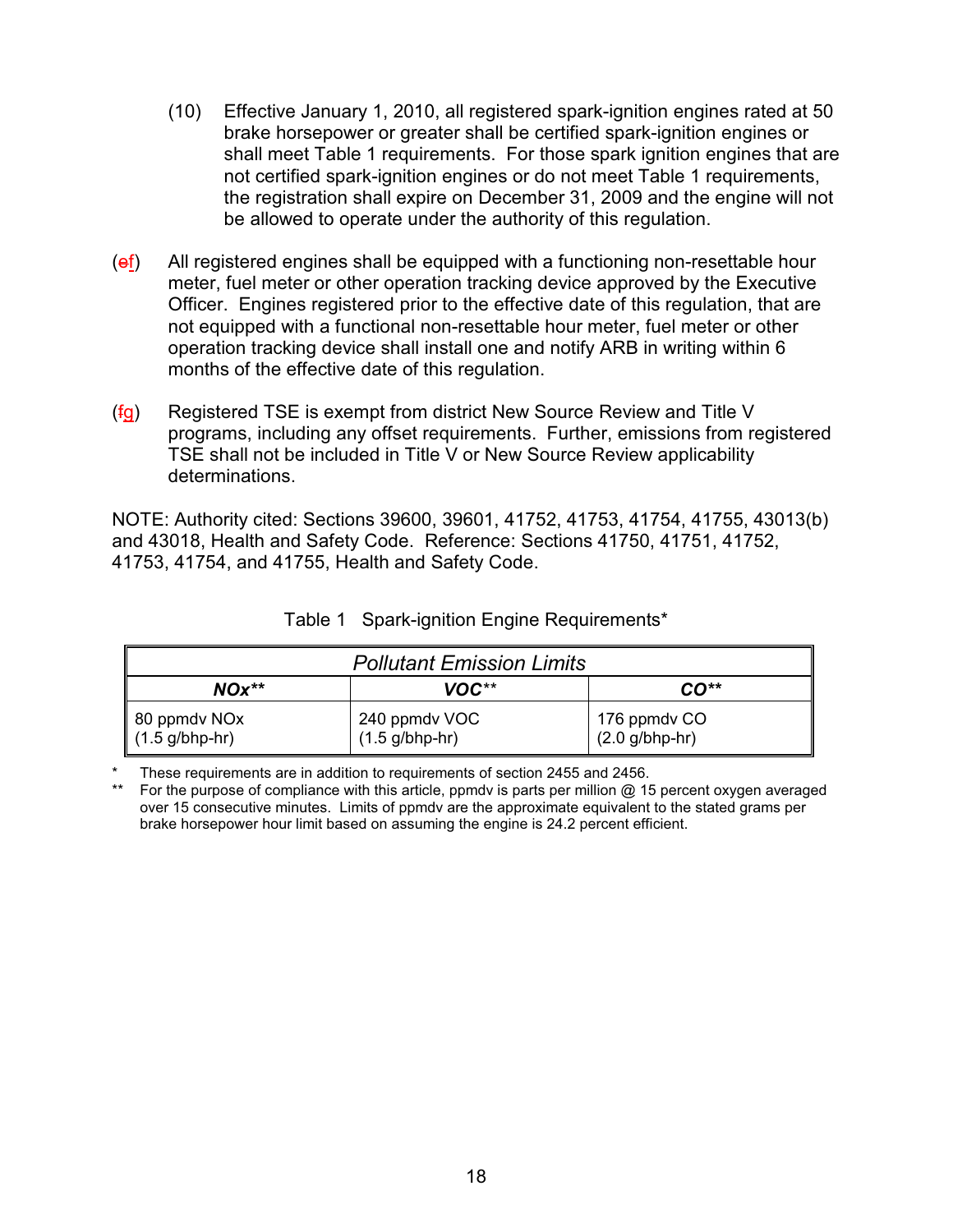### **§ 2458. Recordkeeping and Reporting.**

- (a) Except for registered engines owned by a rental business, used in a third-party rental, operated by a PEPS, used on a crane, or TSE, the owner of registered engines, including engines otherwise preempted under section 209 (e) of the federal Clean Air Act, or registered equipment units shall maintain records of operation of each registered engine and equipment unit. Recordkeeping for engines not previously required to maintain records shall begin upon the effective date of the regulation or January 1, 2007, which ever is later. For engines not previously required to have an hour meter, fuel meter or other device approved by the Executive Officer, the owner or operator shall record hours of operation until the hour meter, fuel meter or other device approved by the Executive Officer has been installed. The records shall be maintained at a central place of business for five years, and made accessible to the Executive Officer or districts upon request. Records shall be maintained in a format approved by the Executive Officer and include, at a minimum, all of the following:
	- (1) engine or equipment unit registration number;
	- (2) recordings from an hour meter, fuel meter, or other device approved by the Executive Officer, and the corresponding dates of the recordings for each registered engine or equipment unit based on the following:
		- (A) for each project as defined in 2452 ( $\frac{f}{f}$ gg) or ( $\frac{g}{g}$ hh), readings shall be recorded prior to the commencement of operation and at the completion of the project; or
		- (B) for ongoing operation of a registered engine or equipment unit at multiple locations within a stationary source, readings shall be recorded at the beginning and end of each calendar week; or
		- (C) for each location, readings shall be recorded prior to commencement of operation and upon completion of operation at that location.
	- (3) For registered engines and equipment units subject to a daily operational limitation, daily records of either hours of operation, fuel usage, or process throughput as applicable.
	- (4) For equipment units subject to the requirements of section 2457(b)(3), daily throughput shall be the sum of measurements of material introduced into the equipment unit. These measurements shall be taken at the initial loading point(s) of the equipment unit.
	- (5) recordings from an hour meter, fuel meter, or other device approved by the Executive Officer and the corresponding dates of the recordings any time an engine or equipment unit is undergoing service, repair, or maintenance; and
	- $(6)$  for each start and stop reading specified in  $(2)$  and  $(3)$  above, the location identified by district, county, or other indicator (i.e., street address, UTM coordinates, etc.)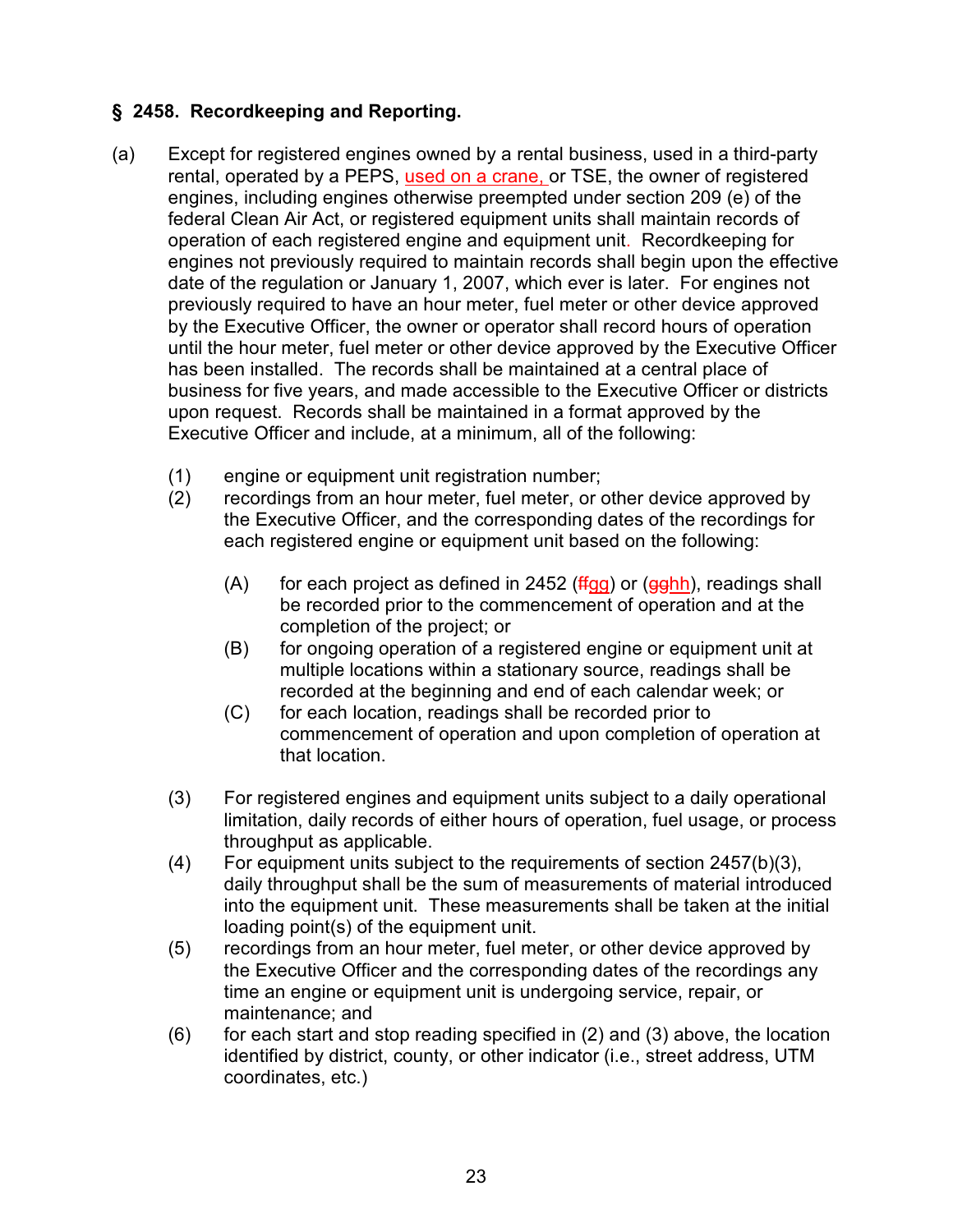- (e) Except for registered engines or equipment units owned by a rental business, used in a third-party rental, operated by a PEPS, used on a crane, or TSE, the owner of a registered engine or equipment unit shall provide the Executive Officer an annual report signed by the responsible official, in a format approved by the Executive Officer, by March 1 of each calendar year containing all of the following information:
	- (1) the reporting year;
	- (2) the registration number of each registered engine and/or equipment unit;
	- (3) for registered engines, quarterly summaries for each district or county the total fuel usage in gallons per quarter, or total hours of operation per quarter, for each registered engine; and
	- (4) for registered equipment units, quarterly summaries for each district or county in which the registered equipment unit was operated and the total process weight or throughput.
- (f) The owner of a registered engine or equipment unit owned by a rental business or used in a third-party rental transaction shall provide the Executive Officer an annual report signed by the responsible official, in a format approved by the Executive Officer, by March 1 of each calendar year containing all of the following information:
	- (1) the reporting year;
	- (2) the registration number of each registered engine and/or equipment unit;
	- (3) total hours of operation for the reporting year for each registered engine based on, and including, beginning and ending annual hour meter readings and dates upon which the total hours of annual operation calculation is based;
	- (4) list of all counties in which the registered engine operated in during the reporting year as reported by the entity(ies) that operated the registered engine;
	- (5) estimate of the percentage of total hours for each engine operated in each of the counties identified in (4) above; and
	- (6) for registered equipment units, quarterly and annual summaries for each district or county in which the registered equipment unit was operated and the total process weight or throughput.
- (g) the owner or operator of a registered engine or equipment unit used by a PEPS shall provide the Executive Officer an annual report, in a format approved by the Executive Officer, by March 1st of each calendar year containing all of the following information:
	-
	- (1) the reporting year;<br>(2) the registration nur the registration number of each registered engine and/or equipment unit;
	- (3) total hours of operation; and
	- (4) estimate of the percentage of hours or fuel usage for the three counties in which the registered engine or equipment unit operated the most.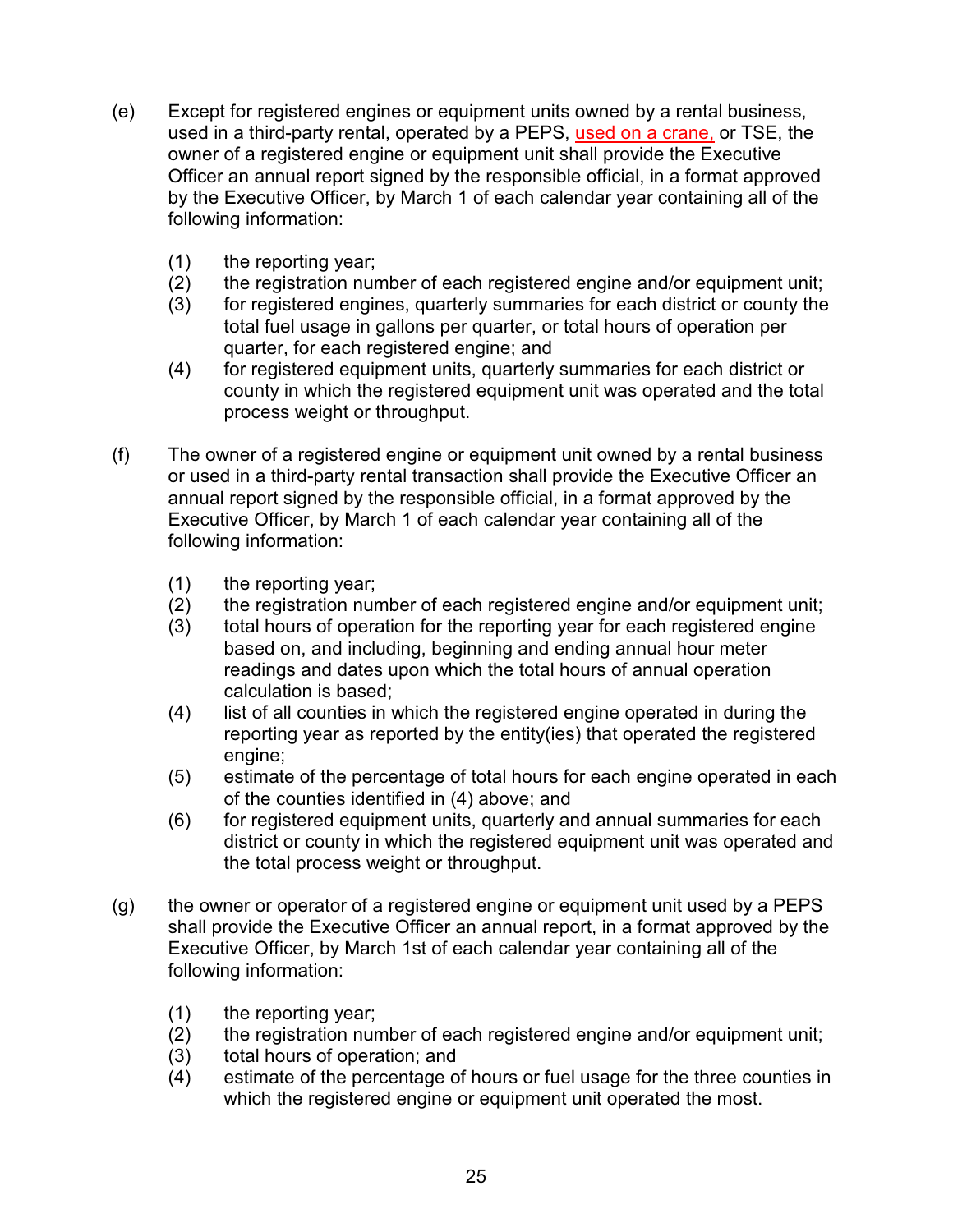- (h) Records requests made by a district or Executive Officer shall be made to the responsible official. The responsible official shall provide the requested records within 30 days from receipt of the request. Failure to provide the records by the specified date shall be deemed a violation of this article.
- (i) Each district shall provide the Executive Officer with an annual report, in a format approved by the Executive Officer, by March 31 following the year in which the information was collected containing all of the following information:
	- (1) the number of portable engines and equipment units inspected;
	- (2) the number of portable engines and/or equipment units found operating without valid district permits or statewide registrations;
	- (3) the number of registered engines and equipment units inspected; and
	- (4) summary of results of inspections.
- (j) Vendors selling new portable engines and/or equipment units in California shall:
	- (1) notify the buyer about this regulation; and
	- (2) on a monthly basis submit to the Executive Officer the number of portable engines and/or portable equipment units sold by the vendor for use in California including: the name, address, and contact information of the purchaser, and description of the engine and/or equipment unit including make, model, and engine family name.
- (k) Registered diesel engines used on a crane shall comply with the applicable requirements in Title 13 of the California Code of Regulations commencing with section 2449 and are otherwise exempt from the requirements of this section.

### **§ 2459. Notification.**

- (a) Except as listed in subsection (d) of this section, if a registered equipment unit will be at a location for more than five days, the owner or operator of that registered equipment unit, shall notify the district in writing in a format approved by the Executive Officer, within two working days of commencing operations in that district. If the registered equipment unit is to be moved to different locations within the same district, the owner or operator shall be subject to the notification requirements above, unless the owner or operator and the district, by mutual agreement, arrange alternative notification requirements on a case-by-case basis. The notification shall include all of the following:
	- (1) the registration number of the registered equipment unit;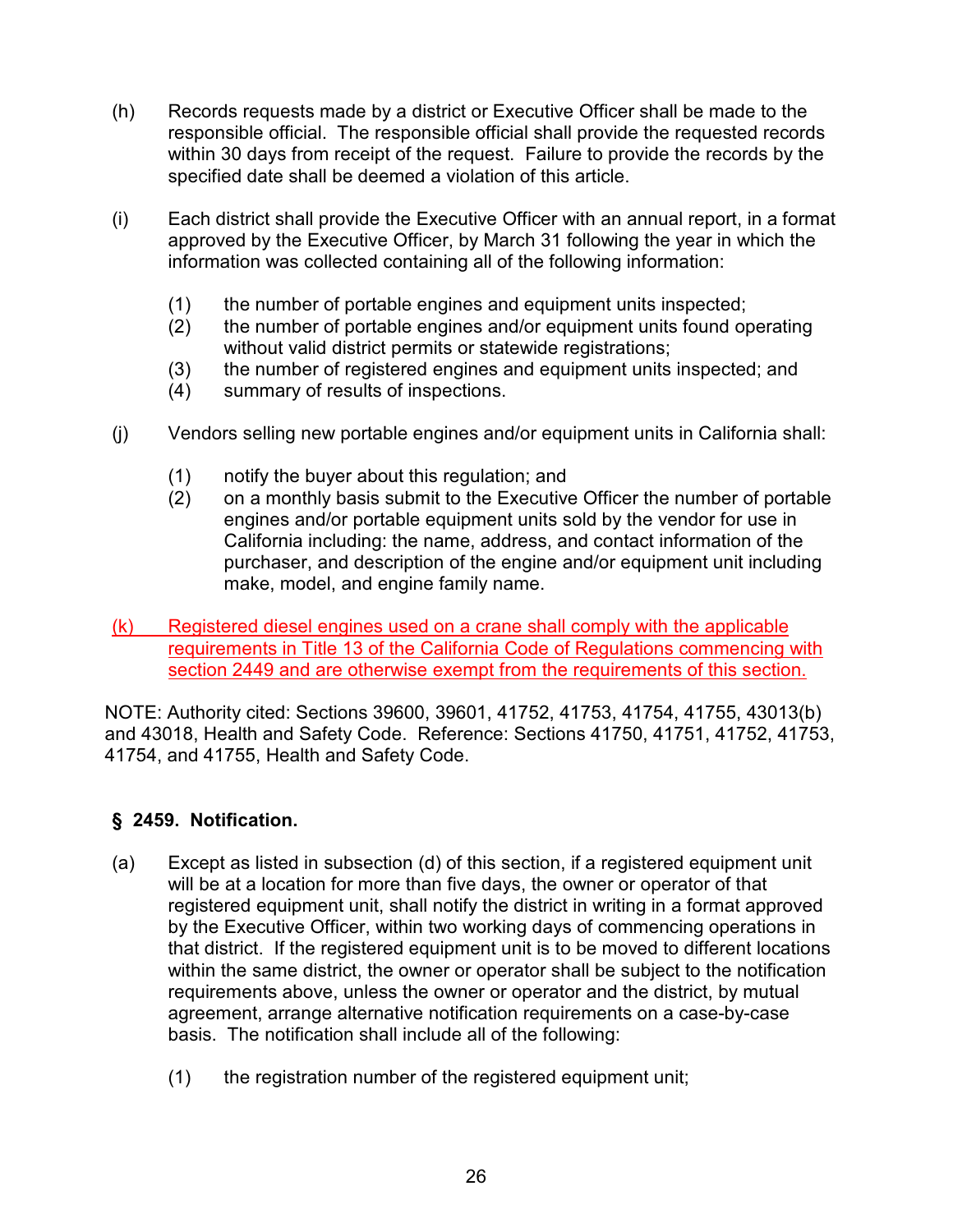- (k) Portable engines qualifying for initial registration as resident engines per section  $2452$ ( $H$ kk)(2) shall use the Table 2 fee schedule. The fees collected subject to this section shall be distributed to the districts, except that \$270 dollars per engine for initial registration, and an additional \$80 dollars per engine shall be retained by the Air Resources Board to provide for administrative costs. The fees shall be determined as follows:
	- (1) For tier 1 engines, as defined in section  $2452(\text{WW})$ , registration fees will be based on the year listed in Table 2, as determined below:
		- (A) Where date of purchase can be verified by the Executive Officer, the earlier of:
			- (1) for engines  $\geq 50$  bhp and  $\leq 100$  bhp: year of purchase or 2004;
			- (2) for engines  $\geq 100$  bhp and <300 bhp: year of purchase or 2003;
			- $(3)$  for engines  $\geq$  300 bhp and <600 bhp: year of purchase or 2001;
			- $(4)$  for engines ≥600 bhp and ≤750 bhp: year of purchase or 2002;
			- (5) for engines >750 bhp: year of purchase or 2006.
		- (B) Where the date of purchase can not be verified, the model year shall be used.
	- (2) For tier 2 engines, as defined in section  $2452(www)$ , registration fees as listed in Table 2 will be based on the year the engine was purchased (as verified by the Executive Officer) or the model year of the engine (if purchase date is not available).

| Portable Engine | Application     | Application  | Application  |
|-----------------|-----------------|--------------|--------------|
| Date*           | Submitted on or | Submitted in | Submitted in |
|                 | Before 12/31/07 | 2008         | 2009         |
|                 |                 |              |              |
| 1996            | \$2,353         | \$3,130      | \$5,000      |
| 1997            | \$2,195         | \$2,920      | \$4,685      |
| 1998            | \$2,038         | \$2,710      | \$4,370      |
| 1999            | \$1,880         | \$2,500      | \$4,055      |
| 2000            | \$1,723         | \$2,290      | \$3,740      |
| 2001            | \$1,565         | \$2,080      | \$3,425      |
| 2002            | \$1,408         | \$1,870      | \$3,110      |
| 2003            | \$1,250         | \$1,660      | \$2,795      |
| 2004            | \$1,093         | \$1,450      | \$2,480      |
| 2005            | \$935           | \$1,240      | \$2,165      |
| 2006            | \$778           | \$1,030      | \$1,850      |

Table 2 Registration Fees For Resident Engines Per Section 2452(*Hkk*)(2)

\*As determined in section 2461(k)